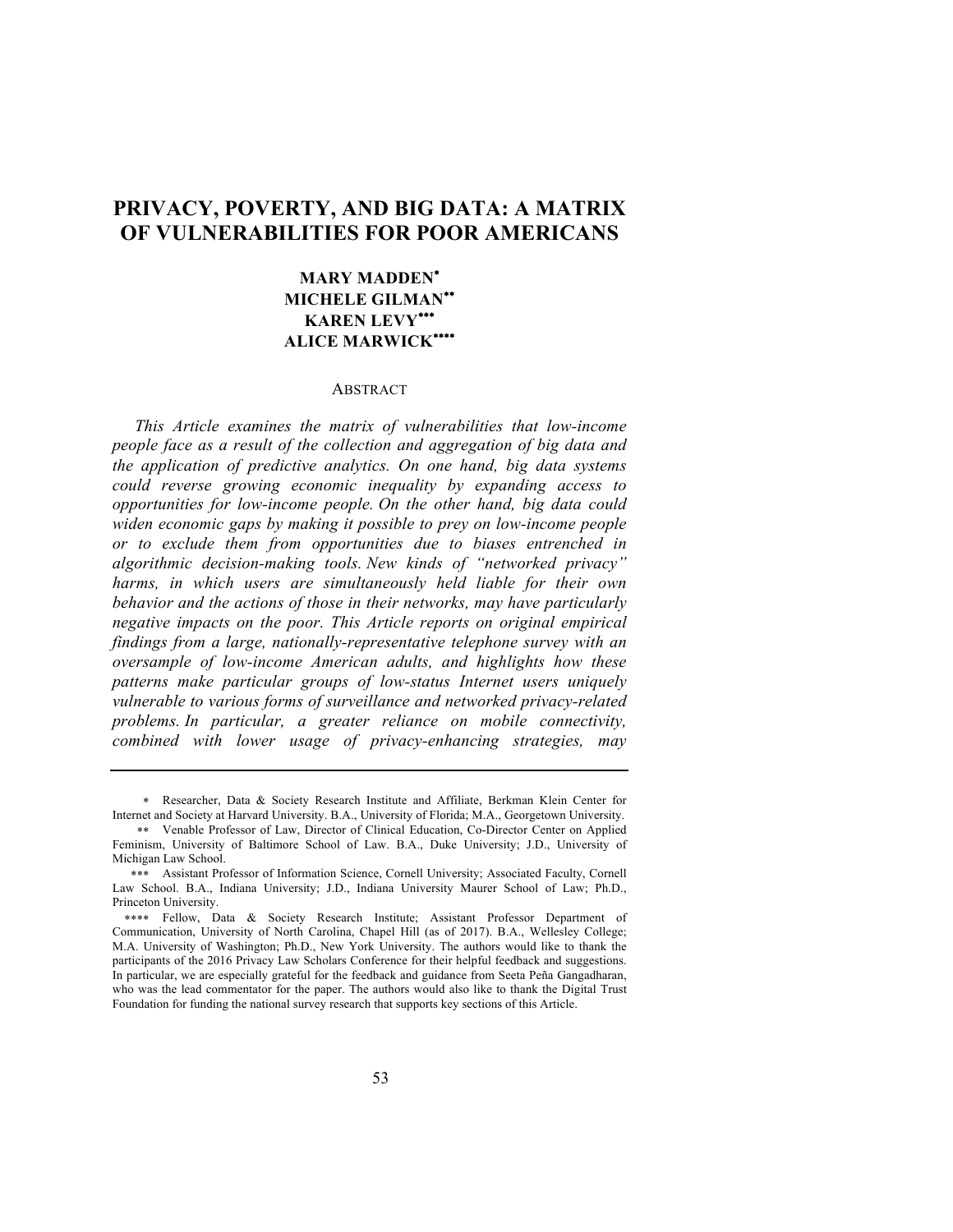*contribute to various privacy and security-related harms. The Article then discusses three scenarios in which big data—including data gathered from social media inputs—is being aggregated to make predictions about individual behavior: employment screening, access to higher education, and predictive policing. Analysis of the legal frameworks surrounding these case studies reveals a lack of legal protections to counter digital discrimination against low-income people. In light of these legal gaps, the Article assesses leading proposals for enhancing digital privacy through the lens of class vulnerability, including comprehensive consumer privacy legislation, digital literacy, notice and choice regimes, and due process approaches. As policymakers consider reforms, the Article urges greater attention to impacts on low-income persons and communities.*

### TABLE OF CONTENTS

| <b>INTRODUCTION</b>                                              | 55  |
|------------------------------------------------------------------|-----|
|                                                                  |     |
| A. Brief History of Privacy-Related Vulnerabilities and          |     |
|                                                                  | 58  |
| B. The Evolving Nature of Privacy Harms Experienced by the       |     |
|                                                                  | 61  |
| C. Big Data Analytics, Social Media, and the Potential for       |     |
|                                                                  |     |
| II. SURVEY OF PRIVACY AND SECURITY CONCERNS OF LOW-INCOME        |     |
|                                                                  | 67  |
| A. Challenges in Demonstrating Harm and Need for Empirical       |     |
| Research Highlighting Unique Vulnerabilities of Low-             |     |
|                                                                  | 68  |
|                                                                  |     |
| C. Patterns of Mobile Internet Use Unique to Low-Income          |     |
| Populations                                                      | .70 |
| D. Privacy and Security Vulnerabilities Associated with Reliance |     |
| on Mobile Devices                                                | 71  |
| E. Social Media Use, Privacy-Protective Behaviors, and           |     |
|                                                                  |     |
|                                                                  |     |
|                                                                  |     |
| 1. The Use of Social Media to Determine Employability79          |     |
|                                                                  |     |
|                                                                  |     |
| 1. Big Data Tools Impacting Access to Higher Education  95       |     |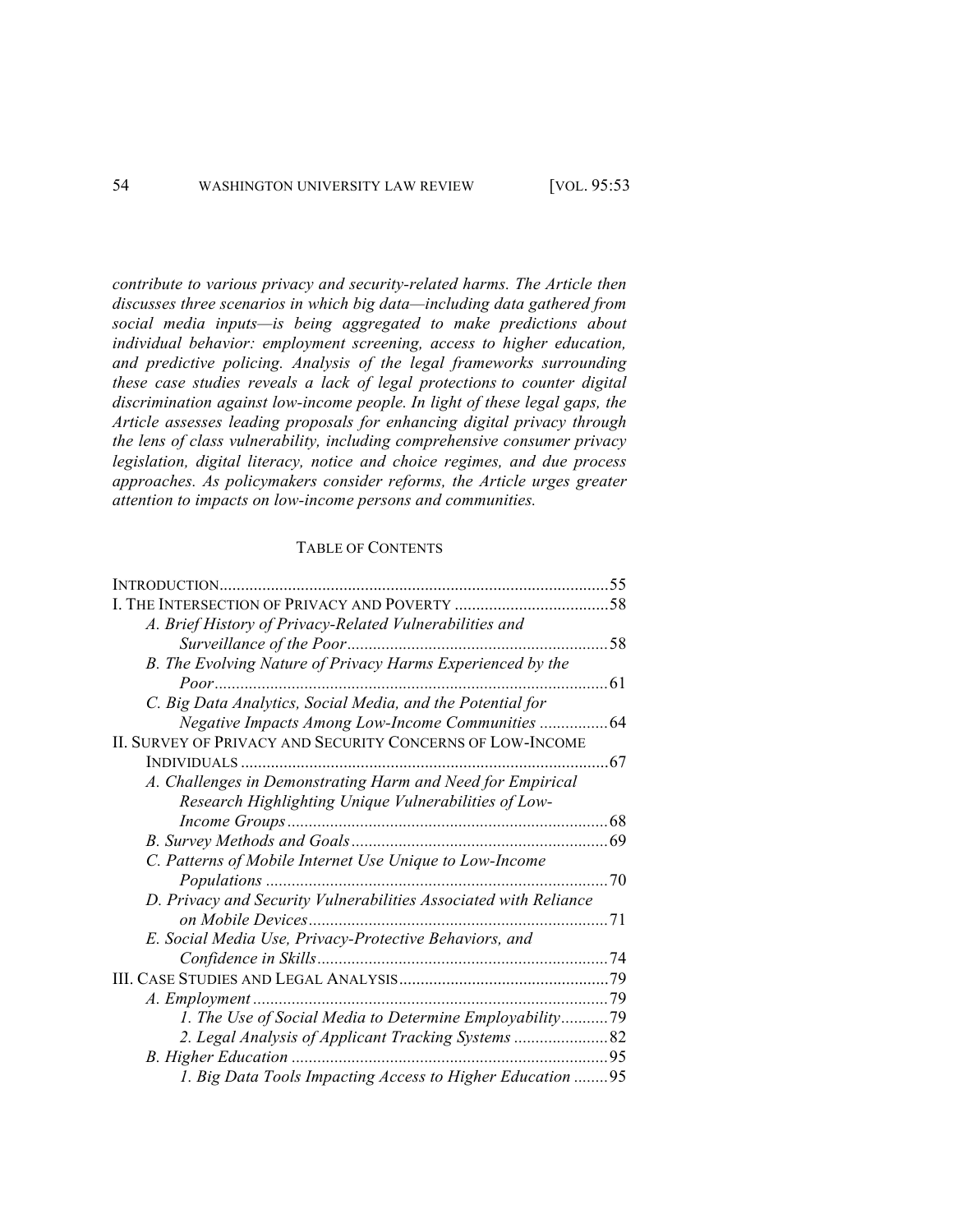| 2. Legal Analysis of Predictive Analytics in College     |  |
|----------------------------------------------------------|--|
|                                                          |  |
|                                                          |  |
| 1. The Emerging World of Threat Scores and Predictive    |  |
|                                                          |  |
|                                                          |  |
| IV. SUGGESTED REMEDIES AND THEIR EFFICACY FOR LOW-INCOME |  |
|                                                          |  |
|                                                          |  |
|                                                          |  |
|                                                          |  |
|                                                          |  |
|                                                          |  |
|                                                          |  |
|                                                          |  |

#### **INTRODUCTION**

Low-income communities have historically been subject to a wide range of governmental monitoring and related privacy intrusions in daily life.<sup>1</sup> The privacy harms that poor communities and their residents suffer as a result of pervasive surveillance are especially acute in light of the resulting economic and social consequences and the low likelihood that they will be able to bear the costs associated with remedying those harms.<sup>2</sup> In the "big data" era, there are growing concerns that low-status Internet users who have lower levels of income or education may be further differentially impacted by certain forms of Internet-enabled data collection, surveillance, and marketing.<sup>3</sup> Low-status users may be both

<sup>1.</sup> *See* Michele Estrin Gilman, *The Class Differential in Privacy Law*, 77 BROOK. L. REV. 1389 (2012) [hereinafter Gilman, *Class Differential*]; *see also* Virginia Eubanks, *Want to Predict the Future of Surveillance? Ask Poor Communities*., AM. PROSPECT (Jan. 15, 2014), https://perma.cc/MQ3T-NWPB.

<sup>2.</sup> In this Article, poverty is defined as "economic deprivation," although we do not endorse any particular method of measuring poverty. *See* JOHN ICELAND, POVERTY IN AMERICA: A HANDBOOK 23 (3d ed. 2013) (defining poverty). The United States' official poverty line is an absolute measure (based on a needs standard that is constant over time), while relative measures are based on comparative disadvantage, fluctuating over time. *Id.* at 23–24. On the various methods of measuring poverty and their merits, *see generally id.* ch. 3.

<sup>3.</sup> *See* NATHAN NEWMAN, HOW BIG DATA ENABLES ECONOMIC HARM TO CONSUMERS, ESPECIALLY TO LOW-INCOME AND OTHER VULNERABLE SECTORS OF THE POPULATION (2014),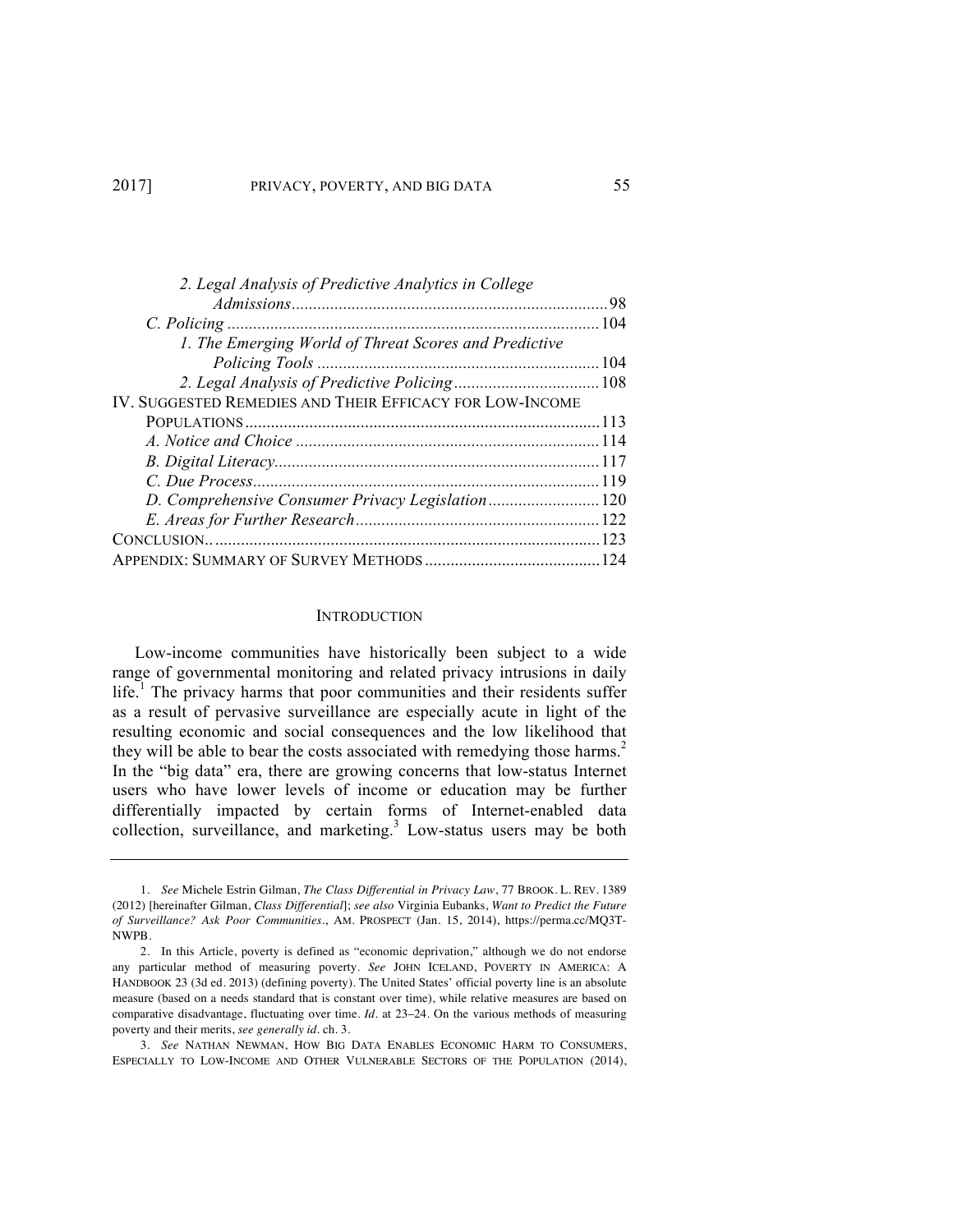unfairly excluded from opportunities (such as access to credit) and unfairly targeted (for example, by predatory marketing strategies) based on determinations made by predictive analytics and scoring systems growing numbers of which rely on some form of social media input.<sup>4</sup> These new kinds of "networked privacy" harms, in which users are simultaneously held liable for their own behavior and the actions of those in their networks, could have particularly negative impacts on the poor.<sup>5</sup>

In addition to the harms created by targeting or exclusion from opportunity, the poor may face magnified privacy vulnerabilities as a result of community-specific patterns around technology use and knowledge gaps about privacy- and security-protective tools.<sup>6</sup> Legal scholars have identified a broad group of consumers as "privacy vulnerable" when they "misunderstand the scope of data collection and falsely believe that relevant privacy rights are enshrined in privacy policies and guaranteed by law."<sup>7</sup> These misconceptions are common across all socioeconomic categories, but this Article suggests that these conditions may be exacerbated by poor communities' higher reliance on mobile connectivity and lower likelihood to take various privacy-protective measures online. When low-income adults rely on devices and apps that make them more vulnerable to surveillance, and they (wittingly or unwittingly) do not restrict access to the content they post online, they may be further exposed to forms of commercial data collection that can affect the way they are assessed in employment, education, and law

https://perma.cc/VB4Y-53SR (public comments filed in response to a Federal Trade Commission request for workshop submissions).

<sup>4.</sup> *See* Solon Barocas & Andrew D. Selbst, *Big Data's Disparate Impact*, 104 CAL. L. REV. 671 (2016); *see also* Jonas Lerman, *Big Data and Its Exclusions*, 66 STAN. L. REV. ONLINE 55, 56 (2013), http://www.stanfordlawreview.org/online/privacy-and-big-data/big-data-and-its-exclusions ("[B]illions of people remain on its margins because they do not routinely engage in activities that big data and advanced analytics are designed to capture.").

<sup>5.</sup> *See* danah boyd, Karen Levy & Alice Marwick, *The Networked Nature of Algorithmic Discrimination*, *in* DATA AND DISCRIMINATION: COLLECTED ESSAYS 53–57 (Seeta Peña Gangadharan, Virginia Eubanks & Solon Barocas, eds., 2014), https://perma.cc/V59G-JWDE; *see generally* Alice E. Marwick & danah boyd, *Networked Privacy: How Teenagers Negotiate Context in Social Media*, 16 NEW MEDIA & SOC'Y 1051 (2014), http://nms.sagepub.com/content/16/7/1051.

<sup>6.</sup> *See* SEETA PEÑA GANGADHARAN, NEW AMERICA FOUNDATION, JOINING THE SURVEILLANCE SOCIETY? NEW INTERNET USERS IN AN AGE OF TRACKING (2013), https://www. newamerica.org/oti/joining-the-surveillance-society/; Jennifer M. Urban & Chris Jay Hoofnagle, *The Privacy Pragmatic as Privacy Vulnerable*, BERKELEY PUBLIC LAW RESEARCH PAPER No. 2514381 (2014), http://ssrn.com/abstract=2514381 (presented to the Symposium on Usable Privacy and Security Workshop on Privacy Personas and Segmentation (PPS)).

<sup>7.</sup> Urban & Hoofnagle, *supra* note 6, at 3.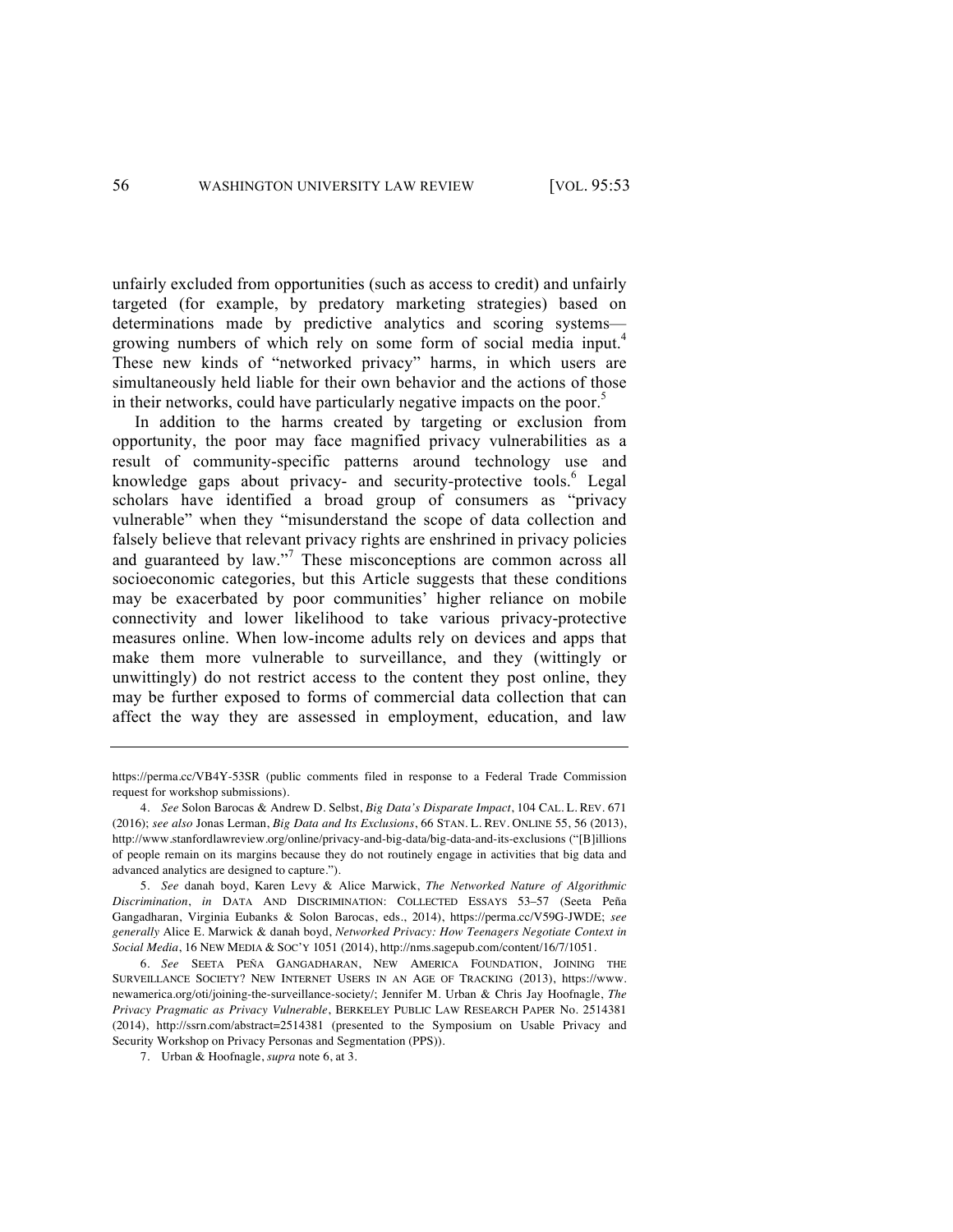enforcement contexts.<sup>8</sup>

Thus, we suggest that poor people are burdened many times over by data collection and privacy intrusion. Not only are the poor subject to more surveillance than other subpopulations,<sup>9</sup> and at higher stakes, but in addition, poor Americans' patterns of privacy-relevant behaviors and device use open them up to greater vulnerability. We demonstrate these behavioral patterns using original empirical data from a nationally representative survey and suggest that differences like these must be considered in privacy-protective policymaking and design decisions.

This Article proceeds as follows: Part I provides a historical overview of the ways in which the poor have been subject to uniquely far-reaching surveillance across many aspects of life, and how their experiences of harm may be impacted by evolving practices in big-data-driven decision making. In using the term "poor" to signify a condition of economic deprivation, this Article recognizes that low-income people in America are a diverse and multifaceted group and that each person has his or her own individualized narrative.<sup>10</sup> Despite this diversity, this Article highlights a shared reality for many poor people, which is heightened vulnerability to online surveillance and associated adverse outcomes.

Part II presents new empirical findings from a nationally representative survey to highlight various technology-related behaviors and concerns that suggest low-status Internet users may be especially vulnerable to surveillance and networked privacy-related harms. By providing empirical data that demonstrates the increased vulnerability of low-income Internet users to privacy violations, we identify specific patterns of access and behavior that may help inform policy and technology design decisions.<sup>11</sup>

<sup>8.</sup> Part III of this Article discusses various case studies that highlight the scenarios in which these assessments may occur.

<sup>9.</sup> *See generally* Torin Monahan, *Regulating Belonging: Surveillance, Inequality, and the Cultural Production of Abjection*, 10 J. CULTURAL ECON. 191 (2017). "[S]urveillance manifests as a multiplicity of techniques that conjure, coalesce around, and mediate the experiences of abject subjects. Abjection signifies not only extreme need or destitution, but also a kind of social exclusion . . . ." *Id.* at 192.

<sup>10.</sup> *See* JOHN GILLIOM, OVERSEERS OF THE POOR: SURVEILLANCE, RESISTANCE, AND THE LIMITS OF PRIVACY 20–21 (2001) (describing demographic, political, physical, and regional variations among poor people); *see also* Frank Munger*, Introduction to* LABORING BELOW THE LINE: THE NEW ETHNOGRAPHY OF POVERTY, LOW-WAGE WORK, AND SURVIVAL IN THE GLOBAL ECONOMY 20 (Frank Munger ed., 2002) (asserting the importance of seeing and understanding the poor as individuals with their own narratives).

<sup>11.</sup> For more on the use of empirical data in legal scholarship, *see* Theodore Eisenberg, *Why Do Empirical Legal Scholarship?* 41 SAN DIEGO L. REV 1741 (2004); Daniel Ho & Larry Kramer,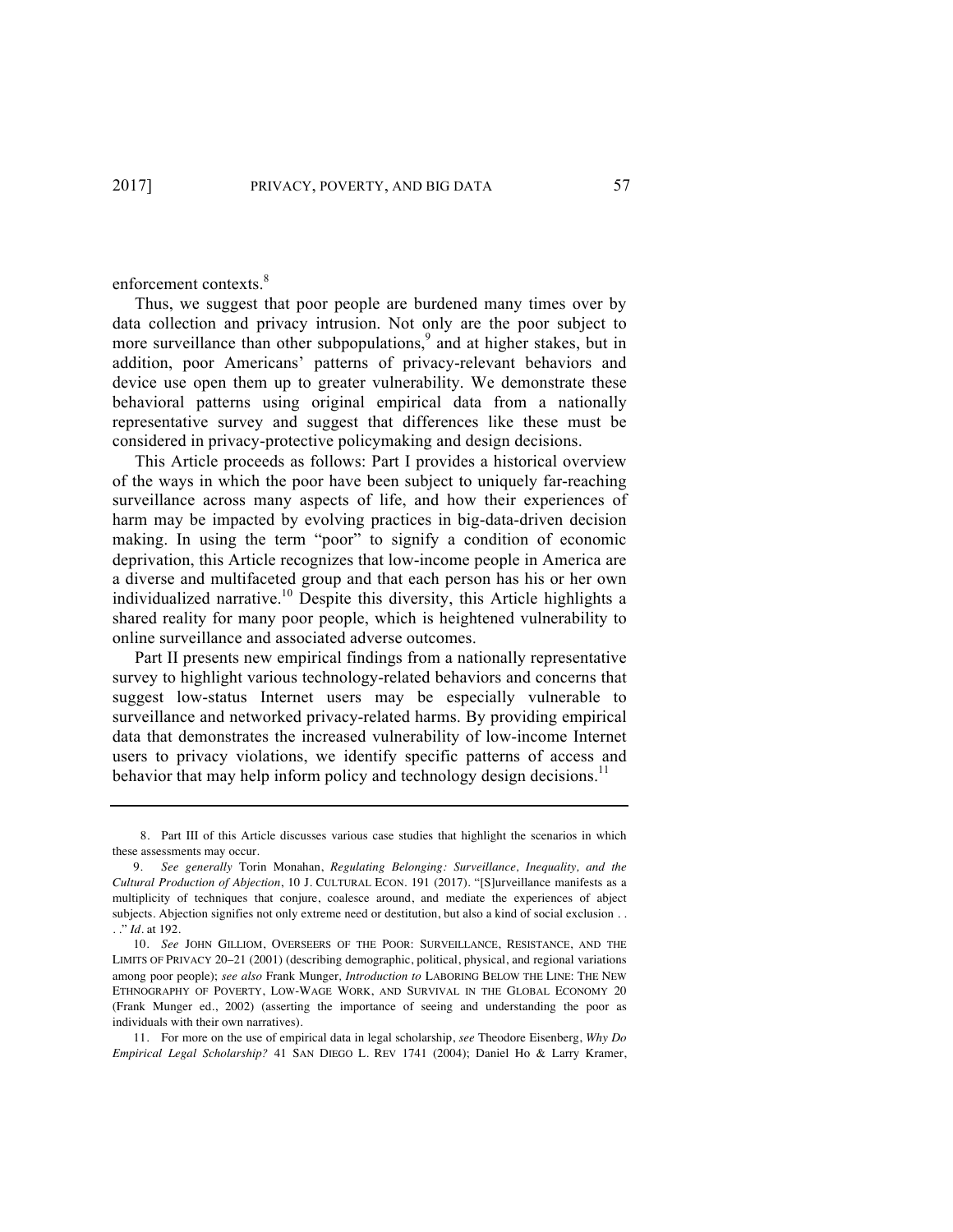In Part III, we show why and how this matters through a legal examination of several timely case studies that demonstrate how online activity, and the emerging use of social media data in particular*,* might have detrimental impacts on the poor when used in high-stakes decisionmaking systems. This Part explains why current legal frameworks fail to shield the poor from negative outcomes.

Finally, in Part IV, we assess major proposals for protecting personal data through the lens of class vulnerability. In other words, we evaluate how these proposals might impact poor people. We agree with other scholars that additional technical and non-technical reforms are needed to address the risks associated with the use of social media data. As policymakers consider reforms, we urge greater attention to how reforms may differentially impact low-income communities.

### I. THE INTERSECTION OF PRIVACY AND POVERTY

### *A. Brief History of Privacy-Related Vulnerabilities and Surveillance of the Poor*

Historically, the poor have had far less control over the privacy of their homes, bodies, and decisions than their more affluent counterparts.<sup>12</sup> In Colonial America, most towns had an "overseer of the poor" who tracked poor people and either chased them out of town or auctioned them off for free labor.<sup>13</sup> By the 1800s, when poorhouses became the dominant poor relief policy, the poor were warehoused in dismal quarters where they labored under the watchful eye of the "keeper."<sup>14</sup> Even as anti-poverty policy became more benevolent in the late 1800s, the scientific charity movement relied on "friendly visitors" to investigate the homes of the poor and exhort them to higher morals.<sup>15</sup> For over three centuries, surveillance in various forms has served the political purposes of "containment of alleged social contagion, evaluation of moral suitability for inclusion in public life and its benefits, and suppression of working

*Introduction: The Empirical Revolution in Law*, 65 STAN. L. REV. 1195 (2013).

<sup>12.</sup> *See* GILLIOM, *supra* note 10, at 23.

<sup>13.</sup> *See* WALTER TRATTNER, FROM POOR LAW TO WELFARE STATE: A HISTORY OF SOCIAL WELFARE IN AMERICA 9–10 (6th ed. 1999).

<sup>14.</sup> *See id.* at 57–61; MICHAEL B. KATZ, IN THE SHADOW OF THE POORHOUSE: A SOCIAL HISTORY OF WELFARE IN AMERICA 27–28 (10th ed. 1996).

<sup>15.</sup> *See* KATZ, *supra* note 14, at 70; TRATTNER, *supra* note 13, at 91–92.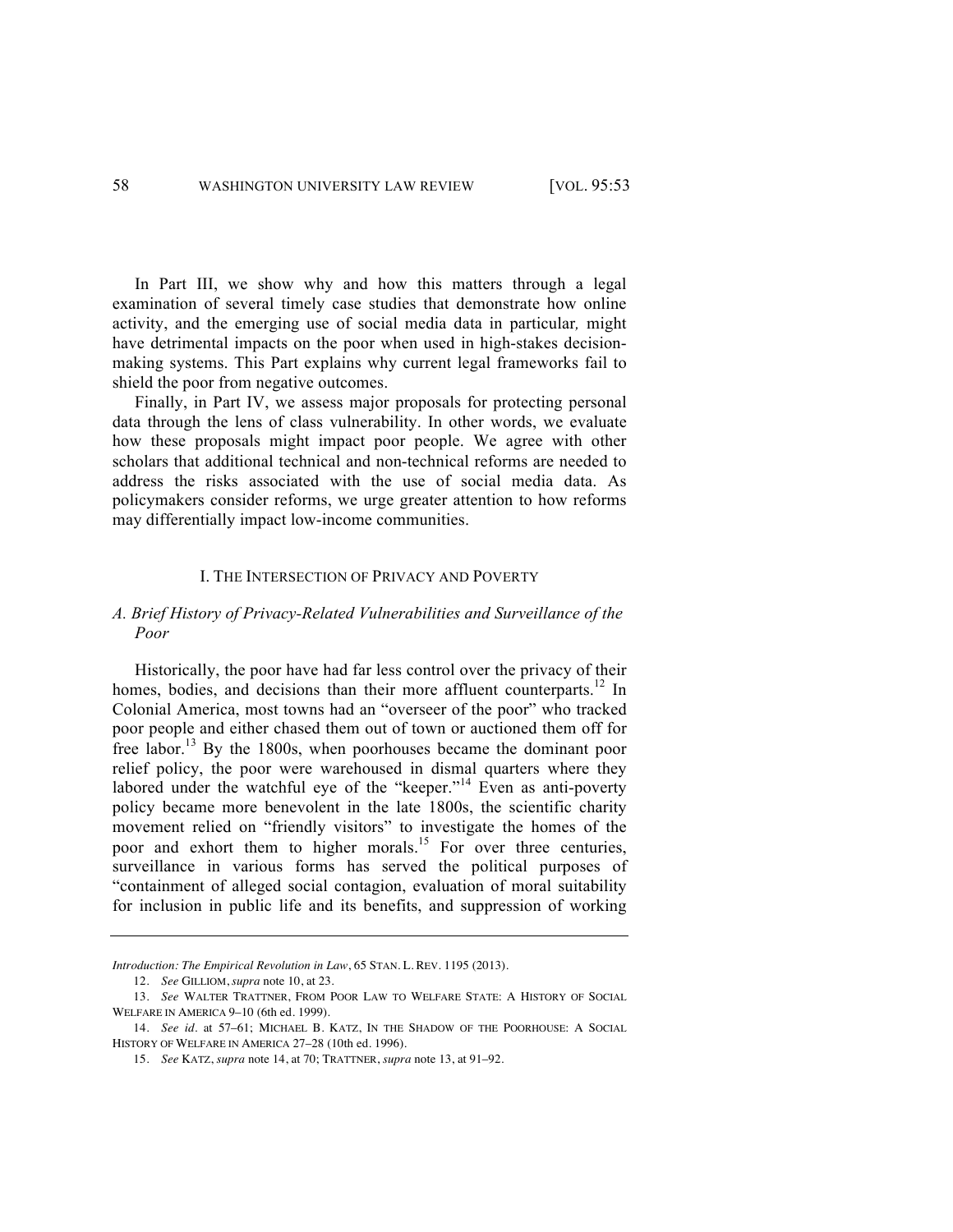people's resistance and collective power."16

The New Deal created the modern welfare state and continued this history of surveillance of the "undeserving poor" (that is, able-bodied adults who were considered capable of work).<sup>17</sup> In administering welfare, states devised a variety of discretionary surveillance tactics—such as midnight raids on welfare recipients' homes and moral fitness tests designed to reduce the welfare rolls and push poor women, mostly of color, into the low-wage labor force.<sup>18</sup> Today, states subject single mothers who draw public assistance to drug tests, DNA testing of children, fingerprinting, extreme verification requirements, and intrusive questioning about intimate relationships.<sup>19</sup> Some scholars and judges have argued that higher-income Americans would object if the government treated them similarly in exchange for the valuable governmental benefits they receive, such as mortgage deductions, school loans, and child care tax credits.<sup>20</sup> As Justice Douglas stated in his dissent to the Supreme Court's upholding of welfare home visits, "[n]o such sums are spent policing the government subsidies granted to farmers, airlines, steamship companies, and junk mail dealers, to name but a few." $21$ 

The structure of the current welfare system aims to put poor women to

<sup>16.</sup> Virginia Eubanks, *Technologies of Citizenship: Surveillance and Political Learning in the Welfare System, in* SURVEILLANCE AND SECURITY: TECHNOLOGICAL POLITICS AND POWER IN EVERYDAY LIFE (Torin Monahan ed., 2006) [hereinafter Eubanks, *Technologies of Citizenship*].

<sup>17.</sup> On the New Deal division between deserving and undeserving poor, see Michele Estrin Gilman, *The Return of the Welfare Queen*, 22 AM. U. J. GENDER, SOC. POL'Y & L. 247, 257–58 (2014) and sources cited therein.

<sup>18.</sup> *See* KAARYN S. GUSTAFSON, CHEATING WELFARE: PUBLIC ASSISTANCE AND THE CRIMINALIZATION OF POVERTY 21 (2011) ("The unstated but underlying goals of the rules were to police and punish the sexuality of single mothers, to close off the indirect access to government support of able-bodied men, to winnow the welfare rolls, and to reinforce the idea that families receiving aid were entitled to no more than near-desperate living standards.").

<sup>19.</sup> *See* Kaaryn Gustafson, *Degradation Ceremonies and the Criminalization of Low-Income Women*, U.C. IRVINE L. REV. 297, 312–321 (2013) [hereinafter Gusafson, *Degradation Ceremonies*]; Khiara M. Bridges, *Privacy Rights and Public Families*, 34 HARV. J.L. & GENDER 113, 114–16 (2011) (discussing Medicaid program); Gilman, *Class Differential, supra* note 1, at 1397–1400 (discussing welfare).

<sup>20.</sup> *See* Jordan C. Budd, *A Fourth Amendment for the Poor Alone: Subconstitutional Status and the Myth of the Inviolate Home*, 85 IND. L.J. 355, 404–05 (2010); MARTHA ALBERTSON FINEMAN, THE NEUTERED MOTHER, THE SEXUAL FAMILY AND OTHER TWENTIETH CENTURY TRAGEDIES 191 (1995) ("[M]iddle-class families benefit from extensive entitlement programs, be they FHA or VA loans at below mortgage market rates or employer subsidized health and life insurance. These families receive untaxed benefits as direct subsidies.").

<sup>21.</sup> Wyman v. James, 400 U.S. 309, 332 (1970) (Douglas, J., dissenting) (quoting J. Skelly Wright, *Poverty, Minorities, and Respect for Law*, 1970 DUKE L.J. 425, 427–38 (1970)).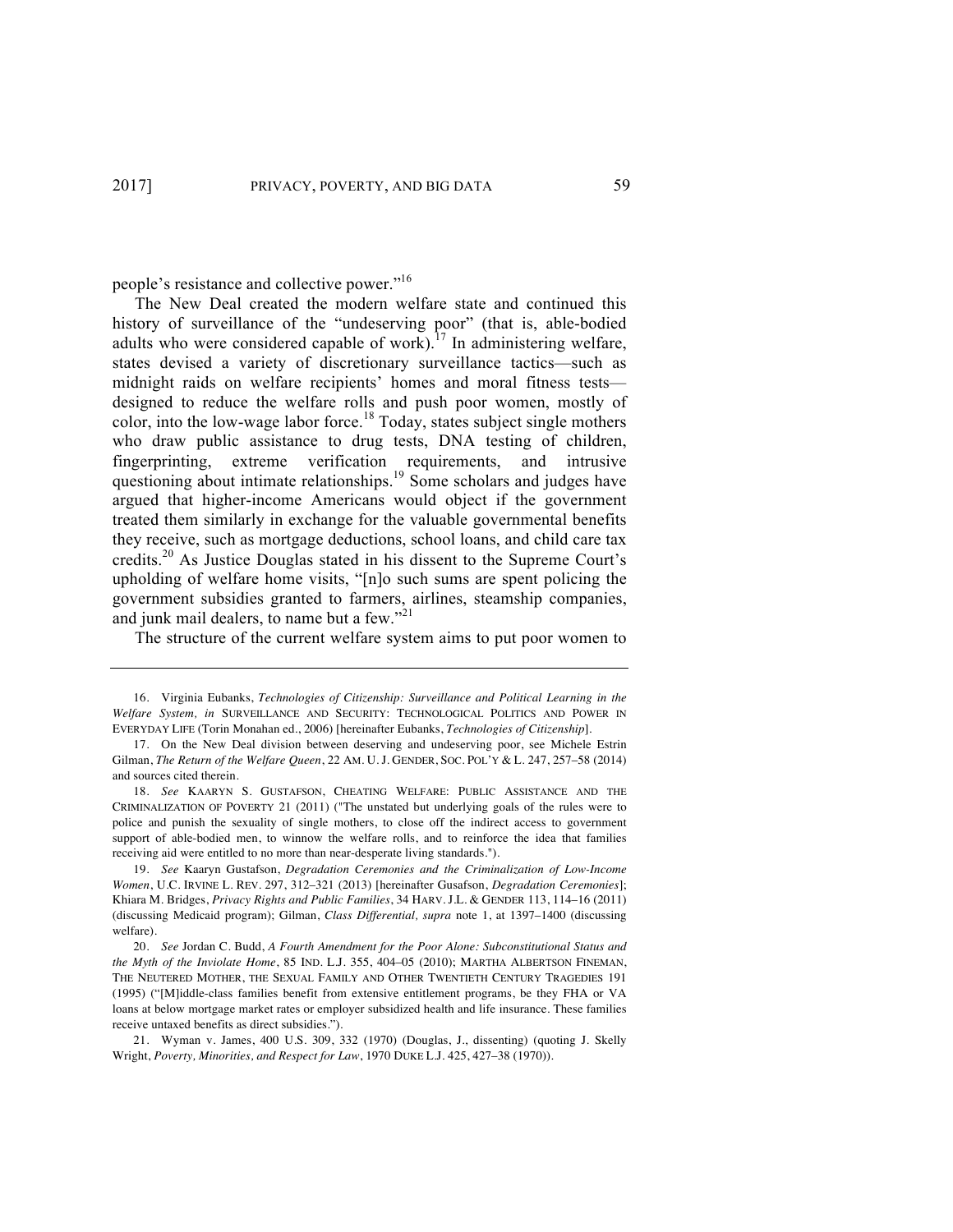work.<sup>22</sup> Yet the low-wage workplace, where one-third of workers toil,<sup>23</sup> is no escape from surveillance. Employers today log computer key strokes, listen to telephone calls, review emails and Internet usage, conduct drug tests, employ mystery shoppers, watch closed-circuit television, and require psychometric and "honesty" tests as conditions of employment. $24$ Employers increasingly track employee movements through GPS or radio frequency devices, which "create new streams of data about where employees are during the workday, what they are doing, how long their tasks take, and whether they comply with employment rules."<sup>25</sup> These sorts of tools seem to have found broad use in low-wage workplaces in particular, $26$  and may be purposefully overt (rather than invisible) in order to let workers know they are being watched and to control their behavior. Other forms of surveillance are more covert; the objects of surveillance are not conscious that they are being observed. These behavioral control mechanisms can take many forms—at their most extreme, they include the use of facial recognition technology to ensure employees are smiling enough and audio recording to monitor employees' tone of voice.<sup>27</sup> Thus, from welfare to work and beyond, low-income people have been subject to covert and overt surveillance as tools of control.

<sup>22.</sup> The current welfare program is called Temporary Assistance to Needy Families (TANF) and was created by the Personal Responsibility and Work Opportunity Reconciliation Act of 1996, Pub. L. No. 104–193, 110 Stat. 2105 (1996) (codified as amended in scattered sections at 43 U.S.C. § 605(a) (2000)). The work requirements are at 42 U.S.C.  $\S$  602(a)(1)(A)(ii) (2012).

<sup>23.</sup> *See* Gilman, *supra* note 1, at 1400.

<sup>24.</sup> The Converus company offers a retina-based lie detector technology called EyeDetect, to screen potential employees. *Job Applicant and Employment Screening*, CONVERUS, http://converus. com/pre-employment-ongoing-screening/. *See generally* Kirstie Ball, *Workplace Surveillance: An Overview*, 51 LAB. HIST. 87 (2010); Alex Rosenblat, Tamara Kneese & danah boyd, *Workplace Surveillance*, DATA & SOC'Y RESEARCH INST. (2014), *available at* http://papers.ssrn. com/sol3/papers.cfm?abstract\_id=2536605; Ifeoma Ajunwa, Kate Crawford & Jason Schultz, *Limitless Worker Surveillance*, 105 CAL. L. REV. (forthcoming 2017).

<sup>25.</sup> Scott R. Peppet, *Regulating the Internet of Things: First Steps Toward Managing Discrimination, Privacy, Security, and Consent*, 93 TEX. L. REV. 85, 112–13 (2010).

<sup>26.</sup> *See id.* (describing sensors on company trucks and cars and Bank of America monitoring of call-center employees); Karen E. C. Levy, *The Contexts of Control: Information, Power, and Truck-Driving Work*, 31 THE INFO. SOC'Y 160 (2015); Gilman, *Class Differential, supra* note 1, at 1400–03.

<sup>27.</sup> Sally Davies, *From a Frown to a Smile, the Technology That's in Your Face*, FIN. TIMES (Jan. 2, 2014), http://www.ft.com/cms/s/0/ccaac9e6-6f06-11e3-9ac9-00144feabdc0.html; Rachel Emma Silverman, *Tracking Sensors Invade the Workplace*—*Monitors on Workers, Furniture Offer Clues for Boosting Productivity; Switching to Bigger Lunch Tables*, WALL ST. J. (Mar. 7, 2013, 11:42 AM), http://www.wsj.com/articles/SB10001424127887324034804578344303429080678; Suzanne McGee, *How Employers Tracking Your Health Can Cross the Line and Become Big Brother*, GUARDIAN (May 1, 2015, 8:30 AM), http://www.theguardian.com/lifeandstyle/us-money-blog/2015/ may/01/employers-tracking-health-fitbit-apple-watch-big-brother.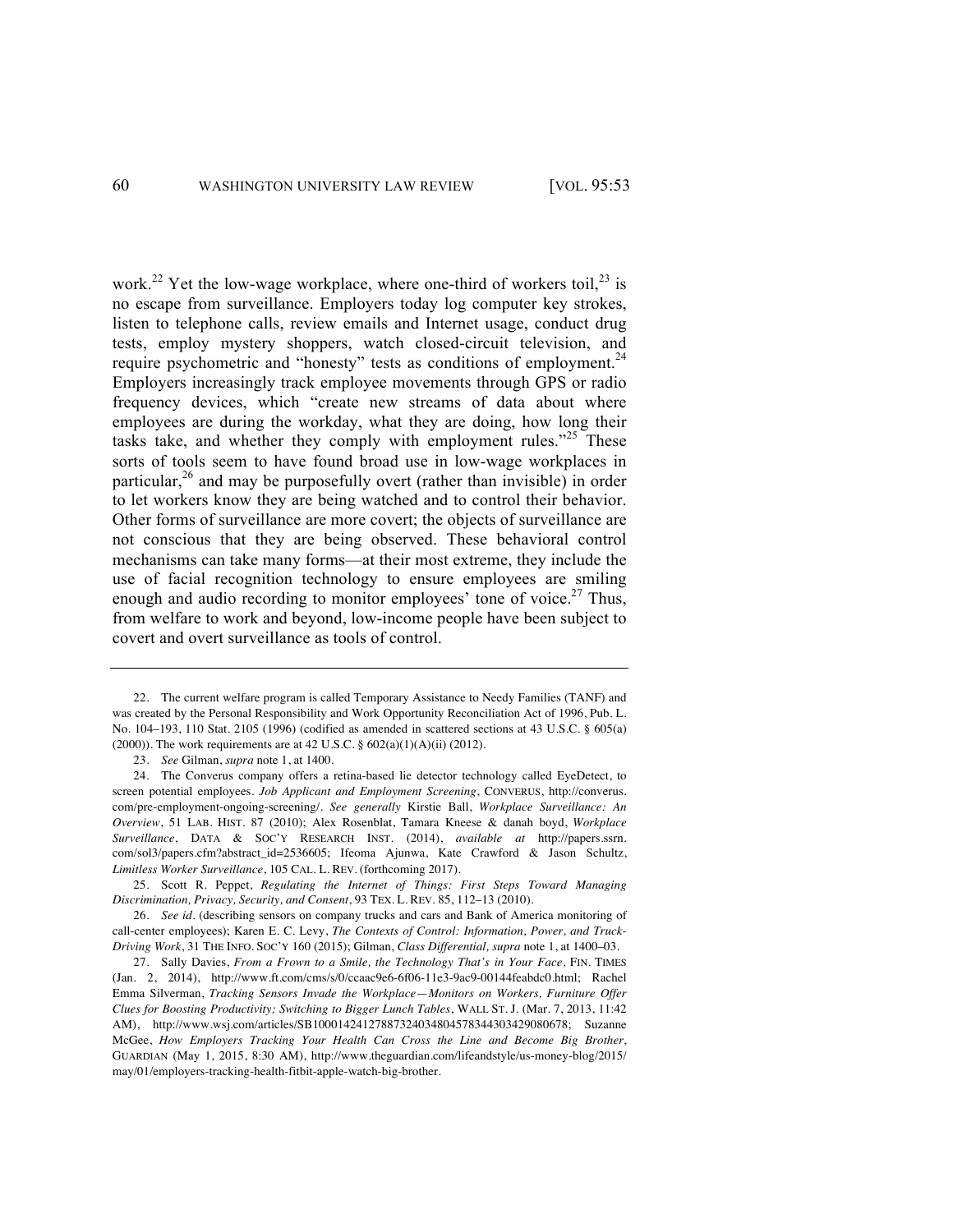#### *B. The Evolving Nature of Privacy Harms Experienced by the Poor*

While many Americans express unease over a perceived loss of privacy, $28$  the harms to the poor from surveillance regimes reach far beyond generalized anxiety.<sup>29</sup> This is because many surveillance systems that surround the poor are purposefully designed to deliver a message of stigma to the subject while reinforcing societal stereotypes about dependency.30 In turn, these stereotypes drive punitive laws directed at the poor.31 Even if they are not always visible, privacy harms to the poor are real and can have physical and psychological impacts. For instance, surveillance can discourage the poor from accessing needed help or engaging with social and financial institutions due to fears associated with monitoring.<sup>32</sup> Moreover, welfare recipients suffer psychological injuries related to a loss of self-agency and reproach that can further trap them below the poverty line.<sup>33</sup> Similarly, in the low-wage workplace, invasive surveillance can result in disproportionate levels of psychological problems, including depression, which in turn may lower employee productivity and employer profits.<sup>34</sup>

<sup>28.</sup> On public opinion regarding privacy and its trade-offs, *see* Lee Rainie & Shiva Maniam, *Americans Feel the Tensions Between Privacy and Security Concerns*, PEW RES. CTR. (Feb. 19, 2016), http://www.pewresearch.org/fact-tank/2016/02/19/americans-feel-the-tensions-between-privacy-andsecurity-concerns/.

<sup>29.</sup> *See* Gilman, *supra* note 1, at 1394.

<sup>30.</sup> *See* Gustafson, *Degradation Ceremonies, supra* note 19 at 343–44, 354; Harry Murray, *Deniable Degradation: The Finger-Imaging of Welfare Recipients*, 15 SOC. F. 39, 40–42 (2000).

<sup>31.</sup> *See* Gustafson, *Degradation Ceremonies*, *supra* note 19, at 348; LOЇC WACQUANT, PUNISHING THE POOR: THE NEOLIBERAL GOVERNMENT OF SOCIAL INSECURITY 1–3 (2009).

<sup>32.</sup> *See* Sarah Brayne, *Surveillance and System Avoidance: Criminal Justice Contact and Institutional Attachment*, 79 AM. SOC. REV. 367 (2014); ROBERT MOFFITT ET AL., DEP'T OF HEALTH & HUMAN SERVS., A STUDY OF TANF NON-ENTRANTS: FINAL REPORT TO THE OFFICE OF THE ASSISTANT SECRETARY FOR PLANNING AND EVALUATION 2, 14 (2003) (reporting that new welfare report policies discourage participation).

<sup>33.</sup> *See* Nancy Goodban, *The Psychological Impact of Being on Welfare*, 59 SOC. SERV. REV. 403 (1985); GILLIOM, *supra* note 10, at 66–67, 78 (summarizing interviews with welfare recipients in Appalachia in the early 1990s); Nora Jacobson, *A Taxonomy of Dignity:A Grounded Theory Study*, 9 BMC INT'L HEALTH & HUM. RTS. 3, 7 (2009) (when the state treats marginalized people with a lack of dignity, the results can include "loss of respect, loss of self-worth, ego, sense of self, and soul, loss of status, social standing, and moral standing, loss of confidence and determination").

<sup>34.</sup> *See* David Holman, Claire Chissick & Peter Totterdell, *The Effects of Performance Monitoring on Emotional Labor and Well-Being in Call Centers*, 26 MOTIVATION & EMOTION 57, 74– 79 (2002); Debora Jeske & Alecia M. Santuzzi, *Monitoring What and How: Psychological Implications of Electronic Performance Monitoring*, 30 NEW TECH., WORK & EMP. 62 (2015); M.J. Smith et al., *Employee Stress and Health Complaints in Jobs with and Without Electronic*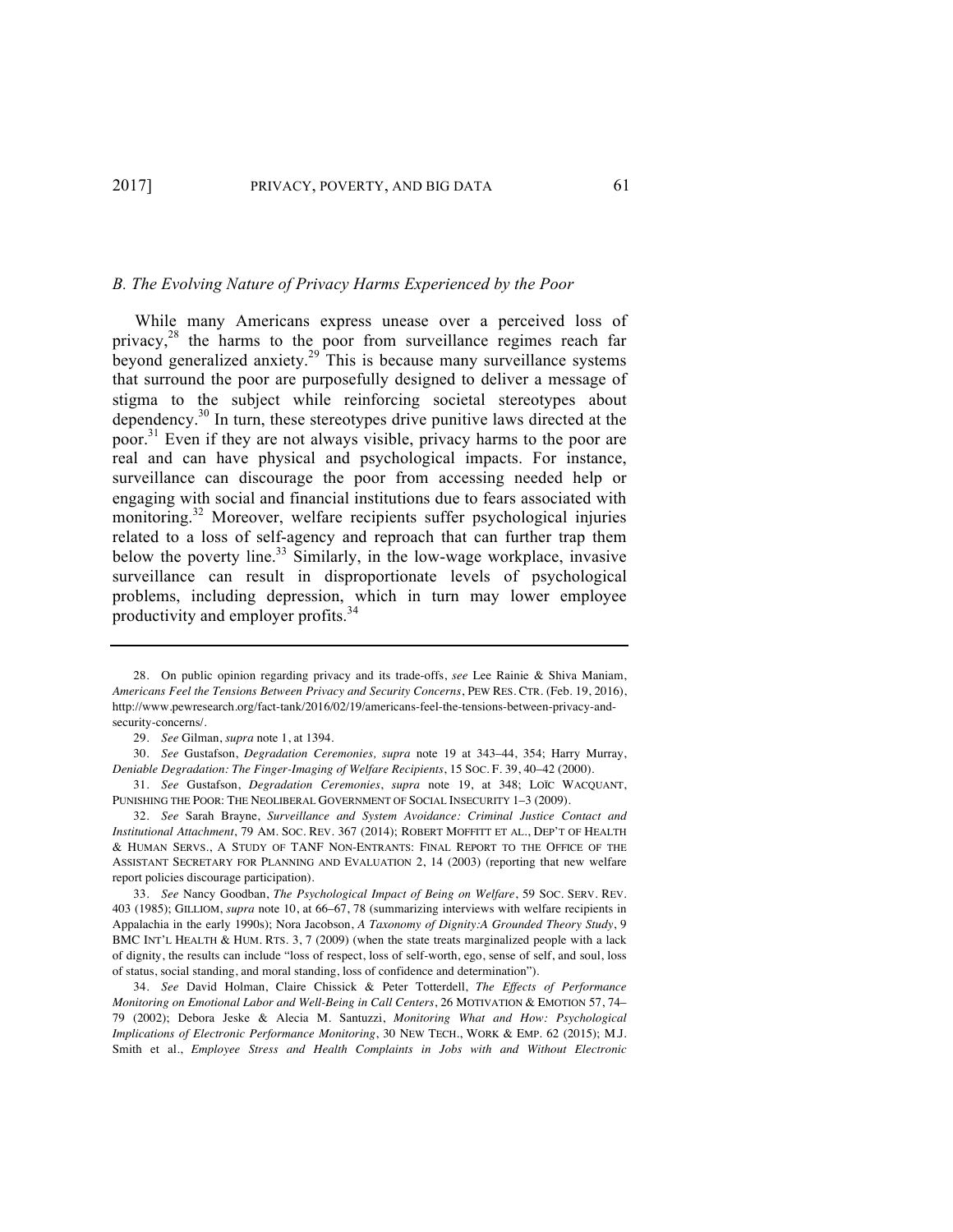The class differential in privacy harms also extends to life online. In the early days of the Internet, the poor faced a stark digital divide—they were excluded from online life due to an inability to afford computers and broadband access.<sup>35</sup> These days, low-income Americans are increasingly online, often through the use of smartphones.<sup>36</sup> Mobile access has helped to narrow the digital divide, but has left low-income Americans vulnerable to new forms of tracking. Poor Americans are considerably less likely to use Apple phones, which provide more robust encryption and are generally less susceptible to being hacked compared to their less expensive Android counterparts.<sup>37</sup> Wealthy and higher-educated Americans are more likely to use iPhones, on which data is encrypted by default and is more difficult for police, government, or phone companies to intercept.<sup>38</sup>

Beyond access, researchers have brought attention to the digital literacy skills divide, which can also impact low-income Internet users' exposure to privacy- and security-related harms.<sup>39</sup> In addition, certain inequalities relate not to low-income Americans being more likely to experience a given harm, but to their propensity to face harsher consequences as a result of those harms, in part due to a lack of resources to seek redress. Consider identity theft, a growing concern shared across social classes. This crime is particularly devastating for low-income individuals, who face not only financial losses that impact their ability to meet basic needs such as housing and utility services, but are also left coping with more severe consequences of someone else using their identity, such as wrongful arrests, improper child support garnishments, and harassment by collection

*Performance Monitoring*, 23 APPLIED ERGONOMICS 17, 23–27 (1992); Scott C. D'Urso, *Who's Watching Us at Work? Toward a Structural-Perceptual Model of Electronic Monitoring and Surveillance in Organizations*, 16 COMM. THEORY 281, 287 (2006).

35. *See generally* Janet Thompson Jackson, *Capitalizing on Digital Entrepreneurship for Low-Income Residents and Communities*, 112 W. VA. L. REV. 187 (2009).

36. *See* Aaron Smith, *U.S. Smartphone Use in 2015*, PEW RES. CTR. (Apr. 1, 2015), http://www.pewInternet.org/2015/04/01/us-smartphone-use-in-2015/.

37. *See* Aaron Smith, *Smartphone Ownership–2013 Update*, PEW RES. CTR. (June 5, 2013), https://perma.cc/KE53-9R5X; ACLU Complaint, *Request for Investigation and Complaint for Injunctive Relief*, Apr. 16, 2013, *available at* https://perma.cc/W9AT-YUFD.

38. *See* Christopher Soghoian, *Your Smartphone is a Civil Rights Issue,* TED TALK (Oct. 2016), https://perma.cc/29ZQ-MFFB; Kaveh Waddell, *Encryption is a Luxury*, ATLANTIC (Mar. 28, 2016), https://perma.cc/DY7K-PTWY.

39. *See* Eszter Hargittai, *Second-Level Digital Divide: Differences in People's Online Skills*, 7 FIRST MONDAY (2002), https://perma.cc/A3FA-W9D2; Paul DiMaggio et al., *From Unequal Access to Differentiated Use: A Literature Review and Agenda for Research on Digital Inequality*, *in* SOCIAL INEQUALITY 355 (Kathryn Neckerman, ed., 2004).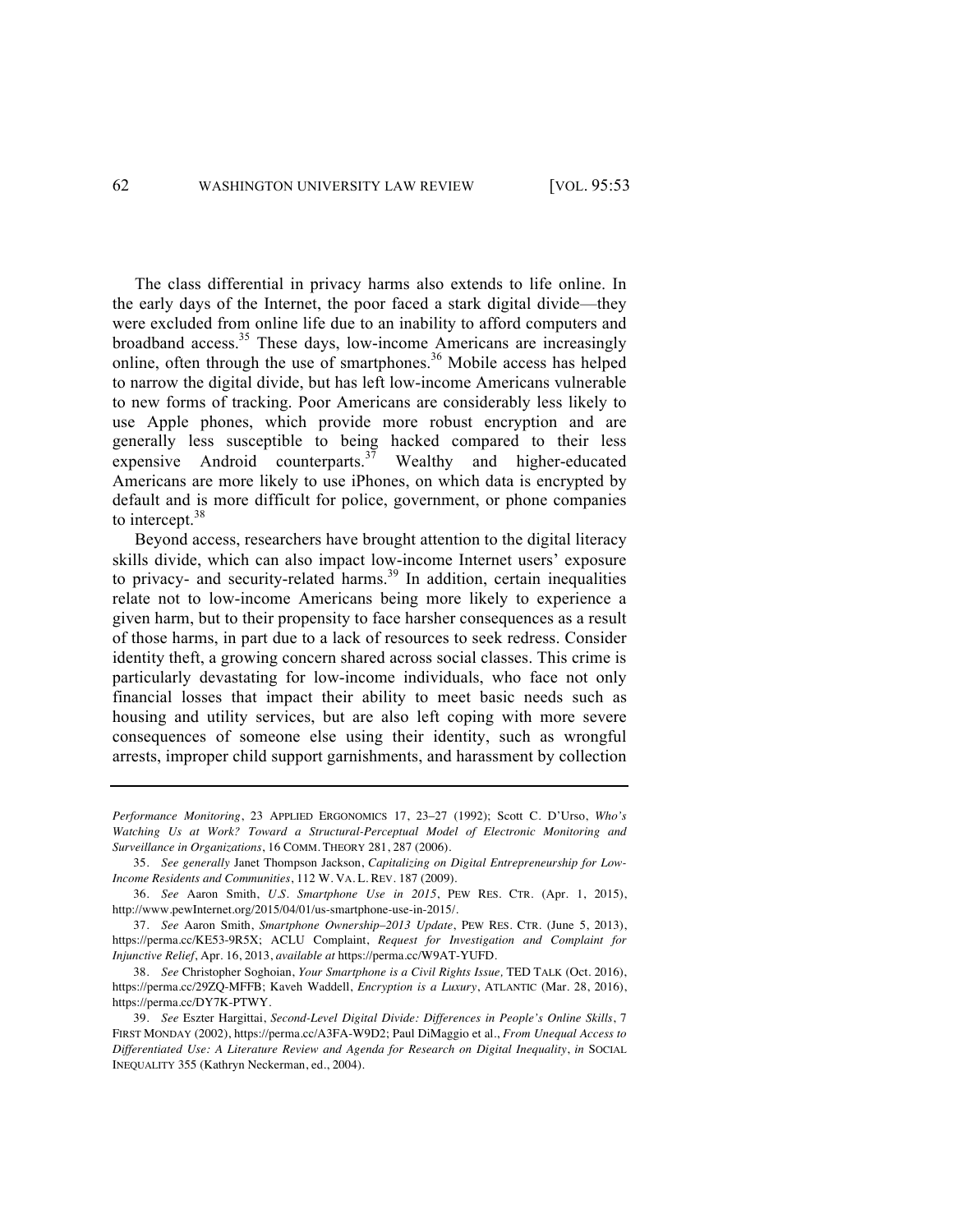agencies.40

It is also important to recognize that for the poor, overt and covert surveillance systems interact with one another. For instance, after the welfare system collects an applicant's data, this data is electronically shared and compared across multiple government and commercial databases in order to determine eligibility and ferret out fraud. These systems have the potential to make the application process easier and more streamlined for both social service offices and applicants.<sup>41</sup> At the same time, these databases are plagued with outdated, inaccurate, and incomplete data. $42$  As a result, thousands of people have been denied benefits to which they would otherwise be entitled.

On a day-to-day basis, welfare benefits and food stamps are distributed electronically and monitored to see how recipients are spending their money, thereby limiting "clients' autonomy, opportunity, and mobility: their ability to meet their needs in their own way.<sup> $344$ </sup> Moreover, public benefits data is fed to law enforcement systems and vice-versa, in an ongoing loop of digital records sharing.<sup>45</sup> In addition, the personal data held in public benefits systems is at risk of security breaches. For instance, the Lifeline program, which provides wireless phones to low-income people, requires applicants to share personally identifiable information including income, social security numbers, and drivers' license numbers.<sup>46</sup> The communications industry has fought proposed government requirements that they keep this data secure. $47$ 

In sum, surveillance of the poor is broader, more invasive, and more difficult to redress than surveillance of other groups, and the overlap among government, commercial, and institutional data flows creates unique challenges for maintaining the accuracy and security of records.

47. *See id*.

<sup>40.</sup> *See* Sarah Dranoff, *Identity Theft: A Low-Income Issue*, 17 AM. BAR ASSOC. DIALOGUE MAG., Winter 2014, https://perma.cc/ES6W-QFZ8.

<sup>41.</sup> *See* STAN DORN & ELIZABETH LOWER-BASCH, CTR. FOR LAW & SOC. POLICY, MOVING TO  $21^{\mathrm{st}}$  -Century Public Benefits: Emerging Options, Great Promise, and Key Challenges  $4\text{--}6$ (2012), https://perma.cc/SHM2-KX8L.

<sup>42.</sup> *See id.* at 15–19; Danielle Keats Citron, *Technological Due Process*, 85 WASH. U. L. REV. 1249, 1256–58 (2008).

<sup>43.</sup> *Id*. at 1256–57, 1268–73.

<sup>44.</sup> *See* Eubanks, *Technologies of Citizenship*, *supra* note 16, at 90–91.

<sup>45.</sup> *See* Kaaryn Gustafson, *The Criminalization of Poverty*, 99 J. CRIM L. & CRIMINOLOGY 643, 647, 667–71 (2009).

<sup>46.</sup> *See* Margaret Harding McGill, *CTIA Defends Its Challenge of FCC Lifeline Privacy Changes*, LAW 360 (Oct. 20, 2015, 6:02 PM), https://perma.cc/7KJ4-K28Y.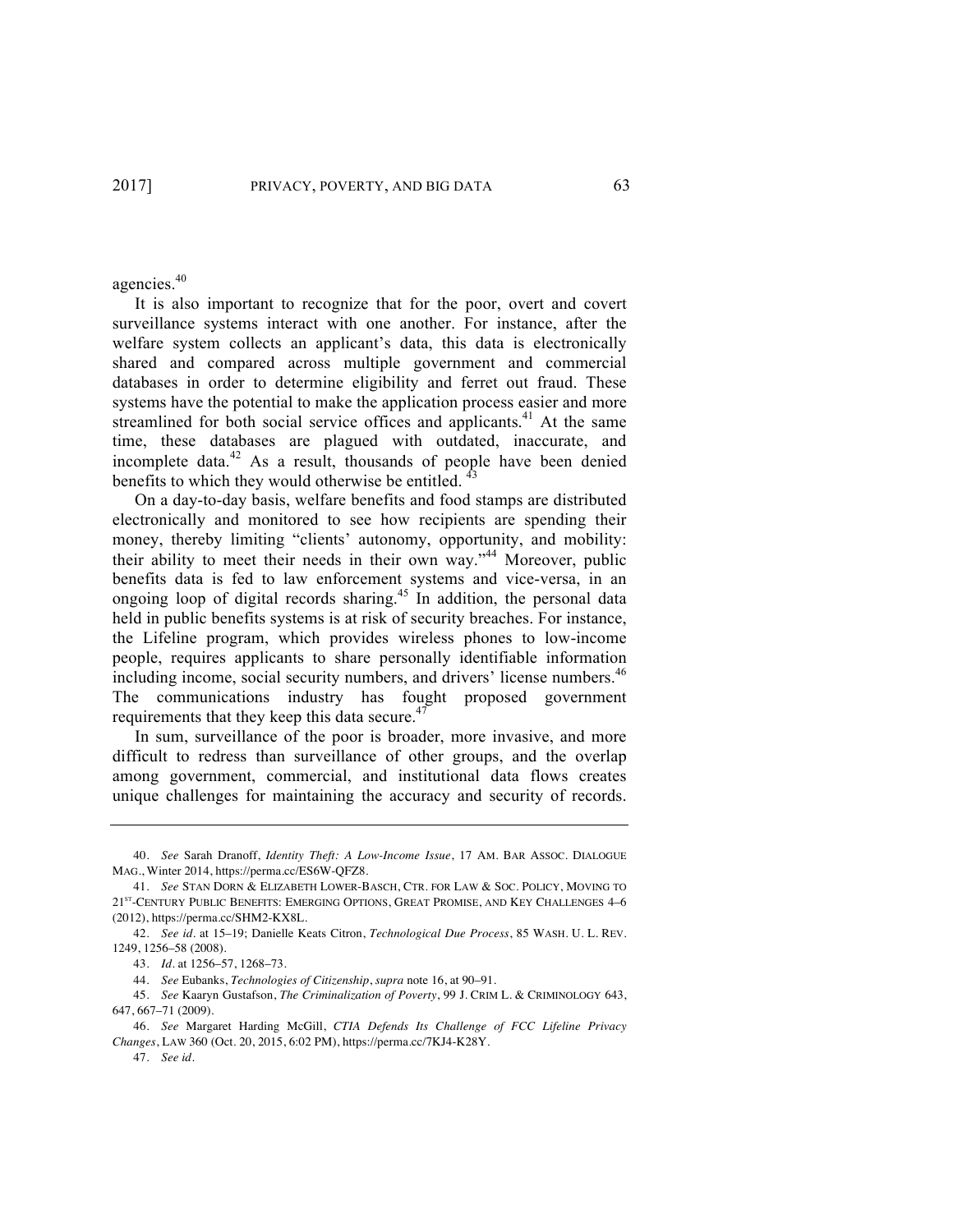Low-income Americans live in communities with overt and omnipresent surveillance, and this oppression extends into the more covert surveillance that happens online. In both systems, the harms suffered by the poor can be concrete and stigmatizing.

### *C. Big Data Analytics, Social Media, and the Potential for Negative Impacts Among Low-Income Communities*

Poor Americans face heightened risks from big data (that is, the collection, aggregation, analysis, and use of mass amounts of digital information gathered and shared about individuals).<sup>48</sup> Big data "gathers its contents from a myriad of online user interactions and infrastructure sensors, ranging from online transactions, search queries, and health records to communication networks, electric grids, and mobile phones."<sup>49</sup> Big data systems scoop up personal information when people shop in stores or online, visit websites, pay bills, use social media and mobile applications, or use devices such as fitness trackers.<sup>50</sup> Certain systems then combine that information with more "traditional" metrics that are used to evaluate individuals—such as credit history, criminal background records, and educational testing scores.<sup>51</sup> Big data holds tremendous promise to improve problem solving through greater insight into complex issues. It also raises the peril of information mischaracterization, misinterpretation, and abuse—all without the knowledge of the subjects whose data is being manipulated.<sup>52</sup>

The obfuscation of big data methods that now occurs across many industries has been variably described by scholars as creating a "black box society,"<sup>53</sup> a "transparency paradox,"<sup>54</sup> and a lack of "algorithmic

<sup>48.</sup> *See* Kate Crawford & Jason Schultz, *Big Data and Due Process: Toward a Framework to Redress Predictive Privacy Harms*, 55 B.C. L. REV. 93, 96 (2014).

<sup>49.</sup> *Id*. at 96.

<sup>50.</sup> FED. TRADE COMM'N, BIG DATA: A TOOL FOR INCLUSION OR EXCLUSION? UNDERSTANDING THE ISSUES 1 (2016), https://perma.cc/5LAG-83MZ.

<sup>51.</sup> *See generally infra* case studies discussed in Part III*.*

<sup>52.</sup> *See generally* danah boyd & Kate Crawford, *Critical Questions for Big Data: Provocations for a Cultural, Technological, and Scholarly Phenomenon*, 15 INFO., COMM. & SOC'Y 662, 663 (2012), https://perma.cc/5BLE-KFBC ("Like other socio-technical phenomena, Big Data triggers both utopian and dystopian rhetoric.").

<sup>53.</sup> FRANK PASQUALE, THE BLACK BOX SOCIETY: THE SECRET ALGORITHMS THAT CONTROL MONEY AND INFORMATION 3 (2015).

<sup>54.</sup> Neil M. Richards & Jonathan H. King, *Three Paradoxes of Big Data*, 66 STAN. L. REV. 41, 42 (2013).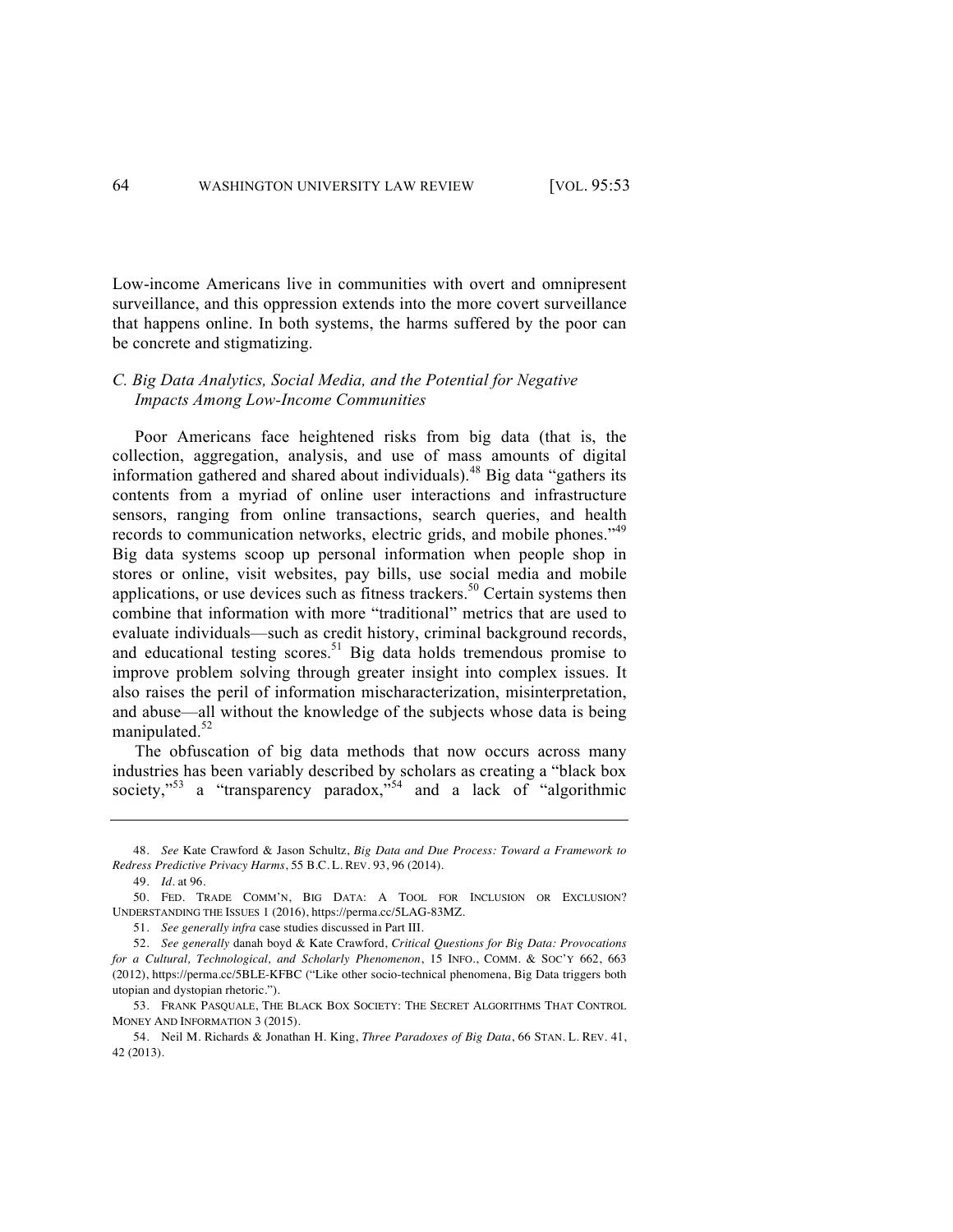accountability."55 Limited public awareness about these practices has contributed to a regulatory environment in which the aggregation and brokering of personal data has largely gone unchecked.<sup>56</sup> This has renewed concerns about the impact of these information asymmetries on lowincome populations, and the extent to which these dynamics may be contributing to increases in economic inequality in the United States.<sup>57</sup>

On the surface, big data collection may appear to be less stigmatizing for the poor than many of their other interpersonal interactions with the government because it is invisible. Algorithmic assessments that passively take one's online activities into account do not make the same kind of dehumanizing requests of low-income people (such as asking for urine samples or sexual history) as is sometimes required during the process of seeking public benefits.<sup>58</sup> Yet, the use of big data can injure the economic stability and civil rights of the poor, such as when they are targeted for predatory financial products, charged more for goods and services online, or profiled in ways that limit their employment and educational opportunities.59 Conversely, big data can also result in the exclusion of marginalized groups from desirable opportunities "because they are less involved in the formal economy and its data-generating activities [or because they] have unequal access to and relatively less fluency in the technology necessary to engage online, or are less profitable customers or important constituents and therefore less interesting as targets of observation."60

Many poor people, and particularly low-income people of color, live in crowded urban environments that are under constant surveillance by law

<sup>55.</sup> ALEX ROSENBLAT, TAMARA KNEESE & DANAH BOYD, ALGORITHMIC ACCOUNTABILITY, DATA & SOC'Y RES. INST. (2014), http://ssrn.com/abstract=2535540.

<sup>56.</sup> *See* Alice E. Marwick, *How Your Data Are Being Deeply Mined*, N.Y. REV. BOOKS, Jan. 9, 2014, http://www.nybooks.com/articles/2014/01/09/how-your-data-are-being-deeply-mined/.

<sup>57.</sup> *See* Newman, *supra* note 3, at 2–3; FED. TRADE COMM'N, DATA BROKERS: A CALL FOR TRANSPARENCY AND ACCOUNTABILITY 46–48 (2014), https://perma.cc/CAZ5-54PC; EXEC. OFFICE OF THE PRESIDENT, BIG DATA: SEIZING OPPORTUNITIES, PRESERVING VALUES 6–7 (2014), https://perma.cc/C6SB-BLC6 [hereinafter SEIZING OPPORTUNITIES]; Joseph W. Jerome, *Buying and Selling Privacy: Big Data's Different Burdens and Benefits*, 66 STAN. L. REV. ONLINE 47, 51 (2013) ("Most of the biggest concerns we have about big data—discrimination, profiling, tracking, exclusion—threaten the self-determination and personal autonomy of the poor more any other class.").

<sup>58.</sup> *See supra* note 23 and accompanying text.

<sup>59.</sup> *See* FED. TRADE COMM'N, *supra* note 50, at 9–11 (summarizing concerns raised by stakeholders).

<sup>60.</sup> *See* Barocas & Selbst, *supra* note 4, at 685.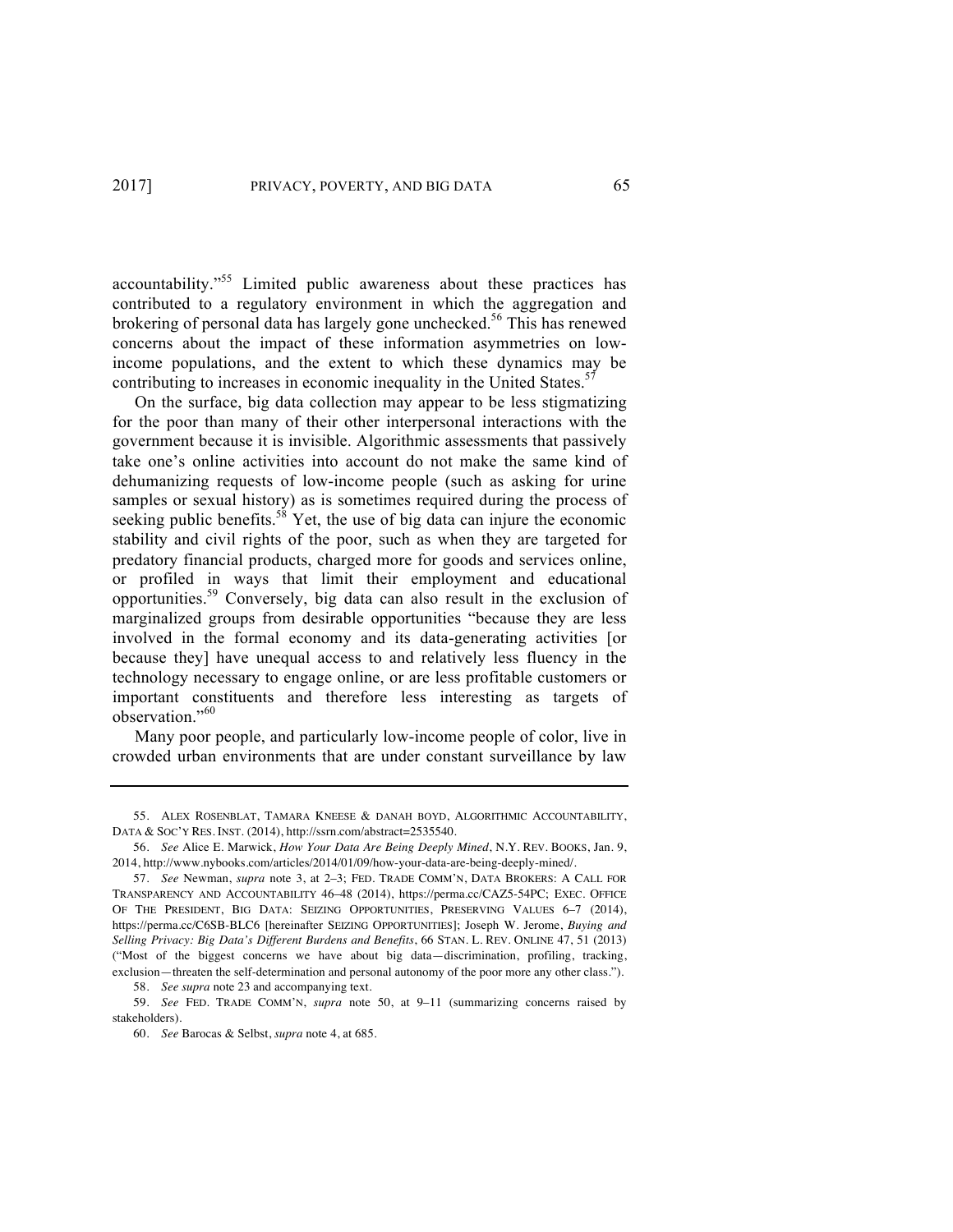enforcement.<sup>61</sup> As a result, they are much more likely than people in other contexts to become entangled with the criminal justice and child welfare systems, both of which are highly stigmatizing and privacy-stripping.<sup>62</sup> These interactions then become embedded in big data inputs and assessments, which in turn limits housing, employment, and educational opportunities for those affected.<sup>63</sup> At the same time, big data analysis of poor peoples' information is aggregated and used to craft policies and rules that then shape poor peoples' lives. As one commentator noted with regard to the collection of data from homeless people as a condition of receiving services, "whether or not a specific individual can be related back to data generated out of that individual, the life of that data will absorb and transform the life of that individual."<sup>64</sup>

The practice of specifically incorporating *social media data* into big data systems is becoming increasingly common in a wide range of industries. While thousands of data points—including both structured and unstructured data—may feed into various assessment tools, unique features of social media data can make it especially problematic for ensuring fairness and preventing bias in various forms of decisionmaking.<sup>65</sup> As boyd et al. argue, the value in analyzing social media data stems, in part, from the ability to assess both to whom you are connected and "who[m] you are like" based on your behavior and preferences. This information becomes valuable to a range of entities, from marketers to employers to law enforcement.<sup>66</sup>

Poor Americans have long suffered from guilt by association, meaning they bear the stereotypes and stigma of their social class (and race and gender) in ways that impede their economic progress and well-being.<sup>67</sup> As

<sup>61.</sup> *See* Kathryne M. Young & Joan Petersilia, *Keeping Track: Surveillance, Control, and the Expansion of the Carceral State*, 129 HARV. L. REV. 1318, 1322 (2016); MICHELLE ALEXANDER, THE NEW JIM CROW: MASS INCARCERATION IN THE AGE OF COLORBLINDNESS 124–26 (2013); LORI BETH WAY & RYAN PATTEN, HUNTING FOR "DIRTBAGS": WHY COPS OVER-POLICE THE POOR AND RACIAL MINORITIES 3, 5, 103, 116, 136 (2013).

<sup>62.</sup> On criminal justice, *see id*. On child welfare, *see generally* DOROTHY ROBERTS, SHATTERED BONDS: THE COLOR OF CHILD WELFARE 8 (2002).

<sup>63.</sup> *See infra* Part III. On the loss of opportunities wrought by possessing a criminal record, *see generally* JAMES B. JACOBS, THE ETERNAL CRIMINAL RECORD, 225–314 (2015).

<sup>64.</sup> Craig Willse, "*Universal Data Elements," or the Biopolitical Life of Homeless Populations*, 5 SURVEILLANCE & SOC. 227, 245 (2008).

<sup>65.</sup> *See* boyd et al., *supra* note 5, at 43–57.

<sup>66.</sup> *Id.*

<sup>67.</sup> *See, e.g.*, JOEL F. HANDLER & YEHESKEL HASENFELD, BLAME WELFARE, IGNORE POVERTY AND INEQUALITY 70 (2007); Heather E. Bullock, *Justifying Inequality: A Social Psychological Analysis of Beliefs About Poverty and the Poor*, *in* THE COLORS OF POVERTY: WHY RACIAL AND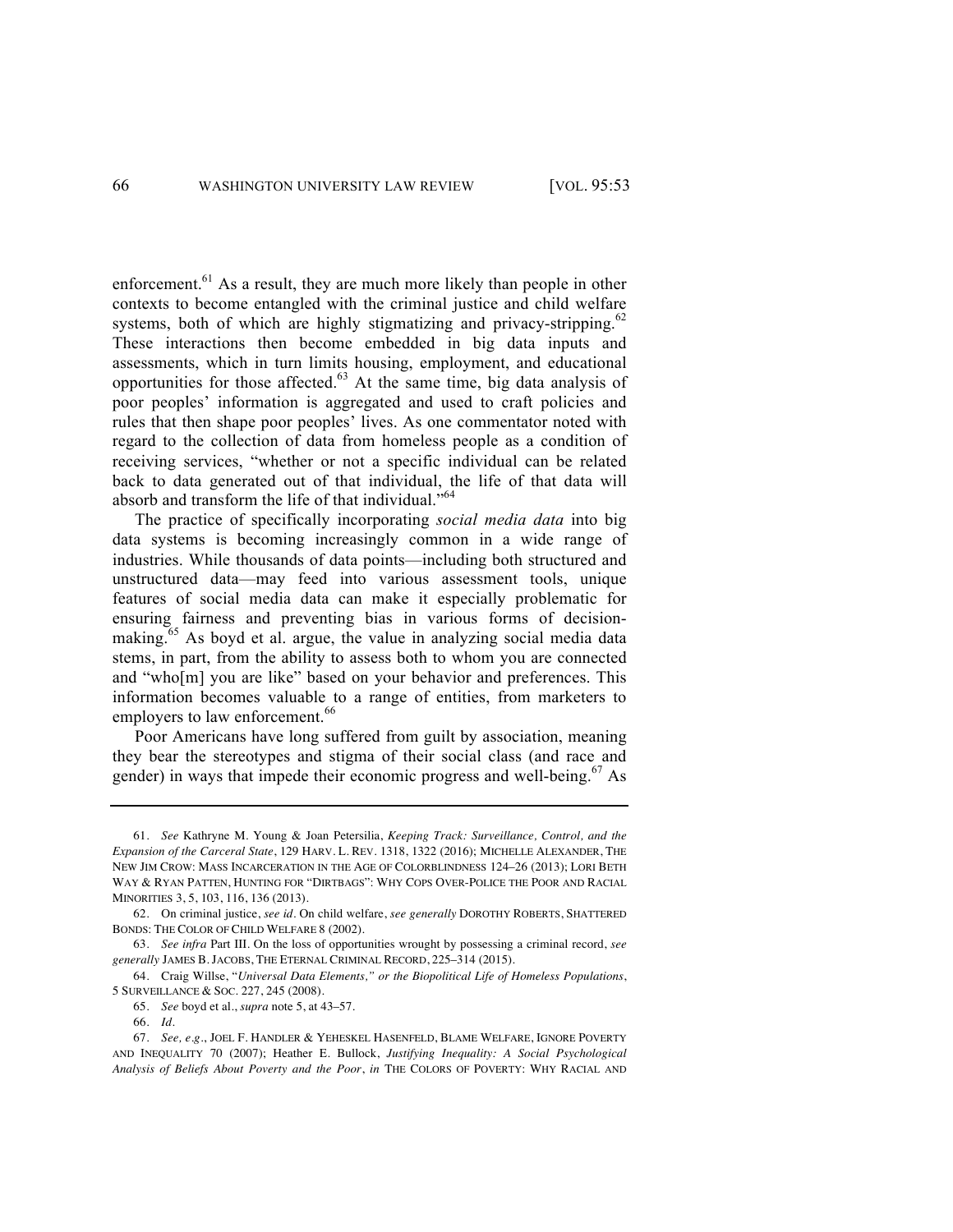scholars who study the surveillance of marginalized groups have noted, "networks of association are not random, and who we know online is affected by offline forms of residential, educational, and occupational segregation."<sup>68</sup> The case studies in this Article highlight concrete examples of how these guilt-by-association effects, when paired with the networked nature of social media data, may exacerbate big data-related harms for the poor.

Simply opting out from using social media and other digital technologies to avoid these risks is not an option in today's digital world, and may be impossible for some forms of surveillance.<sup>69</sup> Increasingly, institutions—such as schools, workplaces, and social service agencies require engagement on certain platforms to get access to information and resources. Internet access has become an essential conduit for commerce, educational information, job opportunities, government services, and to maintain social connections to friends and family. Low-income adults recognize these benefits, with more than eight in ten saying the Internet has improved their ability to "learn new things" and majorities reporting that the Internet has made them better informed about products and services.<sup>70</sup> If low-income users were to opt out of using certain websites or applications due to privacy concerns, they would also lose the ability to access the myriad opportunities associated with engagement in online life.

### II. SURVEY OF PRIVACY AND SECURITY CONCERNS OF LOW-INCOME INDIVIDUALS

Low-income individuals, then, face pervasive and disproportionate scrutiny in connection with government services, institutional involvement, and low-wage work, and face new and evolving challenges due to the advent of big data analytics and "guilt by association." But in addition to these, poor Americans' patterns of *technology use* and *privacyrelevant behaviors* expose them to greater risk than their wealthier counterparts. In Part II, we demonstrate these disparities empirically.

ETHNIC DISPARITIES PERSIST 52, 57 (Ann Chih Lin & David R. Harris eds., 2008).

<sup>68.</sup> Eubanks, *supra* note 1.

<sup>69.</sup> Sarah Kessler, *Think You Can Live Offline Without Being Tracked? Here's What It Takes*, FAST COMPANY (Oct. 15, 2013, 6:00 AM), https://perma.cc/Q5UQ-42UY.

<sup>70.</sup> Kristen Purcell & Lee Rainie, *Americans Feel Better Informed Thanks to the Internet*, PEW RES. CTR. 2 (DEC. 8, 2014), https://perma.cc/R3DC-JGE4.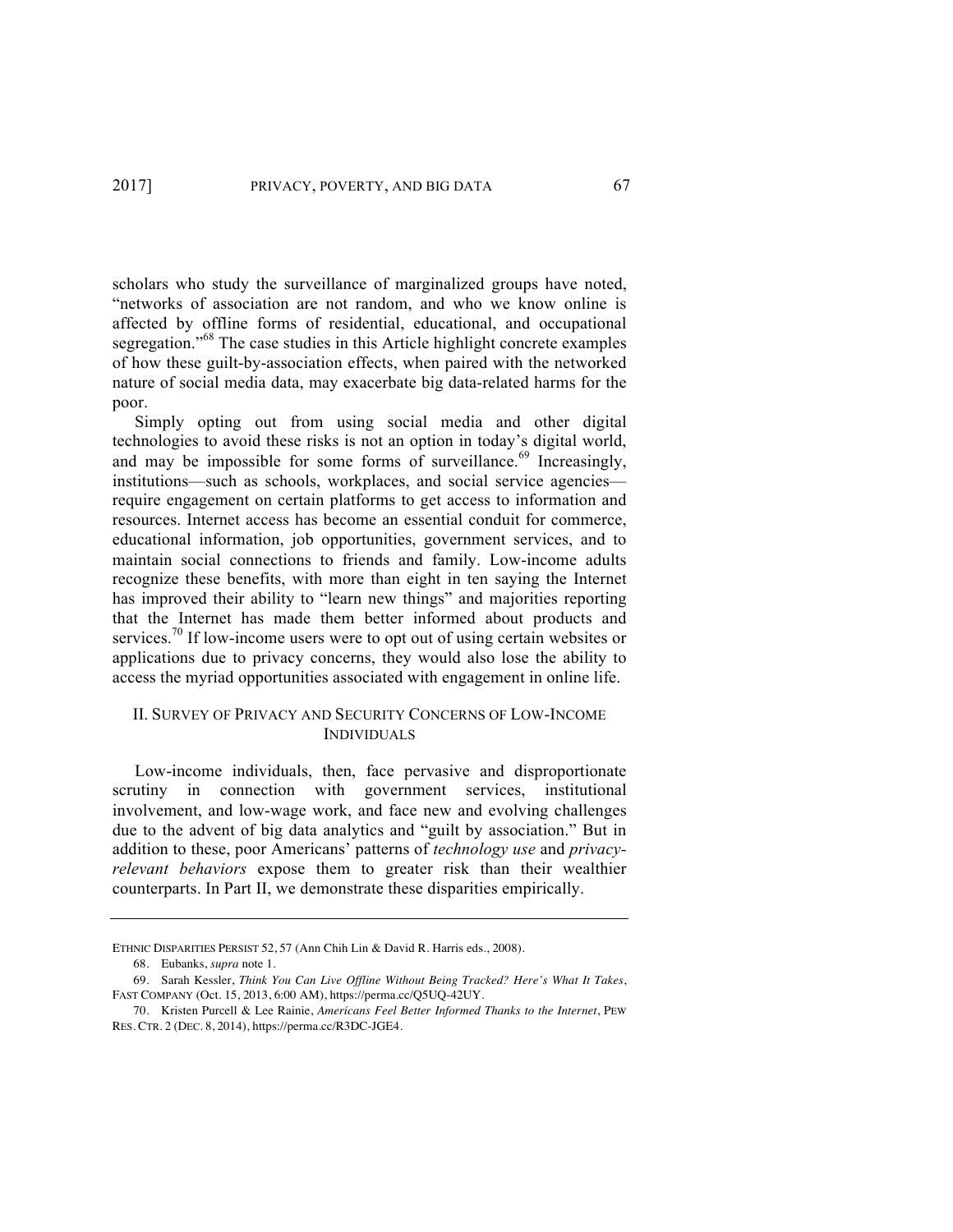### *A. Challenges in Demonstrating Harm and Need for Empirical Research Highlighting Unique Vulnerabilities of Low-Income Groups*

Prior empirical studies have found that low-income Internet users are significantly more likely than higher-income users to report negative experiences connected to their online activity.<sup>71</sup> For instance, poorer Internet users are more likely to say they had an email or social media account compromised, and are more likely to report having their reputation damaged by online activity.<sup>72</sup> However, the reporting of privacy-related harms in surveys relies on respondents being *aware* of the negative impacts in question. In cases of big-data-related decision-making and discrimination, it is nearly impossible for respondents to know what personal or behavioral information may have factored into an unfavorable outcome.

Recent qualitative studies have focused on understanding what behaviors might be associated with privacy-related vulnerabilities among low-status users. For instance, researchers have suggested that "marginal Internet users" who rely on digital literacy organizations for training and access, may be more likely to engage in online behaviors that make them susceptible to potential privacy problems, such as being tracked with thirdparty cookies or unwittingly disclosing their information to fraudulent or predatory websites.<sup>73</sup> In addition, legal scholars have noted the need for analysis that examines whether or not low-status users face magnified privacy vulnerabilities due to knowledge gaps about privacy and securityrelated tools.<sup>74</sup>

We build upon this framework of understanding privacy-related vulnerabilities and provide new insights into the behaviors and attitudes of low-income Internet and social media users, which are of particular relevance to discussions of big-data-driven analysis. In the section that follows, we address the intersection of privacy-related vulnerabilities and socioeconomic status through an empirical examination of tech-related behaviors among low-income groups, using data from a new, nationally representative survey. And while income is the primary focus of our analysis, it is not the only indicator of a person's socioeconomic status (SES). For instance, the American Psychological Association broadly

<sup>71.</sup> Lee Rainie et al., *Anonymity, Privacy, and Security Online*, PEW RES. CTR. 24 (Sept. 15, 2013), https://perma.cc/JT98-FCZ5.

<sup>72.</sup> *Id.*

<sup>73.</sup> Gangadharan, *supra* at 6.

<sup>74.</sup> Urban & Hoofnagle, *supra* note 10, at 4.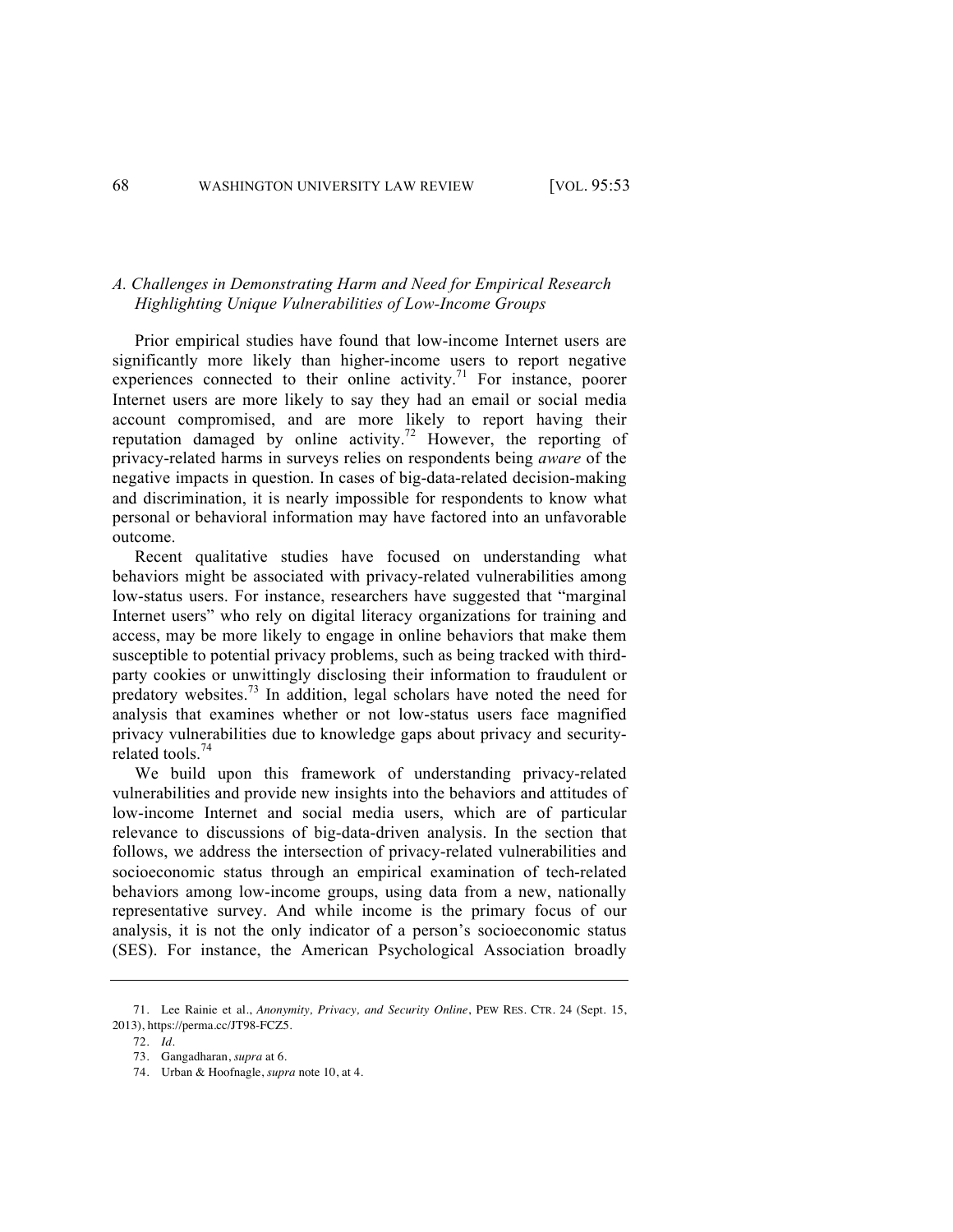defines socioeconomic status as "the social standing or class of an individual or group," which is "often measured as a combination of education, income and occupation."<sup>75</sup>

#### *B. Survey Methods and Goals*

In order to help address the question of how privacy and security experiences vary across different socioeconomic groups, the Digital Trust Foundation supported the fielding of a robust, nationally representative twenty-minute random-digit-dial telephone survey of 3000 American adults eighteen and older. The sample included an oversample of adults with annual household incomes of less than  $$40,000$ .<sup>76</sup> This survey, fielded in November and December of 2015, explores how low-income adults' concerns about privacy fit into the larger scope of concerns they have in everyday life, and contributes to a deeper understanding of their technology-related behaviors and beliefs.<sup>77</sup>

Among the key findings in this new survey are several that suggest greater privacy-related vulnerabilities among low-income Internet users as compared to higher income groups. While some of these differences may be influenced by multiple contributing factors (such as one's age and education level), examining variations through the lens of income helps to inform policy and technology design decisions that are specifically tailored for low-income groups. In particular, the discussion that follows highlights certain sociotechnical behaviors that, when combined with a lack of sufficient legal protections and rapidly evolving industry practices, may result in increased exposure to surveillance and big-data related

<sup>75.</sup> *See* AM. PSYCHOLOGICAL ASS'N REPORT OF THE APA TASK FORCE ON SOCIOECONOMIC STATUS (2007), http://www.apa.org/pi/ses/resources/publications/task-force-2006.pdf (also noting that various indicators are often overlapping; those who live with lower household incomes also tend to have lower education levels and work in low-wage jobs).

<sup>76.</sup> This level of annual income represents roughly 200% of the current federal poverty level for a household of three. *See 2015 Poverty Guideline,* ASPE (2015)*,* https://perma.cc/7VBF-UGKR. Current estimates from the Census Bureau suggest the average household size in the U.S. is 2.54 people. *See Families and Living Arrangements*, U.S. CENSUS BUREAU, https://perma.cc/53JT-3XYC. The survey included a standard measure of an individual's household income that asks each participant to report their "total family income from all sources, before taxes" for the previous year. *Id.*

<sup>77.</sup> Co-author Mary Madden is also the Principal Investigator for this project. The main survey report is scheduled for publication in 2017 and will include a detailed discussion of methods and sample design. Mary Madden, *Privacy, Security and Digital Inequality: How Technology Experiences and Resources Vary Based on Socioeconomic Status and Race*, DATA & SOC'Y RESEARCH INST. (forthcoming 2017). See *infra* Appendix for a summary of methods used for the survey.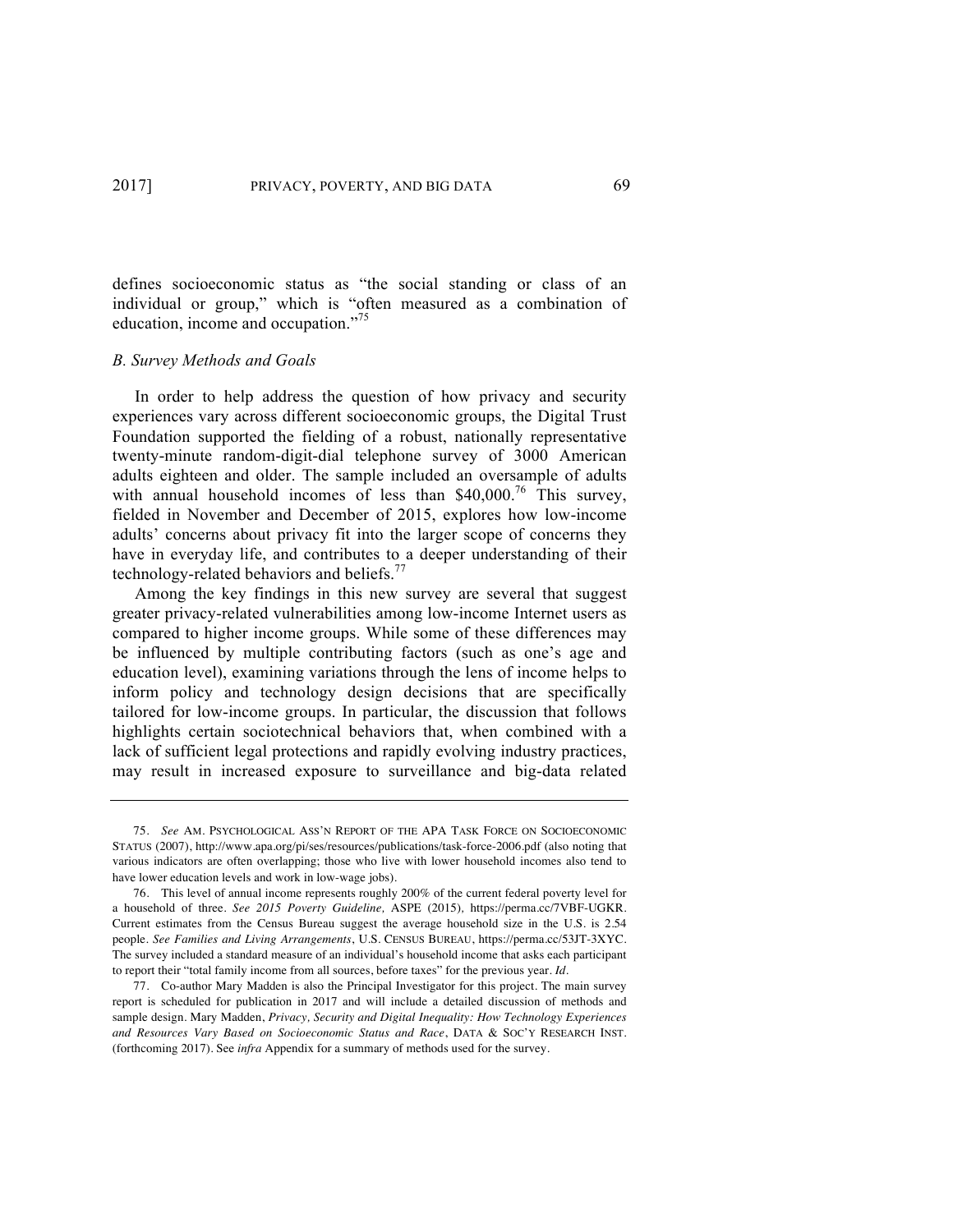harms among low-status groups.<sup>78</sup>

#### *C. Patterns of Mobile Internet Use Unique to Low-Income Populations*

Echoing previous findings from a wide range of empirical studies, the survey results indicate that low-income Internet users who own smartphones are significantly more likely than higher income groups to say they "mostly go online" using their cell phone.<sup>79</sup> Even when considering the fact that low-income adults are less likely to be Internet users and less likely to own smartphones overall, the share of low-income adults who rely on their mobile devices as their primary source of Internet connectivity still exceeds that of higher income groups.

Overall, 39% of all Internet users who own a smartphone say that their cell phone is the primary way they go online. Another 41% say they mostly use some other device, and 20% report that they use their cell phone and other devices equally. However, the differences at either end of the income spectrum are stark; 63% of smartphone Internet users who live in households earning less than \$20,000 per year say they mostly go online using their cell phone, compared with just 21% of those in households earning \$100,000 or more per year.

The survey findings also suggest that age is an important indicator; looking at broader income groups (less than \$40,000 per year vs. \$40,000 per year or more), Internet users ages eighteen to twenty-nine who have a smartphone and are in the lower income bracket are more likely to report a reliance on cell phones for Internet access when compared with young adults living in higher income households  $(62\% \text{ vs. } 46\%)$ .<sup>80</sup> However, there is an even larger gap among lower income smartphone owners ages thirty to forty-nine, who are more than twice as likely as higher income adults of the same age to say they mostly go online using their phone (71% vs. 29%).

<sup>78.</sup> All differences noted between various comparison groups discussed throughout this section are statistically significant. The differences were evaluated with an independent Z-test for significance at the 95% confidence level.

<sup>79.</sup> Maeve Duggan & Aaron Smith, *Cell Internet Use 2013*, PEW RES. CTR. (Sept. 16, 2013), https://perma.cc/49NH-37NN.

<sup>80.</sup> These broader income categories (<\$40K/\$40K+) are used when analyzing detailed age groups in order to allow for a large enough sample to make valid comparisons.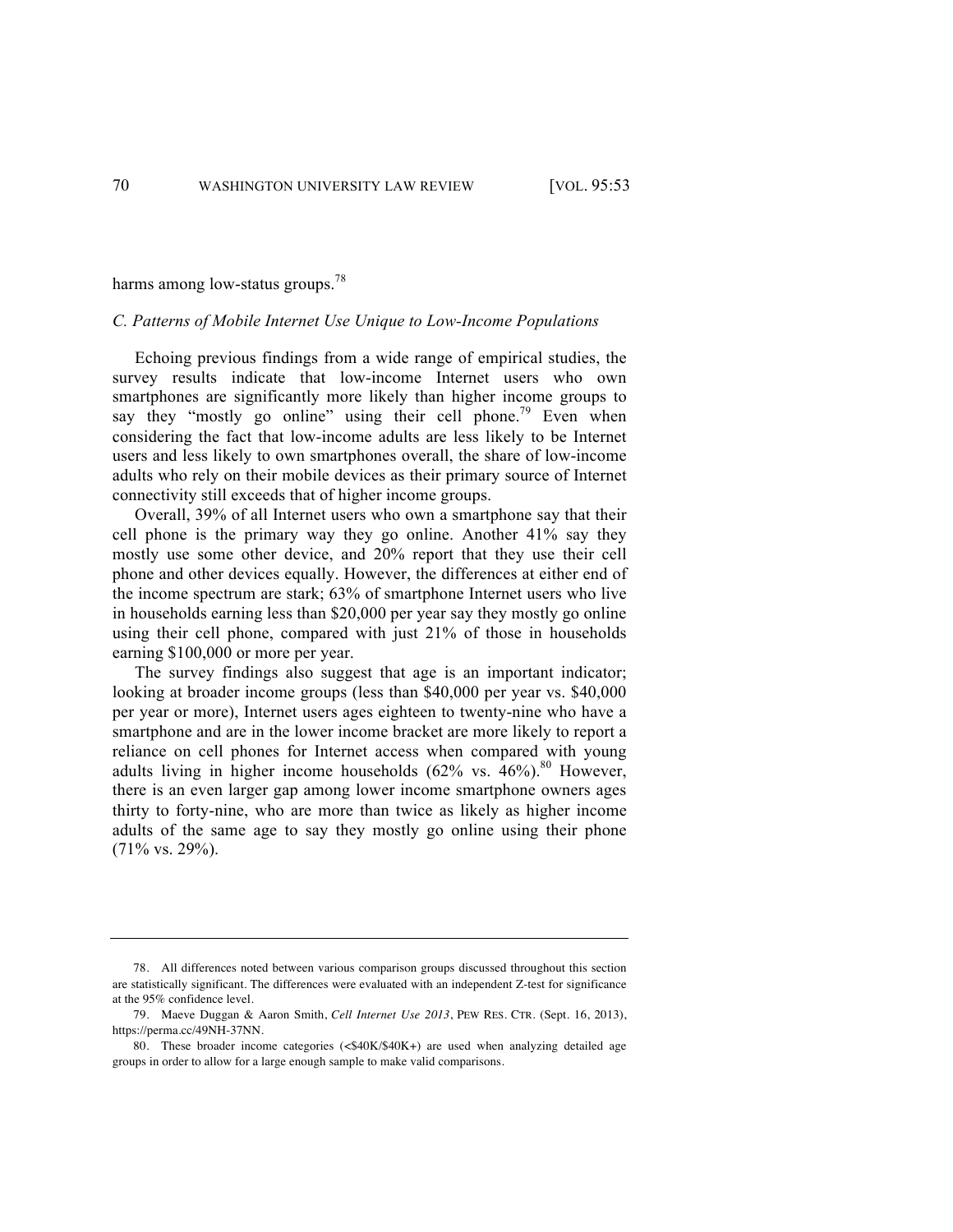### *D. Privacy and Security Vulnerabilities Associated with Reliance on Mobile Devices*

Recent media coverage about the strong encryption available on Apple iPhones has largely overshadowed the many well-documented privacy vulnerabilities associated with mobile devices and applications.<sup>81</sup> While current versions of the Apple iOS operating system may make it difficult for law enforcement to access the contents of a locked phone, cell phone users are still subject to a wide range of mobile surveillance possibilities that they may be unaware of, including advertisers' cross-device tracking, $82$  cell site simulators and in-store tracking by retailers. <sup>84</sup> In particular, location-related data, when gathered from mobile devices over a period of time and tied to both online and offline behaviors, can reveal an incredibly intimate portrait of users' daily lives.

<sup>81.</sup> *See* Paarijaat Aditya, et al., *Brave New World: Privacy Risks for Mobile Users*, *in*  PROCEEDINGS OF THE ACM MOBICOM WORKSHOP ON SECURITY AND PRIVACY IN MOBILE ENVIRONMENTS 7 (2014), https://perma.cc/3FQL-TXMP.

<sup>82.</sup> Michael Whitener, *Cookies Are So Yesterday; Cross-Device Tracking Is In—Some Tips*, PRIVACY ADVISOR (Jan. 27, 2015), https://perma.cc/5WAZ-824G.

<sup>83.</sup> *See* Kim Zetter, *Turns Out Police Stingray Spy Tools Can Indeed Record Calls*, WIRED MAG. (Oct. 28, 2015, 3:00 PM), https://perma.cc/7GJ8-UEH4.

<sup>84.</sup> *See* Press Release, Fed. Trade Comm'n, Retail Tracking Firm Settles FTC Charges It Misled Consumers About Opt Out Choices (Apr. 23, 2015), *available at* https://perma.cc/7H2P-9GSB.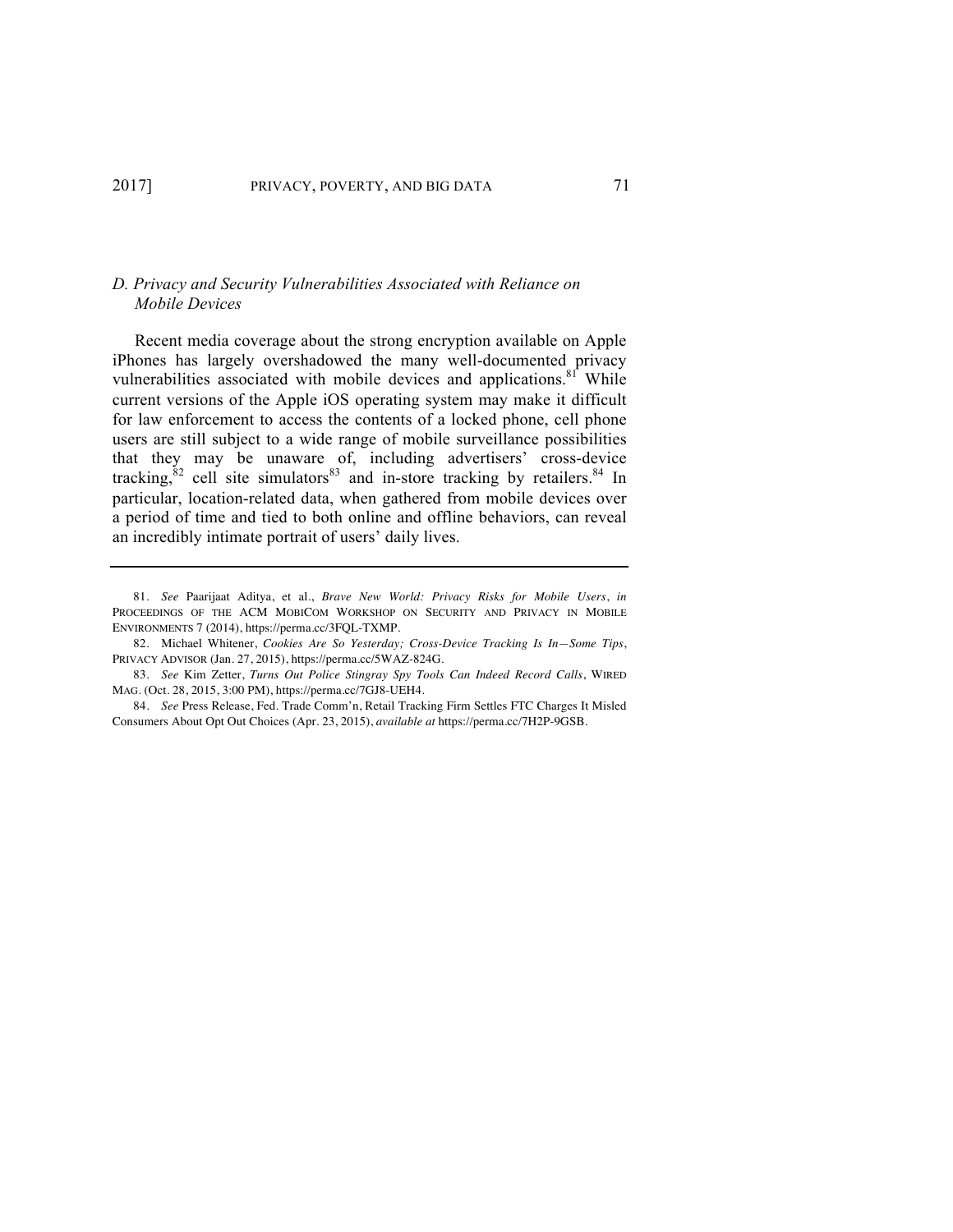Table 1. Mostly Mobile Internet Use by Income

*Responses to the question: "Overall, when you use the Internet, do you do that mostly using your cell phone or mostly using some other device like a desktop, laptop or tablet computer?"*

|                               | Internet<br>users who<br>own a<br>smartphone | Less than<br>\$20K | $$20K-$<br>unde<br>$\mathbf{r}$<br>\$40K | \$40K-<br>under<br>\$75K | $$75K-$<br>under<br>\$100<br>K             | \$100K<br>or more    |
|-------------------------------|----------------------------------------------|--------------------|------------------------------------------|--------------------------|--------------------------------------------|----------------------|
|                               | (a)                                          | (b)                | (c)                                      | (d)                      | (e)                                        | $\rm(f)$             |
| Mostly on cell<br>phone       | 39%                                          | $63\%^\text{def}$  | $58\%^{\text{def}}$ 34% <sup>f</sup>     |                          | 24%                                        | 21%                  |
| Mostly on<br>something else   | 41%                                          | 22%                | 28%                                      |                          | $42\%$ <sup>bc</sup> $61\%$ <sup>bcd</sup> | $52\%$ <sup>bc</sup> |
| Both equally<br>(Volunteered) | 20%                                          | 14%                | 13%                                      | $24\%$ <sup>bc</sup>     | 15%                                        | $26\%^\mathrm{bce}$  |

*Note: Significant differences within rows are noted with superscript letters indicating the column to which the item should be compared. For instance, the 63% of those in households earning less than \$20,000 per year who say they use the Internet mostly from their cell phone is significantly higher than those in households earning \$40,000 or more. The differences noted here were evaluated with an independent Z-test for significance at the 95% confidence level. Column (a), which displays responses for all Internet users who own a smartphone, is not included in the significance testing. A small number of users (1% or less) offered a volunteered response of "It depends" or "Don't know" in response to this question; those responses are omitted.*

*Source: Privacy and Security Experience of Low-Socioeconomic Status Populations Survey, November 18–December 23, 2015, including an oversample of adults living in households earning less than \$40,000 per year. Interviews were conducted in English and Spanish (Total n=3,000 US adults age 18 and older, n=1,724 for Internet users who own a smartphone).*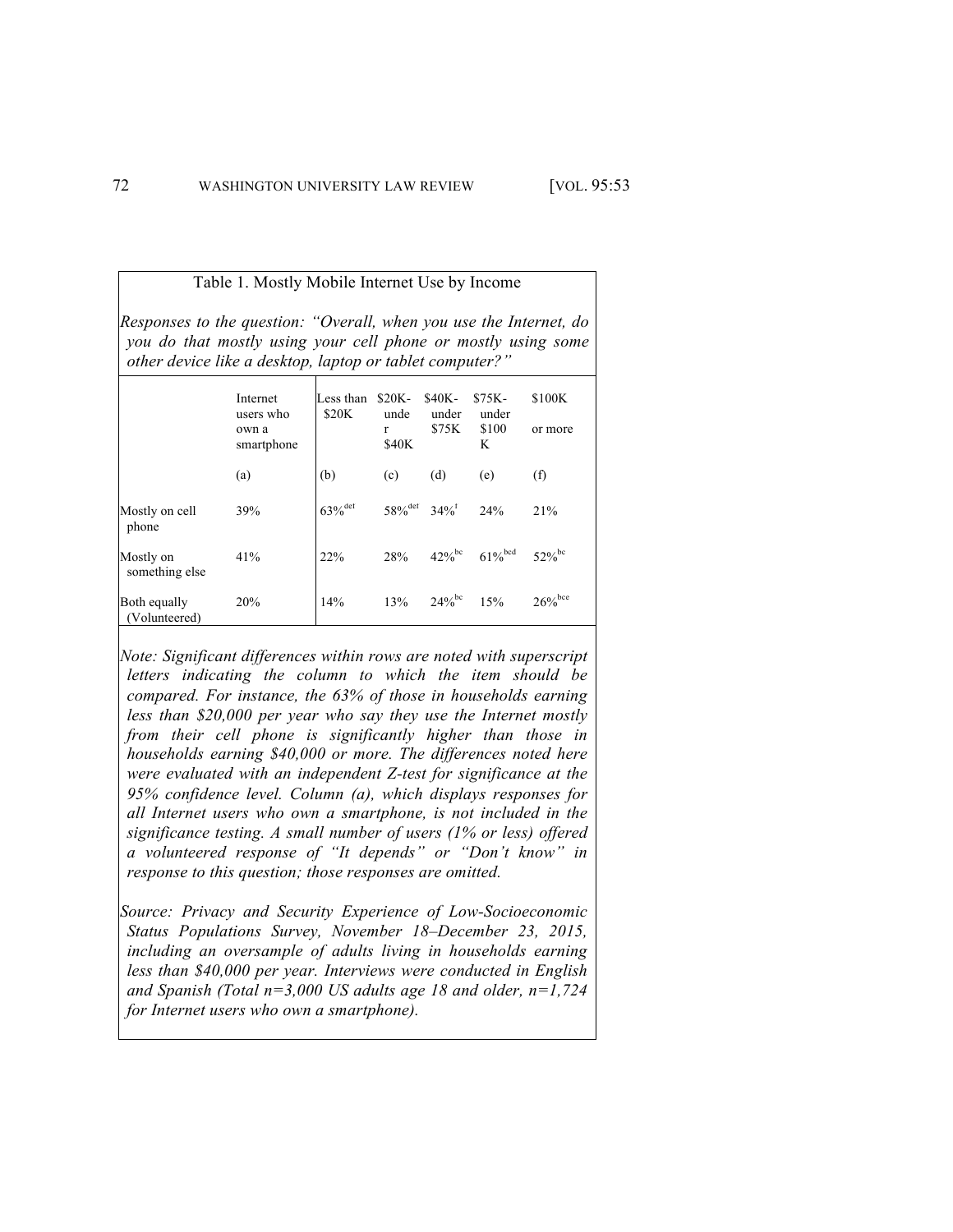A recent study published in *Nature* magazine illustrated that human mobility traces are a highly unique and sensitive form of data that pose considerable re-identification risks with only a handful of spatio-temporal data points. As the authors note:

Mobility data is among the most sensitive data currently being collected. Mobility data contains the approximate whereabouts of individuals and can be used to reconstruct individuals' movements across space and time . . . . While in the past, mobility traces were only available to mobile phone carriers, the advent of smartphones and other means of data collection has made these broadly available.<sup>85</sup>

Beyond the broadcasting of location-related data, mobile applications create various vulnerabilities for smartphone users who rely on their phones as their primary mode of Internet access. Of particular relevance to debates about big data-related harms is the fact that mobile applications have not always offered consistent access to privacy policies or privacy controls for information sharing.<sup>86</sup> While certain mobile operating systems, such as iOS, offer simplified ways to manage location-sharing preferences within certain apps and tools to limit ad tracking, granular application settings to control other forms of in-app content sharing vary widely. In some cases—particularly with older versions of social media applications—a user must navigate to the website associated with a given app in order to change default settings.<sup>87</sup> Some applications automatically opt-in users to higher levels of sharing than they may be aware of or change the terms of service to retroactively apply to content that users had previously posted to the platform.<sup>88</sup>

<sup>85.</sup> Yves-Alexandre de Montjoye et al., *Unique in the Crowd: The Privacy Bounds of Human Mobility*, 3 SCI. REPS. 1 (2013) (noting that Apple's privacy policy allows the sharing of users' location data with "partners and licensees" and estimating that geo-location data for roughly half of all iOS and Android traffic is made available to advertising networks).

<sup>86.</sup> *See*, *e.g.*, FUTURE OF PRIVACY FORUM, MOBILE APPS STUDY (2012) (finding that just over half (53%) of the seventy-five paid apps reviewed for the study provided users access to a privacy policy).

<sup>87.</sup> This was the case with older versions of the Facebook mobile app, which did not have the inline audience selector. Changing the audience for the content shared on these older versions of the app requires users to navigate on the website to specific settings for "old versions of Facebook for mobile." *See How Do I Set the Audience When I'm Using an Older Version of Facebook for Mobile That Doesn't Have an Audience Selector?*, FACEBOOK, https://www.facebook.com/help/2602766939  $97558/2ref-u2u$ 

<sup>88.</sup> One recent example that surprised social media users was Snapchat's retroactive changes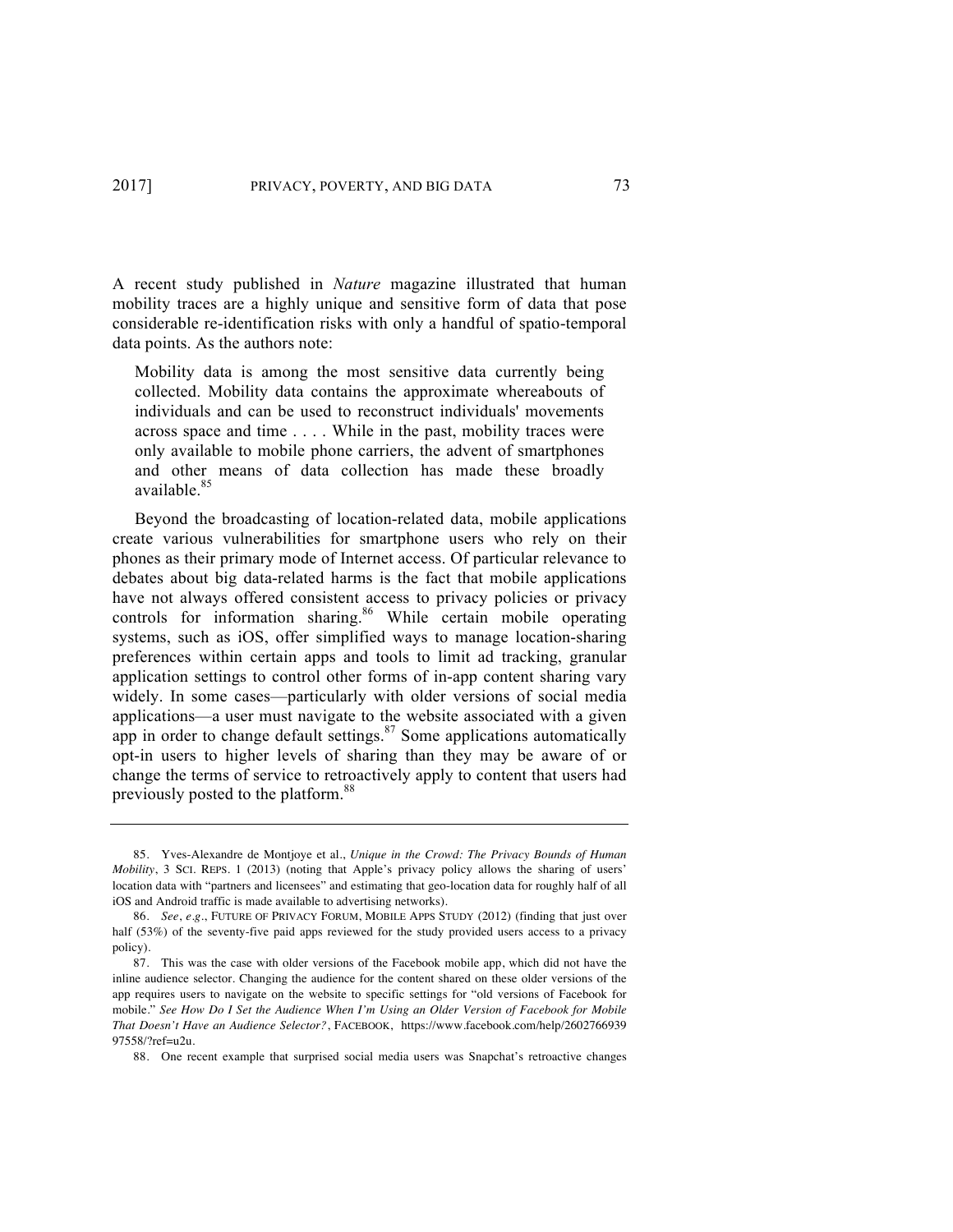Many third-party mobile applications have been shown to access more data than is necessary for the application to function. $89$  And some mobile applications have been shown to embed software that can surreptitiously perform other functions, such as monitoring a device's microphone without a user's permission. $90$ 

There have also been notable security-related vulnerabilities associated with the operating systems on mobile devices. In 2013, the ACLU filed a complaint with the FTC noting that many smartphone owners were using a version of the Android operating system that had "known, exploitable security vulnerabilities for which fixes have been published by Google, but have not been distributed to consumers' smartphones by the wireless carriers and their handset manufacturer partners."<sup>91</sup> These kinds of security vulnerabilities are likely to be especially acute for low-income groups, who are more likely to be "smartphone dependent" for all or most of their internet connectivity. $92$ 

### *E. Social Media Use, Privacy-Protective Behaviors, and Confidence in Skills*

Lower income Internet users are modestly more likely than Internet users in higher income households to say they use social media such as Facebook, Twitter or Instagram: 81% of online adults in households earning less than \$20,000 per year say they use social media, compared with 73% of online adults in households earning  $$20,000$  or more.<sup>93</sup> Most of this difference is attributable to the relative youthfulness of lower income Internet users, as online adults under the age of fifty are equally likely to use social media, regardless of income.

However, focusing more closely on privacy-related behaviors *within* the population of social media users reveals several notable variations by

regarding their use of user images. *See* Sally French, *Snapchat's New 'Scary' Privacy Policy Has Left Users Outraged*, MARKETWATCH (Nov. 2, 2015, 4:13 PM). http://www.marketwatch.com/story/ snapchats-new-scary-privacy-policy-has-left-users-outraged-2015-10–29.

<sup>89.</sup> *See, e.g.*, *What They Know–Mobile*, WALL ST. J. (APR. 3, 2017), https://perma.cc/LWK3- P7DC; *Apps Permissions in the Google Play Store*, PEW RES. CTR. (Nov. 10, 2015), https://perma.cc /TEU8-E28T.

<sup>90.</sup> *See* Press Release, Fed. Trade Comm'n, FTC Issues Warning Letters to App Developers Using 'Silverpush' Code (Mar. 17, 2016), *available at* https://perma.cc/N4YK-DH2Y.

<sup>91.</sup> *See* ACLU, *supra* note 37, at 1.

<sup>92.</sup> Smith, *supra* note 36.

<sup>93.</sup> This difference is modest, but statistically significant when comparing these broad groups.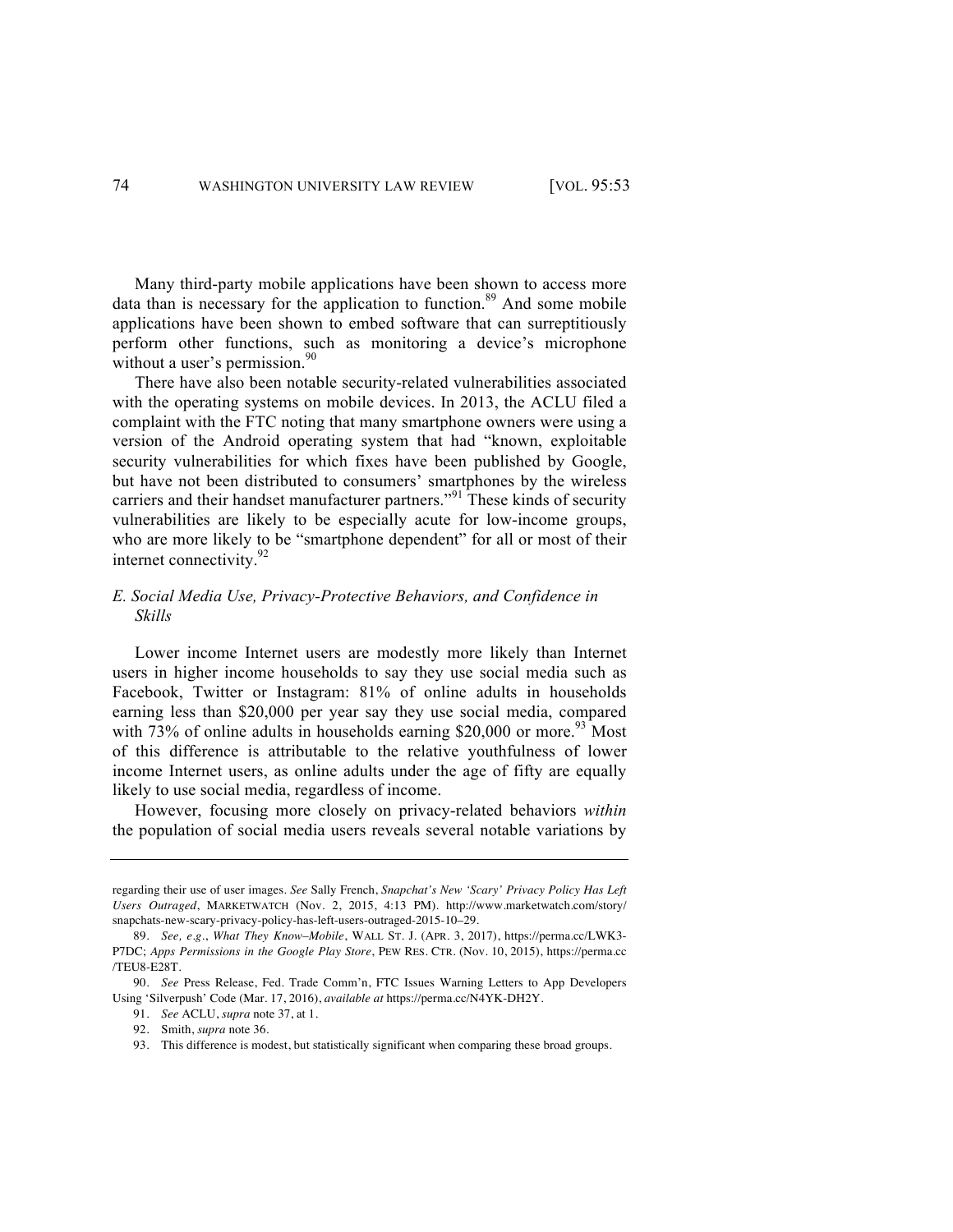income.94 For instance, social media users in the lowest income bracket are significantly *less* likely than higher earning groups to say they have used privacy settings to restrict access to the content they post online—whether on social media platforms or other websites. Among social media users living in households earning less than \$20,000 per year, 65% say they have used privacy settings to limit who can see what they post online, while 79% of those in wealthier households say they have done this.<sup>95</sup>

Some of these behaviors are also associated with lower levels of confidence in certain privacy-related skills and knowledge. Low-income social media users are less likely to feel as though they "know enough" about managing the privacy settings for the information they share online (65% vs. 77%) and are less likely to feel they have a good understanding of the privacy policies for the applications and websites they use (64% vs. 74%). At the same time, low-income social media users are more likely than higher earning groups to feel as though it would be "somewhat" or "very" difficult to find tools and strategies that would help them protect their personal information online (25% vs. 15%).

Low-income social media users are also less likely to engage in other privacy-protective strategies that may impact the way they are tracked online. For instance, they are less likely to say that they have avoided communicating online when they had sensitive information to share. About half (52%) report this, compared with 63% of social media users in wealthier households. Similarly, a smaller share of low-income social media users say they have set their browsers to turn off cookies or notify them before receiving a cookie (47% vs. 58%).

While using privacy settings, self-censoring communications, and restricting the use of cookies may limit some forms of tracking and profiling, the kinds of social media data input that are assessed by algorithmic systems can also include profile information that many users may not realize has retroactively become publicly available, or is made accessible to advertisers through third-party apps. For instance, over time, the information that has been made public by default on networks such as

<sup>94.</sup> Throughout this section, "low-income social media users" are defined as those living in households earning less than \$20,000 per year. Comparisons are made with social media users living in households above that income threshold, and any differences included in the discussion are statistically significant.

<sup>95.</sup> The question about privacy settings is not limited to social media and could include the use of settings for other kinds of applications, platforms, and profiles.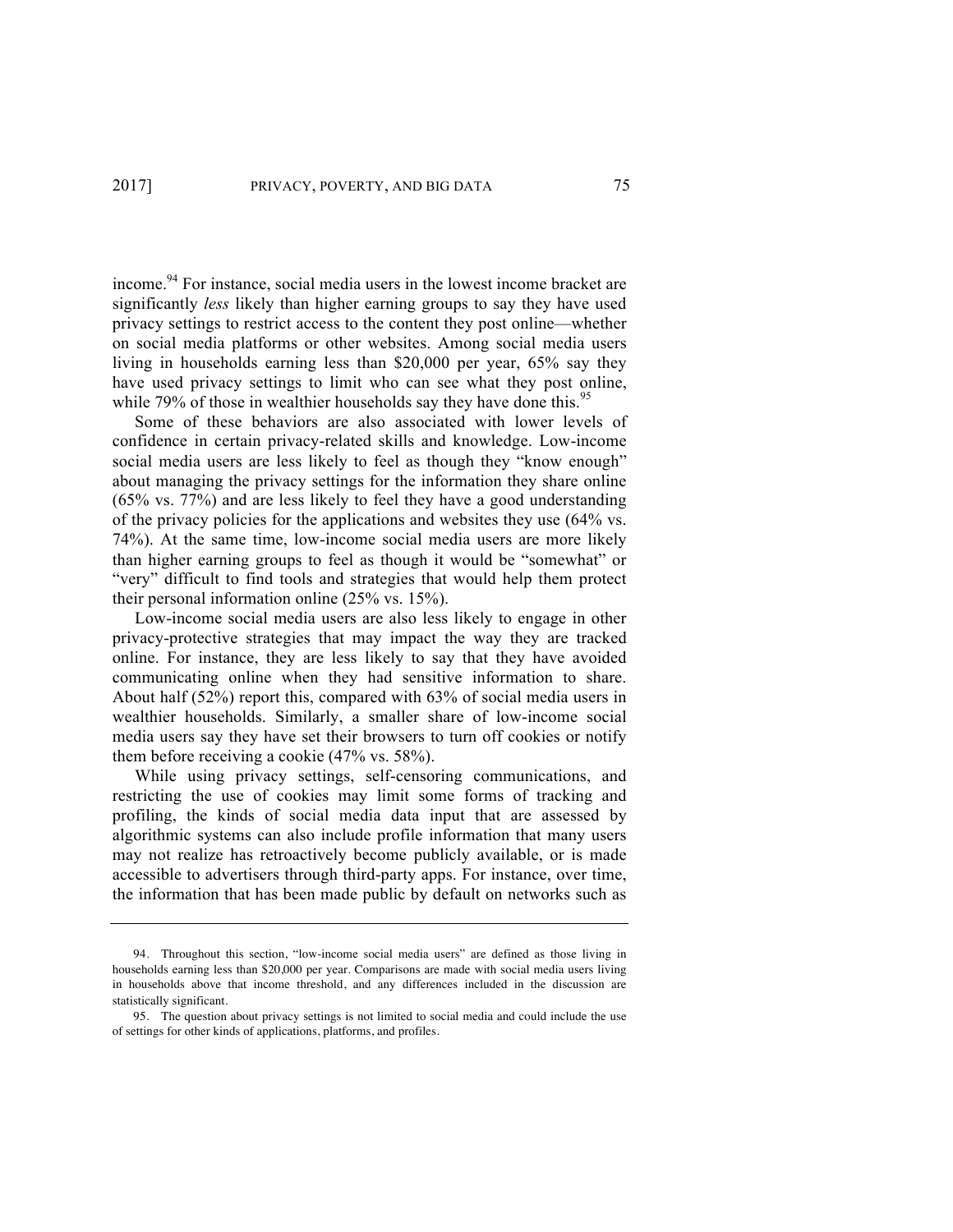Facebook has changed considerably.<sup>96</sup>

| Table 2. Privacy Strategies Among Social Media Users by Income                                                                     |                           |                    |                     |  |  |  |  |
|------------------------------------------------------------------------------------------------------------------------------------|---------------------------|--------------------|---------------------|--|--|--|--|
| The percentage who responded "yes" to the question: "While using<br>the Internet, have you ever done any of the following things?" |                           |                    |                     |  |  |  |  |
|                                                                                                                                    | All social<br>media users | Less than<br>\$20K | $$20K$ or<br>more   |  |  |  |  |
|                                                                                                                                    | (a)                       | (b)                | (c)                 |  |  |  |  |
| Used privacy settings to limit who can<br>see what you post online                                                                 | 76%                       | 65%                | $79%^{b}$           |  |  |  |  |
| Avoided communicating online when<br>you had sensitive information to share                                                        | 60%                       | 52%                | $63\%$ <sup>b</sup> |  |  |  |  |
| Set your browser to turn off cookies or<br>notify you before you receive a cookie                                                  | 56%                       | 47%                | $58\%$ <sup>b</sup> |  |  |  |  |

*Note: Significant differences within rows are noted with superscript letters indicating the column to which the item should be compared. The differences noted here were evaluated with an independent Z-test for significance at the 95% confidence level. Column (a), which displays responses for all social media users, is not included in the significance testing.*

*Source: Privacy and Security Experience of Low-Socioeconomic Status Populations Survey, November 18–December 23, 2015, including an oversample of adults living in households earning less than \$40,000 per year. Interviews were conducted in English and Spanish. (Total n=3,000 US adults age 18 and older, n=1,613 for social media users).*

As Hartzog et al. notes, the current big data landscape has made it increasingly difficult for users to effectively restrict access to their personal disclosures—even when they make well-intended efforts to do so.

<sup>96.</sup> Alessandro Acquisti, Laura Brandimarte & George Loewenstein, *Privacy and Human Behavior in the Age of Information,* 347 SCI. 513 (2015), https://perma.cc/THN5-BXSE.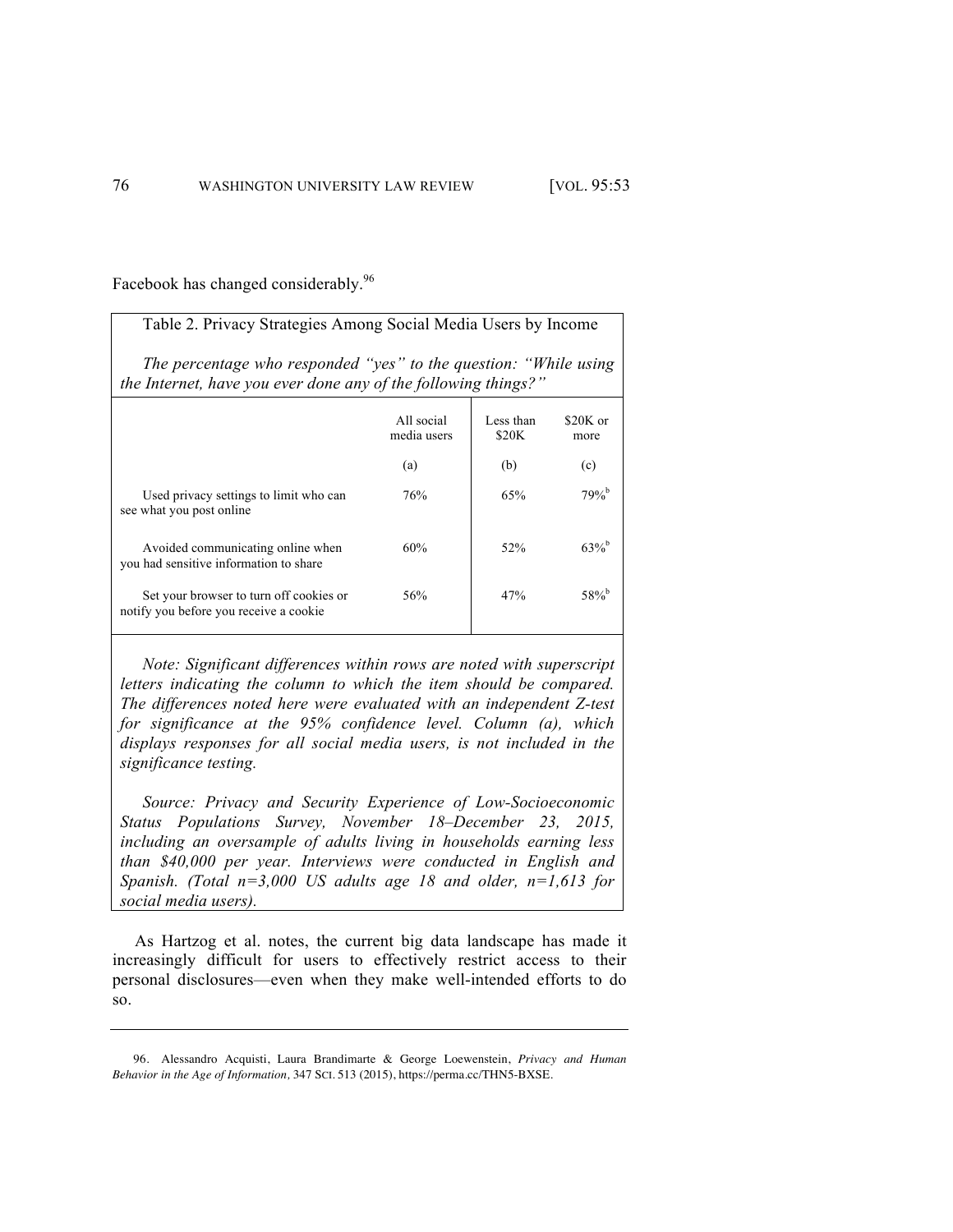In the past, individuals have been able to roughly gauge whether aspects of their daily routines and personal disclosures of information would be safeguarded at any appropriate level of privacy protection by (sometimes implicitly) guessing the likelihood their information would be discovered or understood by third parties who have exploitative or undesirable interests. In the age of big data, however, the confidence level associated with privacy prognostication has decreased considerably, even when conscientious people exhibit due diligence.  $97$ 

The resulting environment is one in which data brokers are able to glean a wide array of insights—such as usernames and friend connections—from social media activity. The FTC's *Data Brokers* report documents the various ways that social media data are being scraped from publicly available websites and combined with a wide range of other behavioral data to create and consumer profiles.<sup>98</sup> These kinds of practices can affect consumers across the socioeconomic spectrum, but low-income populations have been specifically targeted for their vulnerability. As a Senate Commerce Committee report on data broker practices identified, the poor have been profiled into various "financially vulnerable" market segments such as "Rural and Barely Making It," and "Fragile Families."<sup>99</sup> Such lists make it possible for marketers to easily target vulnerable consumers for dubious financial products such as payday loans, online classes, or debt relief services.<sup>100</sup>

The survey results indicate that low-income social media users also have a range of privacy-related concerns that are more pronounced when compared with higher income groups.<sup>101</sup> Most directly related to this

<sup>97.</sup> Woodrow Hartzog & Evan Selinger, *Big Data in Small Hands*, 66 STAN. L. REV. ONLINE 81, 84 (2013), https://perma.cc/S2G5-5NSH.

<sup>98.</sup> FED. TRADE COMM'N, DATA BROKERS, *supra* note 57, at 13–14.

<sup>99.</sup> MAJORITY STAFF OF OFFICE OF OVERSIGHT & INVESTIGATIONS, S. COMM. ON COMMERCE, SCI. & TRANSP., 113TH CONG., A REVIEW OF THE DATA BROKER INDUSTRY: COLLECTION, USE, AND SALE OF CONSUMER DATA FOR MARKETING PURPOSES 24–26 (2013) (staff report for Sen. Rockefeller IV, Chairman, S. Comm. of Commerce, Sci. & Transp.).

<sup>100.</sup> *See* AARON RIEKE ET AL., UPTURN, CIVIL RIGHTS, BIG DATA, AND OUR ALGORITHMIC FUTURE: A SEPTEMBER 2014 REPORT ON SOCIAL JUSTICE AND TECHNOLOGY 8 (2014), https://bigdata. fairness.io/wp-content/uploads/2015/04/2015-04-20-Civil-Rights-Big-Data-and-Our-Algorithmic-Futu re-v1.2.pdf; UPTURN, LED ASTRAY: ONLINE LEAD GENERATION AND PAYDAY LOANS (2015), https://perma.cc/UE5J-EGMV.

<sup>101.</sup> Throughout this section, "low-income social media users" will continue to be defined as those living in households earning less than \$20,000 per year. Comparisons are made with social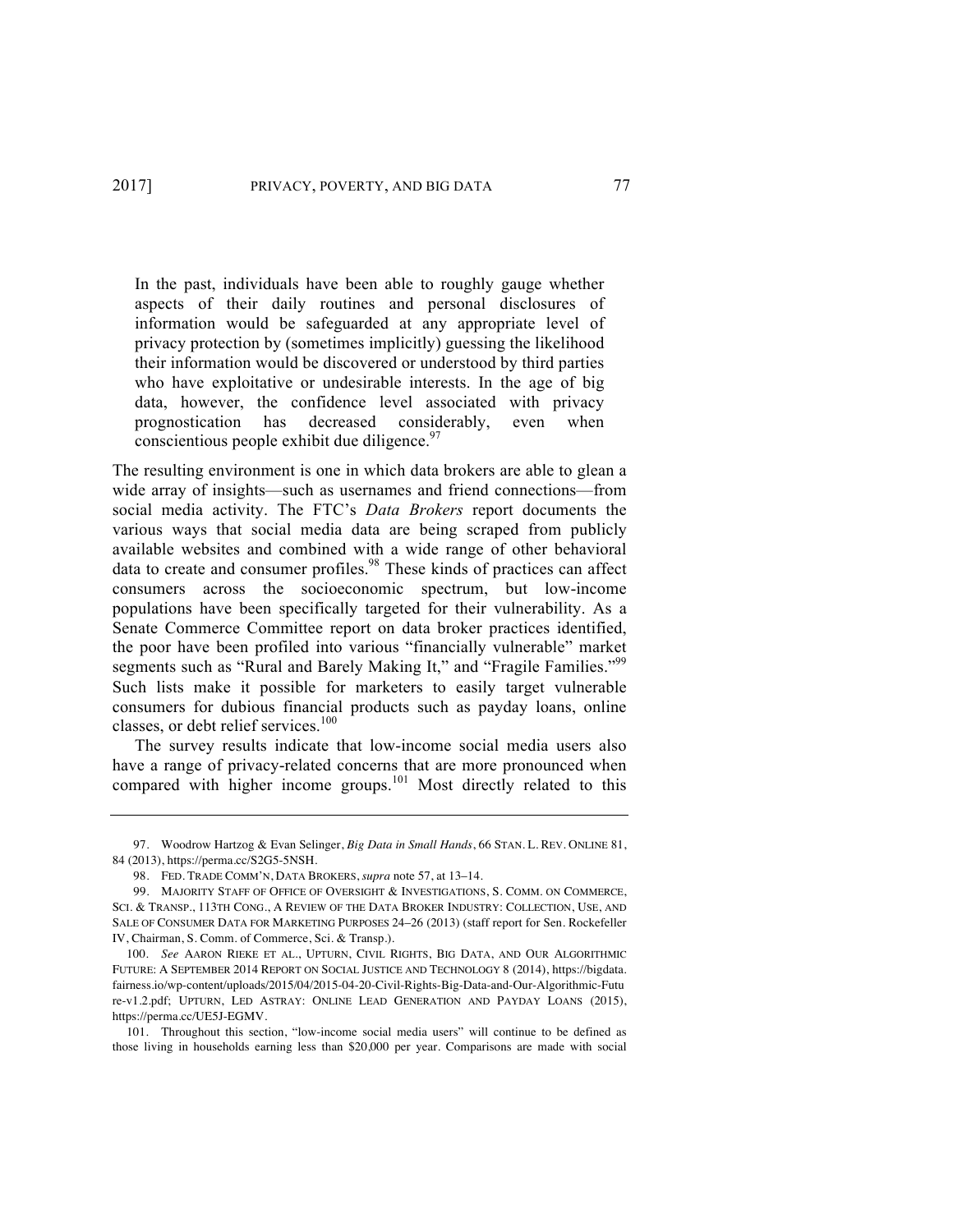discussion, low-income users express deeper worries about commercial data collection. About half (52%) say they are "very concerned" about not knowing what personal information is being collected about them by companies or how it is being used, compared with just over a third (37%) of more affluent social media users.

If the poor are subject to more data collection and surveillance across an array of institutional interactions in their daily lives, they may accordingly face greater burdens and vulnerabilities associated with the inaccuracy of records being fed into data broker profiles. In addition, if they are less likely to engage in certain privacy-protective behaviors online, this may further link their social media activity and network connections to data broker profiles in ways that result in negative outcomes associated with increasing reliance on algorithmic decisionmaking systems.

The section that follows illustrates three case studies of emerging practices in using publicly available social media data to inform critical decisions that can affect low-status individuals' economic mobility. Social media sites like Twitter, Reddit, Facebook, and Instagram are a rich trove of data, much of which is public. One marketer explained that "[i]f Big Data is the water pouring out of your faucet, then social media is the reservoir that stream comes from."<sup>102</sup> Facebook, for instance, partners with a variety of data-brokers, including Acxiom, DataLogix, BlueKai, Epsilon and Experian, to develop more detailed profiles of users combining on and offline information.<sup>103</sup> These data brokers are the largest in the world and already boast masses of data. (Acxiom claims to have data on 700 million people; Epsilon a file on every American household; Datalogix "more than  $$1$  trillion" in offline purchase-based data.)<sup>104</sup> Combining these data sources with the information that Facebook has from online interactions has allowed the company to develop an ad-targeting system so sophisticated that it "could hypothetically serve soda ads to teenagers who recently purchased a soft drink at a convenience store, or diaper ads to parents who bought baby food at a department store."<sup>105</sup> In the next

media users living in households above that income threshold. Mary Madden, *supra* note 77.

<sup>102.</sup> Dennis Hung, *The Impact of Big Data on Social Media Marketing Strategies*, TECH. CO (Jan. 22, 2016, 11:03 AM), https://tech.co/impact-big-data-social-media-marketing-strategies-2016-01.

<sup>103.</sup> Marketing Partners Directory, FACEBOOK, https://perma.cc/G9EQ-845J (last visited Apr. 2017); Alex Senemar, *Facebook Partners with Shadowy 'Data Brokers' to Farm Your Information*, SHERBIT (Apr. 25, 2016), https://perma.cc/5MJ2-63FF.

<sup>104.</sup> Senemar, *supra* note 103. Also note that Datalogix is owned by Oracle Corporation. *See Oracle and Datalogix*, https://perma.cc/YR3R-82VK (last visited June 3, 2017).

<sup>105.</sup> Senemar, *supra* note 103.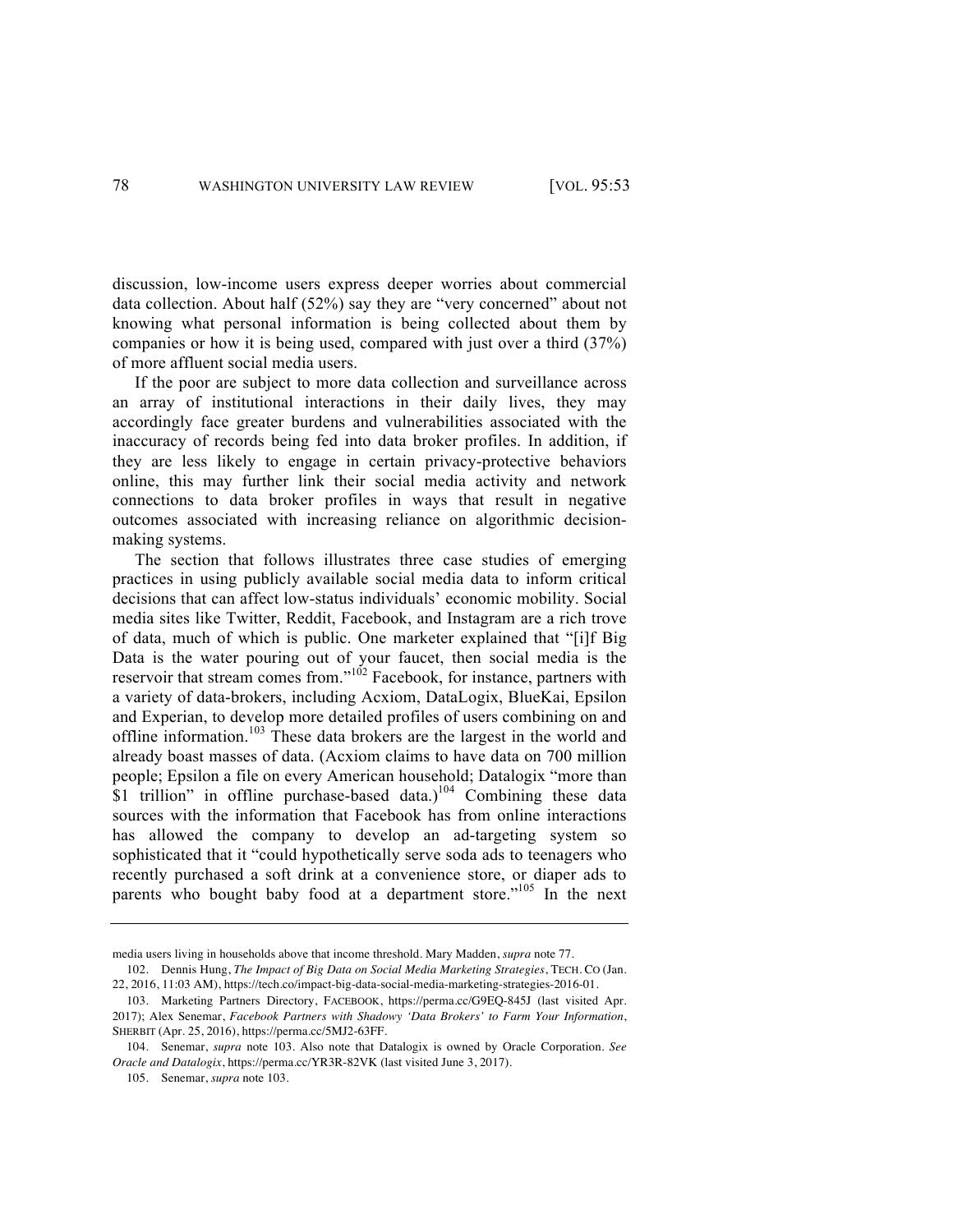section, we provide three examples of how social media data use by big data systems could contribute to inequality and differentially harm lowincome individuals.

#### III. CASE STUDIES AND LEGAL ANALYSIS

#### *A. Employment*

#### *1. The Use of Social Media to Determine Employability*

The use of automated assessment methods to determine "employability" among job candidates has become a desirable feature of current Applicant Tracking Systems (ATS). ATS software is designed to simplify the hiring process and automate the review of resumes and applications for employers, who sometimes face the daunting task of sifting through thousands (or even millions) of applicants. "Using highly granular data about workers' behavior both on and off the job, entrepreneurs are building models that they claim can predict future job performance."<sup>106</sup> As early as 2012, industry experts claimed that the vast majority of Fortune 500 companies were using some kind of ATS system to screen candidates.<sup>107</sup> And a recent article from *HR Today* suggests that integrating the screening of social media profiles in Applicant Tracking Systems is among the top trends in the field: "By integrating the recruiting platform with such sites as LinkedIn, Facebook, and Twitter, recruiting teams can post job openings to a worldwide audience, at the same time mining a potential applicant's personal profile on social networks for deeper insights."<sup>108</sup>

The insights gleaned from social media can serve to weed out candidates who, for a variety of reasons, may not be seen as the best fit for the job.<sup>109</sup> These assessments can be made from a range of social media

<sup>106.</sup> Pauline T. Kim, *Data-Driven Discrimination at Work*, 58 WM. & MARY L. REV. 857, 860 (2017).

<sup>107.</sup> *See* Lauren Weber, *Your Résumé vs. Oblivion: Inundated Companies Resort to Software to Sift Job Applications for Right Skills,* WALL ST. J. (Jan. 4, 2012), https://perma.cc/U3LD-JVPB.

<sup>108.</sup> Russ Banham, *2016 Trends in Applicant Tracking Systems*, HR TODAY (Feb. 2, 2016), https://perma.cc/3C3T-D2AD.

<sup>109.</sup> These practices are not limited to the U.S. and have created a secondary market for tools targeted at job candidates, such as the UK-based "Social Score" that allows applicants who have been rejected for a job to "see what employers see" when conducting a social media check. MY SOCIAL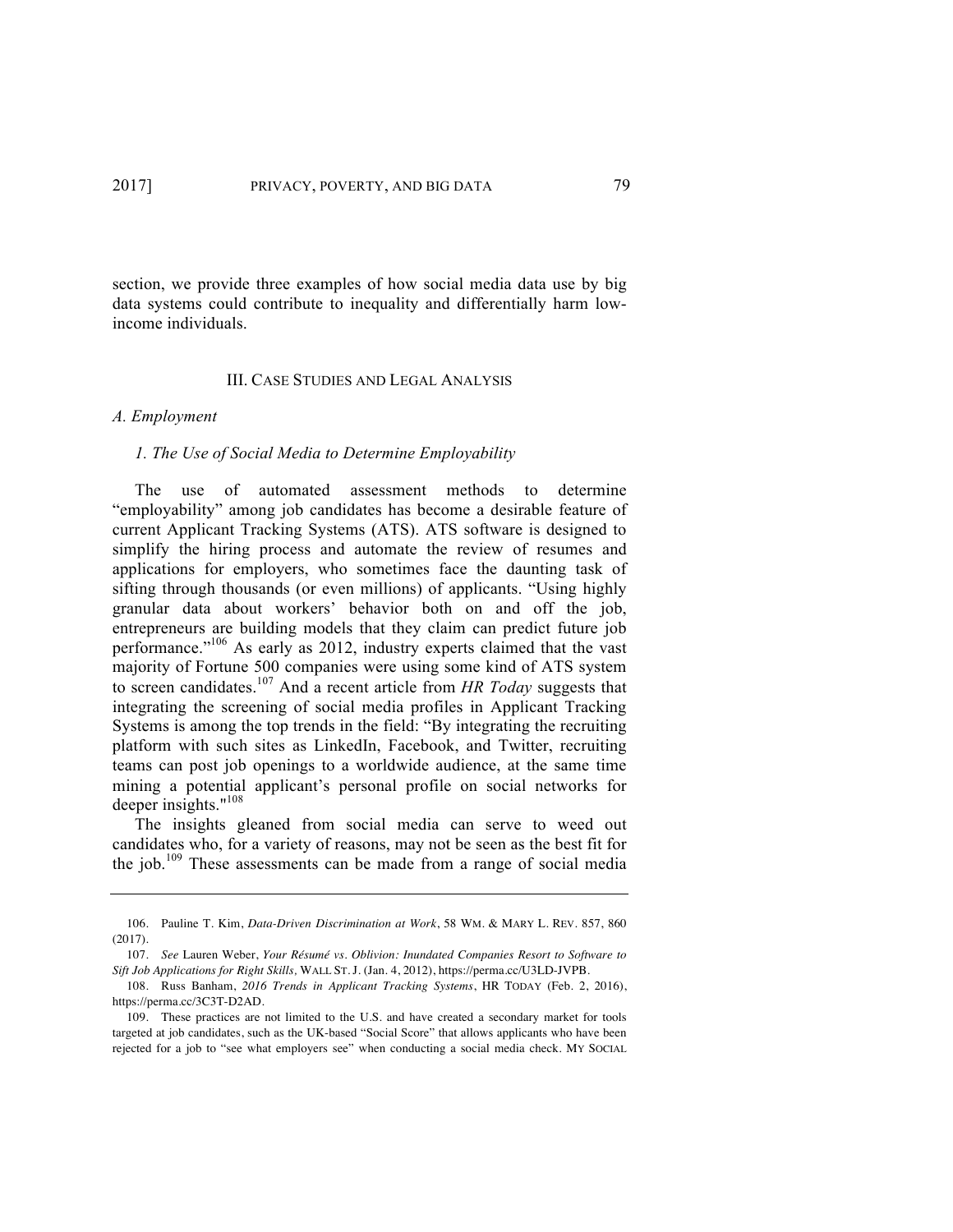data, including content analysis of social media posts, assessments of personality type from likes on a social media profile, or analysis of a potential employee's network connections to measure their "social capital" within a certain field.<sup>110</sup> As one CEO of a recruitment solutions provider notes, "[t]he knowledge and data acquired from online social practices allows recruiters to analyze the successes and shortcomings of candidates for greater relationship building."<sup>111</sup> In some cases, companies that provide ATS software offer social media background checks as a separate service to highlight a candidate's shortcomings. For instance, InfoCheckUSA offers a "Not FCRA compliant" social media background check report for \$24.95 that will help employers "see what kind of person you are dealing with" and will identify activities such as "[e]xcessive Twittering or social media activity while on the clock."<sup>112</sup>

Some companies that provide applicant tracking solutions and predictive analytics platforms have offered job seekers advice on navigating the new world of social media assessments as part of the hiring process. HireVue, a company that promises to help employers screen "200% more candidates, land 13% more top performers, reduce poor performer hiring by 17%, and drive turnover down by 28%,"<sup>113</sup> published this note of caution for job applicants:

Social media can be tricky with their privacy settings. Make sure you read through every setting and what it can and cannot filter for you . . . . [P]rofile pictures are public regardless of your profile page being private or public, so be careful with the content you post and make sure you understand how your posts are viewed. Social media can be your greatest asset or your biggest failure.<sup>114</sup>

While the exact variables that factor into an assessment are difficult to uncover, some companies provide descriptions of their evaluation process on their websites. One such company, Social Intelligence, argues that employers should use their service to "[a]void legal restrictions by

SCORE, https://perma.cc/YAX6-349C.

<sup>110.</sup> *See* Cathy O'Neil, *How Algorithms Rule our Working Lives,* GUARDIAN (Sept. 1, 2016, 1:00 PM), https://www.theguardian.com/science/2016/sep/01/how-algorithms-rule-our-working-lives.

<sup>111.</sup> Banham, *supra* note 108 (internal citation omitted).

<sup>112.</sup> *See Social Media Background Check*, INFO CHECK USA (Apr. 2017), https://perma.cc/7N BX-QAE3 (last visited June 3, 2017).

<sup>113.</sup> *See Maximum Recruiter Revenue*, HIRE VUE, https://web.archive.org/web/20150911005104/ http://www.hirevue.com/recruiting/.

<sup>114.</sup> Emily Hatch, *Applying for a Job? Don't Be Another Social Media Failure!*, HIRE VUE (Sept. 25, 2014), https://perma.cc/5BAK-7V5R.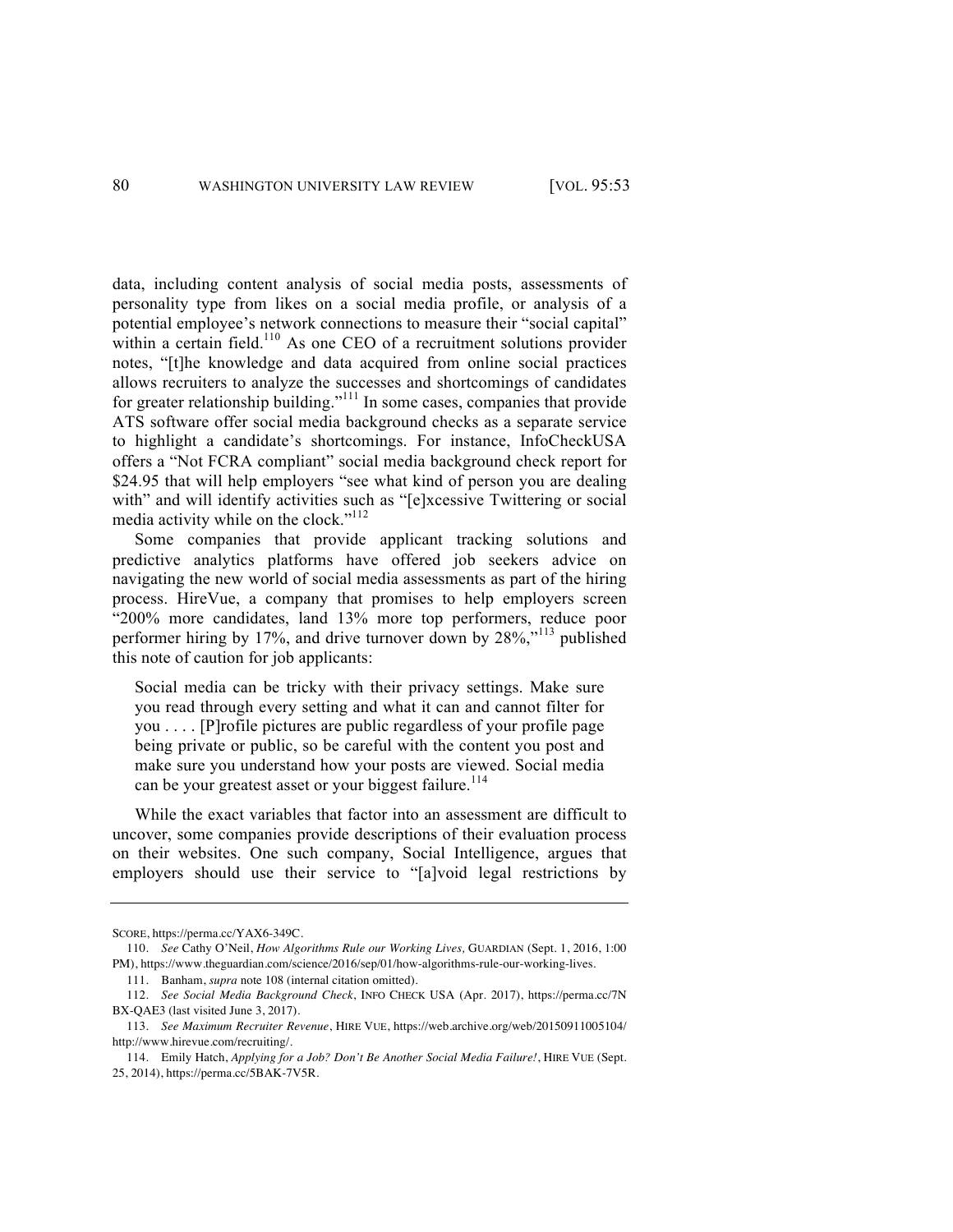entrusting your social media screening with trusted online private investigators." <sup>115</sup> The company claims to be the only social media screening company that has an endorsement from the Federal Trade Commission (FTC) and employs Fair Credit Reporting Act  $(FCRA)^{116}$ certified analysts to identify "negative behavior" through a "cyber investigation" that can help companies to avoid "accusations of discrimination."<sup>117</sup> FCRA is the federal statute governing credit reporting. However, the categories of negative content that are highlighted through the exemplary review on their website are hardly straightforward; for instance, it is unclear what kinds of statements constitute "potentially unlawful" behavior, "potentially violent" posts, or what qualifies as "racism and/or demonstrations of intolerance" or "sexually explicit material." It appears to be neither a fully objective nor subjective process, but is presented as resulting in "accurate and dependable insight."<sup>118</sup>

Leaders in the HR profession have been engaged in an ongoing debate about the ethics of social media monitoring in various forms, but many companies are forging ahead with various workarounds.<sup>119</sup> In some cases, recruiters are hiring self-described FCRA-compliant companies to perform social media background checks on their behalf.<sup>120</sup> Researchers seeking to understand what filters are used to raise red flags about job candidates found that these indicators can include broad categories such as "At Risk Populations," "Potentially Unlawful Activity," and "Potentially Violent Behavior" (which includes the sub-filter of "Potentially aggressive verbiage").<sup>121</sup>

While these filters may unfairly exclude many applicants due to the misinterpretation or miscategorization of the content of their social media posts or photos, experimental research suggests that some employers may exclude applicants based solely on descriptive profile information such as

<sup>115.</sup> *Products*, SOCIAL INTELLIGENCE (Apr. 2017), https://perma.cc/GK7Y-4JEN.

<sup>116.</sup> For a detailed discussion of FCRA and its application to hiring, see *infra* Part III(A)(2)(a). 117. *Id*.

<sup>118.</sup> *Products*, SOCIAL INTELLIGENCE, https://perma.cc/GK7Y-4JEN (last visited June 22, 2017).

<sup>119.</sup> Johnathan A. Segal & Joyce LeMay, *Point/Counterpoint: Should Employers Use Social Media to Screen Job Applicants?*, SOC'Y FOR HUM. RESOURCE MGMT. (Nov. 1, 2014),

https://perma.cc/DL7Q-4LMZ ("After an applicant has been interviewed, his or her membership in many protected groups is already known. So, checking his or her LinkedIn profile or Twitter handle is not likely to reveal much more than HR already knows.").

<sup>120.</sup> *See generally* ALEX ROSENBLAT, TAMARA KNEESE & DANAH BOYD, DATA & SOC'Y RESEARCH INST., NETWORKED EMPLOYMENT DISCRIMINATION (2014), https://perma.cc/279L-68TC. 121. *Id.*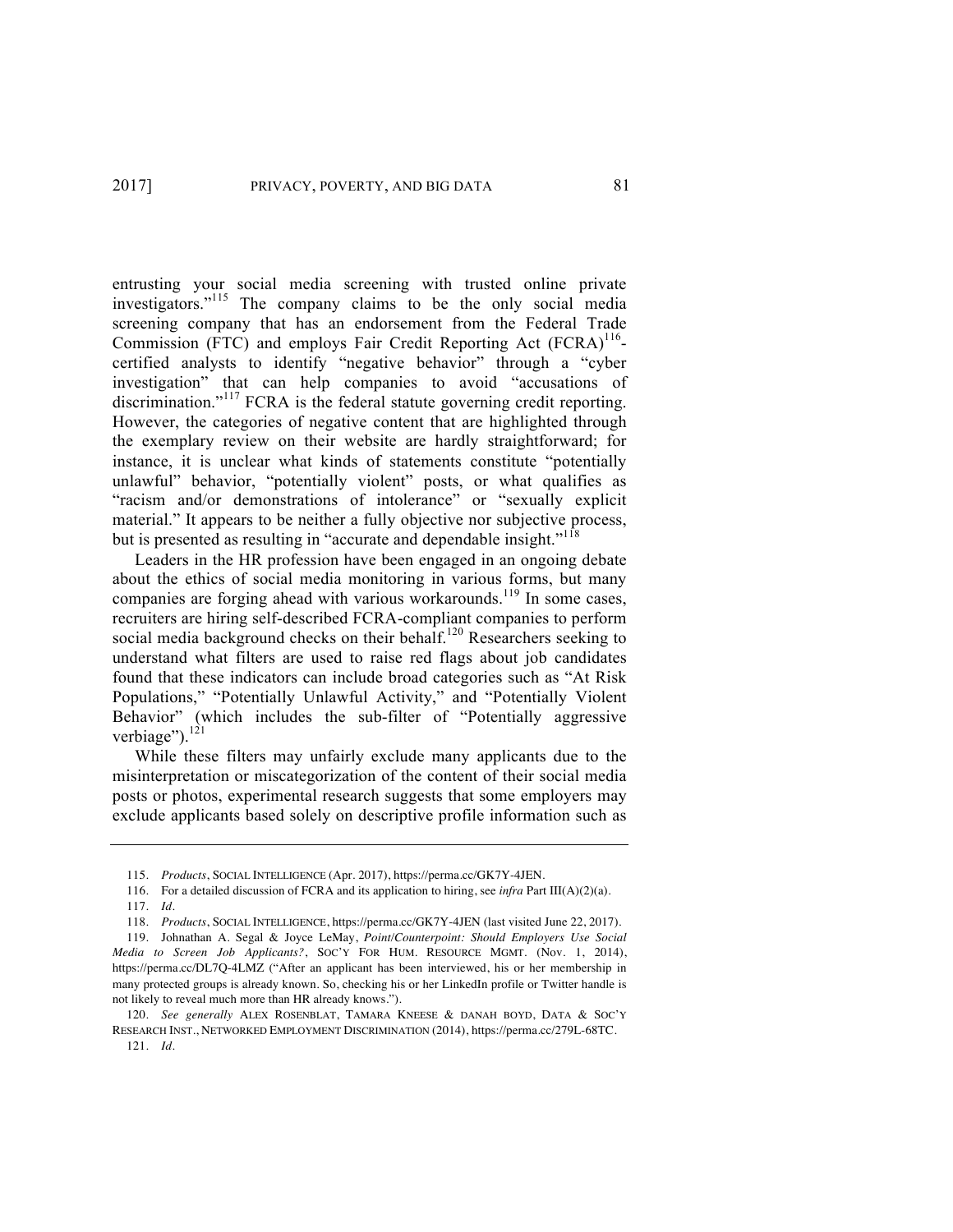religion.<sup>122</sup> Network information—which is made public by default across many social media sites—can also be used in problematic ways. While knowing who someone is connected to may provide valuable sourcing information to recruiters, it has the potential to create new forms of "networked discrimination" that may fall outside of current legal regulations, discussed below.<sup>123</sup> Overall, algorithms used in ATS systems and related social media screening services can harm job applicants when they contain inaccurate data about individuals, when their underlying statistical models are inaccurate, or when the data outcomes reflect preexisting structural disadvantage.<sup>124</sup> And while antidiscrimination law does not currently restrict economic sorting based on personality, habits, and character traits, all of these indicators can be revealed through mobile devices and social media activity.<sup>125</sup> In addition, because low-income social media users are more likely than higher income users to post content publicly, less likely to feel they have a good understanding of privacy policies, and less likely to engage in certain protective strategies, they may inadvertently be subject to a greater range of harms when evaluated through the use of certain ATS tools.

### *2. Legal Analysis of Applicant Tracking Systems*

There is little legal recourse from inaccurate or discriminatory employment screening reports due to gaps in existing laws. As boyd et al. have argued, there are currently no restrictions in place to protect against discrimination on the basis of one's personal network, despite the fact that our laws ban discrimination on the basis of race, color, sex, national origin, and other protected classifications.<sup>126</sup> Increasingly, algorithmic

<sup>122.</sup> ALESSANDRO ACQUISTI & CHRISTINA FONG, AN EXPERIMENT IN HIRING DISCRIMINATION VIA ONLINE SOCIAL NETWORKS (2015), http://ssrn.com/abstract=2031979 (reporting that when researchers created two fake social media profiles indicating religious affiliation and submitted job applications on their behalf to over 4000 employers, the Muslim candidate received a 13% lower callback rate compared to the Christian candidate.).

<sup>123.</sup> Rosenblat, et al., *supra* note 120.

<sup>124.</sup> Kim, *supra* note 106, at 874–84 (noting that data analytics can also be used for intentional discrimination, but that this danger is low given that employers do not need complex algorithms to discriminate on the basis of highly salient characteristics).

<sup>125.</sup> Peppet, *supra* note 25, at 125 (describing the ways in which the Internet of Things—physical devices embedded with digital data collection, such as fitness trackers and wireless-connected thermostat controls—may further magnify the proliferation of data streams being used to assess consumers' potential value and risk).

<sup>126.</sup> danah boyd, Karen Levy & Alice Marwick, *The Networked Nature of Algorithmic Discrimination*, in DATA & DISCRIMINATION:COLLECTED ESSAYS 54 (Seeta Pena Gangadharan &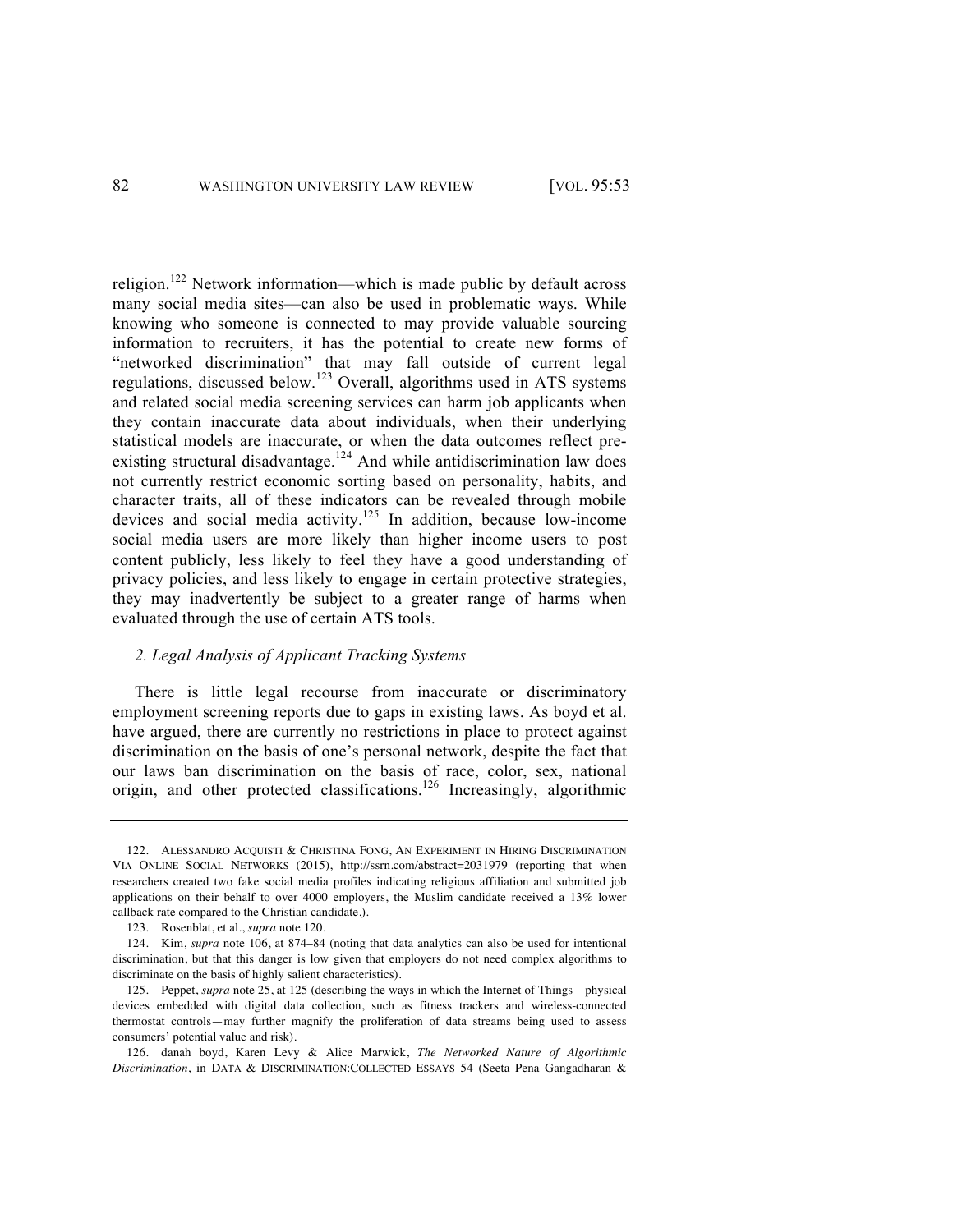means of decision-making provide new mechanisms through which discrimination may occur.<sup>127</sup>

The following section analyzes the major laws governing Applicant Tracking Systems: the Fair Credit Reporting Act  $(FCRA)$ ,<sup>128</sup> which aims to ensure accurate credit reports, and Title VII, $^{129}$  which prohibits employment discrimination. The bottom line is that there are scant legal limits on commercial data collection, and constraints on uses of data outputs are minimal. Our legal system largely relies on individuals to police their own privacy. Since low-income people are less likely to have confidence in and use privacy settings, they are especially vulnerable to discriminatory uses of big data by employers.

### *a. Fair Credit Reporting Act*

Applicant Tracking Systems qualify as consumer reporting agencies (CRAs), which are regulated by FCRA. FCRA was enacted in 1970 to promote the accuracy, fairness, and privacy of personal information gathered by CRAs.<sup>130</sup> A CRA is an entity that assembles and generates consumer reports, which contain information "bearing on a consumer's . . . character, general reputation, personal characteristics, or mode of living" to determine the consumer's eligibility for employment, among other purposes.<sup>131</sup> CRAs must use "reasonable procedures to assure maximum possible accuracy of the information concerning the individual about whom the report relates."<sup>132</sup> The FCRA covers CRAs that use social media information in their reports, $133$  which employment background reports

Virginia Eubanks, eds. 2014), https://www.newamerica.org/oti/policy-papers/data-and-discrimination/. If the social network were used as a proxy to discriminate against a protected class such as race, this would violate the law, but it would be very hard to prove. *See* Kim *supra* note 106, at 884.

<sup>127.</sup> *See* boyd, *supra* note 52, at 664; Kim *supra* note 106, at 9–10; Barocas & Selbst, *supra* note 4, at 674.

<sup>128.</sup> 15 U.S.C. §§ 1681 (2012).

<sup>129.</sup> *See generally* Civil Rights Act of 1964 § tit. VII, 42 U.S.C. § 2000e (1964).

<sup>130.</sup> *See generally* 15 U.S.C. § 1681.

<sup>131.</sup> 15 U.S.C. § 1681a(d)(1).

<sup>132.</sup> 15 U.S.C. § 1681e(b).

<sup>133.</sup> On May 9, 2011, the FTC issued a letter to a company called Social Intelligence Corporation, which conducts social media background screening for employers. In the letter, the FTC clarified that the company is a CRA because it "assembles or evaluates consumer report information that is furnished to third parties that use such information as a factor for establishing a consumer's eligibility for employment." Letter from Maneesha Mithal, Assoc. Dir., Fed. Trade Comm'n, to Renee Jackson, Counsel, Soc. Intelligence Corp. (May 9, 2011), https://www.ftc.gov/sites/default/files/ documents/closing\_letters/social-intelligence-corporation/110509socialintelligenceletter.pdf. In 2012,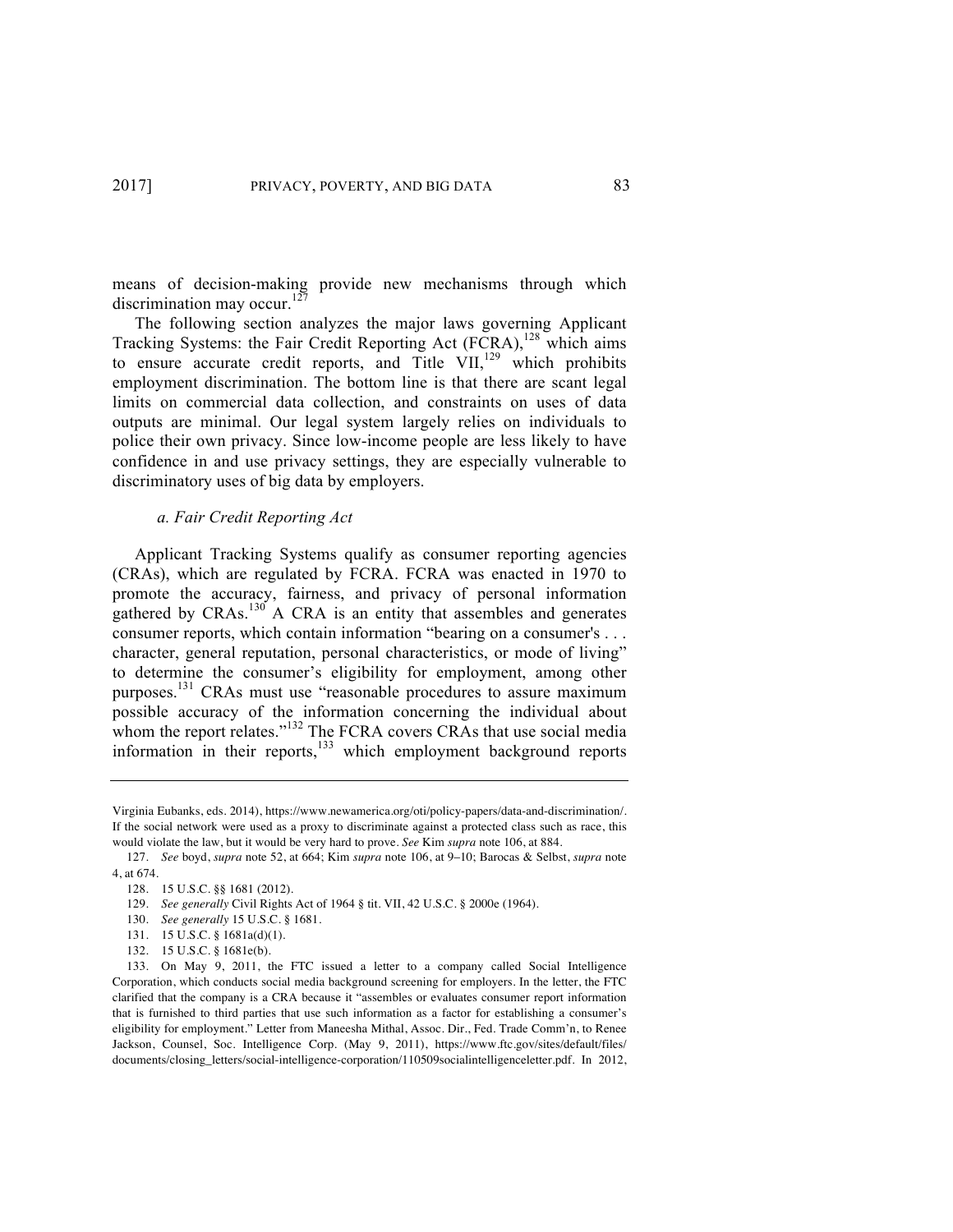increasingly contain.<sup>134</sup>

For their part, employers that use consumer reports must provide job applicants with notice and obtain applicants' written consent.<sup>135</sup> Of course, in today's job market, consent is mostly a formality, as few prospective employees are in a position to withhold it. If the employer then uses the report to take "adverse action" against the applicant (such as a failure to hire), the employer must notify the applicant and provide him or her with a copy of the credit report and a written summary of applicant's rights.<sup>136</sup> The applicant then has a short time period to identify and dispute any errors in the report, and upon expiration of that deadline, the employer can take the adverse action.<sup>137</sup> Notably, an employer faces no FCRA liability for failure to hire, whether based on an accurate or inaccurate report.<sup>138</sup>

In addition, FCRA leaves several other notable gaps. To begin with, it does not cover employers who gather their own information and conduct their own background checks, such as by checking prospective employees' social media accounts or public records accessible on the Internet.<sup>139</sup> Some estimates are that one-fifth to one-quarter of employers research job applicants themselves, using social networks and search engines.<sup>140</sup>

the FTC came to the same conclusion with regard to Spokeo, a data broker that used social media and other data to create detailed personal profiles of consumers, including information such as "hobbies, ethnicity, religion, participation on social networking sites, and photos." Press Release, Fed. Trade Comm'n, Spokeo to Pay \$800,000 to Settle FTC Charges Company Allegedly Marketed Information to Employers and Recruiters in Violation of FCRA (June 12, 2012), https://perma.cc/WXG2-BBM9. Spokeo paid a \$800,000 fine to resolve allegations that it violated FCRA "by failing to make sure that the information it sold would be used only for legally permissible purposes; failing to ensure the information was accurate; and failing to tell users of its consumer reports about their obligation under the FCRA." *Id*. Spokeo also posted fake endorsements of its products. *Id*.

<sup>134.</sup> Credit reports used in lending are also increasingly incorporating social network data, along with "exchanged messages, tagged photos, browsing habits, education, searches, and geo-spatial data from mobile phones." Nizan Geslevich Packin & Yafit Lev-Aretz, *On Social Credit and the Right to be Unnetworked*, 2016 COLUM. BUS. REV. 339, 344 (2016).

<sup>135.</sup> 15 U.S.C. § 1681b(b)(2) (2012) (this disclosure and authorization must be in a separate document from the employment application).

<sup>136.</sup> 15 U.S.C. § 1681b(b)(3).

<sup>137.</sup> 15 U.S.C. § 1681m(b)(2) (2012).

<sup>138.</sup> Kim, *supra* note 106, at 900 ("Thus, fair information practice principles are unlikely to significantly limit employer use of data models.").

<sup>139.</sup> *See* 15 U.S.C. § 1681a(d)(2)(A)(i) (2012); *see also* Peppet, *supra* note 25, at 128; Amy Schmitz, *Secret Consumer Scores and Segmentations: Separating Consumer "Haves" from "Have-Nots,*" 2014 MICH. ST. L. REV. 1411, 1426 (2014).

<sup>140.</sup> Alexander Reicher, *The Background of Our Being: Internet Background Checks in the Hiring Process*, 28 BERKLEY TECH. L.J. 115, 116 (2013). The FCRA similarly excludes information about "transactions or experiences between the consumer and the person making the report." 15 U.S.C. § 1681a(d)(2)(A)(i) (such as information provided by the applicant through a drug test or breathalyzer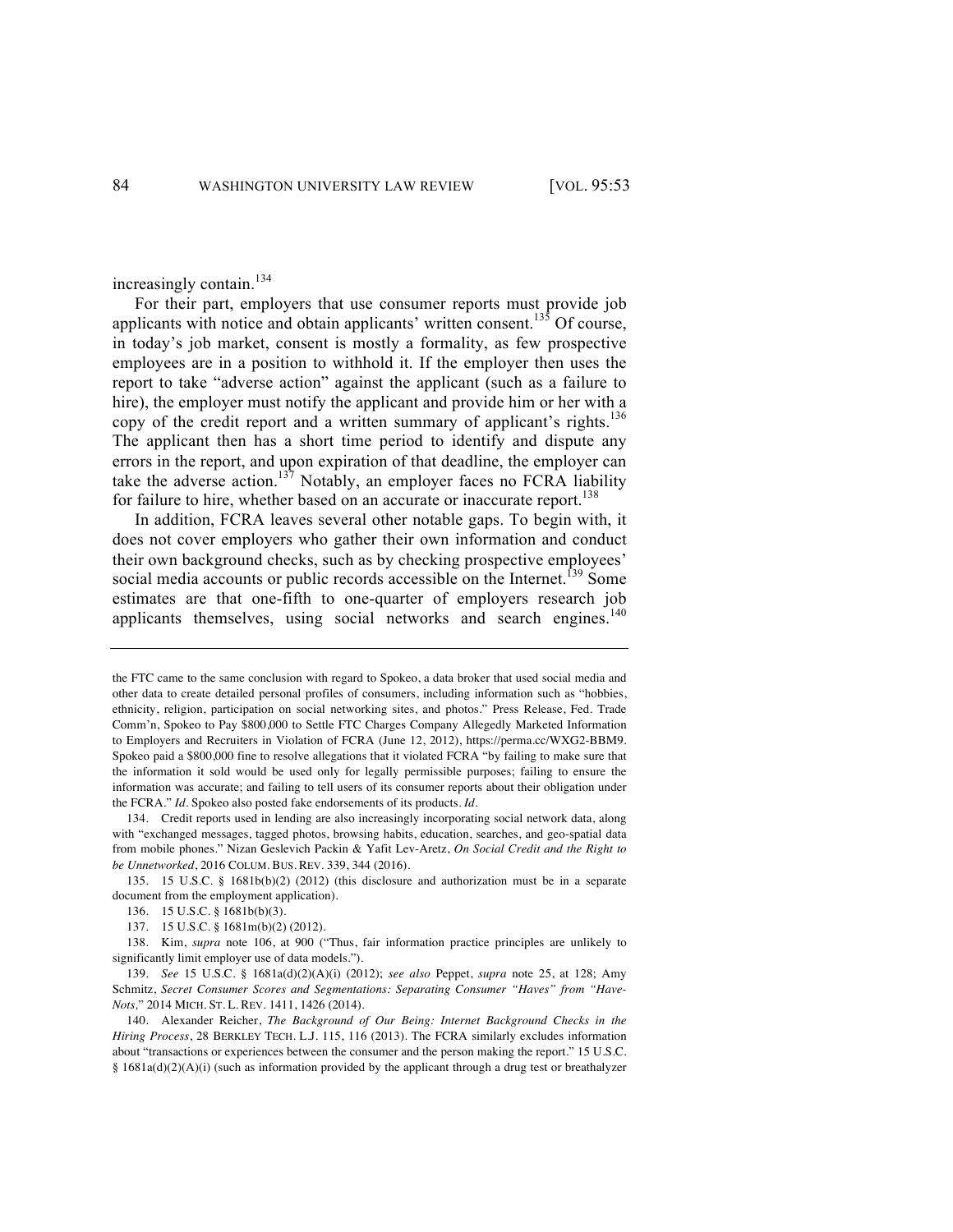Furthermore, many furnishers (entities that provide information to CRAs) and CRAs evade the FCRA by claiming not to be engaged in consumer reporting.141

The FTC, which is the primary enforcer of FCRA and privacy law in general, is sensitive to the big data risks faced by low-income consumers and job applicants, but does not have the staff or budget to investigate all these companies.<sup>142</sup> The Consumer Financial Protection Board (CFPB) was recently empowered by Congress to enforce FCRA and has flexed its muscles, particularly with regard to the legal responsibilities of furnishers.<sup>143</sup> Still, the CFPB is a controversial agency, and its enforcement agenda will likely depend on the prevailing political winds.<sup>144</sup> The agency is currently facing a constitutional challenge regarding its structure.<sup>145</sup>

The cases the FTC has successfully resolved demonstrate that even

test).

<sup>141.</sup> Kimani Paul-Emile, *Beyond Title VII: Rethinking Race, Ex-Offender Status, and Employment Discrimination in the Information Age*, 100 VA. L. REV. 893, 917 (2014).

<sup>142.</sup> Daniel J. Solove & Woodrow Harzog, *The FTC and the New Common Law of Privacy*, 114 COLUM. L. REV. 583, 600–02 (2014) [hereinafter *The New Common Law*]. Under Section 5 of the FTC Act, a one-hundred-year-old consumer protection law that far predates the rise of the Internet, the FTC can challenge businesses that engage in "unfair or deceptive acts or practices in or affecting commerce." Federal Trade Commission Act of 1914 § 5, 15 U.S.C. § 45(a)(1) (2012). For instance, under this authority, the FTC has gone after companies that violated their posted privacy policies and companies that altered privacy policies without consumer consent, as well as companies that failed to use reasonable and appropriate security practices to safeguard personal information. Solove & Hartzog, *The New Common Law*, *supra* 142, at 628–43 (cataloguing FTC actions finding unfair and deceptive practices). Several of these actions have resulted in consent orders, which have created a form of common law setting forth best practices regarding data use. *Id*. at 607. However, the FTC's resource limitations and its cautious approach to regulating consumer data privacy make alternate vehicles of enforcement essential. *See* Woodrow Hartzog & Daniel Solove, *The Scope and Potential of FTC Data Protection*, 83 GEO. WASH. L. REV. 2230 (2015). Overall, "the FTC's role is largely to discourage bad behavior, not to compensate affected parties." *Id*. at 2294.

<sup>143.</sup> Andrew M. Smith & Peter Gilbert, *Fair Credit Reporting Act and Financial Update*–*2015*, 71 BUS. LAW 661, 664–67 (2016). The CFPB was created by the Dodd-Frank Wall Street Reform and Consumer Protection Act, 12 U.S.C. § 5511(a) (2012), in response to the financial crisis of 2008 and officially became operational in 2011. *See generally* Leonard J. Kennedy, Patricia A. McCoy & Ethan Bernstein, *The Consumer Financial Protection Bureau: Financial Regulation for the Twenty-First Century*, 97 CORNELL L. REV. 1141 (2012) (giving account of CFB's history and scope of authority).

<sup>144.</sup> Adam J. Levitin, *The Consumer Financial Protection Bureau: An Introduction*, 32 REV. BANKING & FIN. L. 321, 341–42, 364–69 (20113).

<sup>145.</sup> PHH Corp. v. Consumer Fin. Prot. Bureau, 839 F.3d 1 (D.C. Cir. 2016) (holding the agency's structure unconstitutional and making the Director removable by the President at will). This judgment was later vacated in PHH Corp. v. Consumer Fin. Prot. Bureau, No. 15-1177, 2017 U.S. App. LEXIS 2733 (D.C. Cir. Feb. 16, 2017), and the case was heard en banc on May 24, 2017.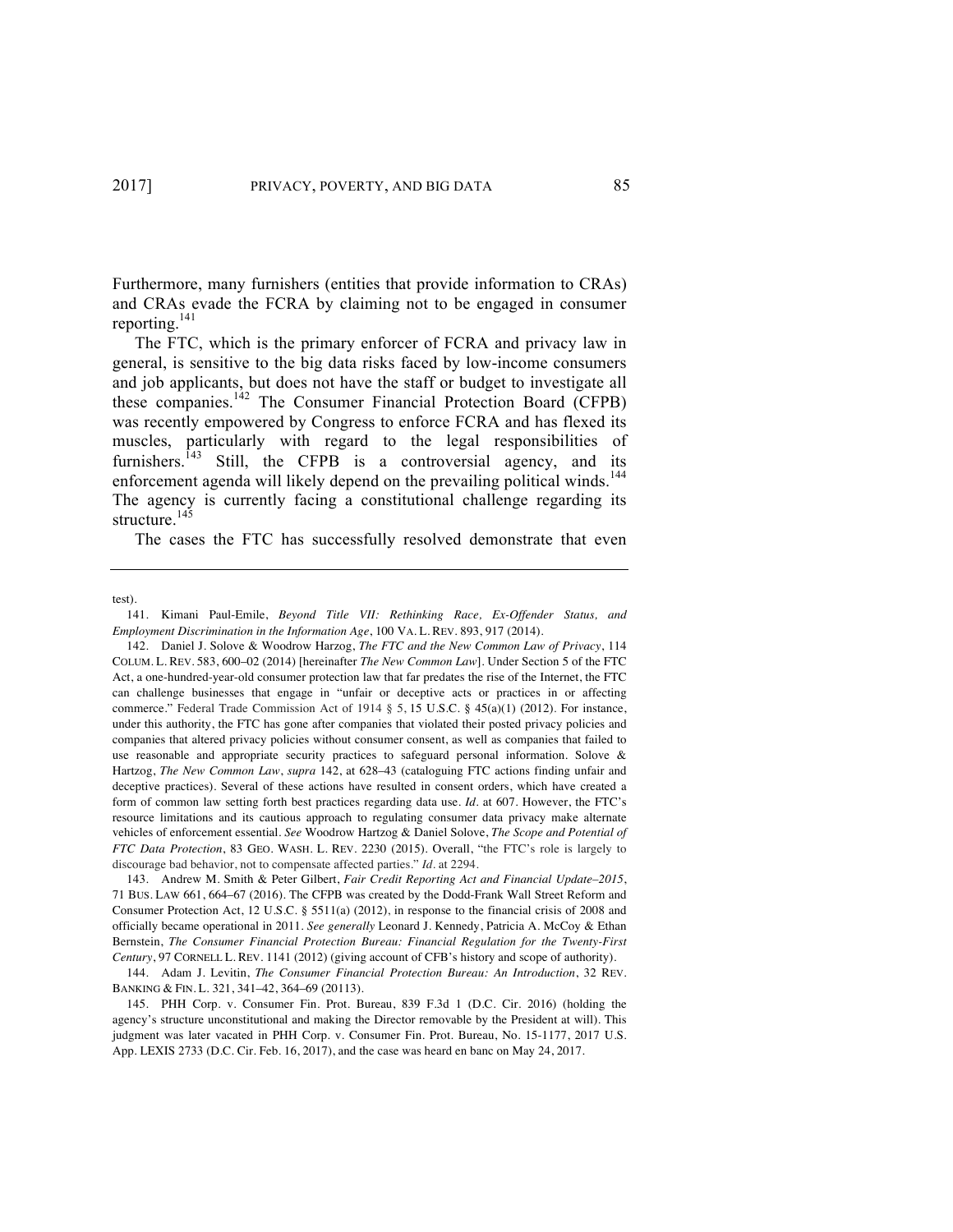supposedly reputable CRAs often violate the law. For instance, the FTC sued HireRight, a company that provides criminal background checks to large companies like Monster and Oracle, for violations such as failing to provide adverse action notices, failing to conduct investigations of disputed information, and inaccurate reporting.146 HireRight settled the case for \$2.6 million.<sup>147</sup> Likewise, the CFPB brought enforcement actions against two of the largest employment background screening providers, which generate more than ten million reports a year, because the reports contained impermissible information and widespread inaccuracies.<sup>148</sup> For instance, the reports "included criminal records attached to the wrong consumers, dismissed and expunged records, and misdemeanors reported as felony convictions."<sup>149</sup> Under the consent order, the companies agreed to pay \$10.5 million in damages to consumers and a penalty of \$2.5 million.<sup>150</sup> Such blatant violations suggest that these practices may be widespread within the industry.

Another stumbling block to enforcement is that most people do not know what information CRAs are reporting about them.<sup>151</sup> Furthermore, it is nearly impossible to know how credit scoring algorithms work because data brokers consider this information a trade secret.<sup>152</sup> While data analytics is touted for its ability to reduce human biases, it often merely replicates them.<sup>153</sup> "Relying on data models instead of human decisionmaking is unlikely to counter structural forms of bias, because these models take existing workplace structures as givens."<sup>154</sup> Algorithms can unwittingly import biases encoded by software engineers without any

147. *Id.*

<sup>146.</sup> Press Release, Fed. Trade Comm'n, Employment Background Screening Company to Pay \$2.6 Million Penalty for Multiple Violations of the Fair Credit Reporting Act: FTC Charges HireRight Solutions Incorrectly Listed Criminal Convictions on Reports of Some Consumers (Aug. 8, 2012), https://perma.cc/8MR4-AMMM.

<sup>148.</sup> Press Release, Consumer Fin. Prot. Bureau, CFPB Takes Action Against Two of the Largest Employment Background Screening Report Providers for Serious Inaccuracies **(**Oct. 29, 2015), https://perma.cc/3AQG-KZYE.

<sup>149.</sup> *Id.*

<sup>150.</sup> *Id.*; Consent Order, Consumer Protection Financial Bureau, In the Matter of General Information Services, Inc. and e-Background Checks.com, Inc., File No. 2015-CFPB-0028 (2015).

<sup>151.</sup> *See* Paul-Emile, *supra* note 141, at 926.

<sup>152.</sup> Danielle Keats Citron & Frank Pasquale, *The Scored Society: Due Process for Automated Predictions*, 89 WASH. L. REV. 1, 5 (2014).

<sup>153.</sup> Kim, *supra* note 106, at 865.

<sup>154.</sup> *Id*. at 16. ("[But] data can be a useful tool for *diagnosing* both cognitive and structural forms of bias").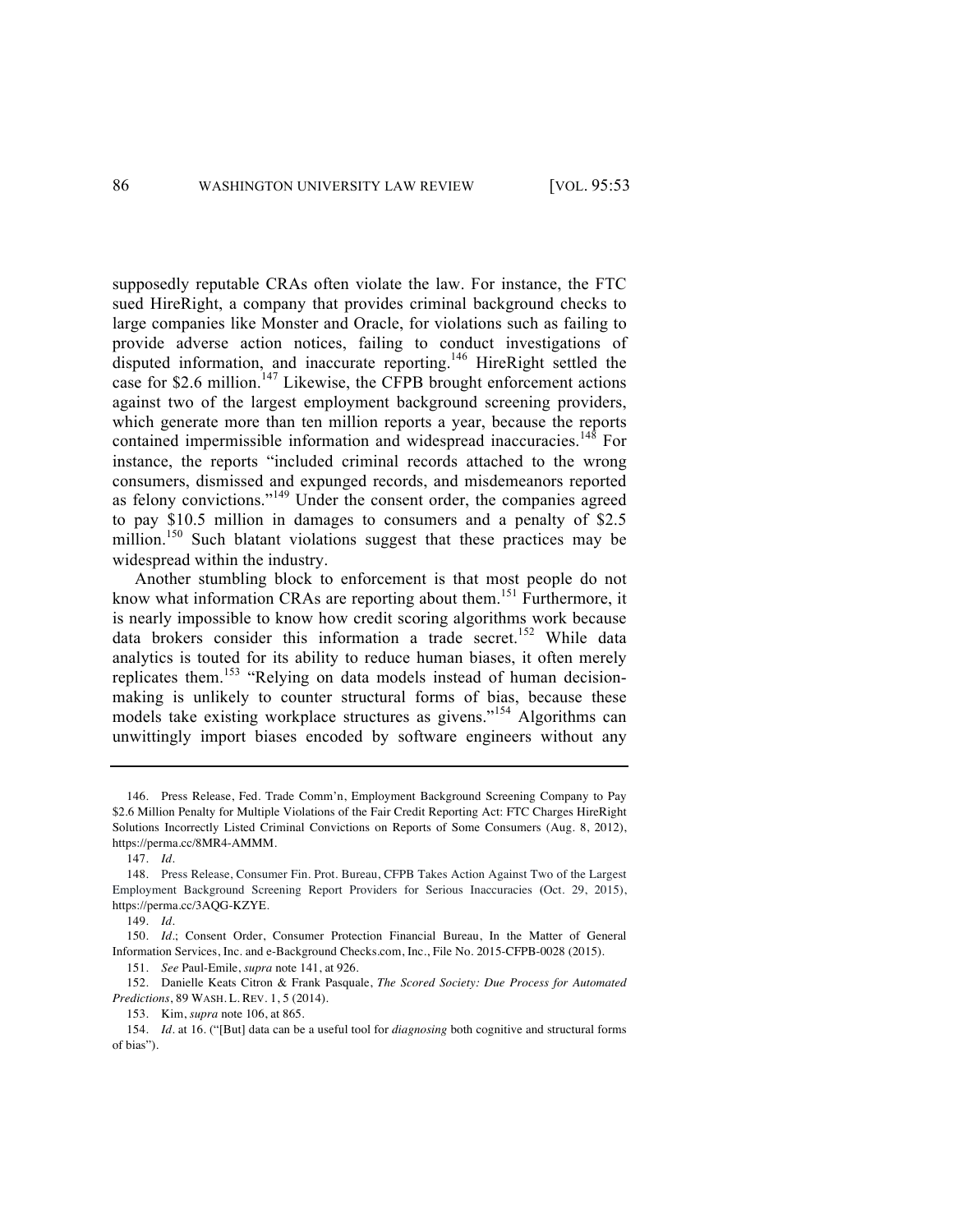outside check on that process.<sup>155</sup> Perhaps most importantly for the case of big data analytics, while the FCRA is aimed at ensuring accurate information, it does not protect job applicants from inaccurate *inferences* that are drawn from that information.<sup>156</sup> In addition, the assessments covered by the FCRA are limited to determinations made about an individual; however, many data-driven scoring tools skirt these boundaries by making household-level assessments.<sup>157</sup>

Even if a consumer is aware that she has been denied employment due to inaccurate information, the process to correct that information is ineffective for most and favors those who are wealthy and wellconnected.158 Consumers must use an online system that typically results in a form response,<sup>159</sup> a system some have referred to as a "Kafkaesque no man's land,"  $^{160}$  that more often than not fails to resolve the problem.<sup>161</sup>

This is troubling given the high error rates in credit reports.<sup>162</sup> The FTC reported that one in five credit reports contains errors, and overall, 5% of reports have errors that could result in a denial of credit.<sup>163</sup> Error rates are similarly high with regard to CRAs' criminal history reporting, which is plagued with false positive and false negative identifications, the reporting

160. Bernard, *supra* note 158.

<sup>155.</sup> *Id*. at 14; Citron & Pasquale, *supra* note 152, at 14 ("Credit bureaus may be laundering discrimination into black-boxed scores, which are immune from scrutiny.") (footnote omitted).

<sup>156.</sup> Peppet, *supra* note 25, at 128.

<sup>157.</sup> ROBINSON + YU, KNOWING THE SCORE: NEW DATA, UNDERWRITING, AND MARKETING IN THE CONSUMER CREDIT MARKETPLACE 2 (2014), https://perma.cc/8B4H-76TT ("To avoid regulatory limits, credit bureaus sell slightly aggregated information, such as the financial circumstances of a household, rather than an individual. This data can be used to target products to groups of consumers with great precision, based on the financial health of their household or neighborhood.").

<sup>158.</sup> Tara Siegel Bernard, *Credit Error? It Pays to Be on V.I.P. List*, N.Y. TIMES, May 14, 2011, *available at* http://www.nytimes.com/2011/05/15/your-money/credit-scores/15credit.html.

<sup>159.</sup> Chi Chi Wu, *Automated Injustice: How a Mechanized Dispute System Frustrates Consumers Seeking to Fix Errors in Their Credit Reports*, 14 N.C. BANKING INST. 139, 157-61 (2010).

<sup>161.</sup> FED. TRADE COMM'N, REPORT TO CONGRESS UNDER SECTION 319 OF THE FAIR AND ACCURATE CREDIT TRANSACTIONS ACT OF 2003 21 (2015), https://www.ftc.gov/system/files/ documents/reports/section-319-fair-accurate-credit-transactions-act-2003-sixth-interim-final-reportfederal-trade/150121factareport.pdf.

<sup>162.</sup> Maureen Mahoney, *Errors and Gotchas: How Credit Report Errors and Unreliable Credit Scores Hurt Consumers*, CONSUMERS UNION 7–12 (Apr. 9, 2014), https://perma.cc/6PBP-PPWY (describing errors due to mining together records for different people who share similar identification, stale information, inaccurate information, and identity theft).

<sup>163.</sup> FED. TRADE COMM'N, REPORT TO CONGRESS UNDER SECTION 319 OF THE FAIR AND ACCURATE CREDIT TRANSACTIONS ACT OF 2003 iv-vi (2012), https://www.ftc.gov/sites/default/files/ documents/reports/section-319-fair-and-accurate-credit-transactions-act-2003-fifth-interim-federal-tra de-commission/130211factareport.pdf.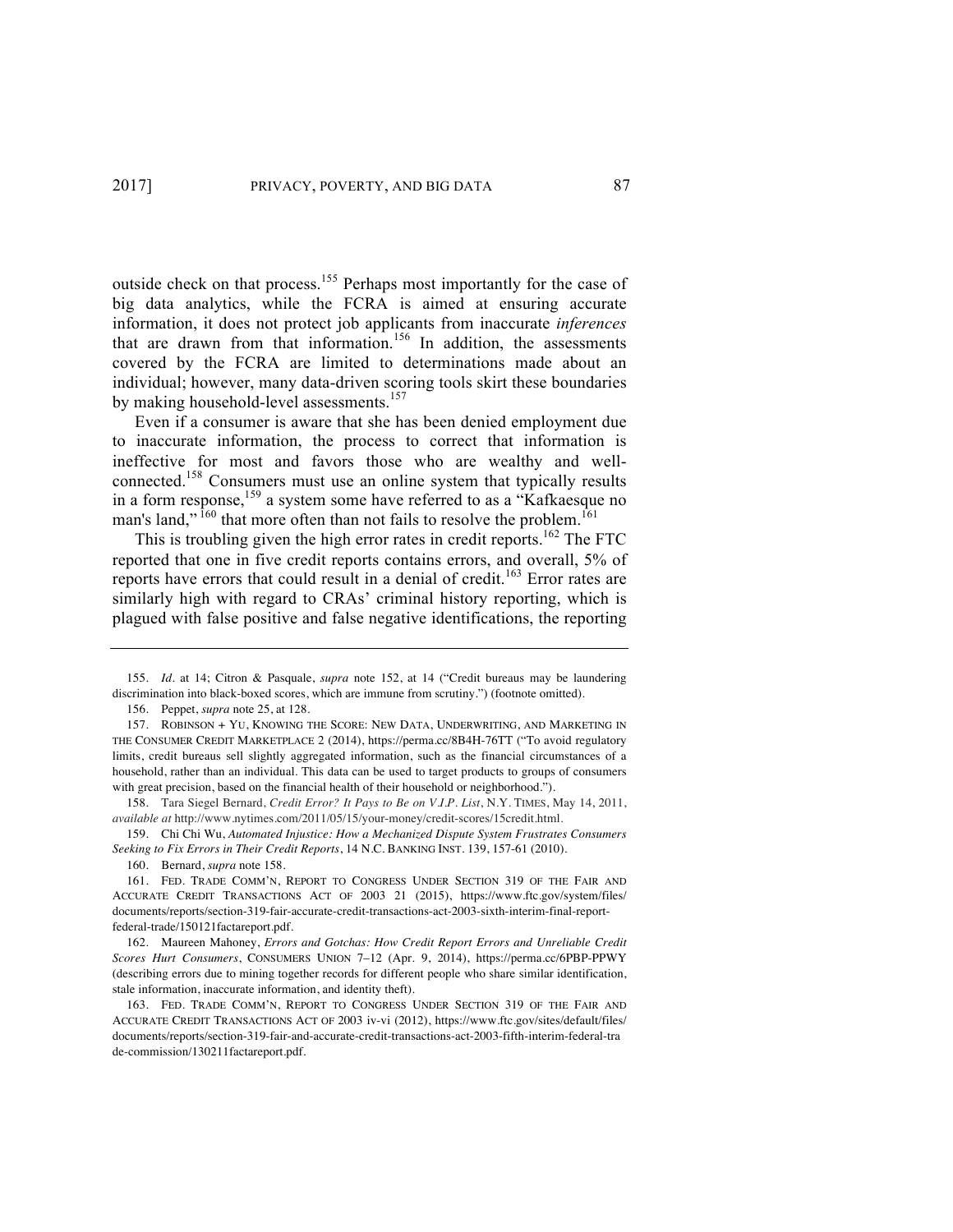of expunged and sealed information, and other similar errors.<sup>164</sup>

Furthermore, litigation brought against CRAs to challenge the accuracy of their reporting faces an uphill struggle, given that courts have interpreted the accuracy provision in FCRA as requiring "only that the consumer reporting agency must follow *reasonable procedures* to assure" accuracy.<sup>165</sup> In short, the burden on CRAs to be accurate is minimal.<sup>166</sup> Even the most accurate consumer report could contain information gathered about an individual from social media posts by themselves and their networks. This information may be "accurately" reported by a CRA, but subject to devastating and incorrect inferences by employers.

Private enforcement is barred altogether for certain FCRA protections. For instance, private litigants cannot sue furnishers for reporting inaccurate information about them.<sup>167</sup> Rather, consumers can only sue a furnisher for failing to conduct an investigation.<sup>168</sup> In addition, Congress barred private rights of action to enforce employer (and other end users of consumer reports) obligations to provide adverse action notices.<sup>169</sup>

166. Lawsuits challenging companies' technical violations, such as a failure to provide separate disclosure and authorization forms, have fared much better. *See* Roy Maurer, *Know Before You Hire: 2016 Employment Screening Trends*, SOC'Y FOR HUM. RESOURCE MGMT. (Jan. 20, 2016), https://www.shrm.org/resourcesandtools/hr-topics/talent-acquisition/pages/2016-employment-

screening-trends.aspx. According to reports, class actions settled in 2015 included cases against BMW, Calvin Klein, Chuck E. Cheese, Food Lion, Home Depot, and Whole Foods, with settlements ranging from \$716,000 to \$3 million. *See* David N. Anthony & Julie D. Hoffmeister, *The Fair Credit Reporting Act: Not Just About Credit*, BUS. L. TODAY (June 2016), https://www.americanbar.org/ publications/blt/2016/06/13\_anthony.html; Thomas Ahearn, *Class Action Lawsuits Will Continue to Increase in Target Rich Background Screening Environment in 2016*, EMPLOYMENT SCREENING RESOURCES, Dec. 28, 2015, http://www.esrcheck.com/wordpress/2015/12/28/fcra-lawsuits-willcontinue-to-increase-in-target-rich-background-screening-environment-in-2016/.

167. 15 U.S.C. §§ 1681s-2(c)(1), (d) (2012); Hopson v. Chase Home Fin. LLC, 14 F. Supp. 3d 774, 789–90 (S.D. Miss. 2014); Stafford v. Cross Country Bank, 262 F. Supp. 2d 776, 782–83 (W.D. Ky. 2003) (holding that furnishers can be sued by private consumers only for failure to properly investigate a consumer's dispute transmitted by a CRA).

168. 15 U.S.C. § 1681s-2(b).

169. 15 U.S.C. § 1681m(h)(8) (an employer is required to notify a rejected applicant after taking the adverse action and the notice should contain contact information of the CRA informing the applicant of their rights to dispute the accuracy of the report). On the barriers to private enforcement, *see* Alexandra P. Everhart Sickler, *The (Un)fair Credit Reporting Act*, 28 LOY. CONSUMER L. REV. 238, 256, 265–80 (2016).

<sup>164.</sup> Paul-Emile, *supra* note 141, at 908. On the range of data inaccuracies associated with information technology, *see* Elizabeth D. De Armond, *Frothy Chaos: Modern Data Warehousing and Old-Fashioned Defamation*, 41 VAL. U. L. REV. 1061, 1075–89 (2007).

<sup>165.</sup> Koropoulos v. Credit Bureau, Inc., 734 F.2d 37, 42 (D.C. Cir. 1984). For a summary of the range of court interpretations on the "maximum possible accuracy requirement," *see* Elizabeth Doyle O'Brien, Comment, *Minimizing the Risk of the Undeserved Scarlet Letter: An Urgent Call to Amend § 1681E(B) of the Fair Credit Reporting Act*, 57 CATH. U. L. REV. 1217, 1227–36 (2008).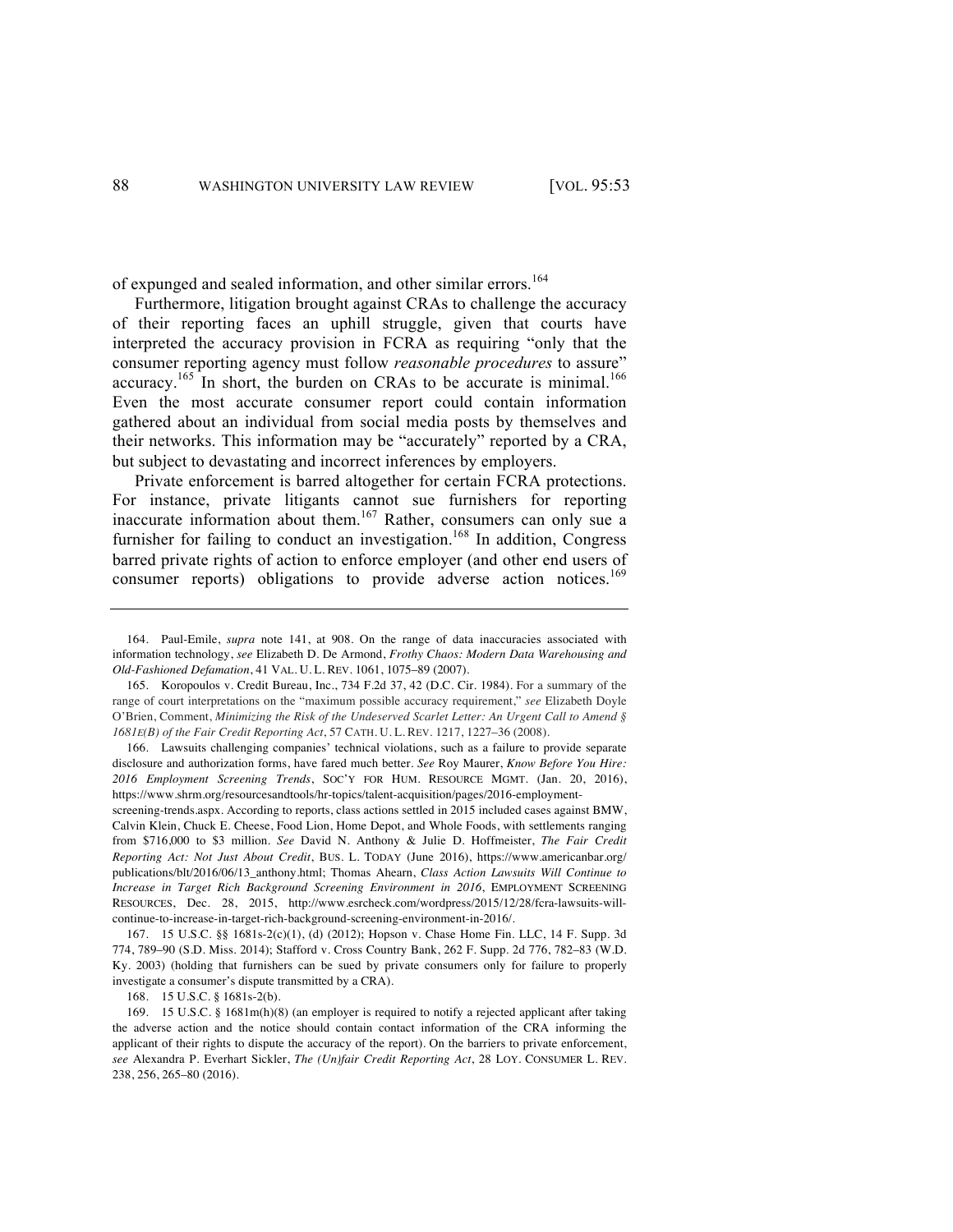Furthermore, state tort law does not fill the gap because the FCRA preempts most state law claims.<sup>170</sup> Thus, a consumer has limited recourse for a FCRA violation tied to use of an ATS report. $171$ 

### *b. Employment Discrimination Law*

Under federal law, employers cannot discriminate on the basis of race, color, religion, sex, national origin, disability, age (over forty), genetic information, or military service.<sup>172</sup> If an employer uses an ATS report to draw inferences about an applicant's protected characteristics and then denies them employment, it might be charged with disparate treatment.<sup>173</sup> Or, if the algorithms underlying ATS generate hiring recommendations that disfavor protected groups, applicants might have a claim for disparate impact.<sup>174</sup> These are the two main forms of legally cognizable employment discrimination.<sup>175</sup> Yet as explained below, the algorithmic nature of the data mining that underlies ATS is unlikely to result in a successful lawsuit under either theory<sup>176</sup>—even though big data can "reproduce existing patterns of discrimination, inherit the prejudice of prior decision-makers, or simply reflect the widespread biases that persist in society."<sup>177</sup>

<sup>170.</sup> 15 U.S.C. 1681h(e). *See generally* Elizabeth D. De Armond, *A Dearth of Remedies*, 113 PENN. ST. L. REV. 1, 7–9 (2008).

<sup>171.</sup> Class action plaintiffs' lawyers have had success suing companies for technical violations of FCRA, unrelated to the accuracy of information, such as failure to use a standalone disclosure form. *See* Anthony & Hoffmeister, *supra* note 166, at 2. *But see* Just v. Target Corp., 187 F. Supp. 3d 1064 (D. Minn. 2016) (rejecting FCRA class action because employer conduct was not willful). However, these suits may falter in light of the Supreme Court's recent opinion in *Spokeo v. Robins,* holding that plaintiffs must establish an injury in fact that is both concrete and particularized. 136 S. Ct. 1540 (2016). A pure statutory violation with no other impacts may not meet this standard.

<sup>172.</sup> 42 U.S.C. §2000e et seq. For an overview of Title VII protections, *see* Robert Sprague, *Welcome to the Machine: Privacy and Workplace Implications of Predictive Analytics*, 21 RICH. J.L. & TECH. 12, 13, 35 (2015).

<sup>173.</sup> For a recent court discussion on disparate treatment, *see* Young v. United Parcel Serv., Inc., 135 S. Ct. 1338, 1345 (2015).

<sup>174.</sup> *Id*.

<sup>175.</sup> For a clear and recent explanation of the standards used to prove the different employment discrimination causes of action, *see generally* Deborah L. Brake, *The Shifting Sands of Employment Discrimination: From Unjustified Impact to Disparate Treatment in Pregnancy and Pay*, 105 GEO. L.J. 559 (2017).

<sup>176.</sup> Kim, *supra* note 106, at 866 (arguing that the disparate impact provision of Title VII should be interpreted and used to combat what she terms "classification bias," or employer reliance on "data algorithms, to sort or score workers in ways that worsen inequality or disadvantage along the lines of race, sex, or other protected characteristics.").

<sup>177.</sup> Barocas & Selbst, *supra* note 4, at 673–74.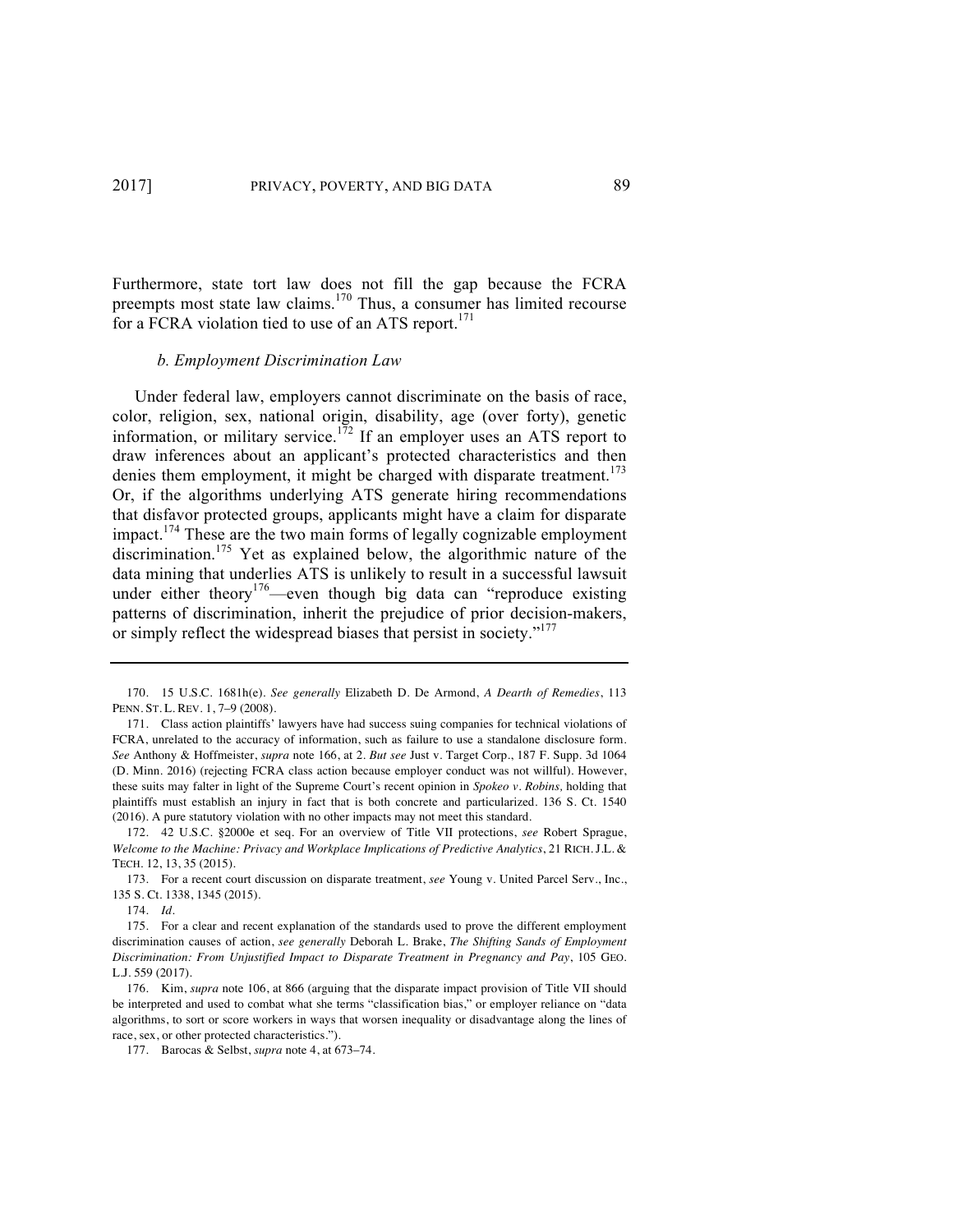An employer would clearly be engaging in disparate treatment if it used ATS reports as a mask to engage in forbidden discrimination.<sup>178</sup> Even if ATS reports scrub out references to protected characteristics, which is one of their selling points as a way to reduce employers' legal liability,  $179$ other variables in the report could serve as proxies for identifying group memberships. While this is certainly possible, employers are unlikely to use ATS as a cover for intentional discrimination. As Barocas and Selbst explain, "most cases of employment discrimination are already sufficiently difficult to prove; employers motivated by conscious prejudice would have little to gain by pursuing these complex and costly [data mining] mechanisms to further mask their intentions."<sup>180</sup> Even if an employer were purposefully discriminating, disparate treatment cases are hard to win, especially without a smoking gun, such as an employer's discriminatory comments. One would search in vain for a smoking gun in ATS reports, because "these models simply mine the available data, looking for statistical correlations that connect seemingly unrelated variables, such as patterns of social media behavior, with workplace performance."<sup>181</sup> Accordingly, ATS reports are more likely to reflect or foster implicit bias, through which unconscious stereotypes are used to make decisions. Although scholars have crafted compelling theories for finding implicit bias liability,<sup>182</sup> courts are very wary of recognizing this "second generation" form of discrimination. Instead, they are looking for bad  $\alpha$  actors with intentional animus.<sup>183</sup> Other data mining dangers are similarly devoid of conscious intent—such as erroneous data or replication of structural biases embedded within the workplace—and thus fail to meet the courts' demands.<sup>184</sup>

Because ATS use is unlikely to trigger conscious discrimination, disparate impact doctrine appears a better fit, but it is similarly constrained as a remedy. Under Title VII, an employer cannot use facially neutral policies or practices that have a disparate impact on a protected class, unless those policies or practices are justified by a legitimate business

<sup>178.</sup> Kim, *supra* note 106, at 884–85.

<sup>179.</sup> Barocas & Selbst, *supra* note 4, at 714.

<sup>180.</sup> Barocas & Selbst, *supra* note 4, at 693 (footnote omitted).

<sup>181.</sup> Kim, *supra* note 106, at 866.

<sup>182.</sup> *See generally e.g.*, Linda Hamilton Krieger & Susan T. Fiske, *Employment Discrimination Law: Implicit Bias and Disparate Treatment*, 94 CAL. L. REV. 997 (2006); Susan Sturm, *Second Generation Employment Discrimination: A Structural Approach*, 101 COLUM. L. REV. 458 (2001).

<sup>183.</sup> Brake, *supra* note 175, at 570–74.

<sup>184.</sup> Kim, *supra* note 106, at 887.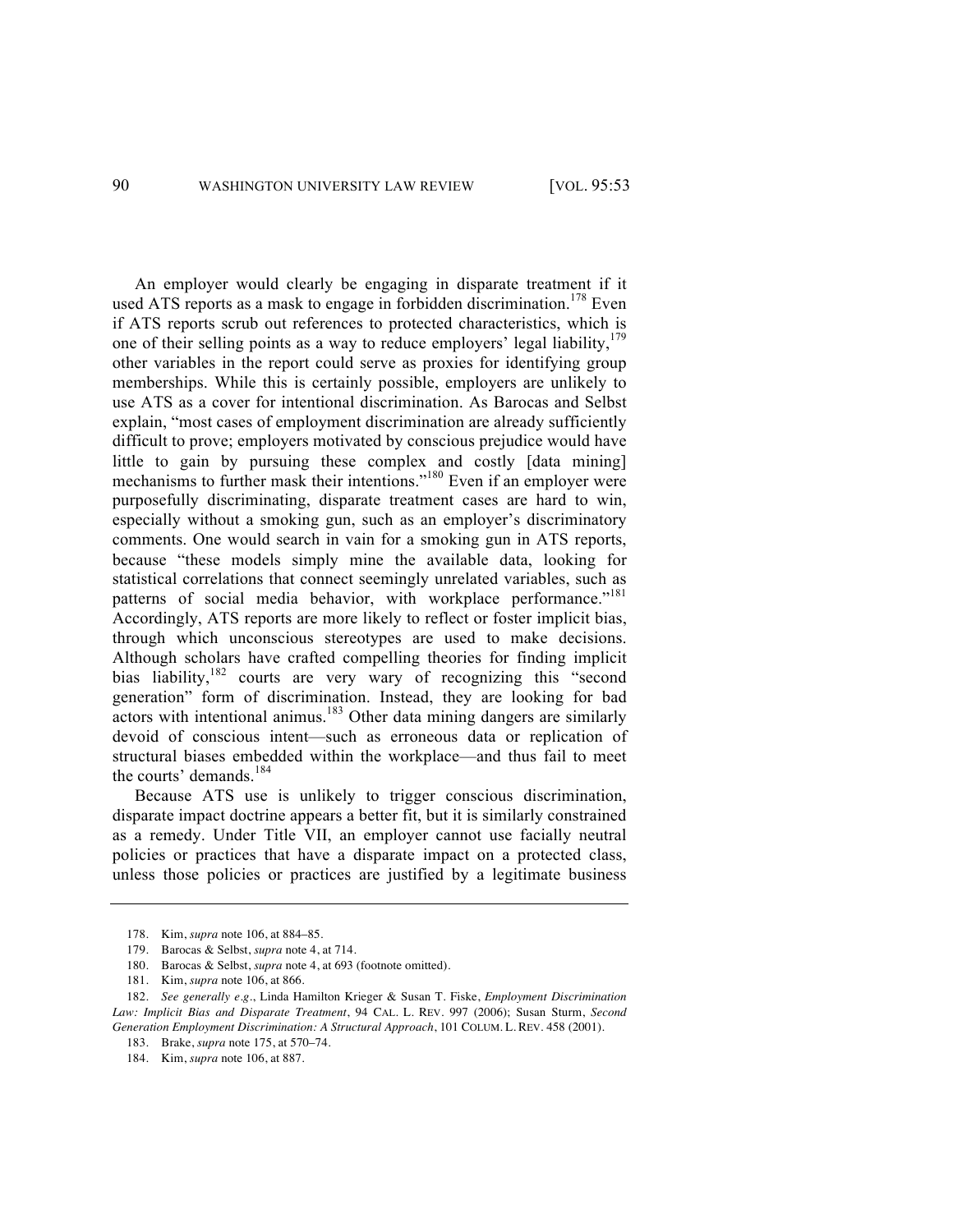need that cannot be reasonably achieved by other means.<sup>185</sup> Even in the absence of big data, disparate impact cases are notoriously hard to win due to the complexity and expense of obtaining the necessary statistical evidence to demonstrate a disparate impact,<sup>186</sup> judicial biases against employment plaintiffs and a concomitant belief that discrimination is a relic of the past, a lack of understanding about how unconscious bias works,<sup>187</sup> and courts' willingness to accept employers' proffered justifications for business necessity.<sup>188</sup>

When big data is added to the mix, as Barocas and Selbst have pointed out, disparate impact is particularly difficult to establish.<sup>189</sup> This is because courts approve of employer hiring criteria that are job related, and computer models have the benefit of accessing massive amounts of data that are highly predictive of future performance.<sup>190</sup> Moreover, much data collection and mining incorporates unconscious biases that are baked into current structural disparities, making it hard for plaintiffs to identify alternative employment practices that achieve the same goals while being less discriminatory, as Title VII requires. $191$ 

<sup>185.</sup> This framework was established in *Griggs v. Duke Power Co*. 401 U.S. 424 (1971). The Supreme Court held that Title VII prohibits not only intentional discrimination, but also practices and policies that have a discriminatory impact upon employees. *Id.* The Court struck down an employer's job requirement for high school diplomas and certain test scores because there was an adverse impact on African-Americans and the requirements were not necessary to perform the power plant jobs at issue. *Id.* 

<sup>186.</sup> *See* Sprague, *supra* note 172, at 40; Paul-Emile, *supra* note 141, at 926 ("[T]he fact that criminal records discrimination occurs almost exclusively during the hiring stage makes it difficult for an aggrieved applicant to acquire the empirical data necessary to show how the employer has treated similarly situated applicants.").

<sup>187.</sup> Disparate impact theory struggles to accommodate implicit bias claims because the legal standard focuses on a neutral employer policy, and thus fails "to consider the role of the individual decision-maker whose discrimination led to an adverse employment action." Audrey J. Lee, *Unconscious Bias Theory in Employment Discrimination Litigation*, 40 HARV. C.R.–C.L. L. REV. 481, 491 (2005).

<sup>188.</sup> *See* Michael Selmi, *Was the Disparate Impact Theory a Mistake?,* 53 UCLA L. REV. 701, 706 (2006); Michael Selmi, *Why are Employment Discrimination Cases So Hard to Win?*, 61 LA. L. REV. 555, 561–62 (2001); Ann C. McGinley, Ricci v. DeStefano*: Diluting Disparate Impact and Redefining Disparate Treatment*, 12 NEV. L.J. 626 (2001); Susan D. Carle, *A Social Movement History of Title VII Disparate Impact Analysis*, 63 FLA. L. REV. 251, 257 (2011); Barocas & Selbst, *supra* note 4, at 707 ("[C]ourts tend to accept most common business practices for which an employer has a plausible story.").

<sup>189.</sup> Barocas & Selbst, *supra* note 4, at 707–12 (describing the multiple hurdles for raising a disparate impact claim in the context of big data).

<sup>190.</sup> *Id.* at 707–08.

<sup>191.</sup> *Id*. at 710–11.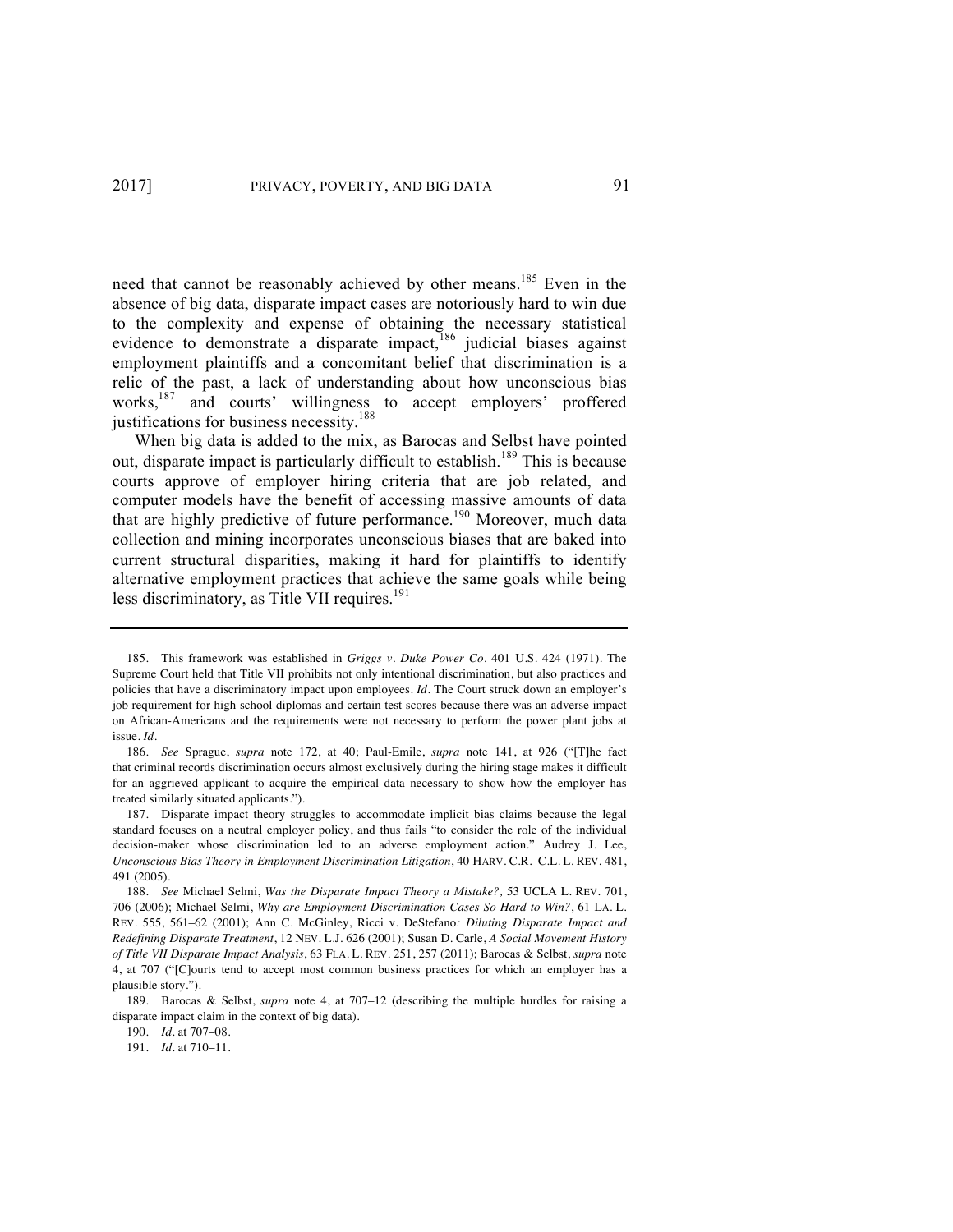The challenges of establishing disparate impact claims are seen with regard to credit checks and criminal records—both of which may be part of ATS reports—but which also have longer histories as standalone preemployment screening tools. Poor credit and criminal records are more prevalent in minority communities than among whites, thus their use has an adverse impact on the hiring of minorities.<sup>192</sup> Disparities in credit particularly impact African-Americans and result from historic patterns of discrimination that have created a racial wealth gap, as well as predatory lending practices targeting minority communities.<sup>193</sup> Similar disparities plague minorities with regard to criminal records, as a result of disproportionate policing and arrests in minority communities.<sup>194</sup> At the same time, studies do not find a predictive connection between these personal characteristics and job performance for most jobs.195 Accordingly, civil rights groups have advocated against the use of both these criteria in hiring.  $196$ 

In 2012, the Equal Employment Opportunity Commission (EEOC) issued guidance seeking to reduce the disparate impact of criminal background checks upon minorities<sup>197</sup> (the EEOC has not issued guidelines with regard to credit checks).<sup>198</sup> The criminal background check guidelines assert that it is unlawful for employers to adopt blanket no-hire policies for people with criminal backgrounds.<sup>199</sup> Instead, the EEOC advises employers to conduct individualized assessments of job candidates with criminal backgrounds prior to excluding them from a position. The

<sup>192.</sup> With regard to credit checks, *see* Pooja Shethji, Note, *Credit Checks Under Title VII: Learning from the Criminal Background Check Context*, 91 N.Y.U. L. REV. 989, 997–1002 (2016). Half of employers conduct credit checks in hiring. *Id.* at 991. With regard to criminal background checks, *see* Paul-Emile, *supra* note 141, 894–97; PERSIS S. YU & SHARON M. DIETRICH, NAT'L CONSUMER LAW CTR., BROKEN RECORDS: HOW ERRORS BY CRIMINAL BACKGROUND CHECKING COMPANIES HARM WORKERS AND BUSINESSES (2012), https://perma.cc/WQM7-TS83.

<sup>193.</sup> AMY TRAUB, DEMOS, DISCREDITED: HOW EMPLOYMENT CREDIT CHECKS KEEP QUALIFIED WORKERS OUT OF A JOB 7, 9 (2013), https://perma.cc/V9AD-G5L5.

<sup>194.</sup> *See* Paul-Emile, *supra* note 141, at 910–15.

<sup>195.</sup> *Id.* at 895 (criminal background checks); Shethji, *supra* note 192, at 991 (credit checks).

<sup>196.</sup> *See, e.g.*, Lydell Bridgeford, *Q&A: Hiring Practices on the NAACP Legal Defense Fund's Radar*, BNA LAB. AND EMP. BLOG, Apr. 8, 2013, https://www.bna.com/qa-hiring-practicesb17179873189/. The "ban the box" movement advocates against required criminal background disclosures in job applications. *See* Dallan F. Flake, *When Any Sentence is a Life Sentence: Employment Discrimination Against Ex-Offenders*, 93 WASH. U. L. REV. 45, 92-95 (2015).

<sup>197.</sup> U.S. EQUAL EMP. OPPORTUNITY COMM'N, NO. 915.002 EEOC ENFORCEMENT GUIDANCE: CONSIDERATION OF ARREST AND CONVICTION RECORDS IN EMPLOYMENT DECISIONS UNDER TITLE VII OF THE CIVIL RIGHTS ACT OF 1964 (2012), https://perma.cc/Q4DN-DNZQ.

<sup>198.</sup> *See* Shethji, *supra* note 192, at 992.

<sup>199.</sup> *See supra* note 197.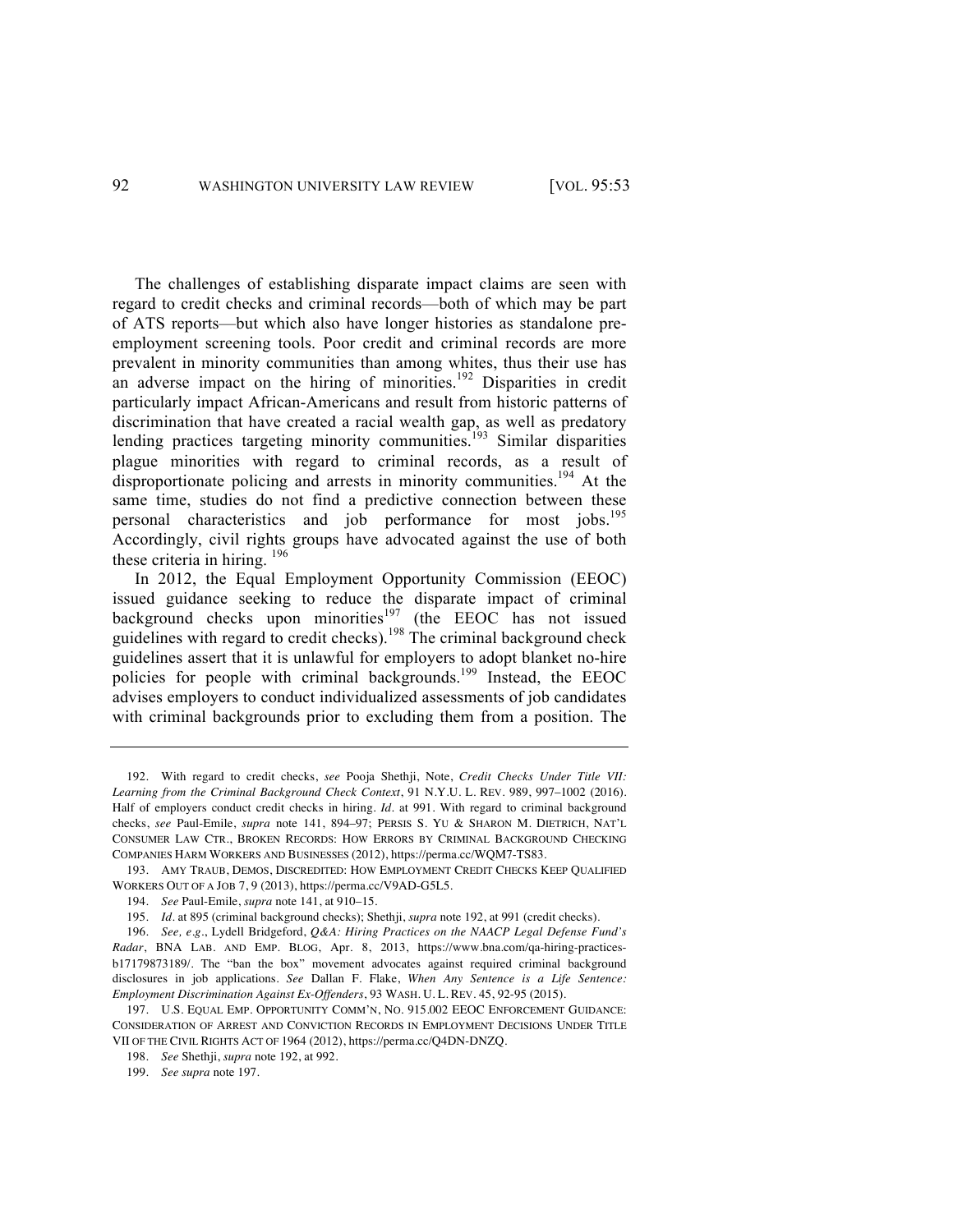guidance generated an immediate backlash from the business community, which complained about the "catch-22" of conducting criminal background checks and being held in violation of Title VII or failing to conduct a check and being held liable for negligent hiring.<sup>200</sup> Regardless of the merits of the guidance, subsequent EEOC disparate impact litigation based on credit and criminal background checks has faltered, as courts have found the plaintiff's proof inadequate.<sup>201</sup> At bottom, courts may be concerned about their role in remedying the complexities of societal discrimination that precede and extend far beyond an employer's decision to conduct a criminal background or credit check. Such reluctance is likely to plague evaluations of ATS systems, which aggregate multiple sources of data and thus attenuate the employer's responsibility for the patterns that emerge.

Social network data muddies the waters even more. Recently, some credit reporting companies have begun gleaning data from social media networks, thereby impacting the credit rating not only of the person subject to the report, but also the credit of third parties within that person's networks.202 In other words, everyone's creditworthiness is impacting the entire network. Because ATS evaluations typically include credit information, it may be sweeping in these relational inferences from credit check companies, as well as generating them directly from social networks. This dynamic, in which social networks generate inferences about a person's job worthiness, raises the theoretical potential of associational discrimination claims under Title VII.<sup>203</sup> Under this theory,

202. Packin & Lev-Aretz, *supra* note 134, at 386.

<sup>200.</sup> HANS VON SPAKOVSKY, HERITAGE FOUND., THE DANGEROUS IMPACT OF BARRING CRIMINAL BACKGROUND CHECKS: CONGRESS NEEDS TO OVERRULE THE EEOC'S NEW EMPLOYMENT "GUIDELINES" (2012), https://perma.cc/T5UV-LJMG; John D. Bible, *To Check or Not to Check: New EEOC Enforcement Guidance on the Use of Criminal History Information in Making Hiring Decisions*, BUS. L. TODAY, MAR. 2013, https://www.americanbar.org/publications/ blt/2013/03/05\_bible.html.

<sup>201.</sup> *See, e.g*., EEOC v. Kaplan Higher Educ. Corp., 748 F.3d 749 (6th Cir. 2014) (rejecting a disparate impact challenge to employer use of credit histories in hiring); EEOC v. Freeman, 961 F. Supp. 2d 783, 789 (D. Md. 2013), *aff'd*, 778 F.3d 463 (4th Cir. 2015) (rejecting a disparate impact challenge to employer use of criminal background checks).

<sup>203.</sup> While Title VII does not directly address this theory one way or the other, the Americans with Disabilities Act expressly forbids associational discrimination, meaning that an employee cannot be discriminated against for having an association with a person with a known disability. 42 U.S.C. § 12112(b)(4) (2012). The EEOC explains: "The purpose of the association provision is to prevent employers from taking adverse actions based on unfounded stereotypes and assumptions about individuals who associate with people who have disabilities." *Questions and Answers About the*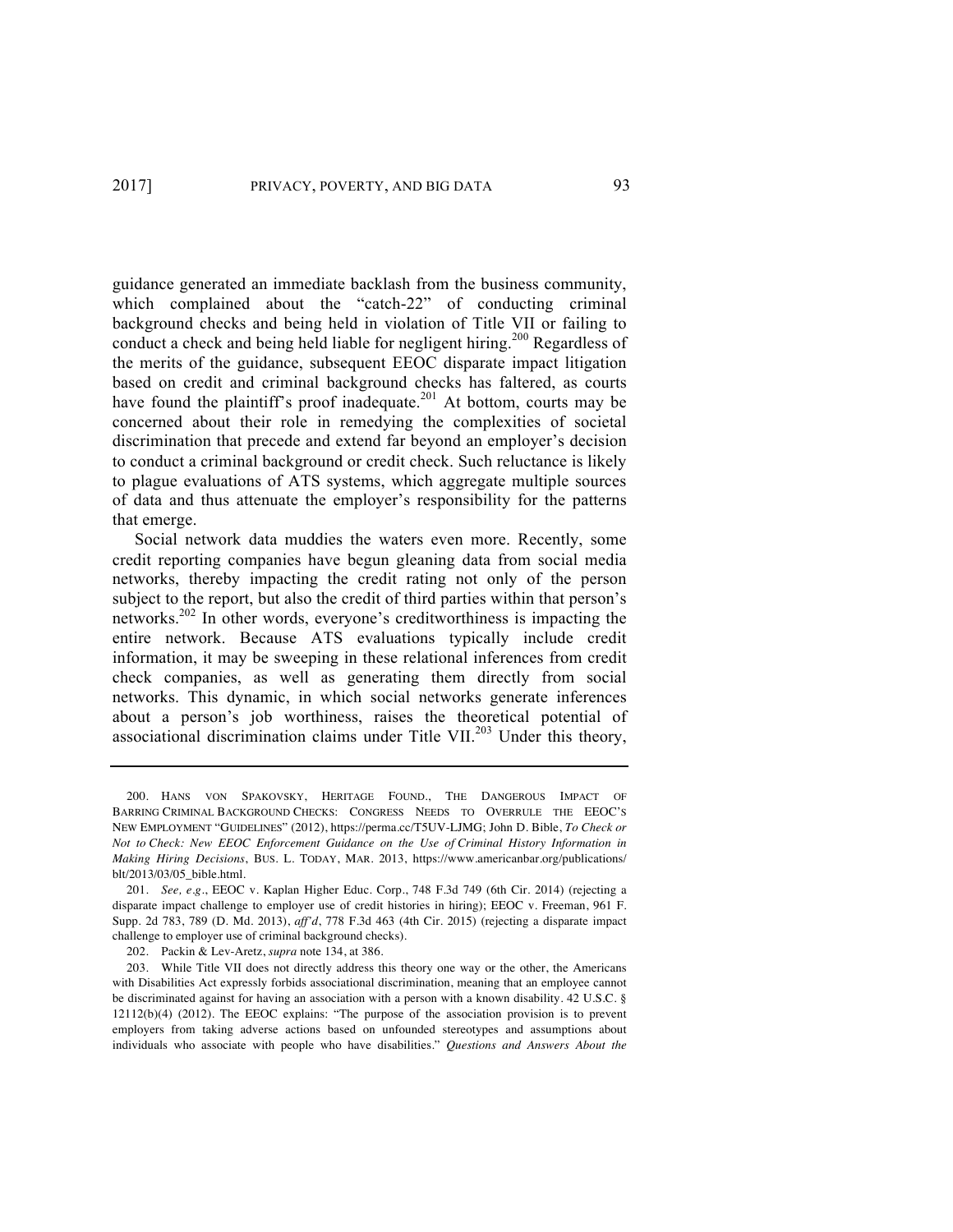courts have recognized disparate treatment claims brought by plaintiffs whose employers took adverse actions against them because they had relationships with persons of another race or national origin.<sup>204</sup> For instance, courts have applied associational discrimination to cases in which a white man claimed he was not hired due to his marriage to a black woman,<sup>205</sup> a white woman asserted her employer refused to renew her contract because she associated with "Spanish citizens,"<sup>206</sup> and a white man alleged discriminatory discharge for having a biracial daughter.<sup>207</sup> As one court explained, "where an employee is subjected to adverse action because an employer disapproves of interracial association, the employee suffers discrimination because of the employee's *own* race."<sup>208</sup> These cases support the principle that employees should be able to associate with people of their own choosing without employers drawing negative conclusions from those relationships.

Big data discrimination may run afoul of this principle. Yet, despite its theoretical appeal, there are practical barriers to associational discrimination claims in the big data context. To begin with, successful associational discrimination cases involve intentional acts by employers motivated by conscious bias, and are thus framed as disparate treatment claims. By contrast, big data discrimination is likely to be unintentional, as data mining involves statistical correlations that do not require conscious efforts to target specific groups. Thus, it would be difficult, if not

208. *Holcomb*, 521 F.3d at 139.

*Association Provision of the Americans with Disabilities Act*, U.S. EQUAL EMP. OPPORTUNITY COMM'N (Feb. 2, 2011), https://perma.cc/Z8GY-M64K.

<sup>204.</sup> *See* Victoria Schwartz, *Title VII: A Shift from Sex to Relationships*, 35 HARV. J.L. & GENDER 209, 215–32 (2012) (summarizing the theory and cases); *see also* Matthew Clark, *Stating a Title VII Claim for Sexual Orientation Discrimination in the Workplace: The Legal Theories Available After*  Rene v. MGM Grand Hotel, 51 UCLA L. REV. 313, 329 (2003).

<sup>205.</sup> Parr v. Woodmen of the World Life Ins. Co., 791 F.2d 888, 892 (11th Cir. 1986).

<sup>206.</sup> Reiter v. Ctr. Consol. School Dist., 618 F. Supp. 1458, 1459 (D. Colo. 1985).

<sup>207.</sup> *See* Tetro v. Elliot Popham Pontiac, Oldsmobile, Buick & GMC Trucks, Inc., 173 F.3d 988, 994 (6th Cir. 1999); s*ee also* Gresham v. Waffle House, Inc., 586 F. Supp. 1442, 1445 (N.D. Ga. 1984) (a white woman asserted she was fired due to her marriage to a black man); Barrett v. Whirlpool Corp., 543 F. Supp. 2d 812, 826 (M.D. Tenn. 2008) (a white woman claimed she suffered a hostile work environment due to her friendship with an African-American male co-worker); Deffenbaugh-Williams v. Wal-Mart Stores, Inc., 156 F.3d 581 (5th Cir. 1998), *vacated on other grounds by*, Williams v. Wal-Mart Stores, Inc., 182 F.3d 333 (5th Cir. 1999) (a white plaintiff claimed she was discharged due to her dating and marriage to a black person); Holcomb v. Iona Coll., 521 F.3d 130, 132 (2d Cir. 2008) (white basketball coach claimed discriminatory discharge based on his marriage to a black woman). The EEOC has applied the theory to sexual orientation discrimination as well. Baldwin v. Foxx, EEOC Appeal No. 0120133080, 2015 WL 4397641 (E.E.O.C. July 15, 2015), https://perma.cc/L8Q6-XHYC.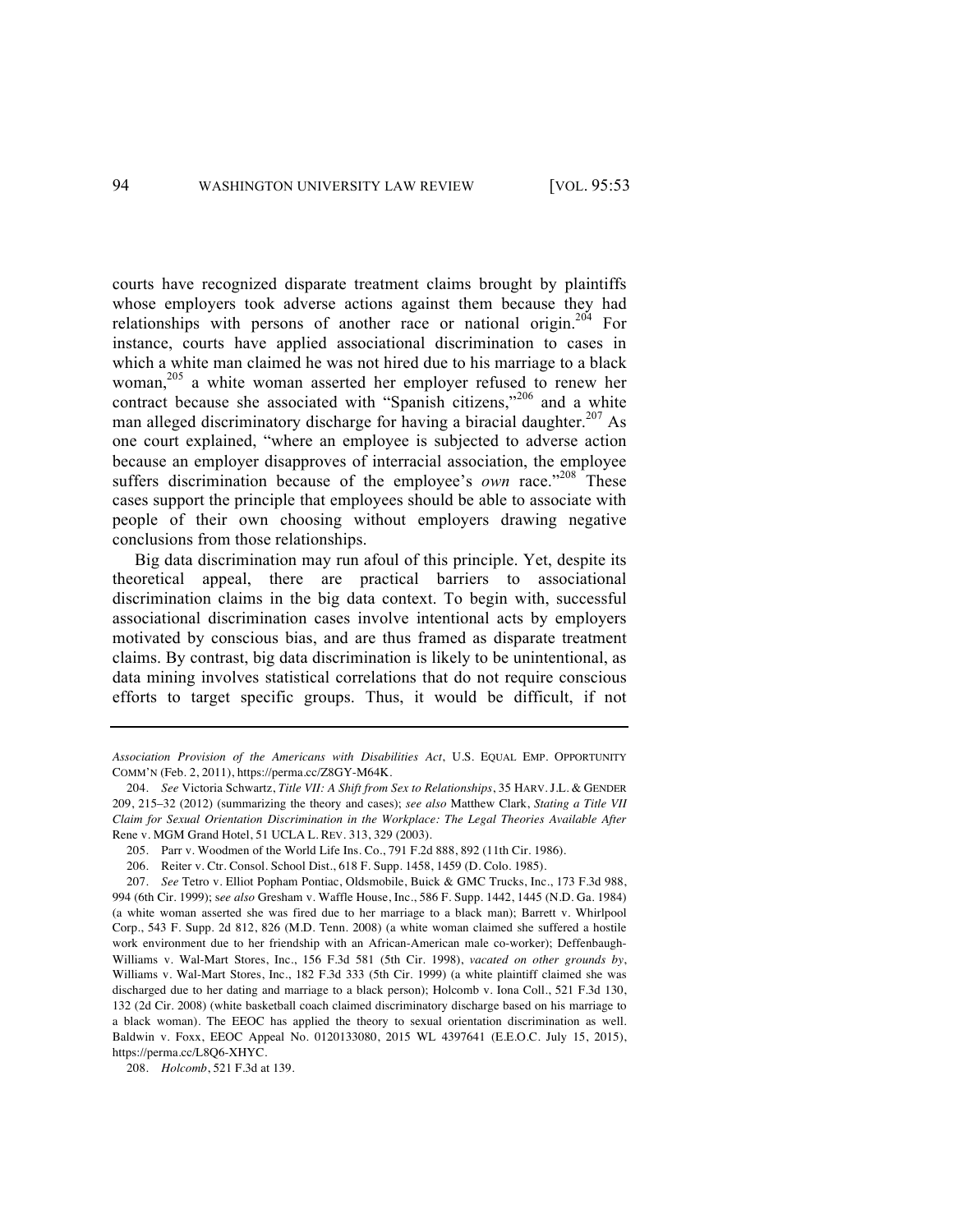impossible, to ascertain the role that any specific social network data played in an ATS report that generated conclusions about a potential employee's likely job performance or tenure or other job-related characteristic. Job applicants would not explicitly be turned away from jobs because employers do not approve of their online friends. Rather, algorithms may conclude that the applicant's friends have characteristics that bear on the applicant's own suitability for the job. This is potentially problematic, but it does not fit within the current associational discrimination paradigm.

Discrimination law is also not a promising avenue when it comes to discrimination against the poor, whether intentional or unconscious. Employment law simply does not extend to discrimination on the basis of social class, even though decisions based on social media searches might "further disadvantage the poor by subjecting them to the negative judgments of those who control important resources[,]" such as employers.<sup>209</sup> For instance, obesity and smoking are more prevalent in low-income communities, and social media that reveals these traits may result in reputational harm that limits opportunities.<sup>210</sup> Certain clothing styles or social behaviors are also associated with poor communities and operate as signals of social class.<sup>211</sup> This is problematic because poverty carries social stigma in America—our governing ideology blames poverty on individual moral failings rather than structural dislocations in the economy.<sup>212</sup> Yet even intentional discrimination against the poor is perfectly legal and ATS will likely capture these indicia of poverty. Thus, these networked inferences, when implemented widely and without recourse, risk further dampening social mobility and trapping individuals in unemployment or low-wage employment.

### *B. Higher Education*

#### *1. Big Data Tools Impacting Access to Higher Education*

Education is often cited as one of the primary pathways out of poverty, but increasingly, the online behavior of low-income applicants may

210. *Id*. at 600–01.

<sup>209.</sup> Thomas H. Koenig & Michael L. Rustad, *Digital Scarlet Letters: Social Media Stigmatization of the Poor and What Can Be Done,* 93 NEB. L. REV. 592, 611 (2015).

<sup>211.</sup> *Id*. at 595.

<sup>212.</sup> *Id*. at 598.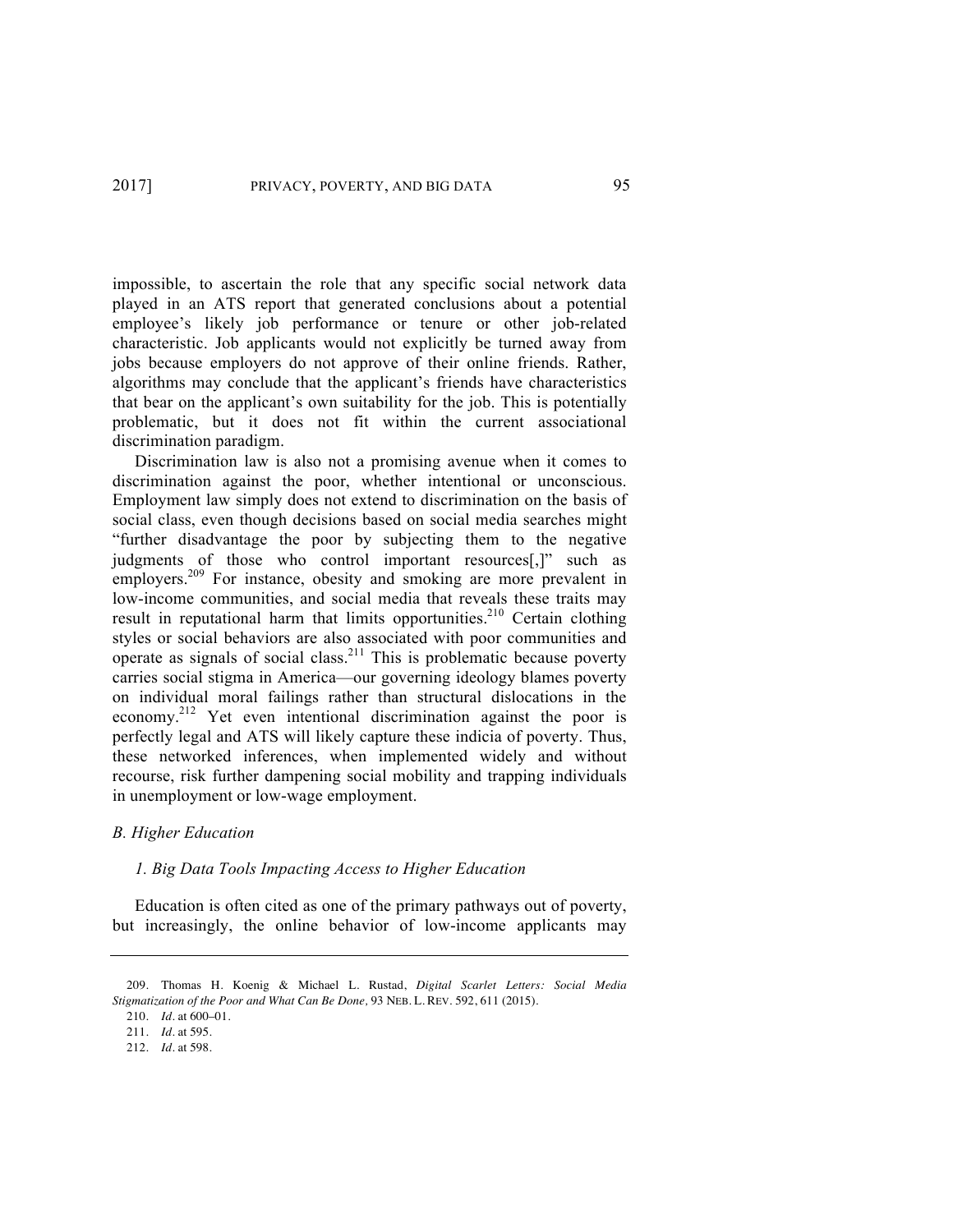influence whether or not they are recruited for or ultimately gain entrance to college. Big-data driven insights are being used to help create efficiencies at various stages in the college admissions lifecycle, from marketing and recruitment to selection and retention. Some of these efforts are intended to reduce economic inequalities in access to higher education. For instance, in order to more effectively target college marketing materials to high-achieving, low-income students, certain institutions are using large-scale datasets to provide customized recommendations of "high-quality colleges and universities" for students who are likely to be admitted based on their previous academic performance.<sup>213</sup>

Other efforts are more focused on improving the admissions decisionmaking process and increasing graduation rates. As colleges increasingly look for ways to differentiate students, some are using predictive modeling tools that consider a wide range of factors beyond traditional application materials, such as how many friends and photos they have on social media platforms.<sup>214</sup>

The general practice of reviewing applicants' social media profiles is becoming more common among admissions officers. A recent Kaplan Test Prep survey of close to 400 college admissions officers across the United States found that 40% of admissions officers now say they visit applicants' social media pages to learn more about them, up from 10% in 2008.<sup>215</sup> Yet, the Kaplan questions measure a fairly basic form of checking up on students' digital footprints that still requires a certain level of judgment and discretion on the part of the reviewer. By contrast, when a student's social media data are fed into a third-party predictive analytics system, the reviewer may not understand what variables are factoring into a student's score or how each one is weighted and why.

This raises a number of ethical questions regarding the fairness, accuracy and transparency of this process: How can admissions staff be certain that a system has captured the correct social media profile for an applicant? How do these systems evaluate the value of a student's online network and interactions? Should a student be held liable for the way their extended family members or friends or other connections behave on social

<sup>213.</sup> Ben Castleman, *Big Data, Meet Behavioral Science*, BROOKINGS (Mar. 10, 2016), https://perma.cc/G2D2-QZQH.

<sup>214.</sup> Emmanuel Felton, *Colleges Shift to Using 'Big Data'—Including from Social Media—in Admissions Decisions*, HECHINGER REP. (Aug. 21, 2015), https://perma.cc/428S-QJLR.

<sup>215.</sup> Press Release, Kaplan, Kaplan Test Prep Survey: Percentage of College Admissions Officers Who Check Out Applicants' Social Media Profiles Hits New High; Triggers Include Special Talents, Competitive Sabotage (Jan. 13, 2016), https://perma.cc/TJ74-B3WR.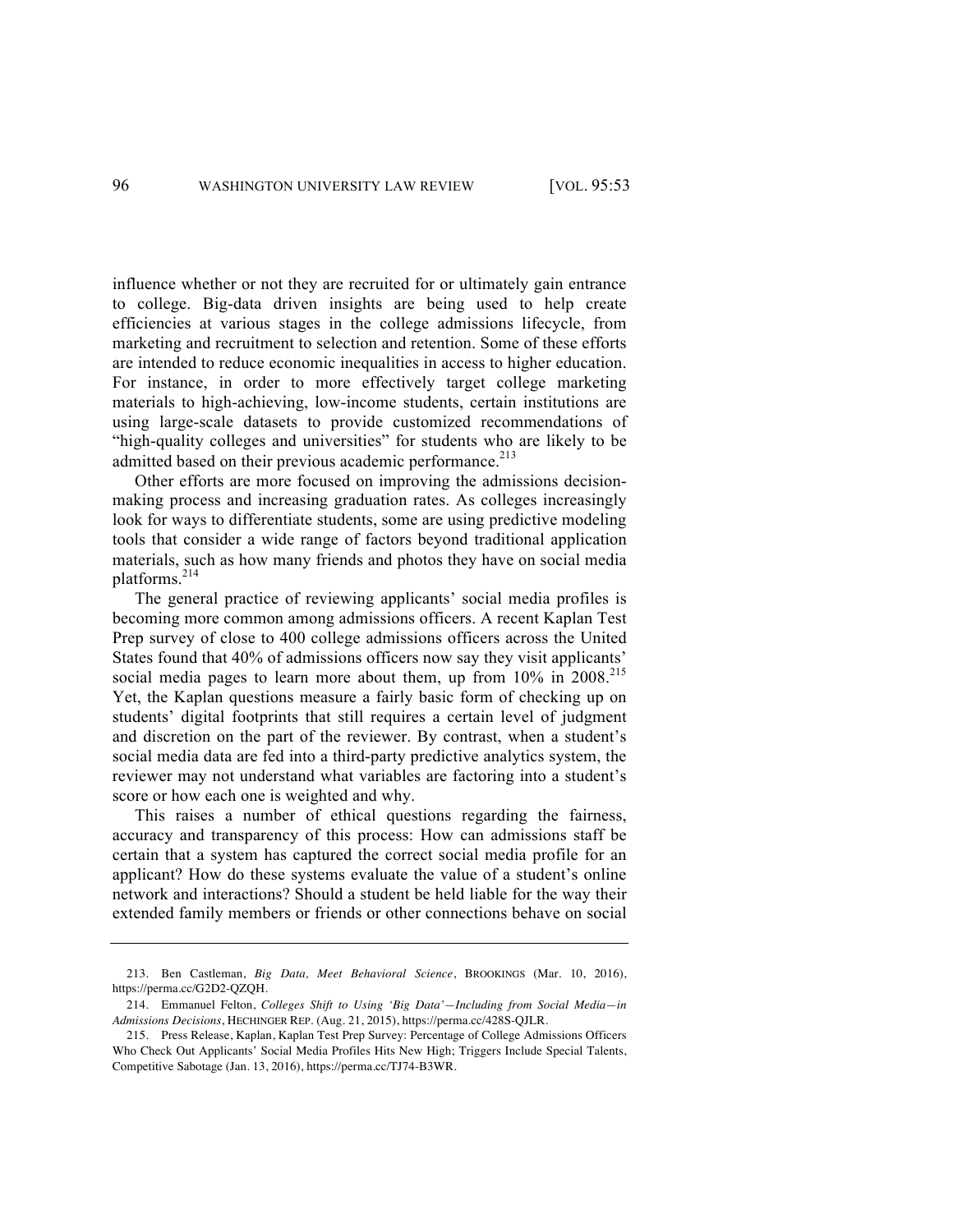media? And how does the absence of a social media footprint (if one chooses to opt-out or restrict content) affect one's standing?

Even as these systems strive to create a better fit between prospective students and their schools, there can also be strong economic incentives driving the adoption of predictive modeling tools. The higher "yield" (i.e., demand) that a school can demonstrate to its creditors, the more it can save in reduced interest rates and improve overall rankings in lists such as the U.S. News and World Report ratings for universities.<sup>216</sup> IBM, one of the leading providers of big data-driven assessment tools for higher education, describes the social media value proposition as follows:

Analyzing social media engagements not only provides insight on a candidate's personal interests, but, over time, analysis can also determine the behaviors of those who are likely to enroll and complete a degree program. Social media monitoring platforms generate real-time insights on content type and photos posted by current students and alumni, which can lead to a better idea of the kind of social media behavior to look for in a pool of candidates. In addition to peer interaction on their personal social media accounts, a candidate's interaction on a university's social media channels can be of interest to an admissions officer. $2^{17}$ 

It is unclear to what extent students realize that their social data streams might be fed into these kinds of assessments and how this awareness gap may affect different socioeconomic groups. Media reports have suggested that knowledge of social media monitoring by college admissions officers may be influencing more students to "clean up" their profiles before applying to college.<sup>218</sup> However, even if a student successfully sanitizes his or her own profile, the aforementioned method of social media monitoring may also include analysis of one's extended network of family and friends. Due to the networked nature of social media, that can create an extra layer of challenges to maintaining the kind of idealized online

<sup>216.</sup> Tim Lloyd, *How College Applications Change in the Era of Big Data*, MARKETPLACE (Jan. 14, 2014, 2:10 PM), https://perma.cc/C5P3-VMDV.

<sup>217.</sup> Lauren Willison, *3 Ways Universities Are Leveraging Big Data Analytics for Recruitment and Retention*, IBM BIG DATA & ANALYTICS HUB BLOG (Mar. 4, 2016), https://perma.cc/SC8U-5XUQ.

<sup>218.</sup> Natasha Singer, *Toning Down the Tweets Just in Case Colleges Pry*, N.Y. TIMES, Nov. 19, 2014, *available at* https://www.nytimes.com/2014/11/20/technology/college-applicants-sanitizeonline-profiles-as-college-pry.html?\_r=0.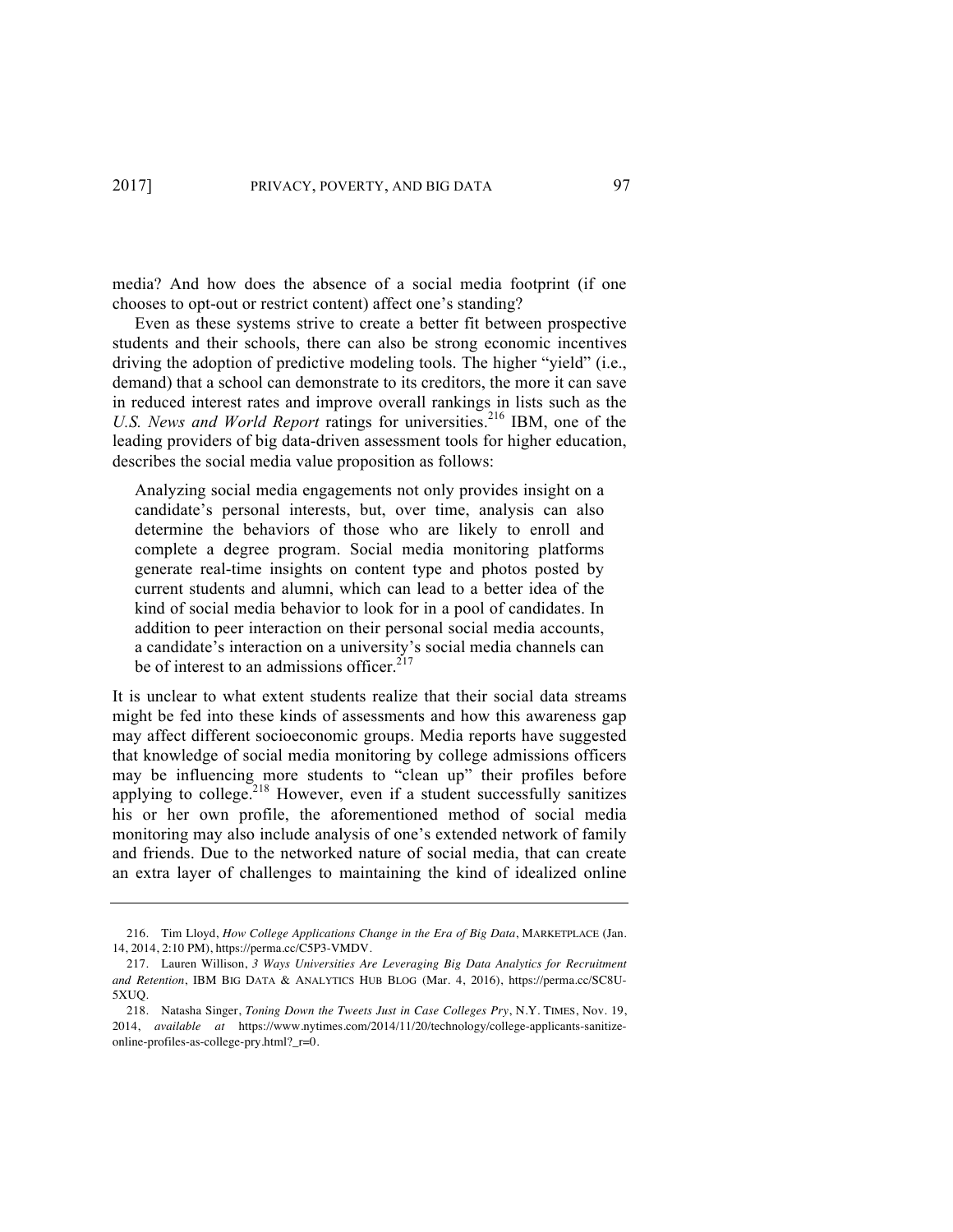presence that recruiters would like to see.

Former FTC Chairwoman Edith Ramirez has referred to this type of data-driven decision making as "data determinism," and cautioned that access to education may be one of the many areas impacted by a reliance on algorithmic assessments.

Individuals may be judged not because of what they've done, or what they will do in the future, but because inferences or correlations drawn by algorithms suggest they may behave in ways that make them poor credit or insurance risks, unsuitable candidates for employment or admission to schools or other institutions, or unlikely to carry out certain functions. $2^{19}$ 

Scholars who study the role of social media in education have raised concerns about the fairness of reviewing personal profiles as part of the admissions process, and the ways in which it might discriminate against those who have a lower level of proficiency in social media privacy management.<sup>220</sup> As one dean of admissions, quoted in an article about big data-driven trends in college admissions, notes, "[t]his is the kind of stuff that savvy parents, students, and college counselors know about."<sup>221</sup> This begs the question: How are less savvy parents and students, and those who may not have regular engagement with college counselors, faring in this new environment? If lower-income social media users' profiles are more accessible than higher-income users, and analysis of their network connections is more likely to reflect an entrenched set of structural disadvantages, then the conclusions drawn from these analyses will replicate those inequities.

# *2. Legal Analysis of Predictive Analytics in College Admissions*

The use of predictive analytics generated from big data sources such as social media postings, test scores, and demographic data faces few legal limits. No law prohibits colleges from gathering information about students from social media or other publicly available information.

With regard to the use of data, there are two main legal doctrines

<sup>219.</sup> Edith Ramirez, Chairwoman, Fed. Trade Comm'n, Keynote Address at the Technology Policy Institute Aspen Forum: Privacy Challenges in the Era of Big Data: A View from the Lifeguard's Chair (Aug. 19, 2013), https://perma.cc/5VA9-8U97.

<sup>220.</sup> Rey Junco, *The Ethics of Facebook-Stalking University Applicants*, SOC. MEDIA HIGHER EDUC. (Nov. 8, 2012), https://perma.cc/UJM6-5ET7.

<sup>221.</sup> Felton, *supra* note 214.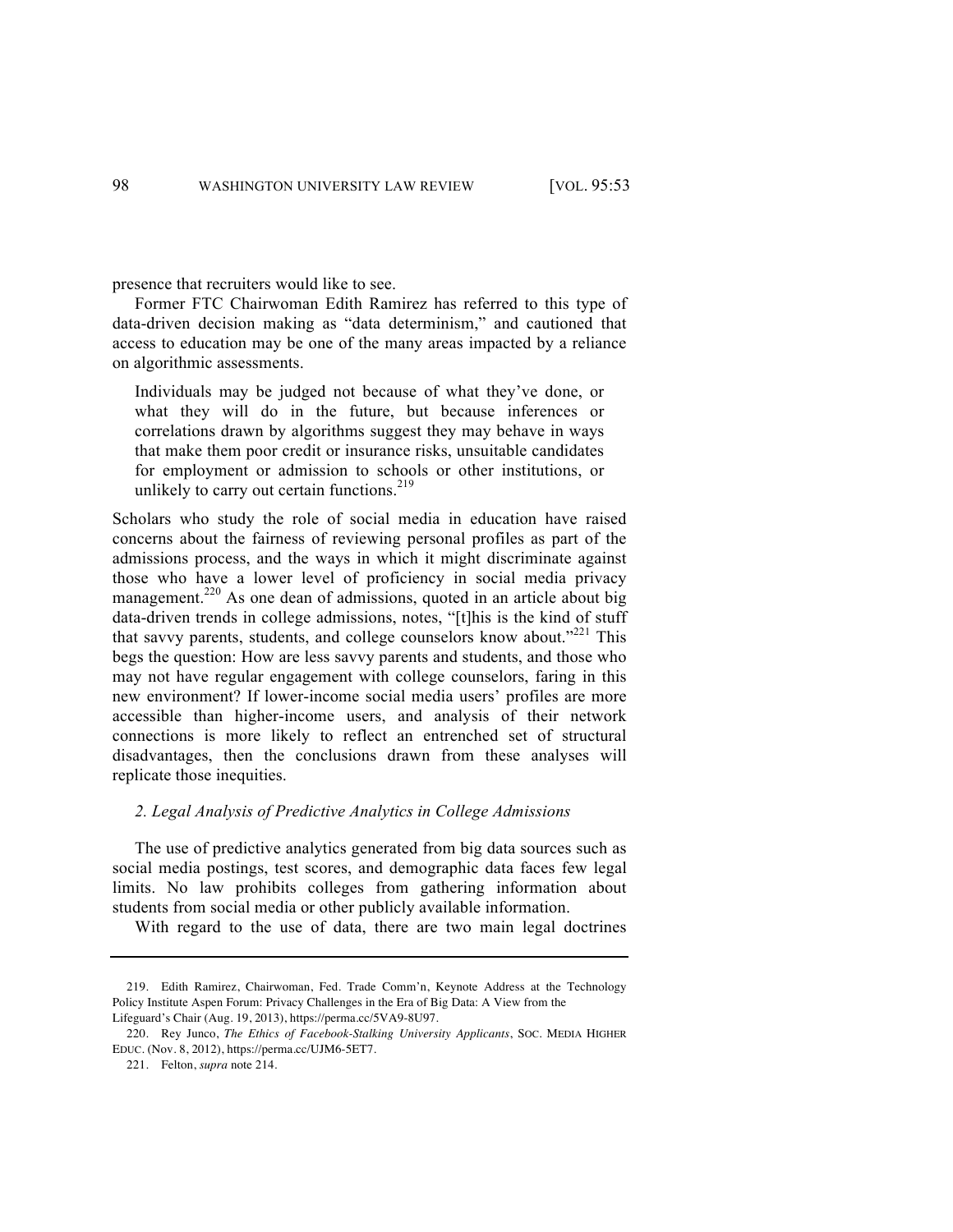potentially at issue: Title VI of the Civil Rights  $Act<sub>222</sub>$  which prohibits discrimination in education, and the Family Education Rights and Privacy Act  $(FERPA)$ ,<sup>223</sup> which governs the confidentiality of student records.

One major concern about predictive analytics in the higher education sphere is that minority college applicants will be disproportionately excluded from admissions. Colleges are looking to identify metrics of student retention and success,  $224$  and the metrics they are using may unintentionally harm minorities. This is a problem of disparate impact, in which a facially neutral process has a differential impact on minority groups.225 The gathering and analysis of big data can look particularly "neutral," given that computers do the work based on seemingly objective criteria. This neutrality may be a mirage, however, because software engineers craft code that can unintentionally embed social and cognitive biases into the analytics. If minorities are denied admission as a result, they might have a disparate impact claim under Title VI of the Civil Rights Act (similar to the sort of claim discussed above in connection with employment).

Title VI provides that "[n]o person in the United States shall, on the ground of race, color, or national origin, be excluded from participation in, be denied the benefits of, or be subjected to discrimination under any program or activity receiving Federal financial assistance."<sup>226</sup> It covers almost all colleges and universities, both public and private.<sup>227</sup> Title VI allows individuals to seek relief in court for intentional discrimination, but it does not include language barring disparate impact.<sup>228</sup> Nevertheless, the Department of Education (DOE) has adopted disparate impact theory by issuing regulations that prohibit practices that have the "effect of" discriminating on the basis of race, color, or ethnicity.<sup>229</sup>

Only the DOE can enforce a Title VI disparate impact claim; private

229. 34 C.F.R. § 100.3(b)(2).

<sup>222.</sup> 42 U.S.C. § 2000d (2012).

<sup>223.</sup> 20 U.S.C. § 1232g (2012).

<sup>224.</sup> *See* Ry Rivard, *Predicting Where Students Go*, INSIDE HIGHER ED (Sept. 19, 2014), https://perma.cc/F5RR-Z5UB.

<sup>225.</sup> *See supra* note 177 (describing disparate impact in the employment context).

<sup>226.</sup> 42 U.S.C. § 2000d (2012).

<sup>227.</sup> Office for Civil Rights, *Race and Origin Discrimination: Frequently Asked Questions*, U.S. DEP'T OF EDUC., https://perma.cc/YZ3Q-5B86 (last visited June 22, 2017).

<sup>228.</sup> Olatunde C.A. Johnson, *The Agency Roots of Disparate Impact*, 49 HARV. C.R.-C.L. L. REV. 125, 130 (2014) (discussing statutory and regulatory interpretations of Title VI).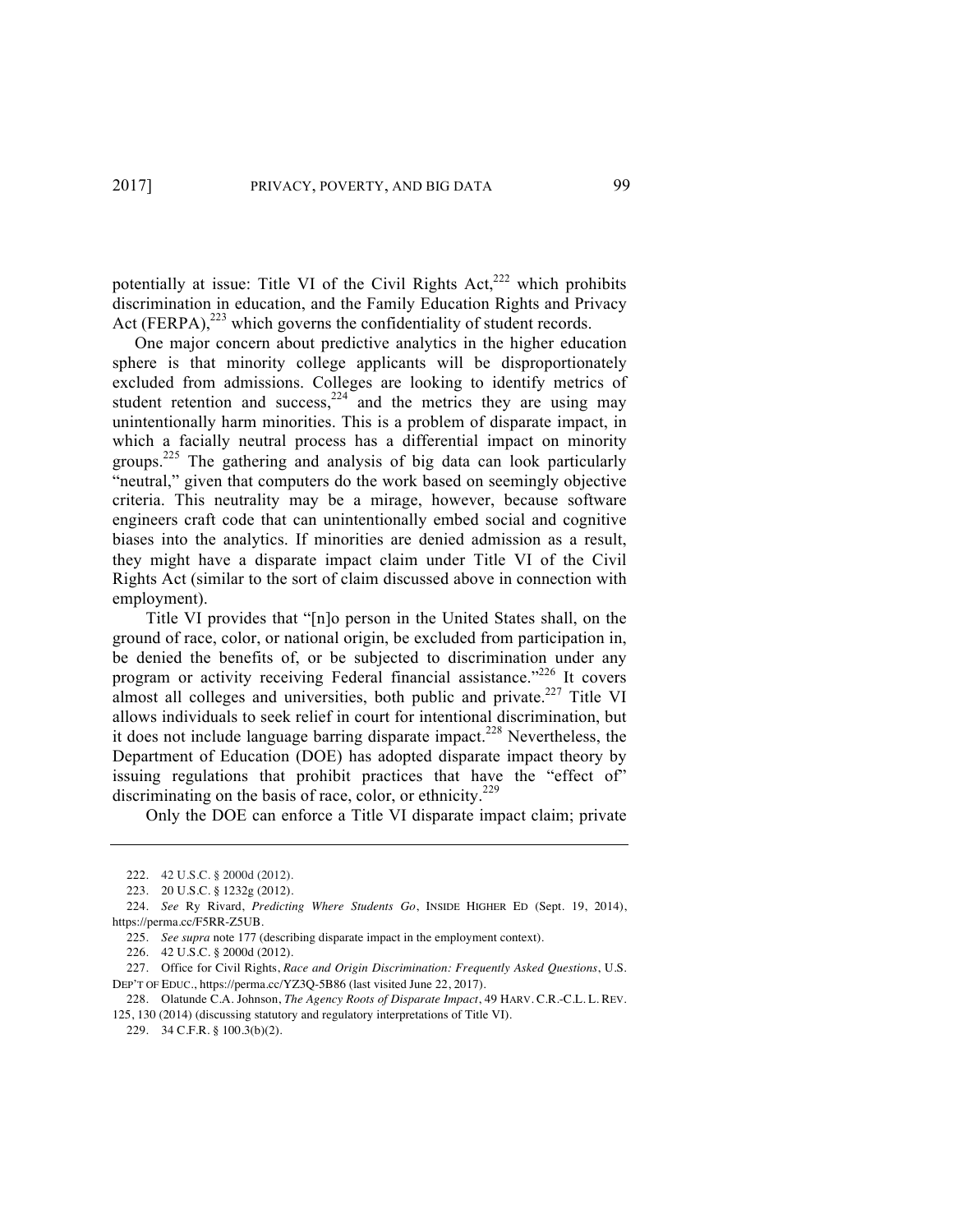citizens cannot.<sup>230</sup> A student or other individual can trigger a DOE investigation by filing a complaint with the DOE's Office of Civil Rights.<sup>231</sup> The test for disparate impact claims in the educational context is borrowed from the employment context of Title VII.<sup>232</sup> Under this test, the plaintiff must first show that the practice in question results in a significant disparity in the provision of a benefit or service that is based on race or national origin.<sup>233</sup> The burden then shifts to the college, who must demonstrate that the policy has a "substantial legitimate justification."<sup>234</sup> If the college meets its burden, it can still be liable if alternative practices exist that would meet the college's educational goals and result in lower disparities.<sup>235</sup>

Using this framework, scholars and advocates have crafted disparate impact theories designed to challenge the use of SAT scores as well as criminal background checks in admissions, both of which may disproportionately exclude minorities. In brief, the argument is that use of these data points have a disproportionately harmful impact on black and Hispanic students, that the data is correlated to low-income status but not to future success (for SATs) or unsafe behavior (for criminal background), and that there are less discriminatory alternatives for predicting educational outcomes (the college's justification for SAT scores) and student safety (the justification for criminal background checks).<sup>236</sup>

In a legal challenge to the use of the SATs in the Title IX context (prohibiting educational discrimination on the basis of gender), a federal court ruled that New York State's exclusive reliance on SAT scores to

<sup>230.</sup> Alexander v. Sandoval, 532 U.S. 275, 281 (2001) (holding that the disparate impact Title VI regulations are not privately enforceable). For a critique of *Sandoval*, *see* Johnson, *supra* note 228, at 131–32.

<sup>231.</sup> Office for Civil Rights, *Education and Title VI*, U.S. DEP'T OF EDUC., https://perma.cc/ JH6N-XXX9 (last visited June 22, 2017).

<sup>232.</sup> *See* Rebecca R. Ramaswamy, *Bars to Education: The Use of Criminal History Information in College Admissions*, 5 COLUM. J. RACE & L. 145, 154–55 (2015) (describing the burden shifting framework for disparate impact set forth in Wards Cove Packing Co. v. Antonio, 490 U.S. 642 (1989)); U.S. DEP'T OF JUSTICE, TITLE VI LEGAL MANUAL 49–50 (2001).

<sup>233.</sup> *See, e.g.*, Powell v. Ridge, 189 F.3d 387, 393 (3d Cir. 1999) ("[T]he courts of appeals have generally agreed that the parties' respective burdens in a Title VI disparate impact case should follow those developed in Title VII cases."); Georgia State Conference of Branches of NAACP v. Georgia, 775 F.2d 1403, 1418 (11th Cir. 1985) (applying Title VII's burden-shifting test to Title VI disparate impact litigation); Larry P. v. Riles, 793 F.2d 969, 982 n.9 (9th Cir. 1984).

<sup>234.</sup> Powell, 189 F.3d. at 393.

<sup>235.</sup> *Id*. at 394.

<sup>236.</sup> *See* Ramaswamy, *supra* note 232, at 154–62 (regarding criminal background checks); Kimberly West-Faulcon, *The River Runs Dry: When Title VI Trumps State Anti-Affirmative Action Laws*, 157 U. PA. L. REV. 1075, 1124–1131 (2009) (regarding SAT scores).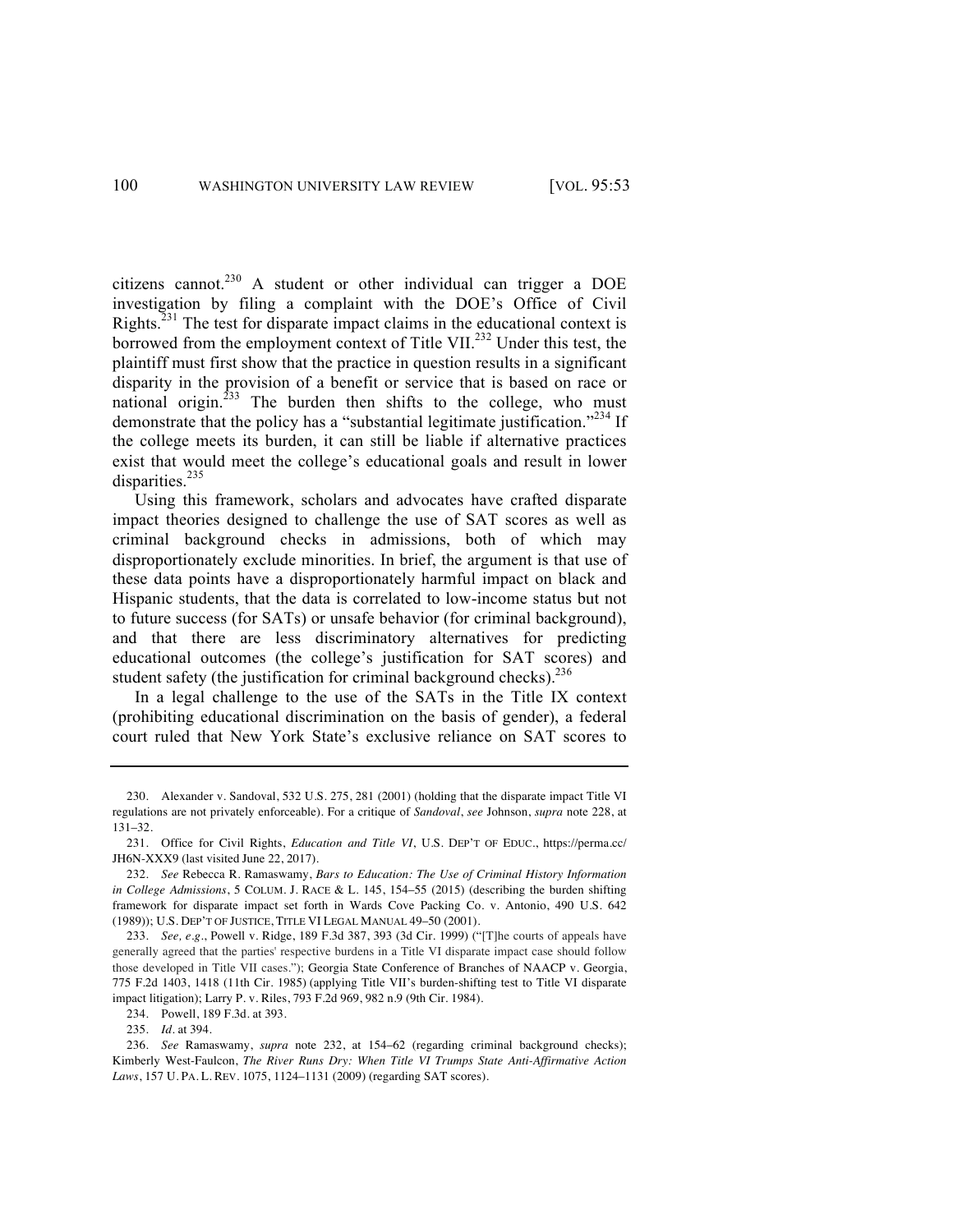award merit-based college scholarships had a disparate impact on women.<sup>237</sup> Similarly, the DOE's Office of Civil Rights is currently investigating a Florida scholarship program that relies heavily on strict SAT and ACT score cut-offs as criteria and that awards most scholarships to white and affluent families.<sup>238</sup> While no legal case has been brought testing this theory against criminal background checks, there is sustained advocacy in this area. In February 2016, the Lawyers' Committee for Civil Rights Under Law called on the organization that administers the Common Application—a standardized college application form used by more than 600 colleges—to cease using questions about applicants' educational disciplinary histories, criminal records, and juvenile justice backgrounds.<sup>239</sup> In 2015, New York University announced that it would review applications "without awareness of whether the applicant checked the box" regarding past crimes, and if a student with a criminal background passes that stage, the decision then goes to a team of admissions officers "specially trained on fact-based assessment and issues of bias."<sup>240</sup> The University explained that this would strike a balance between educating a diverse group of students and ensuring the safety of the campus community. $^{241}$ 

Ultimately, grassroots advocacy might be the best strategy for challenging big data in admissions. As noted above with regard to employment, disparate impact cases are generally hard to win.<sup>242</sup> To begin with, there is no protection for discrimination based on poverty, even though it is disproportionately associated with minorities. Even if any adverse impact of big data in admissions falls clearly on minorities (as opposed to poor applicants in general), a plaintiff who suspects he or she is a victim of disparate impact through predictive analytics would have to convince DOE to investigate the case. Even if DOE pursued a case, litigation in this area is difficult to win due to the statistical demands of proving disparate impact, as well as judicial deference to college

<sup>237.</sup> Sharif v. New York State Educ. Dep't, 709 F. Supp. 345 (S.D.N.Y. 1989).

<sup>238.</sup> David Smiley, Michael Vasquez & Kathleen McGrory, *Feds Investigate Florida's Bright Futures Scholarships*, MIAMI HERALD (Mar. 22, 2014, 4:00 PM), https://perma.cc/D2SQ-FB5Z.

<sup>239.</sup> Press Release, Stacie Burgess, Lawyer's Comm. for Civil Rights Under Law, Lawyers Committee Calls for the Common Application to Eliminate Discriminatory Barriers to College Admissions Nationwide (Feb. 18, 2016), https://perma.cc/FS5W-RCFS.

<sup>240.</sup> Press Release, N.Y. Univ., NYU Revises Admissions Practices for Applicants Convicted of a Crime (May 23, 2015), https://perma.cc/969W-U5FG.

<sup>241.</sup> *Id.*

<sup>242.</sup> *See supra* notes 186–188 and accompanying text.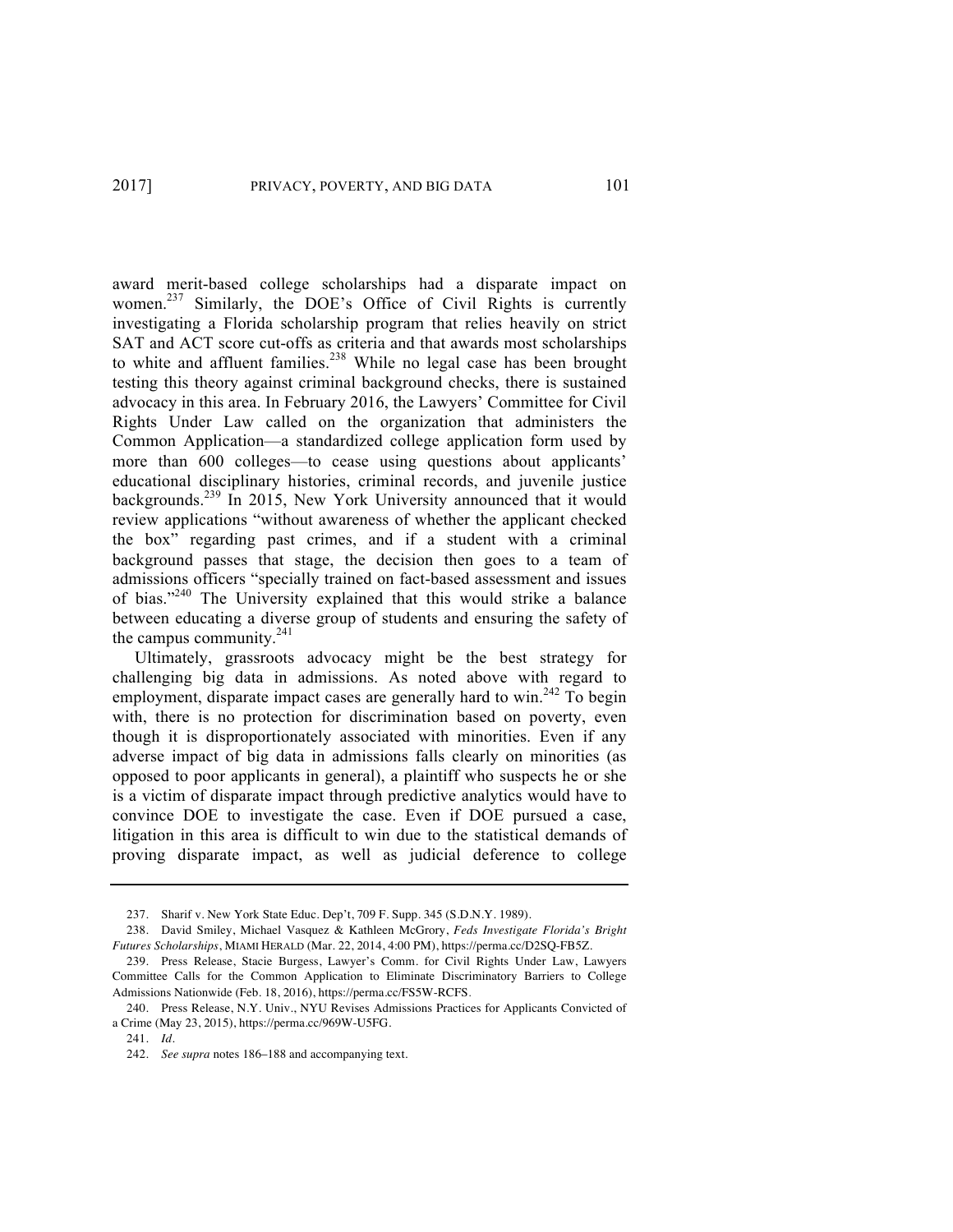determinations about educational necessity. $243$  Further, the very theory of disparate impact in the educational context is highly contested given that the statute does not explicitly permit it. Big data makes proof of disparate impact even harder. The process of aggregation makes it difficult to identify a specific variable that is linked to a disparate impact, as courts require.<sup>244</sup> As Jules Polonetsky and Omer Tene write, "the hallmark of big data is the escape of information from the confines of a structured database and the ability to harvest, analyze, rearrange, and reuse freestanding information."<sup>245</sup>

Not surprisingly then, the legal and social movements against the use of SATs and criminal background checks do not tackle the far murkier issue of how social media information is being used to make decisions about student admissions. Pointing to the SATs as a discriminatory culprit is straightforward; disentangling a predictive score generated from big data is more complex. Ironically, tests like the SATs were initially created to provide "neutral" metrics of merit in order to expand educational opportunities to a broader range of students,<sup>246</sup> yet the reality is that test results reflect the disadvantages of test takers.<sup>247</sup> The use of big data is likely to mirror this trajectory. Lower income young adults are avid social media users, but less likely than their higher income peers to use privacy settings to limit the information they share online.<sup>248</sup> Will SAT scores and criminal background checks be replaced by social media and data broker proxies?

It is possible that a student could uncover the variables that influenced his or her admissions decision using  $FERPA<sub>249</sub>$  which protects the confidentiality of student educational records. Schools that violate FERPA risk a loss of federal funding, although this penalty has never been

<sup>243.</sup> *See* Daniel Kiel, *No Caste Here? Toward a Structural Critique of American Education*, 119 PENN. ST. L. REV. 611, 631 (2015).

<sup>244.</sup> *See* Kim, *supra* note 106, at 51.

<sup>245.</sup> Jules Polonetsky & Omer Tene, *Who is Reading Whom Now: Privacy in Education from Books to MOOCs*, 17 VAND. J. ENT. & TECH. L. 927, 962 (2015).

<sup>246.</sup> West-Faulcon, *supra* note 236, at 1113–14.

<sup>247.</sup> *See* Dimitrios Halikias & Richard V. Reeves, *Race Gaps in SAT Scores Highlight Inequality and Hinder Upward Mobility*, BROOKINGS (Feb. 1, 2017), https://perma.cc/X6XK-AHMZ.

<sup>248.</sup> Results from the main survey discussed in this paper indicate that, among young adult Internet users ages eighteen to twenty-nine living in households earning less than \$40,000 per year, 73% have used privacy settings to limit who can see what they post online. By comparison, fully 85% of young adult Internet users living in households earning \$40,000 or more per year said they use privacy settings. Mary Madden, *supra* note 77. They also receive less education about privacy settings from teachers and parents than their wealthier peers. *See* Koenig & Rustad, *supra* note 209, at 611–12.

<sup>249.</sup> 20 U.S.C. § 1232g (2012); 34 C.F.R. § 99.1.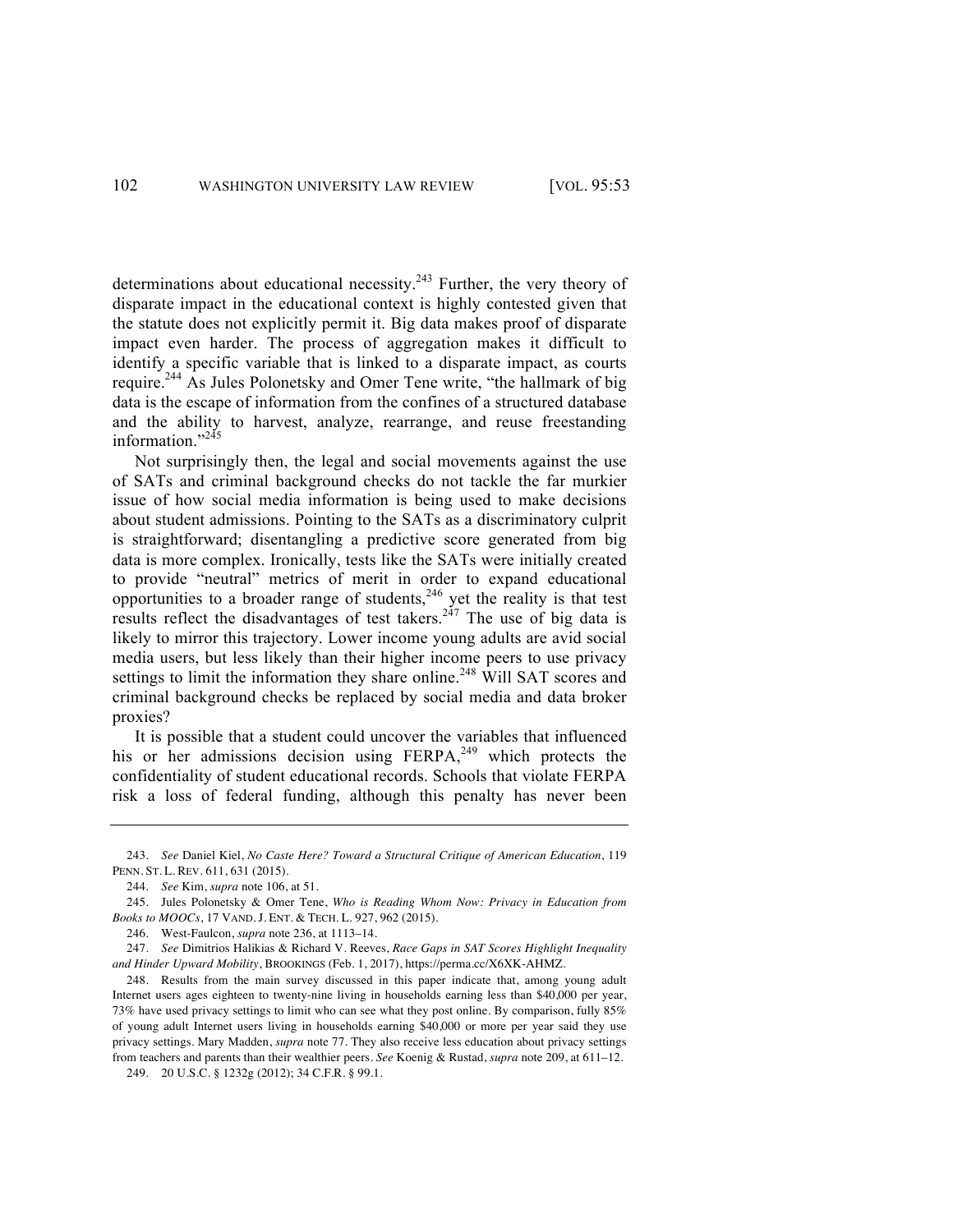imposed.<sup>250</sup> Under FERPA, students have the right to review educational records, request corrections, receive a hearing if the correction is denied, prohibit the release of personally identifiable information, and receive an annual notice of FERPA rights.<sup>251</sup> However, even if a student gained access to their file, he or she would be hard-pressed to identify an underlying algorithmic variable or how it impacted the school's decision.

As with many digital records, there are concerns that the information feeding predictive analytics is not always accurate. The law provides little recourse. FCRA does not apply to admissions processes at educational institutions.<sup>252</sup> Moreover, many colleges gather student data through student self-reporting or by searching for information themselves, $253$  thus taking them outside FCRA's regulation of credit reporting. If colleges were subject to FCRA with regard to prospective students, they would have to notify applicants about a background check and obtain their consent, as well as notify a student before rejecting them if the decision were based in part on the report, and provide the student with the opportunity to challenge the accuracy of the report.254 Such changes would be a positive step for ensuring fairness in higher education admissions, but could face many of the limitations of FCRA in the consumer context.

One trend in higher education that is on the FTC's radar is the practice of "lead generation," which may prey upon low-income students particularly those whose social media activity is readily accessible. As the FTC defines it, lead generation "is the practice of identifying or cultivating consumer interest in a product or service, and distributing this information to third parties."<sup>255</sup> The FTC notes that such leads often contain sensitive personal and financial information "that may travel through multiple online marketing entities before connecting with the desired business."<sup>256</sup>

<sup>250.</sup> *See* Polonetsky & Tene, *supra* note 245, at 967.

<sup>251.</sup> 20 U.S.C.S. § 1232g(a). Parents hold these rights for their children until they are eighteen or enroll in college, at which time they transfer to the student. *Id*. Polontesky & Tene point out that privacy of student records may have the cost of keeping important data about structural disadvantage out of the hands of civil rights organizations and educational reformers. Polonetsky & Tene, *supra* note 245, at 969.

<sup>252.</sup> *See* Darby Dickerson, *Background Checks in the University Admissions Process: An Overview of Legal and Policy Considerations*, 34 J.C. & U.L. 419, 460 (2008).

<sup>253.</sup> *See supra* notes 219 and 224 and accompanying text.

<sup>254.</sup> *See supra* notes 135–138 and accompanying text.

<sup>255.</sup> *Follow the Lead: An FTC Workshop on Lead Generation*, FED. TRADE COMM'N (Oct. 30, 2015), https://perma.cc/7WP3-CZTJ.

<sup>256.</sup> *Id.*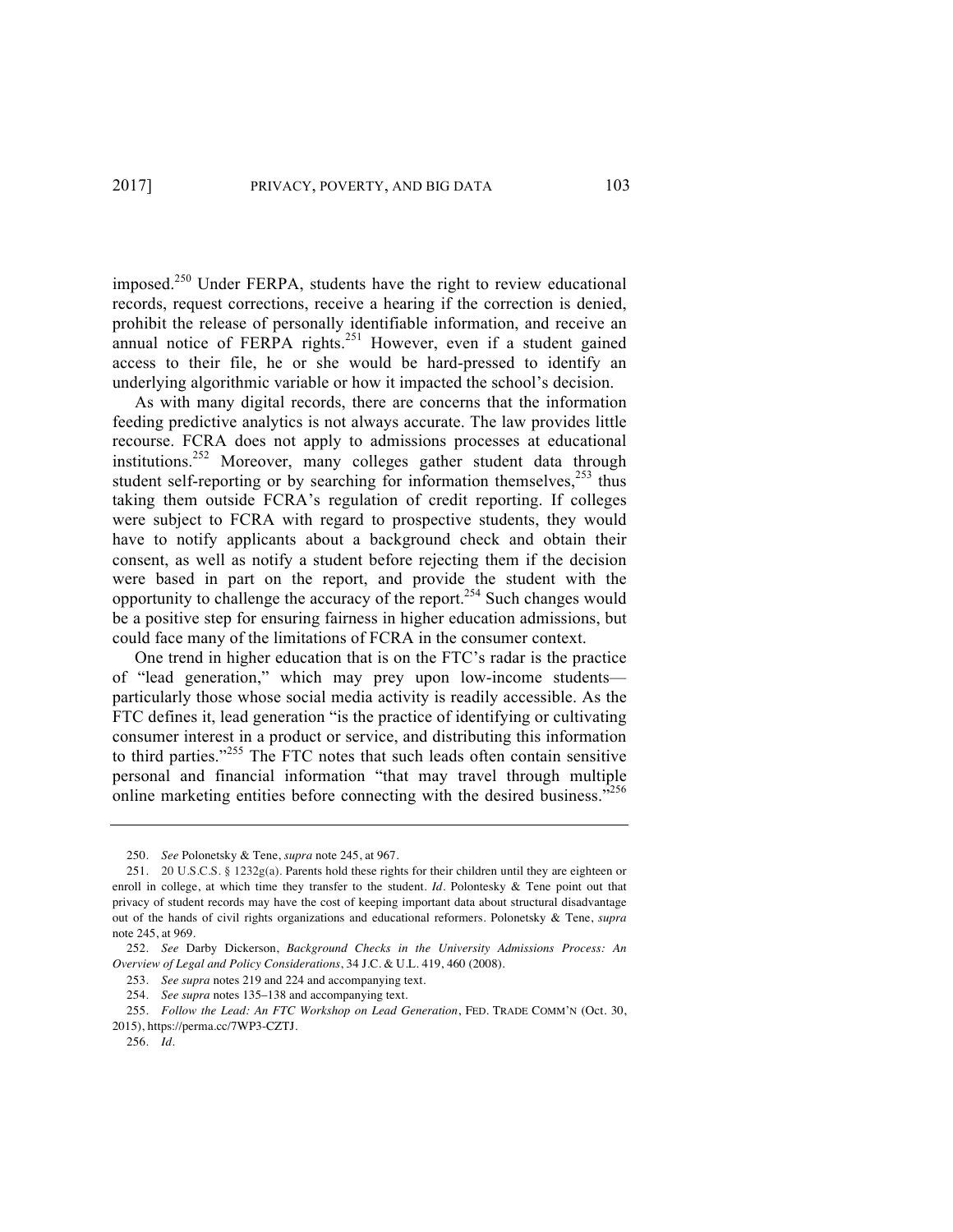In the higher education sphere, there are websites that gather information about potential students and then sell the data to for-profit colleges, where students often assume crippling debt with few job prospects after graduation.<sup>257</sup> The for-profit educational industry, in particular, targets low-income students.<sup>258</sup> In April 2016, the FTC announced a settlement of its first enforcement action against a lead generator in the educational sphere.<sup>259</sup> The FTC alleged that Gigats.com had deceived consumers into thinking they were being pre-screened for jobs when it was instead gathering information for for-profit educational schools that were paying for the leads.<sup>260</sup> While transparent and truthful lead generation has the potential to connect low-income students to educational opportunities, continued FTC enforcement in this area will be important to protect students from deceptive practices. At the same time, lead generation seems to be only the tip of the iceberg in terms of potential big data disparities in the field of higher education.

### *C. Policing*

# *1. The Emerging World of Threat Scores and Predictive Policing Tools*

Due to historic patterns in law enforcement, the problems that algorithmic decision-making (drawing on social media and Internet use) poses for the poor are especially acute when considering the potential consequences of "threat scoring" systems and other predictive policing tools. As noted in the May 2014 White House Report *Big Data: Seizing Opportunities, Preserving Values*, one of the more controversial features of new predictive policing tools is the ability to create individualized scores to assess a single person's propensity for being involved in a crime.<sup>261</sup> While the formulas behind proprietary analytical models are currently inaccessible to researchers or even the police departments who purchase these tools, some insights can be gleaned through analysis of

<sup>257.</sup> CTR. FOR DIG. DEMOCRACY & U.S. PIRG EDUC. FUND, PRIVATE FOR-PROFIT COLLEGES AND ONLINE LEAD GENERATION: PRIVATE UNIVERSITIES USE DIGITAL MARKETING TO TARGET PROSPECTS, INCLUDING VETERANS, VIA THE INTERNET (2015), https://perma.cc/38U4-CPN5.

<sup>258.</sup> *See* Alia Wong, *The Downfall of For-Profit Colleges*, ATLANTIC (Feb. 23, 2015), https:// perma.cc/7N5A-JGX5.

<sup>259.</sup> Press Release, Fed. Trade Comm'n, FTC Charges Education Lead Generator with Tricking Job Seekers by Claiming to Represent Hiring Employers (Apr. 28, 2016), https://perma.cc/3UVS-PK8D.

<sup>260.</sup> *Id*.

<sup>261.</sup> SEIZING OPPORTUNITIES, *supra* note 57, at 31.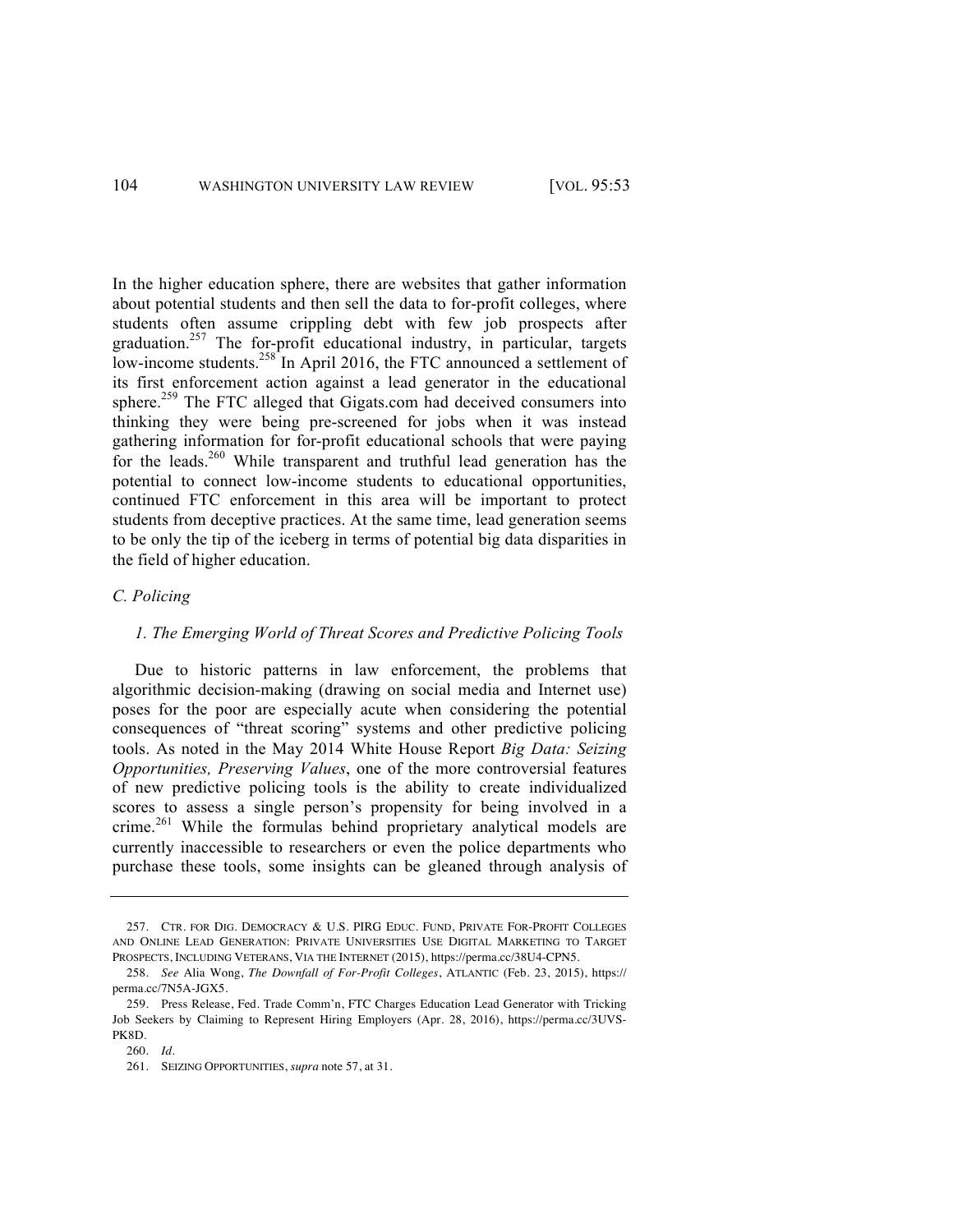marketing materials associated with some of the platforms being sold for use in law enforcement across the United States.

In a recent review of promotional materials and public statements associated with *Beware*, one of the controversial threat scoring tools being piloted in places such as Fresno, California, David Robinson noted that, "threat scores may reflect everything from criminal histories to social media activity to health-related history."<sup>262</sup> Rather than relying on police department or city records, the assessments are based on data gathered from commercial data brokers.<sup>263</sup> However, it is entirely unclear—both to police departments and the general public—how individual variables being fed into these models might be weighted and what kind of threat they are actually measuring.<sup>264</sup> Those who are subject to these analyses (which are run in response to a 911 call) are given neither any insight into how the data is being used, nor any ability to correct errors in cases where inaccurate information may result in a mistaken assessment of the individual.<sup>265</sup>

With many different data streams feeding into these models, there are myriad opportunities for problems associated with information quality and accuracy. In one widely reported anecdote, Fresno, California councilman Clinton J. Olivier asked to have his threat score run by the Beware system at a local hearing last November, the tool returned a threat level of "yellow" for his address (rather than "green," as one might expect of a public official)—possibly due to the activities of someone who previously lived at his address.<sup>266</sup>

Problems with information quality that can lead law enforcement to make inaccurate assumptions about the risks associated with a given address are not unique to big data analytics, but can be exacerbated by the transient nature of low-income communities. A recent *Washington Post* 

<sup>262.</sup> David Robinson, *Buyer Beware: A Hard Look at Police 'Threat Scores*,' EQUAL FUTURE (Jan. 14, 2016), https://perma.cc/4MSE-JVXN.

<sup>263.</sup> *Id.*

<sup>264.</sup> This lack of transparency was highlighted as a major concern by the ACLU last year, who, along with a coalition of civil rights groups and technology companies, published a joint statement to express their shared concerns about predictive policing tools. *See* THE LEADERSHIP CONFERENCE ON CIVIL & HUMAN RIGHTS ET AL., PREDICTIVE POLICING TODAY: A SHARED STATEMENT OF CIVIL RIGHTS CONCERNS (2016), https://perma.cc/8UPU-J783.

<sup>265.</sup> ALEXANDRA MATEESCU ET AL., DATA & SOC'Y RESEARCH INST., SOCIAL MEDIA SURVEILLANCE AND LAW ENFORCEMENT (2015), https://perma.cc/S4Z7-634X.

<sup>266.</sup> Justin Jouvenal, *The New Way Police Are Surveilling You: Calculating Your Threat 'Score,'* WASH. POST (Jan. 10, 2016), https://perma.cc/GQH4-BXJV.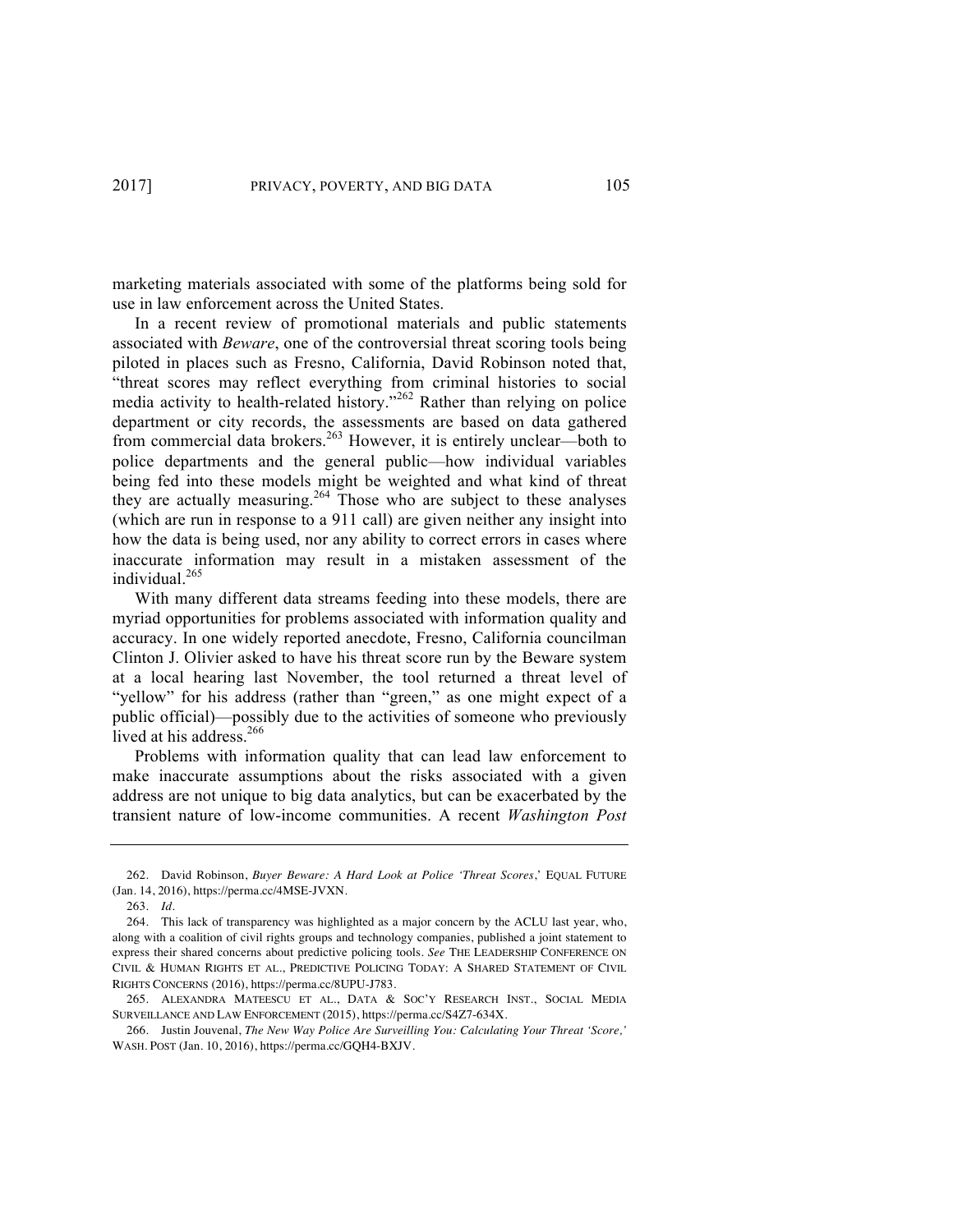article relayed the story of a 63-year-old grandmother, Sallie Taylor, whose home was wrongfully raided by D.C. police one evening in January 2015. After bursting through her door, pointing a shotgun at her face and pushing her to the floor, the officers searched through her belongings for thirty minutes and ultimately left empty-handed. Police later discovered that, due to outdated information in the court records system, they had used the wrong address for the suspect they had been searching to find.<sup>267</sup> Similar scenarios occurred eleven more times in Washington, D.C. over a two-year period.<sup>268</sup>

While threat scoring generally targets a specific residence or person, other predictive policing tools offer a broader portrait of potential crime "hot spot" locations that are intended to help police better allocate their attention and resources.<sup>269</sup> Early versions of these systems required a police investigator's input into the weighting of the variables and decisions about how they would be factored into the model, but newer systems increasingly rely on machine learning and "[don't] require a human to figure out what variables matter and how much."<sup>270</sup>

One such example is the Hitachi Visualization Predictive Crime Analytics tool, which "gobbles massive amounts of data—from public transit maps, social media conversations, weather reports, and more—and uses machine learning to find patterns that humans can't pick out."<sup>271</sup> In particular, the role of social media input has been described as an especially important component of the tool, increasing its predictive accuracy by  $15\%^{272}$ 

Location data gleaned from social media posts can be especially valuable in big data-driven policing tools. As Mateescu et al. note in their discussion of social media surveillance tools currently being used by law enforcement,

Companies like Geofeedia offer products that use the location data

<sup>267.</sup> John Sullivan, Derek Hawkins & Pietro Lombardi, *Probable Cause*, WASH. POST (Mar. 5, 2016), https://perma.cc/2GBQ-8SAX.

<sup>268.</sup> After a review of 2000 warrants served by D.C. police between January 2013 and January 2015, the *Post* found that there were a dozen misdirected raids where "officers acted on incorrect or outdated address information." *Id.*

<sup>269.</sup> SARAH BRAYNE ET AL., DATA & SOC'Y RESEARCH INST., PREDICTIVE POLICING (2015), https://perma.cc/WC5L-88RS.

<sup>270.</sup> Sean Captain, *Hitachi Says It Can Predict Crimes Before They Happen*, FAST COMPANY (Sept. 28, 2015, 9:00 AM), https://perma.cc/MVY3-DGHF.

<sup>271.</sup> Amy X. Wang, *Hitachi Says It Can Predict Crimes Before They Happen*, QUARTZ (Sept. 29, 2015), https://perma.cc/DJ7D-U5H6.

<sup>272.</sup> *See supra* note*.* 270.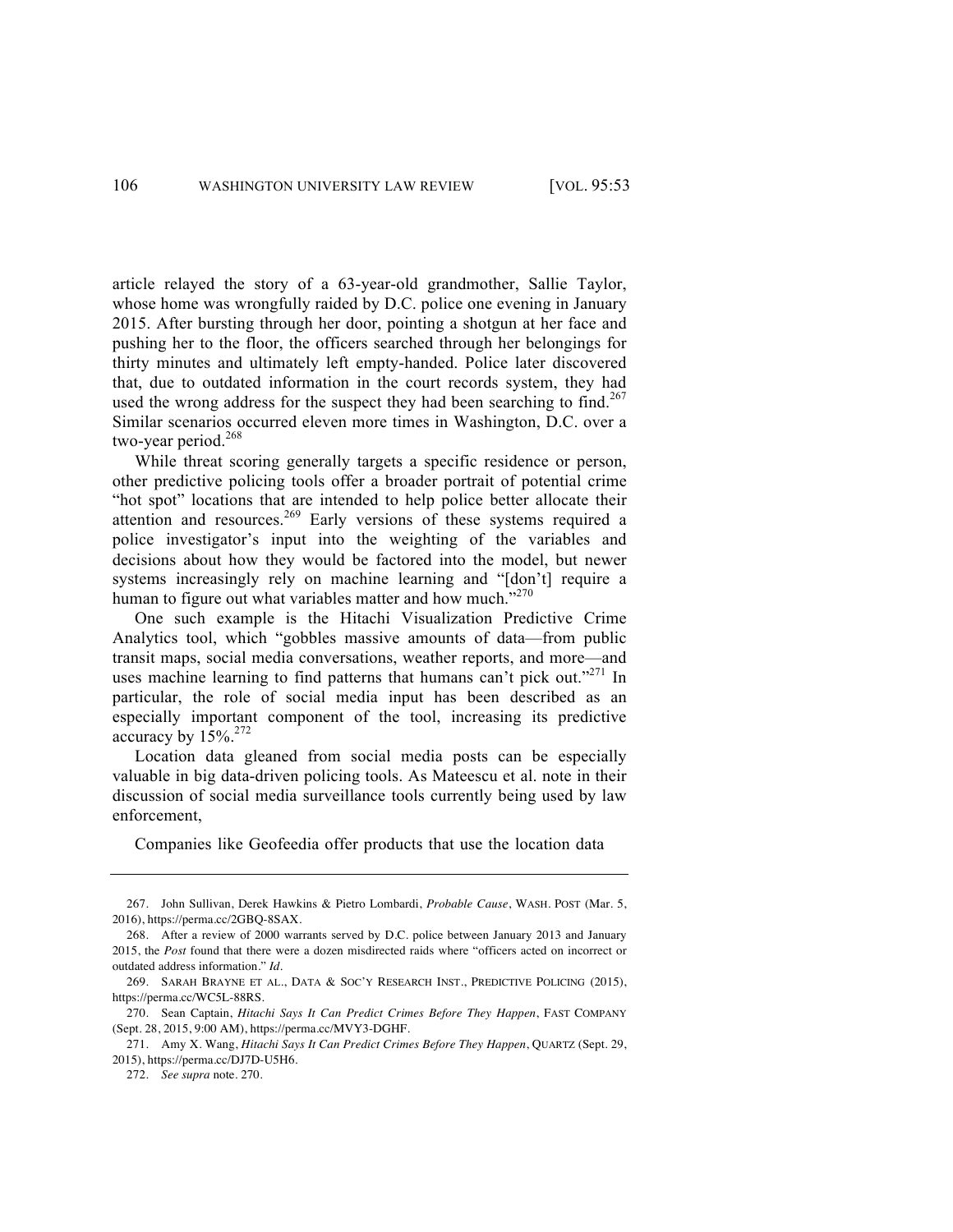of social media posts, when available, and map them. Using these maps, clients are able to specify a delimited geographic area and view all geotagged posts coming from that location in near realtime. Use of geotagging features to map social media activity has been touted as a crucial tool in assisting first responders in emergencies, as well as surveilling areas of concentrated activity, such as concerts or public protests.  $273$ 

However, the availability of social media as a viable input depends on both a high level of usage among the communities under surveillance and the use of public platforms or public settings to make the communications broadly accessible to law enforcement. While police departments routinely request social media data from specific accounts as part of ongoing investigations, they are generally not able to monitor the complete firehose of social media data (both public and private) in real-time. Typically, social media monitoring systems rely on *public* social media data streams and this allows them to avoid what is seen as a "legal gray area" around content not intended for public consumption.<sup>274</sup> Given the aforementioned propensity of lower-income social media users to post content publicly and their tendency to rely on mobile devices that may be more vulnerable to law enforcement surveillance, the effective impact of this monitoring is not likely to be evenly distributed.

NC4, which produces the NC4 Signal tool to provide social media monitoring for law enforcement, is also designed to "listen" to public communications across popular social media platforms, such as Twitter and Facebook. The resulting cache of data gathered through the system includes text, images, and video that can be filtered and visualized to enhance "operational decision-making to ensure optimum results."<sup>275</sup> A blog post on the company's website lists the "pros and cons" of social media monitoring and touts the operational benefits of the method, but concedes that it can raise some privacy and perception-related concerns: "there aren't any true operational drawbacks to using social media monitoring software, but it can create problems with reputation and perception in the community, as well as with privacy advocates."<sup>276</sup> One

<sup>273.</sup> Mateescu, *supra* note 265, at 4 (footnotes omitted).

<sup>274.</sup> *See, e.g.*, *A Look at the Pros and Cons of Social Media Monitoring in Law Enforcement*, NC4, https://perma.cc/P72X-DWGY.

<sup>275.</sup> *Leveraging Open Source Intelligence (OSINT) for Public Safety,* NC4, https://perma.cc/ 6QCA-XX6J (last visited Jun. 22, 2017).

<sup>276.</sup> *See supra* note 274*.*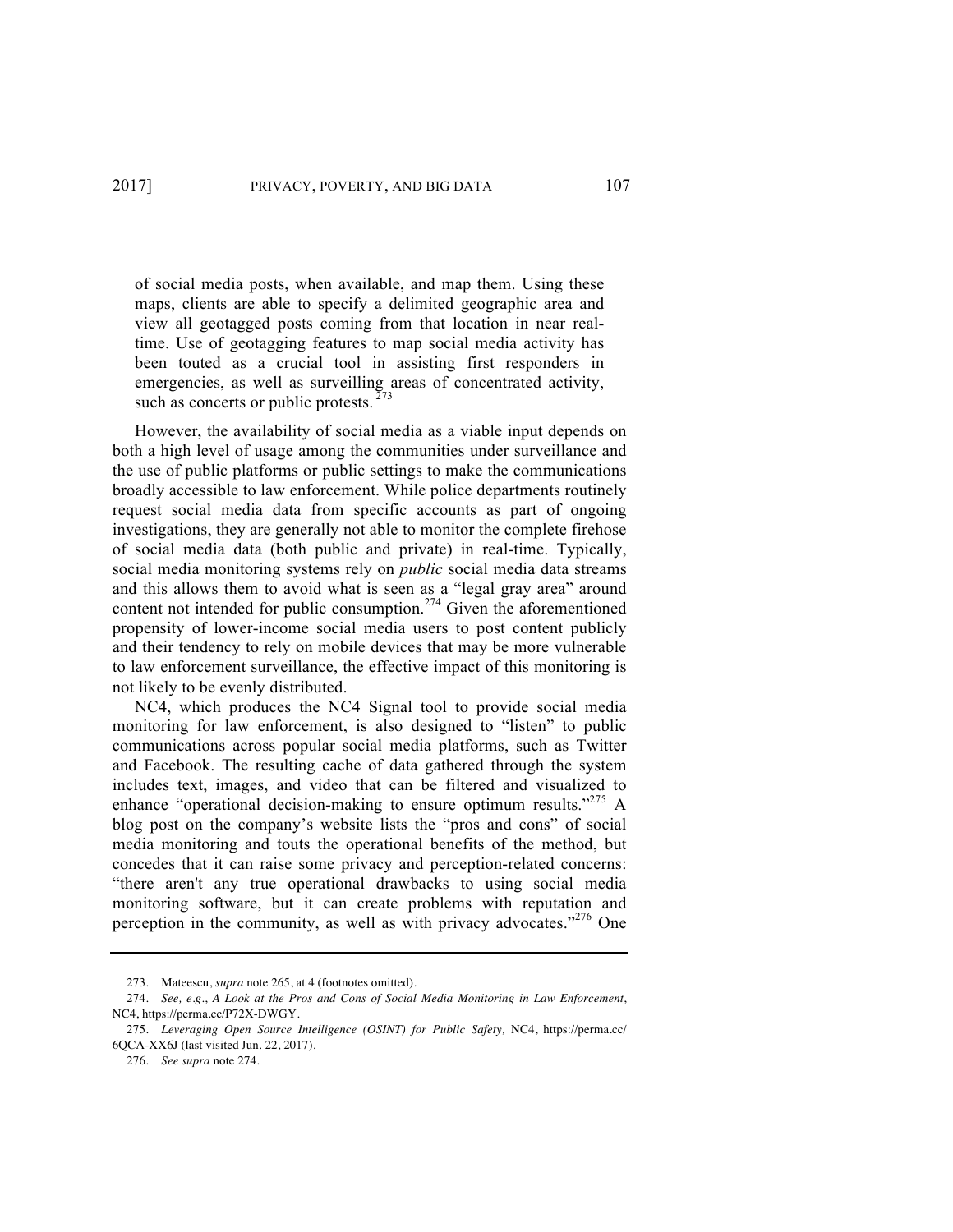such problem is the risk of misinterpretation; when social media posts are analyzed outside of the original context in which they were shared, jokes, memes, sarcasm, and irony are not taken into account. In addition, individuals may be assessed not only by what they choose to post, but also by the content that their friends or followers post in association with their profile. These problems can be heightened when determinations are made largely by algorithms and automated systems, which can exacerbate entrenched biases. As Mateescu et al. argue, the removal of human judgment in the assessment of risk creates the potential for more widespread systematic bias.

Absent careful review, machine learning techniques applied to social media could easily reinforce existing patterns of enforcement, which partly reflect a disproportionate focus on people of color. To the extent that they replace human discretion, these automated systems may be trading individual bias–malicious or otherwise–for a new, systematic bias.<sup>277</sup>

## *2. Legal Analysis of Predictive Policing*

Existing law fails to protect citizens from the potential dangers of predictive policing. Simply put, "[t]he rise of big data technologies offers a challenge to the traditional paradigm of Fourth Amendment law."<sup>278</sup> The Fourth Amendment protects citizens from unreasonable government searches and seizures.<sup> $279$ </sup> The Supreme Court has long ruled that the Fourth Amendment protects only objectively reasonable expectations of privacy. In *Katz v. United States*, the Court held that a defendant had a reasonable expectation of privacy in a phone booth.<sup>280</sup> Once outside the proverbial phone booth, a citizen loses this protection. Thus, there is no Fourth Amendment protection for information people share in public or to third parties, $281$  such as "data given to commercial third parties, including banking records, telephone call lists, cell phone locations, or Internet

<sup>277.</sup> Mateescu, *supra* note 265, at 7.

<sup>278.</sup> Andrew Guthrie Ferguson, *Big Data and Predictive Reasonable Suspicion*, 163 U. PA. L. REV. 327, 329 (2015).

<sup>279.</sup> U.S. CONST. amend. IV. ("The right of the people to be secure in their persons, houses, papers, and effects, against unreasonable searches and seizures, shall not be violated, and no Warrants shall issue, but upon probable cause, supported by Oath or affirmation, and particularly describing the place to be searched, and the persons or things to be seized.").

<sup>280.</sup> 389 U.S. 347, 359 (1967).

<sup>281.</sup> United States v. Miller, 425 U.S. 435, 443 (1976) ("The depositor takes the risk, in revealing his affairs to another, that the information will be conveyed by that person to the Government.").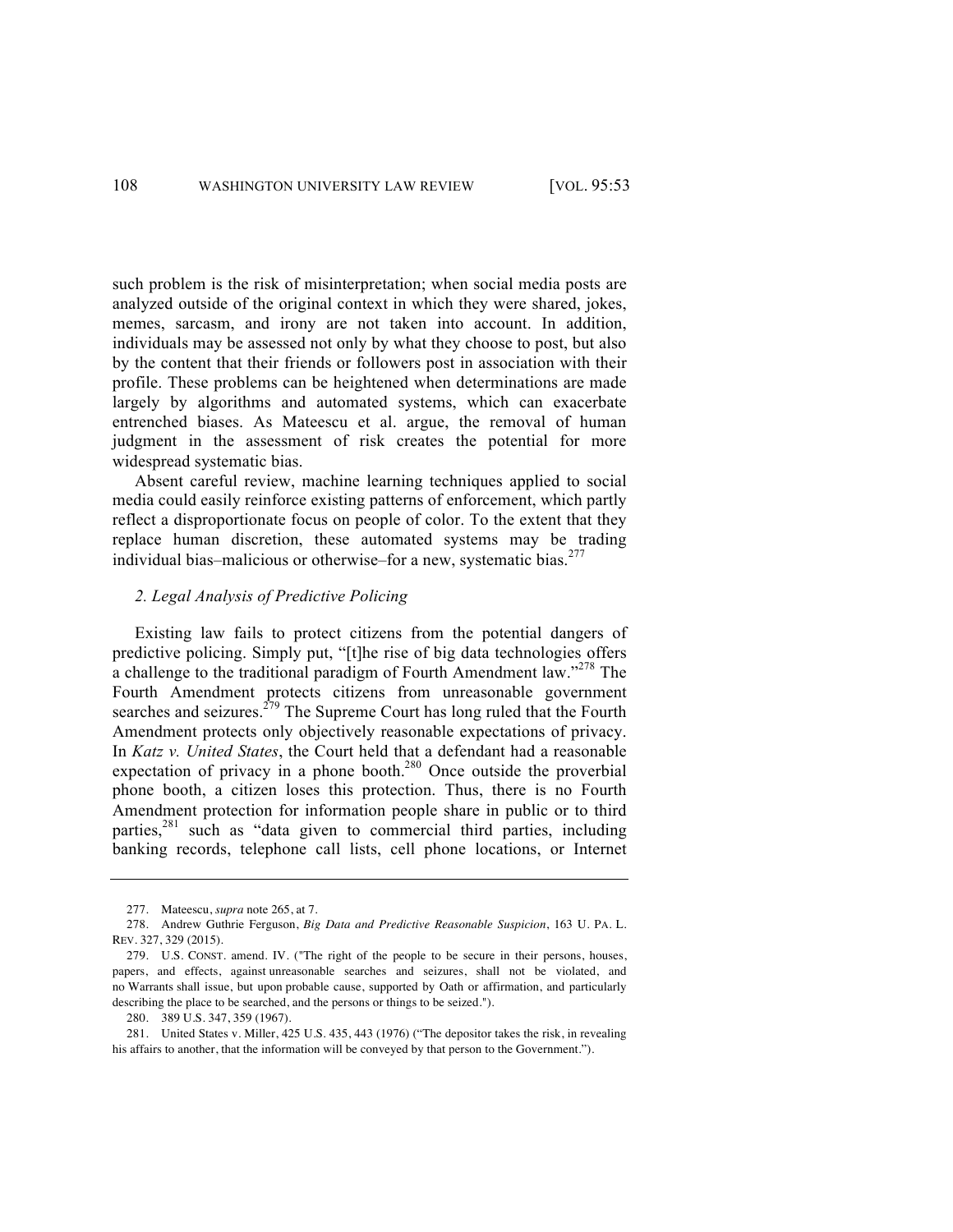search or subscriber information." <sup>282</sup>

Scholars have argued that this doctrine "should not hold its traditional force once the police deploy the tools of big data, $^{283}$  and the Supreme Court has signaled that the law will need to adapt to emerging technologies. In *United States v. Jones*, the Court held that police placement of a GPS device on a suspect's car without a warrant violated the Fourth Amendment because it was a physical intrusion that violated the defendant's right to privacy.<sup>284</sup> In this narrow ruling, the Court did not endorse the mosaic theory, which the appellate court below had applied.<sup>285</sup> The mosaic theory provides that prolonged surveillance generates individual pieces of information that constitute a Fourth Amendment search when aggregated.<sup>286</sup> In other words, the "whole reveals far more than the individual movements it comprises."<sup>287</sup> While the Supreme Court majority did not adopt this theory, five Justices intimated they are poised to reconsider the notion of reasonable expectations in our digital age. As Justice Sotomayor stated in concurrence, "I would ask whether people reasonably expect that their movements will be recorded and aggregated in a manner that enables the Government to ascertain, more or less at will, their political and religious beliefs, sexual habits, and so on."<sup>288</sup> At this time, however, the third-party doctrine prevails.

Statutes are no bulwark against predictive policing given that existing legal protections for health and financial information typically yield to law enforcement needs.<sup>289</sup> Moreover, if government obtains its information from a private data broker such as Beware, even the existing minimal statutory requirements for legal process can be evaded.<sup>290</sup> And of course, the Constitution does not constrain the behavior of private data brokers, only government actors.

Once the police have data in their possession, the issue becomes how they can use it. Police may initially want to use predictive analysis to conduct surveillance of "persons suspected of ongoing or future criminal

<sup>282.</sup> *See* Ferguson, *supra* note 278, at 373–74 (footnotes omitted); *see also* Elizabeth E. Joh, *Policing by Numbers: Big Data and the Fourth Amendment*, 89 WASH. L. REV. 35, 59 (2014).

<sup>283.</sup> *Joh, supra* note 282, at 62 (footnote omitted).

<sup>284.</sup> 565 U.S. 400, 404 (2012).

<sup>285.</sup> *See id.*; United States v. Maynard, 615 F.3d 544, 562 (D.C. Cir. 2010).

<sup>286.</sup> *Maynard,* 615 F.3d at 562.

<sup>287.</sup> *Id*.

<sup>288.</sup> *Jones*, 565 U.S. at 416 (Sotomayor, J., concurring).

<sup>289.</sup> *See* Ferguson, *supra* note 278, at 374.

<sup>290.</sup> *Id.* at 360, 379.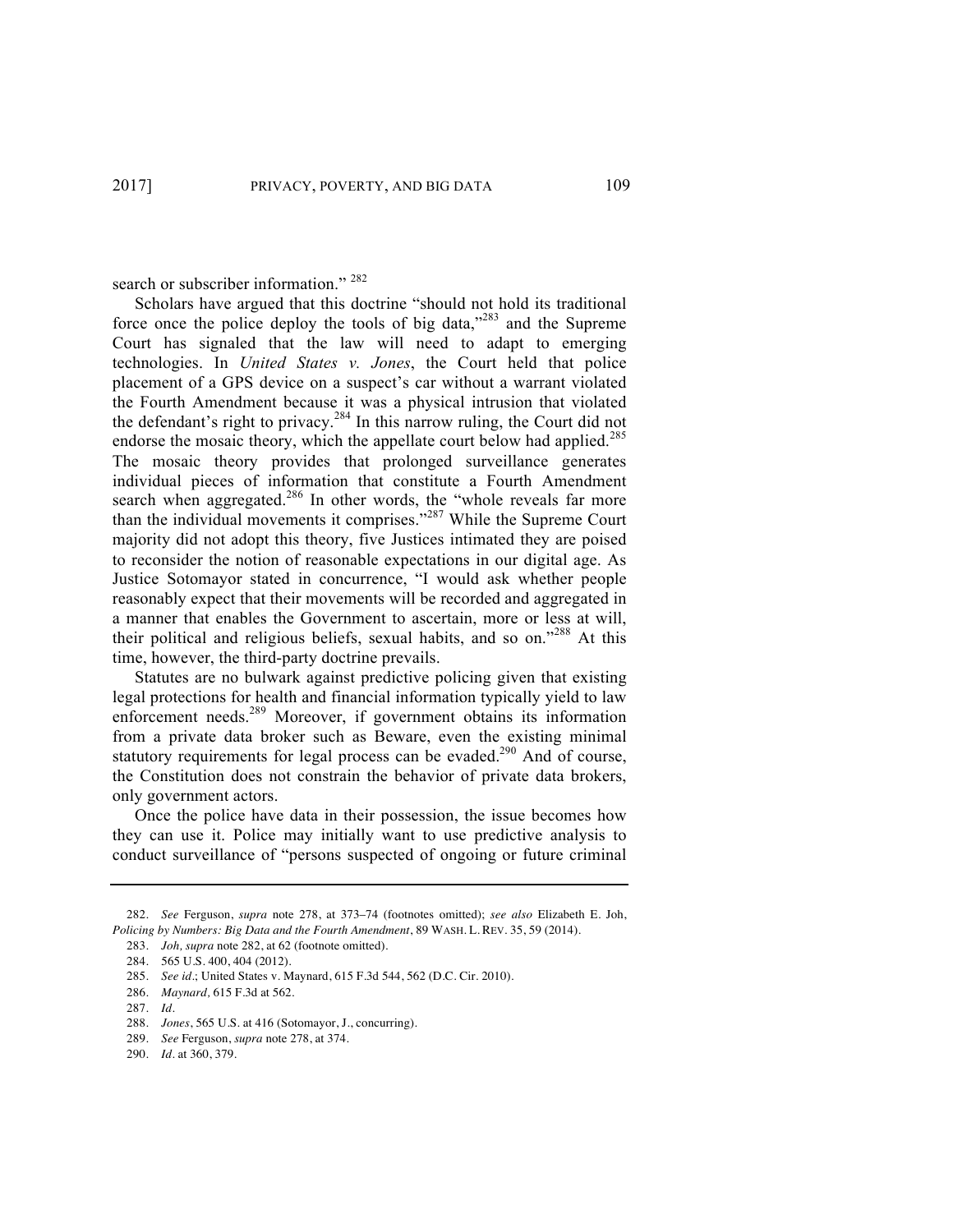activity."<sup>291</sup> This surveillance phase of policing, undertaken prior to a search, detention, or arrest, is not a Fourth Amendment event, and it thus does not require individualized suspicion.<sup>292</sup> As Elizabeth Joh has explained, police have the unfettered discretion to single out certain people for investigation based on predictive tools.<sup>293</sup> Surveillance could potentially bump up against other constitutional rights, but relief through these avenues is unlikely. Claims that discretionary surveillance violates First Amendment rights of association, such as with police surveillance of a group engaging in political activity, often falter on standing grounds.<sup>294</sup>

Following surveillance, police may want to stop, question, search, or seize a suspect. These phases of police activity require individualized suspicion. For a stop and frisk, the police must have a reasonable suspicion, and for a more sustained search or an arrest, police must have probable cause (and sometimes a warrant). Courts look at a totality of the circumstances to determine whether these standards of individualized suspicion have been met.<sup>295</sup> Traditionally, police developed reasonable suspicion through observing activities in the real world and gathering information from sources. The process was retrospective and particularized, whereas predictive policing is generalized and prospective.296

As Andrew Ferguson explains, the use of big data in predictive policing "has the potential to change the reasonable suspicion calculus because more personal or predictive information about a suspect will make it easier for police to justify stopping a suspect."<sup>297</sup> Big data not only adds factors to the totality of circumstances test, but it can also be particularized to a specific subject, as courts demand.<sup>298</sup> Yet increased granularity in data can increase the risks of disparate impact due to inadequacies and inaccuracies in data.<sup>299</sup> Ferguson thus argues that courts should require a

<sup>291.</sup> *See* Elizabeth E. Joh, *The New Surveillance Discretion: Automated Suspicion, Big Data, and Policing*, 10 HARV. L. & POL'Y. REV. 15, 18 (2016).

<sup>292.</sup> *Id.* at 17.

<sup>293.</sup> *Id*. at 34.

<sup>294.</sup> *Id*. at 35.

<sup>295.</sup> *See* Ferguson, *supra* note 278, at 339.

<sup>296.</sup> *See* Fabio Arcila, Jr., *Nuance, Technology, and the Fourth Amendment: A Response to*  Predictive Policing and Reasonable Suspicion, 63 EMORY L.J. ONLINE, 2087, 2090 (2014).

<sup>297.</sup> Ferguson, *supra* note 278, at 351. *See also* Arcila, *supra* note 296, at 2090; Joh, *supra* note 282, at 28.

<sup>298.</sup> Ferguson, *supra* note 278, at 387. *See also* Andrew D. Selbst, *Disparate Impact in Big Data Policing*, GA. L. REV. 38 (forthcoming 2017) ("[I]f a model is individualized enough, it satisfies the Fourth Amendment.").

<sup>299.</sup> Selbst, *supra* note 298, at 39–40.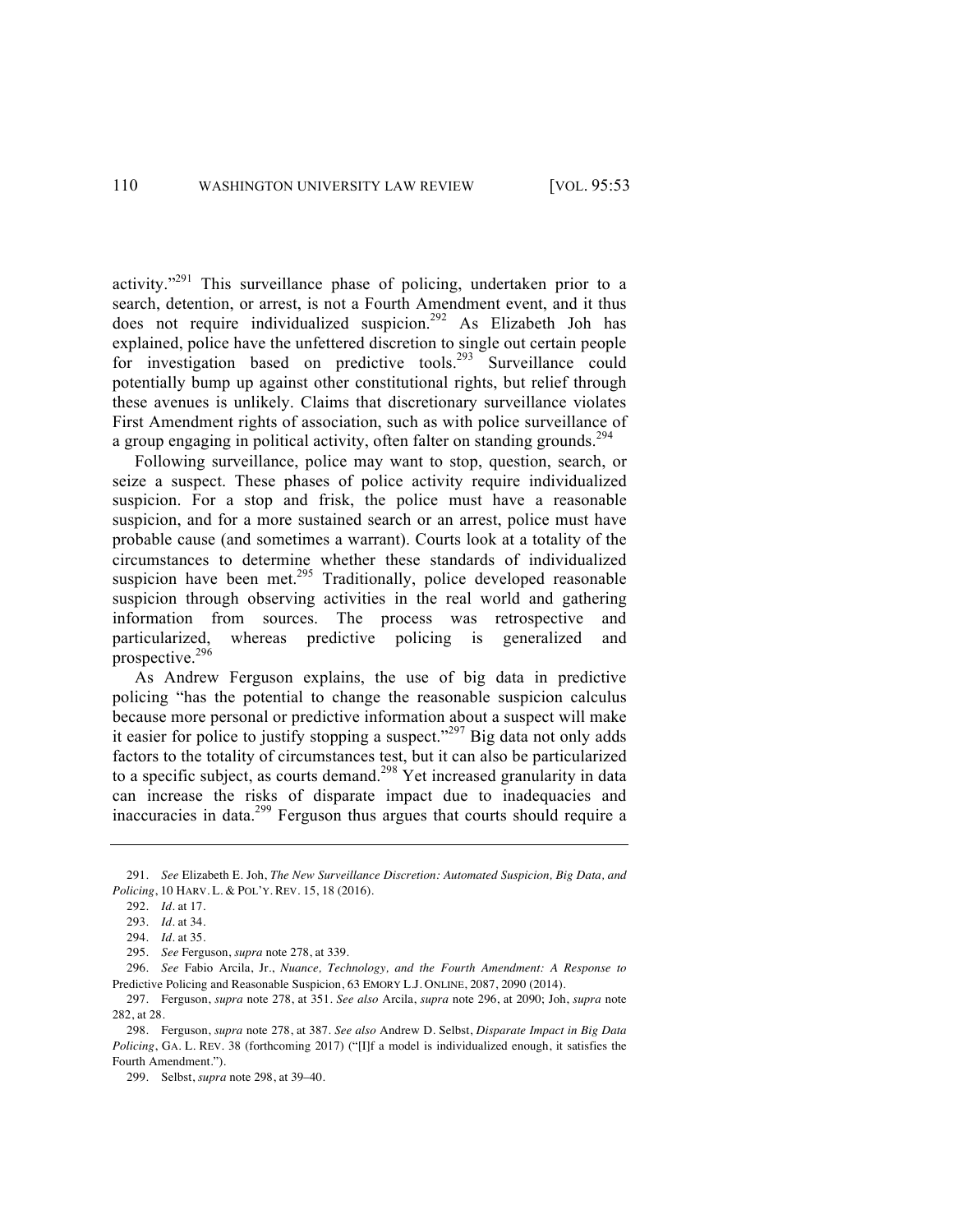direct link between predictive data about a suspect and police suspicion arising from direct observation.<sup>300</sup> Whether courts will heed this advice remains to be seen.

Equal Protection claims based on discriminatory police enforcement resulting from big data would also likely fail. $301$  Predictive analytics might embed stereotyped views of suspects, but it does so unintentionally.<sup>302</sup> The Court has held that discriminatory intent is required to prevail under the Equal Protection Clause. $303$  Indeed, even old-fashioned exercises of police discretion that result in disparate impacts on minorities are nearly impossible to challenge under equal protection.<sup>304</sup>

Another concern regarding predictive analytics is the large number of mistakes within the data. $305$  In fact, the FBI's files, which are regularly used for background checks, are known to contain hundreds of thousands of mistakes.<sup>306</sup> In addition, programmers can make mistakes in creating the software and algorithms that analyze the data.<sup>307</sup> However, there are no meaningful quality controls on shared data and no individual rights to learn about or correct mistakes.<sup>308</sup> As a constitutional matter, the Supreme Court holds that exclusion of evidence from trial that was based on erroneous evidence in government databases is required only in cases of gross negligence or systemic misconduct.<sup>309</sup> Meeting this standard is nearly impossible given the difficulty of isolating erroneous material from the reams of data involved, as well as the proprietary nature of and secrecy underlying the databases.<sup>310</sup> In short, whether big data is accurate or error-

305. Ferguson, *supra* note 278, at 398.

306. *Id*. at 399.

307. *See* Michael L. Rich, *Machine Learning, Automated Suspicion Algorithms, and the Fourth Amendment*, 164 U. PA. L. REV. 871, 925 (2016).

308. Ferguson, *supra* note 278, at 398–99.

309. *See* Rich, *supra* note 307, at 925–27 (citing Arizona v. Evans, 514 U.S. 1, 15–16 (1995); Herring v. United States, 555 U.S. 135, 146 (2009)).

310. *Id.* at 928.

<sup>300.</sup> Ferguson, *supra* note 278, at 388.

<sup>301.</sup> *See* Selbst, *supra* note 298, at 5, 29.

<sup>302.</sup> *Id*. at 29.

<sup>303.</sup> Washington v. Davis, 426 U.S. 229 (1976). For a prominent critique, see Charles R. Lawrence III, *The Id, the Ego, and Equal Protection: Reckoning with Unconscious Racism*, 39 STAN. L. REV. 317 (1987).

<sup>304.</sup> *See* Paul Butler, *The White Fourth Amendment*, 32 TEX. TECH. L. REV. 245, 246 (2010); Kevin R. Johnson, *How Racial Profiling in America Became the Law of the Land:* United States v. Brignoni-Ponce *and* Whren v. United States *and the Need for Truly Rebellious Lawyering*, 98 GEO, L.J. 1005, 1006 (2010) ("[R]acial profiling by law enforcement authorities in the United States has long been permitted and encouraged, if not expressly authorized, by U.S. constitutional law.").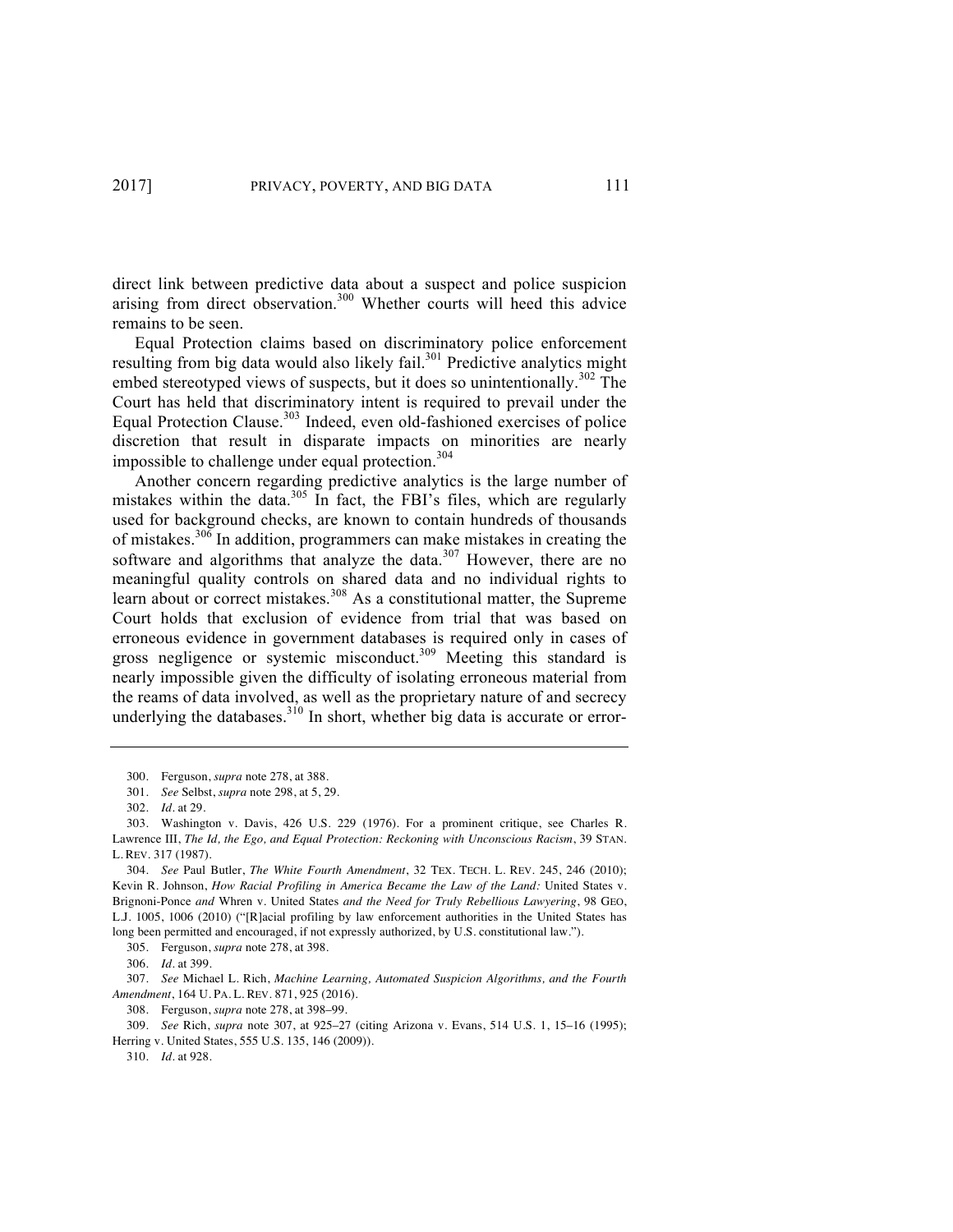filled, current law provides scant constraint on its use in the criminal justice system.

Predictive policing's use of social media information gleaned from online networks also raises the specter of guilt by association, which is disfavored in our justice system. As the Supreme Court has stated, guilt by association is "alien to the traditions of a free society."<sup>311</sup> At the same time, "it is beyond debate" that the right of free association "for the advancement of beliefs and ideas is an inseparable aspect of . . . `liberty.'"<sup>312</sup> However, the right of free association, as currently conceived, is largely focused on protecting the ability of formally constituted groups to function without government interference.<sup>313</sup> For instance, foundational Supreme Court cases protected the NAACP from having to turn over its membership lists to the government.<sup>314</sup> By contrast, many social media relationships are between loose networks of friends and acquaintances and do not fit this paradigm.<sup>315</sup> Furthermore, free association doctrine protects communications that are either expressive (meaning political in nature) or intimate (such as within families),  $316$  but not social ones that constitute the bulk of web-based chatter.<sup>317</sup> In addition, algorithms scoop in metadata and other non-content data, which are not words and thus do not have an associative dimension as understood in traditional doctrine.<sup>318</sup> For all these reasons, free association doctrine will need considerable revamping to protect against guilt by on-line association. $319$ 

- 313. Boy Scouts of America v. Dale, 530 U.S. 648, 655–56 (2000).
- 314. *NAACP v. Alabama ex rel. Patterson*, 357 U.S. at 466.

315. Peter Swire writes about the tension between protecting individual privacy (which calls for data protection) and encouraging online political activity (which calls for data empowerment). Peter Swire, *Social Networks, Privacy, and Freedom of Association: Data Protection vs. Data Empowerment*, 90 N.C. L. REV. 1371, 1376–77 (2012). This is a different issue than guilt by algorithm in that the communications Swire is concerned with are political in purpose and generally not leading to punitive measures. *Id*. at 1377–80.

316. Roberts v. U.S. Jaycees, 468 U.S. 609, 618 (1984); John D. Inazu, *Virtual Assembly*, 98 CORNELL L. REV. 1093, 1099–1100 (2013).

317. *See* Inazu, *supra* note 316, at 1119; Deven R. Desai, *Constitutional Limits on Surveillance: Associational Freedom in the Age of Data Hoarding,* 90 NOTRE DAME L. REV. 579, 593–94 (2014).

318. *See* Desai, *supra* note 317, at 589; Katherine J. Strandburg, *Freedom of Association in a Networked World: First Amendment Regulation of Relational Surveillance*, 49 B.C. L. REV. 741, 747 (2008).

319. For scholars attempting to expand freedom of association to cover on-line communications, *see, e.g.*, Katherine J. Strandburg, *Membership Lists, Metadata, and Freedom of Association's Specificity Requirement*, 10 I/S: J.L. & POL'Y FOR INFO. SOC'Y 327 (2014); Desai, *supra* note 317; Chris J. Chasin, *The Revolution Will Be Tweeted, But the Tweets Will Be Subpoenaed: Reimagining* 

<sup>311.</sup> NAACP v. Claiborne Hardware, 458 U.S. 886, 932 (1982).

<sup>312.</sup> NAACP v. Alabama ex rel. Patterson, 357 U.S. 449, 460 (1958).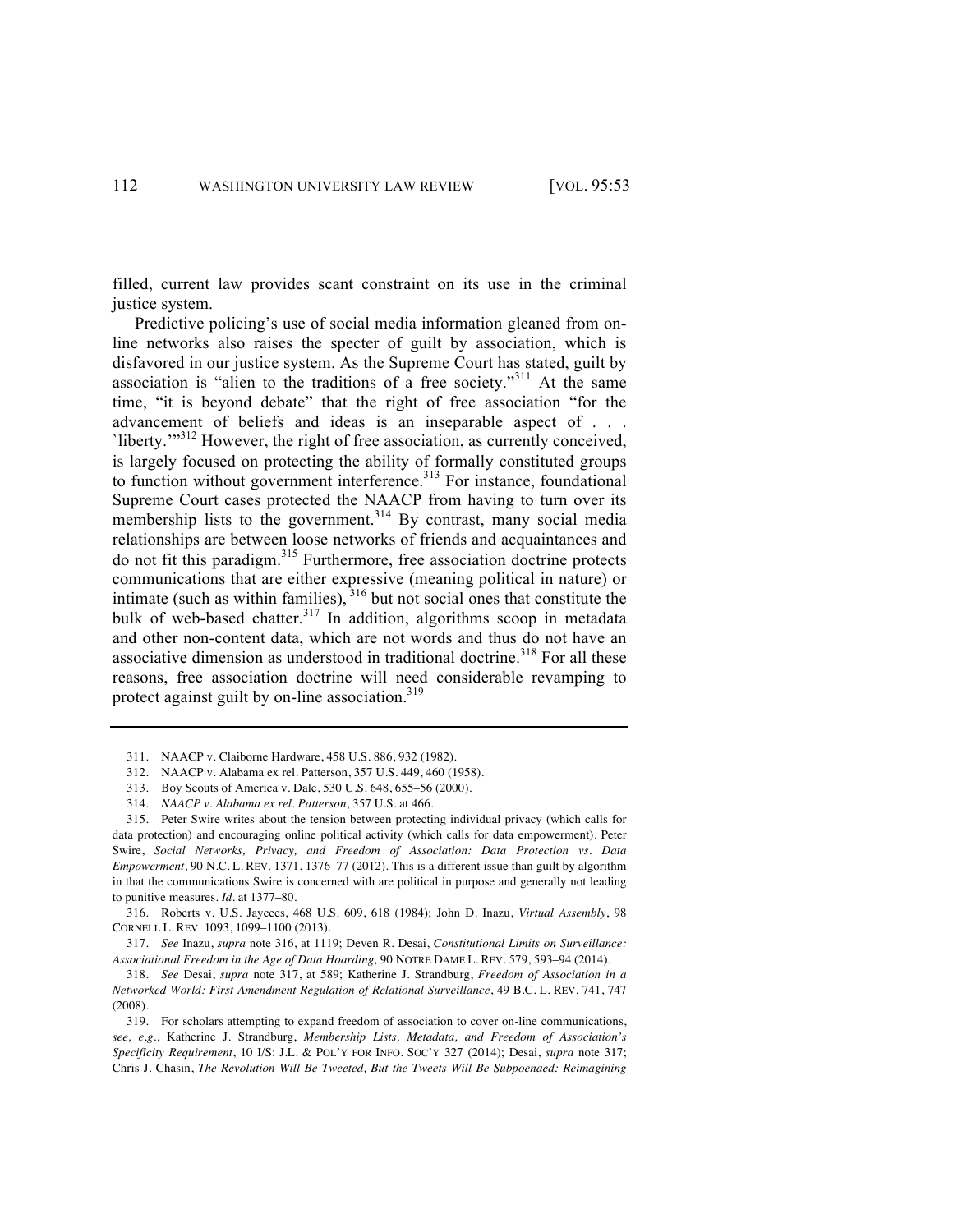# IV. SUGGESTED REMEDIES AND THEIR EFFICACY FOR LOW-INCOME POPULATIONS

Current legal frameworks offer little protection or recourse for privacyrelated harms experienced by the poor. At present, privacy law in the United States is fragmented and sectoral.<sup>320</sup> Unlike most other developed nations, the United States does not have a single data protection law.<sup>321</sup> Instead, we have industry-specific statutory protections, such as laws that govern the health or financial services industries.<sup>322</sup> Outside of these narrow statutes, the United States relies primarily on self-regulation by the entities that gather and maintain personal data and puts the onus on individuals to police their own data disclosures.<sup>323</sup> Given the gaps in United States privacy law, a diverse group of scholars, policymakers, and practitioners have made numerous recommendations to enhance personal data privacy. Due to the scope and scale of the many detailed and granular proposals, this Part neither parses nor endorses them. Rather, this Part assesses how some of the most prominent approaches might impact lowincome people and suggests possible improvements to the current privacy landscape. The political system is less responsive to low-income than wealthy Americans<sup>324</sup> and low-income Americans have less access to the

*Fourth Amendment Privacy to Protect Associational Anonymity*, 2014 U. ILL. J.L. TECH. & POL'Y 1 (2014); Tabatha Abu El-Haj, *Friends, Associates, and Associations: Theoretically and Empirically Grounding the Freedom of Association*, 56 ARIZ. L. REV. 53 (2014).

320. *See* Solove & Hartzog, *The New Common Law, supra* note 142, at 587.

321. Although this Article focuses on federal law due to its national scope, it is important to recognize that state laws also govern online privacy and big data collection. Partly due to congressional intransience, some state legislators and attorneys general have been particularly energetic in protecting and enforcing consumer privacy interests. *See* Danielle Keats Citron, *The Privacy Policymaking of State Attorneys General*, 92 NOTRE DAME L. REV. 747 (2016); Ganka Hadjipetrova & Hannah G. Poteat, *States are Coming to the Fore of Privacy in the Digital Era*, 6 LANDSLIDE 1, 12 (July/Aug. 2014); Paul M. Schwartz, *Preemption and Privacy*, 118 YALE L.J. 902, 917–18 (2009). For a list of relevant laws, *see State Laws Related to Internet Privacy*, NAT'L CONF. STATE LEGIS. (Jan. 5, 2016), https://perma.cc/FEE3-88VQ.

322. *See* BJ Ard, *The Limits of Industry-Specific Privacy Law*, 51 IDAHO L. REV. 607, 607 (2015) ("[T]he distinct features of online commerce . . . challenge discrete industry-specific laws.").

323. *See* Daniel J. Solove, *Privacy Self-Management and the Consent Dilemma*, 126 HARV. L. REV. 1880, 1880–81 (2013).

324. *See* MARTIN GILENS, AFFLUENCE AND INFLUENCE: ECONOMIC INEQUALITY AND POLITICAL POWER IN AMERICA 70–123 (2012). Gilens' research finds "a fairly strong association between policy outcomes and the preferences of the affluent, and weaker associations for the preferences of the middle class and the poor." *Id*. at 5.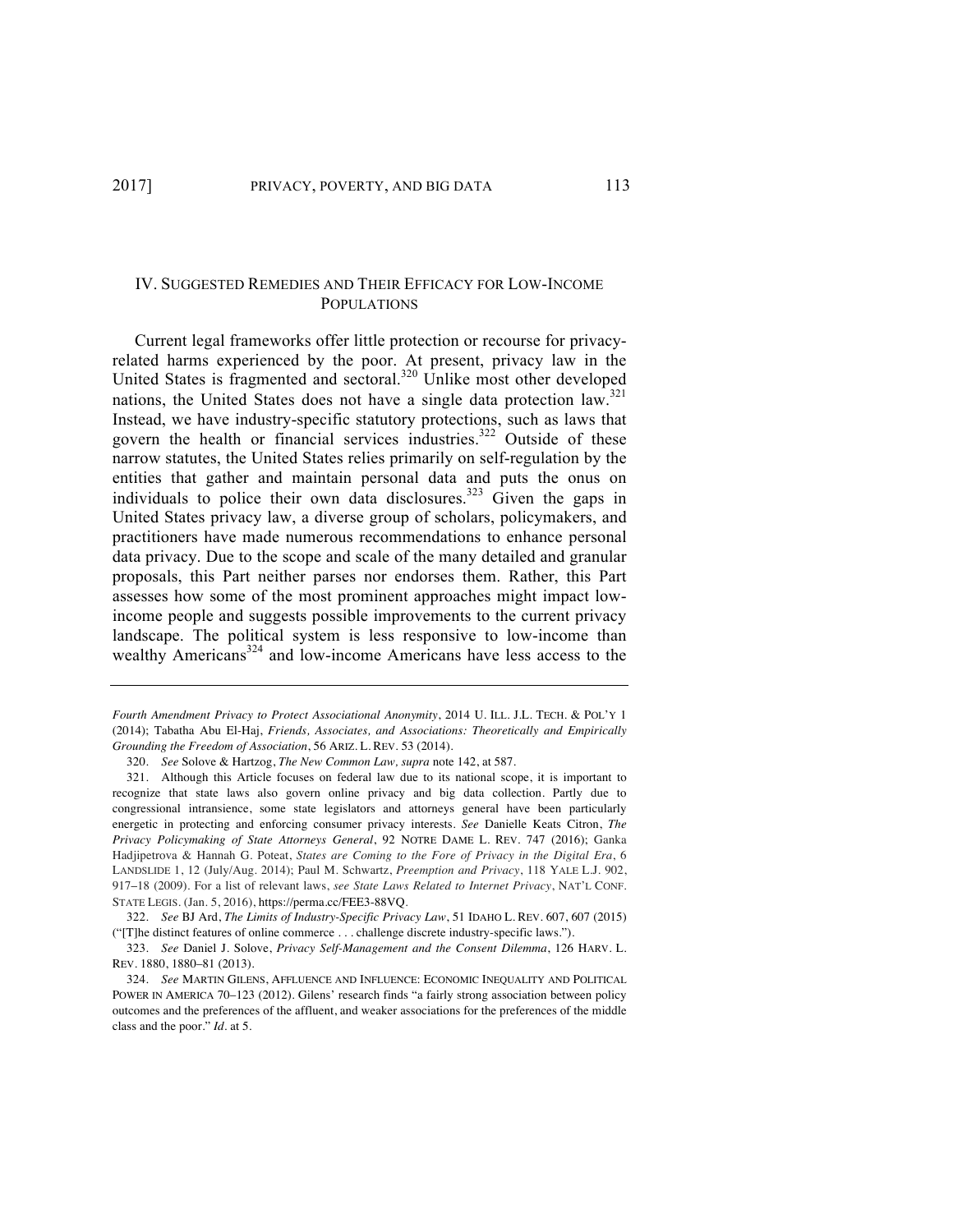justice system.<sup>325</sup> As a result, their voices are often silenced, despite their heightened vulnerability to privacy intrusions. Thus, our goal is to emphasize the privacy concerns facing low-income Americans in current policy discussions.

### *A. Notice and Choice*

In the absence of broad statutory protections for big data, the FTC and the Obama Administration pushed self-regulation by business, largely through notice and choice offered to consumers.<sup>326</sup> This has been and remains the current governing privacy paradigm in the United States.<sup>327</sup> The goal of notice and choice is to provide consumers with information about a website's privacy policy, including its collection, use, and sharing practices, in order to allow the consumer to decide whether or not to use a certain website.<sup>328</sup> This model promotes the important value of selfautonomy, but assumes a fair contractual bargain between the website and the consumer, which is a myth for several reasons. Moreover, the assumptions underlying notice-and-choice are likely even more attenuated for under-resourced people.

To begin with, studies show that consumers do not understand website privacy notices because they are purposefully complex, lengthy, and jargon filled.<sup>329</sup> This can be particularly pernicious for less educated

<sup>325.</sup> *See generally* LEGAL SERVS. CORP., THE JUSTICE GAP: MEASURING THE UNMET CIVIL LEGAL NEEDS OF LOW-INCOME AMERICANS 6 (2017), http://www.lsc.gov/sites/default/files/images/ TheJusticeGap-FullReport.pdf.

<sup>326.</sup> *See* Joel R. Reidenberg et al., *Privacy Harms and the Effectiveness of the Notice and Choice Framework*, 11 I/S: J.L. & POL'Y. FOR INFO. SOC'Y, 485, 486–87 (2015); Hoofnagle & Urban, *supra* note 10, at 1; Solove & Harztog, *The New Common Law, supra* note 142, at 592. For a recent description and endorsement of notice and choice, *see* FED. TRADE COMM'N, FTC ISSUES FINAL COMMISSION REPORT ON PROTECTING CONSUMER PRIVACY: AGENCY CALLS ON COMPANIES TO ADOPT BEST PRIVACY PRACTICES (2012), https://perma.cc/7PM6-ZV6K.

<sup>327.</sup> *See* Solove, *supra* note 323, at 1880–81 (describing structural and cognitive barriers to privacy self-management regimes). There are some indications that the FTC under the Trump Administration might narrow consumer protections by recognizing only privacy violations that result in harm, rather than a broader approach that gives consumers the right to opt out of sharing personal data with businesses regardless of whether or not harm would result from disclosure. *See* James R. Hood, *FTC's New Head Eyes "Harms-Based Approach" to Privacy Protection*, CONSUMER AFF. (Feb. 8, 2017), https://perma.cc/BJE9-MNRR.

<sup>328.</sup> *See* Robert H. Sloan & Richard Warner, *Beyond Notice and Choice: Privacy, Norms, and Consent*, 24 J. HIGH TECH. L. 370, 374 (2014).

<sup>329.</sup> *See* Reidenberg et al., *supra* note 326, at 491; Robert Sprague & Corey Ciocchetti, *Preserving Identities: Protecting Personal Identifying Information Through Enhanced Privacy Policies and Laws*, 19 ALB. L.J. SCI. & TECH. 91, 122–23 (2009); Sloan & Warner, *supra* note 328, at 391; Jan Whittington & Chris Jay Hoofnagle, *Unpacking Privacy's Price*, 90 N.C. L. REV. 1327,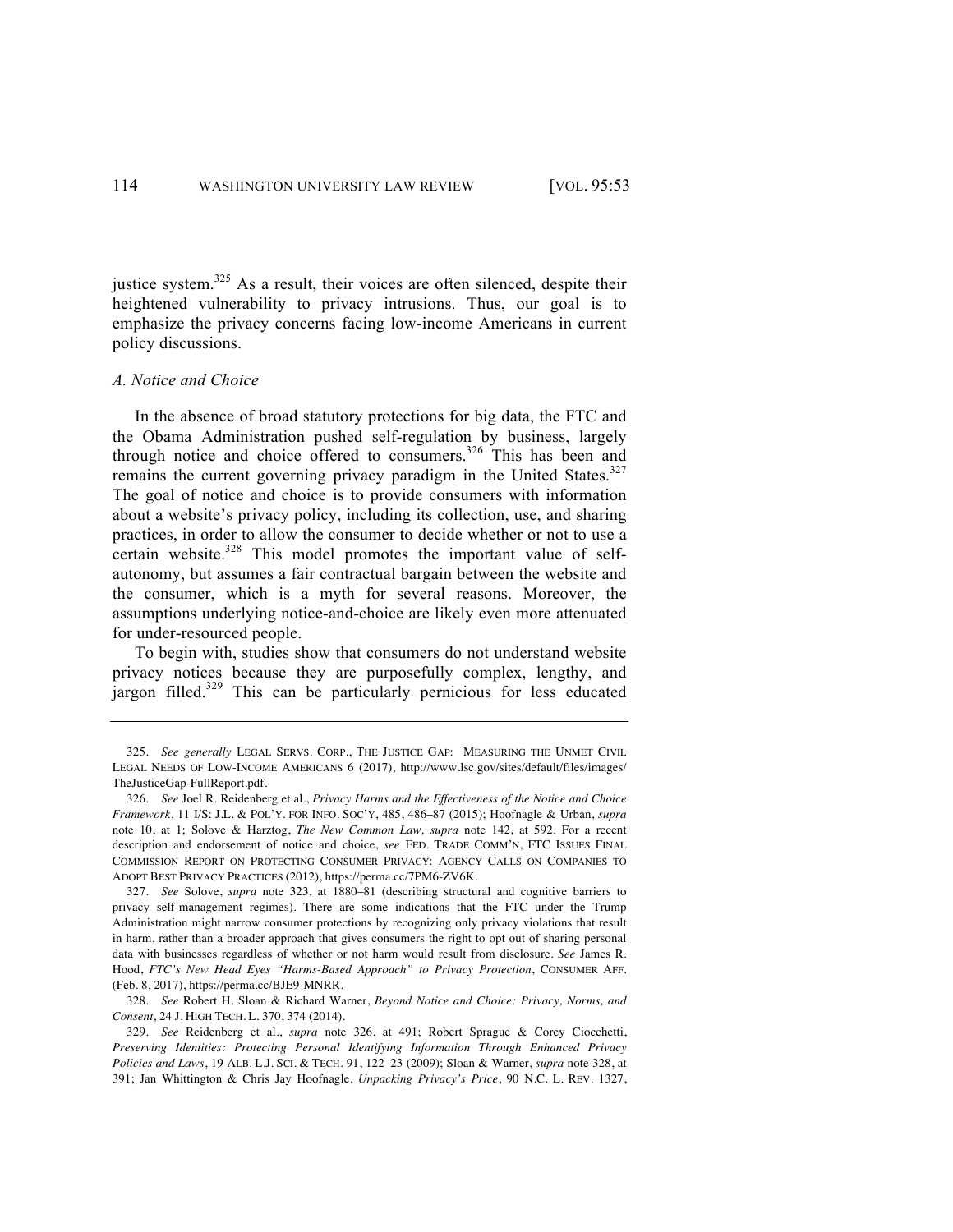consumers, who are also more likely to be low-income.<sup>330</sup> Indeed, recent surveys have supported earlier research indicating that adults with lower levels of education are more likely to falsely assume that when a company posts a privacy policy, it ensures the company will keep all of the information it collects on users confidential.<sup>331</sup> Even the most diligent consumer would lack the time to read the hundreds of privacy policies he or she might encounter in a single day.<sup>332</sup> And that time might be wasted given that companies often reserve the right to change their policies in the future without additional notice and consent, thus upsetting any initial bargain struck by a consumer. $333$  Complicated privacy policies and complex privacy settings may be by design—if websites and social media applications require individuals to share information to make money, it may be in their best interest to keep individuals in the dark about their use of personal data. Moreover, even when a privacy policy is clear and comprehensible, consumers have no way to control how their data might be used downstream by third parties or later aggregated into a larger portfolio of information about them.334 Moreover, a person who opts out of a certain website may not be aware that another person's disclosure

<sup>1357–58 (2012);</sup> Mark A. Graber, Donna M. D'Alessandro & Jill Johnson-West, *Reading Level of Privacy Policies on Internet Health Web Sites*, 51 J. FAM. PRAC. 642, 642 (2002).

<sup>330.</sup> Notice and choice is no barrier to discrimination, "[i]nstead, giving individuals notice and choice may simply perpetuate the growing gap between consumer 'haves' and 'have-nots' because the least sophisticated consumers remain least likely to protect themselves." Schmitz, *supra* note 139, at 1462–63. *See* Koenig & Rustad, *supra* note 209, at 616, 620, 627 (describing the lower levels of reading comprehension of low-income persons and how this renders privacy notices useless).

<sup>331.</sup> *See* Aaron Smith, *What Internet Users Know About Technology and the Web*, PEW RES. CTR. (Nov. 25, 2014), https://perma.cc/8M7R-ETSX.

<sup>332.</sup> *See* Reidenberg, *supra* note 326, at 492. Aleecia McDonald and Lorrie Cranor calculated that if all Americans were to read their privacy policies, the opportunity cost would be \$781 billion. Aleecia M. McDonald & Lorrie Faith Cranor, *The Cost of Reading Privacy Policies*, I/S: J.L. & POL'Y FOR INFO. SOC'Y 544, 561 (2008).

<sup>333.</sup> *See* Sprague & Ciochetti, *supra* note 329, at 126; danah boyd & Eszter Hargittai, *Facebook Privacy Settings: Who Cares?*, 15 FIRST MONDAY 1, 2 (2010), https://perma.cc/SQG3-W7SY; Paul Ohm, *Branding Privacy*, 97 MINN. L. REV. 907, 909 (2013) (describing how such privacy lurches (or changes in promised policies) "disrupt long-settled expectations" and proposing that privacy policies become part of a company's brand that can only be changed with a new name).

<sup>334.</sup> *See* Reidenberg et al., *supra* note 326, at 492; Schmitz, *supra* note 139, at 1425; Natalie Kim, *Three's a Crowd: Towards Contextual Integrity in Third-Party Data Sharing*, 28 HARV. J. L. & TECH. 325, 327 (2014) ("privacy policies essentially remain a blunt instrument, giving users a binary option between sharing with none or sharing with all . . . ."); Clark D. Asay, *Consumer Information Privacy and the Problem(s) of Third-Party Disclosures*, 11 NW. J. TECH. & INTELL. PROP. 321, 324 (2013).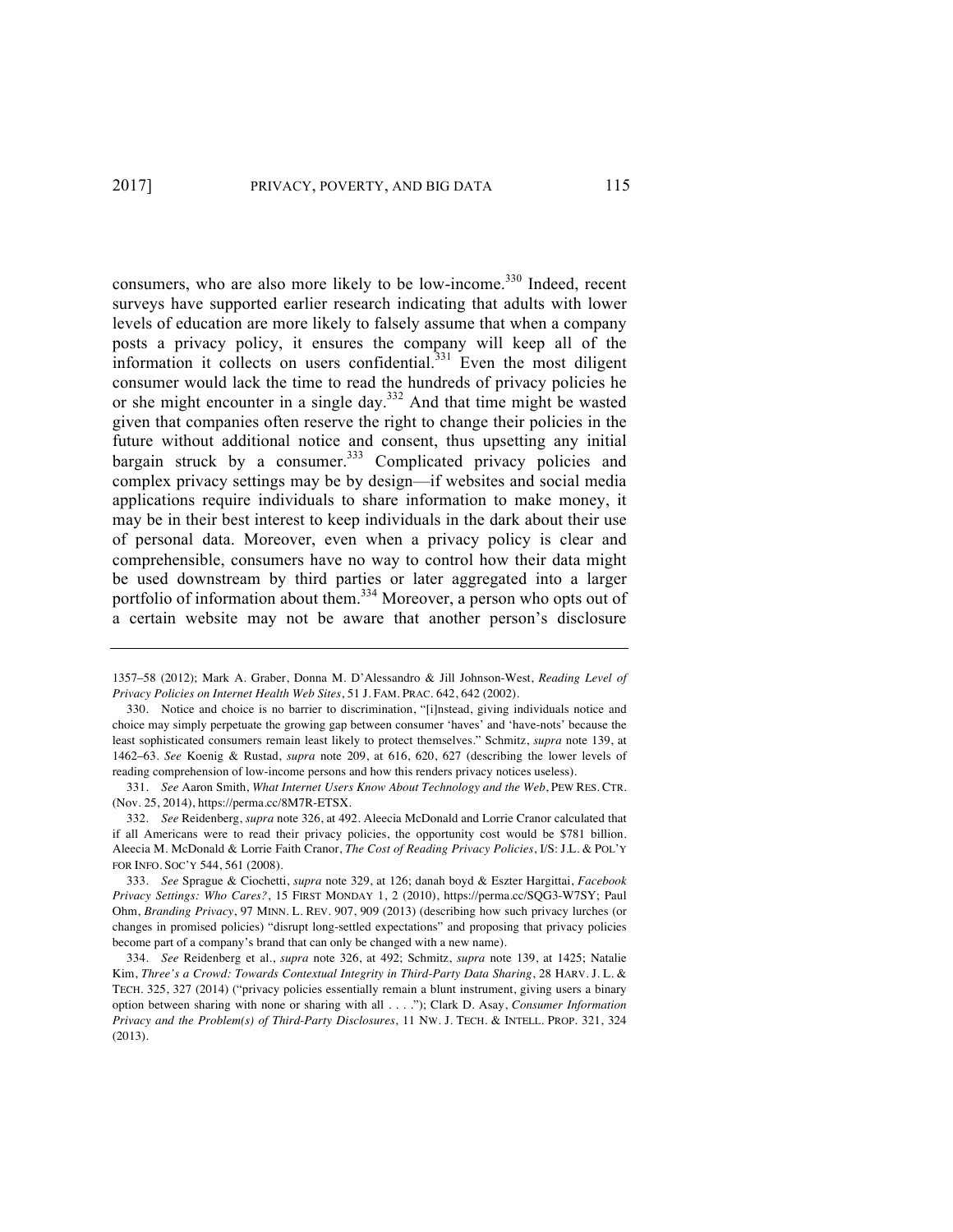implicates them in ways of interest to data miners.<sup>335</sup>

Furthermore, notice and choice regimes are no guarantee of privacy. Numerous companies have failed to adhere to their stated privacy policies, failed to keep data secure, and retained data longer than what users deem as reasonable.<sup>336</sup> For all these reasons, self-regulation appears inadequate alone to protect consumer privacy interests. A major report in 2011 concluded that companies create self-regulation regimes and rules in secret, lack consumer representatives, only involve a fraction of covered industries, survive for only short periods, are underfunded, and lack the ability to enforce rules or maintain members.<sup>337</sup> Often, companies are unwilling to self-regulate along even the most basic privacy-protective principles.338 Accordingly, scholars have argued that self-regulation can at times function as a charade providing cover to industry in lieu of substantive regulation. $339$ 

In addition, notice and choice simply cannot protect against certain harms, such as failure to adhere to the terms of a notice, negligent security practices, or wrongful retention of personal data.<sup>340</sup> In other words, notice and choice does not protect against broken promises. Other legal protections are required to enforce any bargain struck by consumers.

Even where legal protections exist, such as with FCRA, we need to be mindful of the limits of private litigation when it comes to low-income individuals. Most low-income consumers will never know that they have been subject to adverse action based on personally identifiable information. Even if they become aware of a privacy violation, they lack the resources to hire a lawyer, and civil legal services satisfy only 14% of the legal needs of low-income litigants.<sup>341</sup> Statutory damages for privacy violations under FCRA are low.<sup>342</sup> Many agreements that bind consumers

<sup>335.</sup> Reidenberg et al., *supra* note 326, at 495

<sup>336.</sup> *Id.* at 521–23.

<sup>337.</sup> ROBERT GELLMAN & PAM DIXON, WORLD PRIVACY FORUM, MANY FAILURES: A BRIEF HISTORY OF SELF-REGULATION IN THE UNITED STATES 6 (2011), https://perma.cc/WE6R-SDGV.

<sup>338.</sup> *See* Natasha Singer, *Consumer Groups Back Out of Federal Talks on Face Recognition*, N.Y. TIMES BITS BLOG (June 16, 2015, 12:10 AM), https://perma.cc/VR6C-GQD2.

<sup>339.</sup> *See* Chris Hoofnagle, *Can Privacy Self-Regulation Work for Consumers?*, TAP BLOG (Jan. 26, 2011), https://perma.cc/2KS7-7NPL.

<sup>340.</sup> Reidenberg, et al., *supra* note 326, at 521. In addition, notice and choice is nearly impossible with regard to the Internet of things, which is increasingly capturing personally identifiable information. *See* Meg Leta Jones, *Privacy Without Screens & The Internet of Other People's Things*, 51 IDAHO L. REV. 639, 640 (2015).

<sup>341.</sup> LEGAL SERVICES CORPORATION, *supra* note 325, at 6.

<sup>342.</sup> *See* Austin H. Krist, Note, *Large-Scale Enforcement of the Fair Credit Reporting Act and the Role of State Attorneys General*, 115 COLUM. L. REV. 2311, 2321–22 (2015). Under FCRA, potential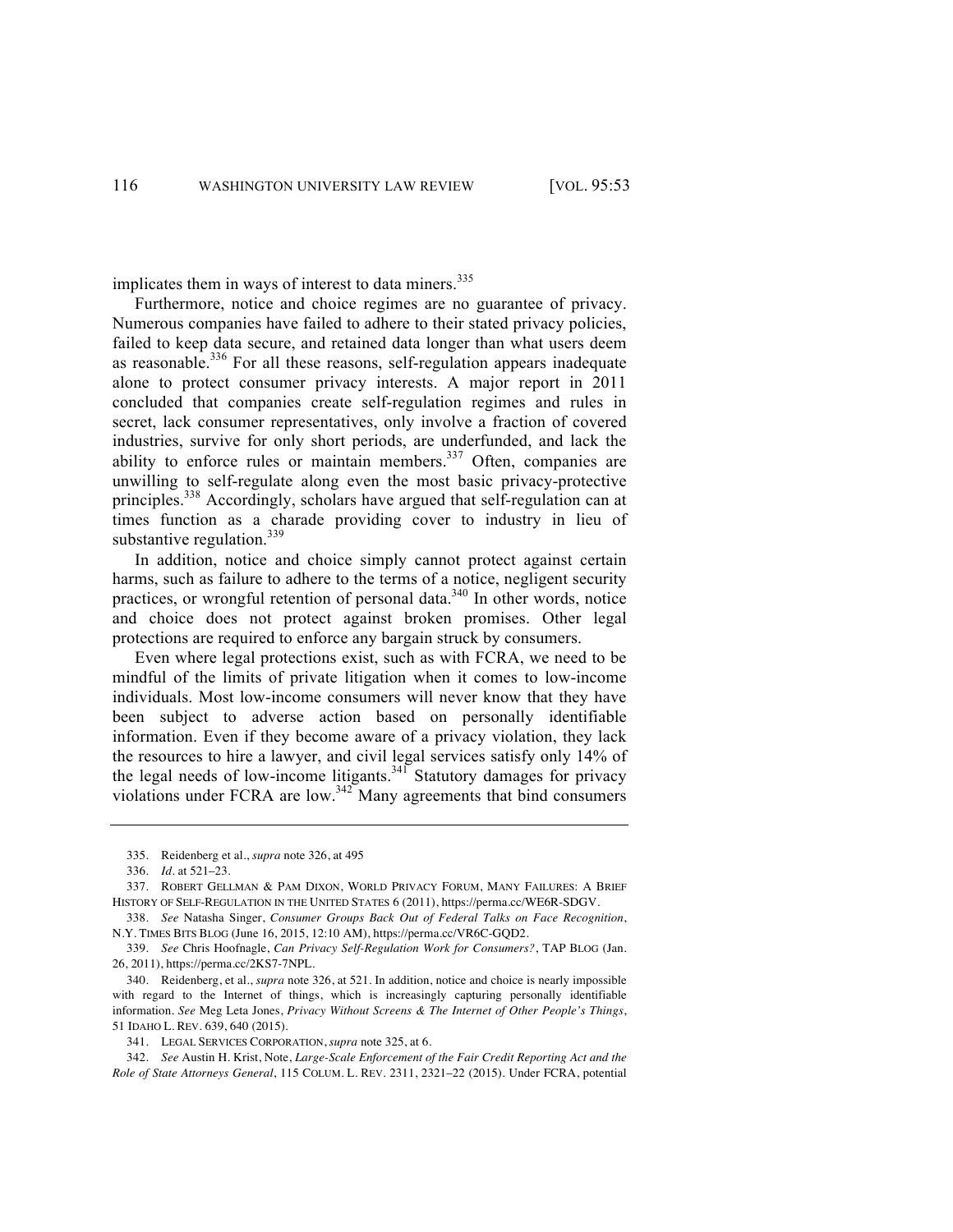push them into arbitration, rather than court, and arbitration is typically a process too expensive for an individual to pursue. In short, there is almost no incentive or ability for a private consumer to bring a data privacy claim. For all these reasons, notice and choice—even an improved version of notice and choice—is not sufficient on its own to protect consumer privacy, and it is particularly problematic for low-income Americans.

## *B. Digital Literacy*

Given the well-known shortcomings in notice and choice regimes, some advocates have argued for greater digital literacy so that people can better avail themselves of notice and choice protections. *Digital literacy* refers to the vast array of "technical, cognitive, and sociological skills" that individuals need "in order to perform tasks and solve problems in digital environments."<sup>343</sup> The term suffers from a lack of precision, and is used to refer to: assessing information credibility, mastery of certain technical skills, knowledge of computer hardware and peripherals, familiarity with software interfaces, social-emotional awareness of digital environments, and so forth.<sup>344</sup> Digital literacy programs in which individuals are taught some of these skills, are often championed as potential solutions for privacy violations, particularly when those violations could have been prevented by self-help behaviors by individuals. Some programs explicitly teach privacy practices and behaviors, such as how to change privacy settings on social media, while others generally discourage people from sharing online. Some researchers postulate that digital literacy programs that improve people's Internet skills may "support, encourage, and empower users to undertake informed control of their digital identities."<sup>345</sup>

One possible interpretation of the results presented in Part II of this paper is that privacy education, or increased privacy literacy, may help

compensatory damages for an individual plaintiff are low. A violation results in a maximum award of \$1000, and then only for willful noncompliance, which is hard to prove and which courts rarely find. 15 U.S.C. §1681n (2012).

<sup>343.</sup> Yoram Eshet-Alkalai, *Digital Literacy: A Conceptual Framework for Survival Skills in the Digital Era*, 13 J. EDUC. MULTIMEDIA & HYPERMEDIA 93 (2004).

<sup>344.</sup> Yoram Eshet Alkali & Yair Amichai-Hamburger, *Experiments in Digital Literacy*, 7 CYBERPSYCHOLOGY & BEHAV. 421 (2004); DIGITAL LITERACIES: CONCEPTS, POLICIES AND PRACTICES (Colin Lankshear, Michele Knobel & Michael Peters eds., 2008).

<sup>345.</sup> Yong Jin Park, *Digital Literacy and Privacy Behavior Online*, 40 COMM. RES. 215, 217 (2013).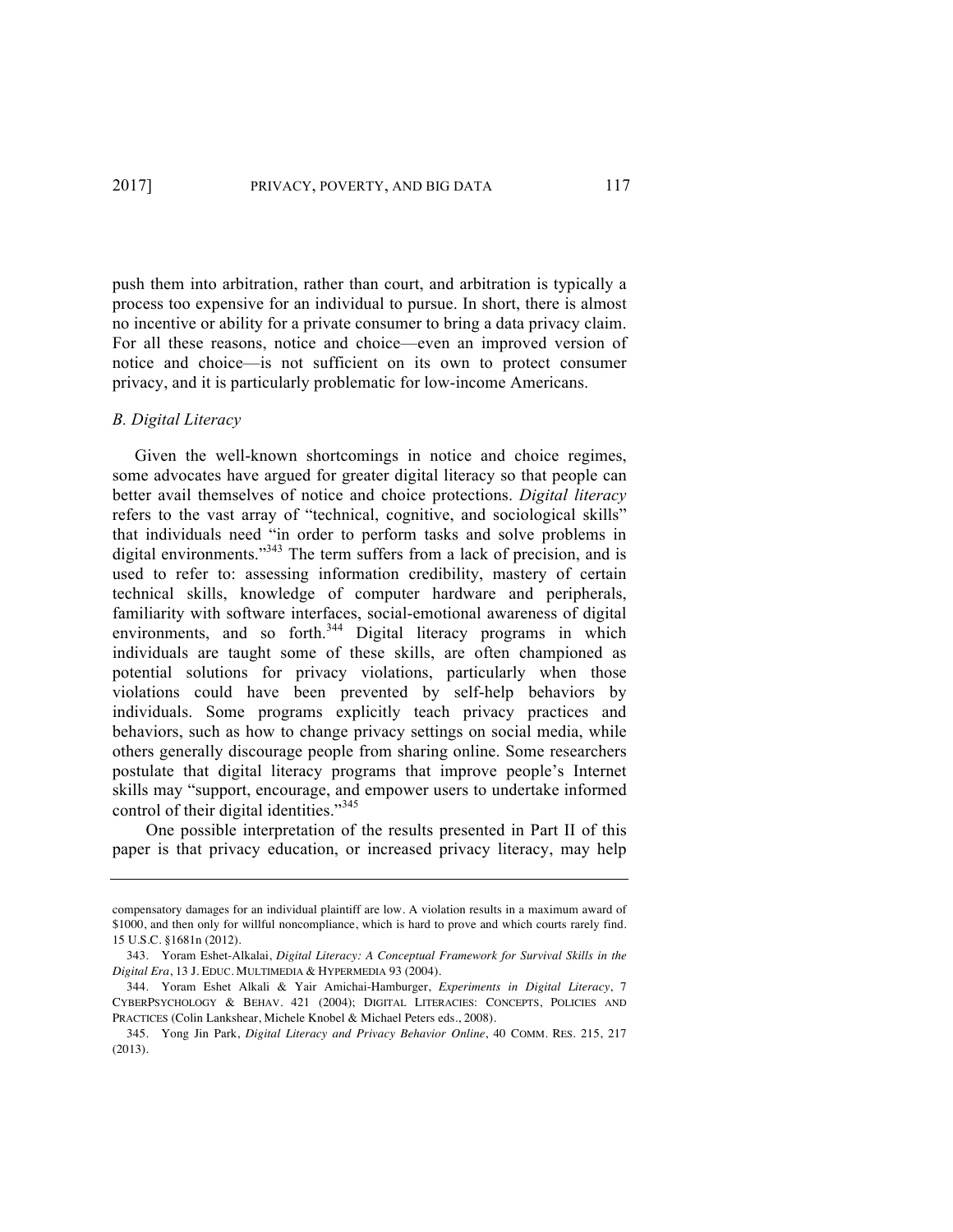solve the problems of low-income Internet users. Our empirical data suggests that when compared to higher-earning people, low-income users are less confident in their ability to manage their privacy settings, understand privacy policies, and find tools and strategies that would help them protect their personal information online. While privacy literacy may help people to feel more effective at managing their information, and may reduce some of their exposure to data collection, it is not a sufficient solution to the problems that the poor face with regards to privacy and information flow.

First, as noted above, $346$  most users find privacy settings and privacy policies abstruse and difficult to understand. Second, harms related to data collection and dissemination are institutional problems that cannot be fully ameliorated through individual use of extant privacy tools, even if datarelated vulnerabilities of the poor are exacerbated by lack of privacyprotective behaviors (e.g., adjusting privacy settings). Even if individuals chose to abstain from social media entirely, their personal information would still be collected from a myriad of sources including, but not limited to government, public, and court records; motor vehicle and driving records; recorded mortgages and tax assessments; catalog and magazine subscriptions; store loyalty cards; warranties; the US Census; voter registration information; financial records; and others.<sup>347</sup> Simply moving through a city, using public transportation, or driving on toll roads creates a data trail that is almost impossible to avoid.<sup>348</sup> Putting the burden on individuals alone to protect their privacy ignores the multitude of ways in which information is collected, tracked, and aggregated in ways that individuals cannot control, and of which they may not be aware.

Most importantly, emphasizing privacy literacy in the absence of other possible reforms shifts the responsibility for privacy protection to the individual. This suggests that if an individual's privacy is violated, it is because she did not protect it adequately. This places the fault on the individual rather than the person or organization that violated her privacy. This rhetoric of individual responsibility is also found in the public debate over social services, in which poverty is seen as resulting from a series of bad decisions made by individuals, rather than a systemic problem.<sup>349</sup>

<sup>346.</sup> *See supra* notes 329–335 and accompanying text.

<sup>347.</sup> FED. TRADE COMM'N, *supra* note 57, at 11–15.

<sup>348.</sup> Kessler, *supra* note 69.

<sup>349.</sup> *See* Ronen Shamir, *The Age of Responsibilization: On Market-Embedded Morality*, 37 ECON. & SOC'Y 1 (2008); Martha Poon & Helaine Olen, *Does Literacy Improve Finance?*, 24 PUB. UNDERSTANDING SCI. 272 (2015).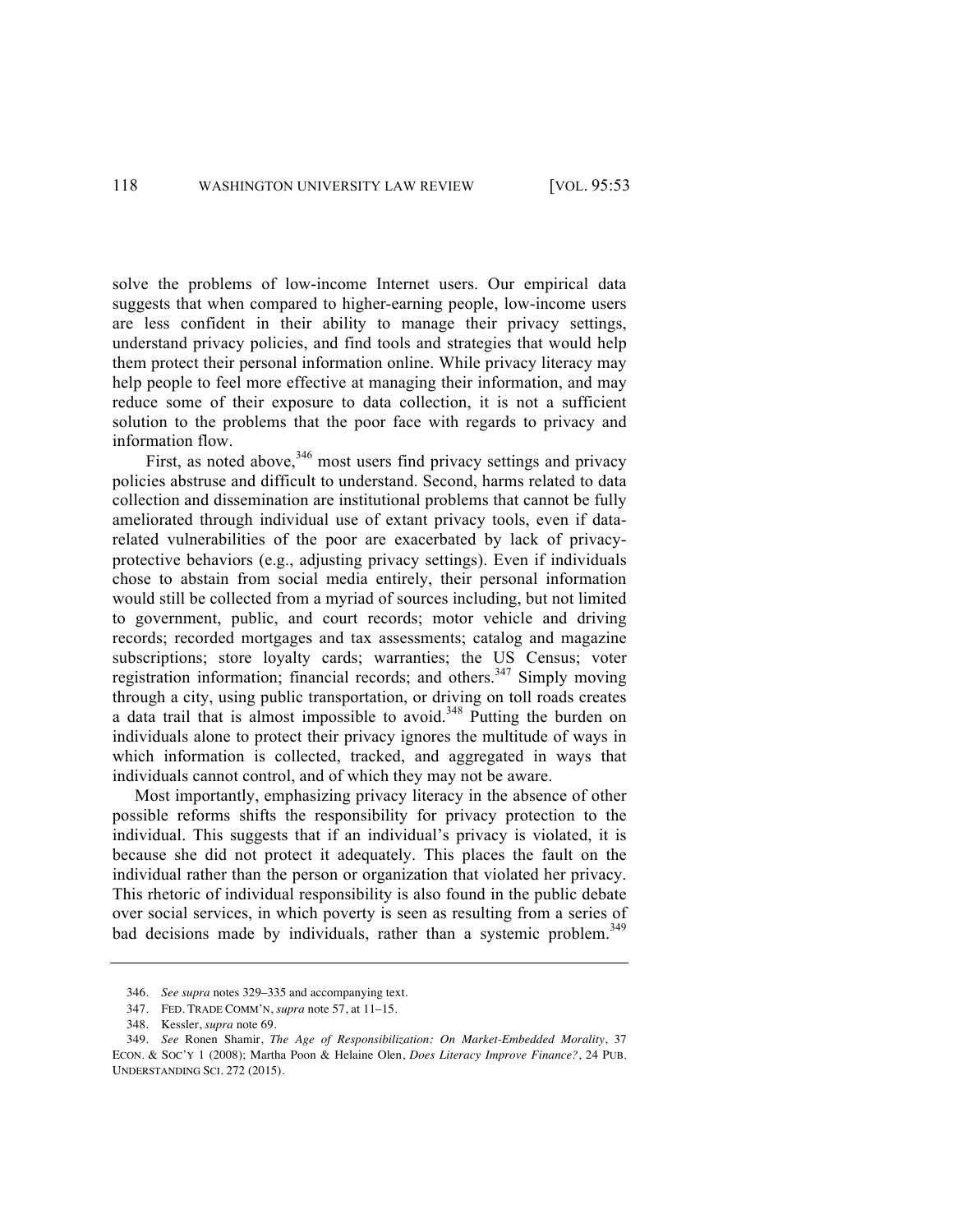This, in turn, justifies some of the wide-reaching privacy violations detailed earlier in this document that contribute to the dehumanization of the poor, such as welfare home visits, mandatory drug testing, and the like in order to receive social services.<sup>350</sup> While privacy literacy programs provide an important foundation for improving consumer awareness of privacy-enhancing tools and strategies, they do little to restrain the larger ecosystem of data brokers, consumer profiling and government surveillance discussed in this paper.

### *C. Due Process*

Several scholars have argued that due process norms should apply to big data applications, especially those that impact people's access to credit, employment, education and other life needs.<sup>351</sup> Procedural due process is enshrined in the Constitution and gives individuals the right to notice and a hearing regarding governmental actions that threaten to take away their life, liberty, or property.<sup>352</sup> While due process rights only attach to government actions, the quasi-governmental nature of how private entities are determining public access to valuable opportunities makes the values of due process—including "transparency, accuracy, accountability, participation, and fairness"—appealing in a big data context.<sup>353</sup> To enforce these values, scholars have recommended that algorithmic formulas be made public and that people who are adversely impacted have the right to challenge inaccurate information about them or unfair outcomes.

As in the governmental context, "data due process" may be a limited remedy for low-income individuals. To begin with, most people are not aware of the extent to which their data are being gathered and aggregated to make decisions about them.<sup>354</sup> Recognizing this, advocates of this approach suggest that every adverse decision against an individual be

<sup>350.</sup> *See* Gilman, *Class Differential*, *supra* note 1, at 1391–92; Nancy Fraser & Linda Gordon, *A Genealogy of Dependency: Tracing a Keyword of the U.S. Welfare State*, 19 SIGNS 309 (1994); Jerry Watts & Nan Marie Astone, *Review: The Personal Responsibility and Work Opportunity Reconciliation Act of 1996 by 104th Congress of the United States*, 26 CONTEMP. SOC. 409 (1997).

<sup>351.</sup> *See* Crawford & Schultz, *supra* note 48; Citron & Pasquale, *supra* note 152.

<sup>352.</sup> Goldberg v. Kelly, 397 U.S. 254 (1970).

<sup>353.</sup> Citron & Pasquale, *supra* note 152, at 19–20.

<sup>354.</sup> *See* Neil M. Richards & Jonathan H. King, *Big Data Ethics*, 49 WAKE FOREST L. REV. 393, 393, 414 (2014). "Institutions like data brokers, often without our knowledge or consent, are collecting massive amounts of data about us they can use and share in secondary ways that we do not want or expect." *Id*. at 421.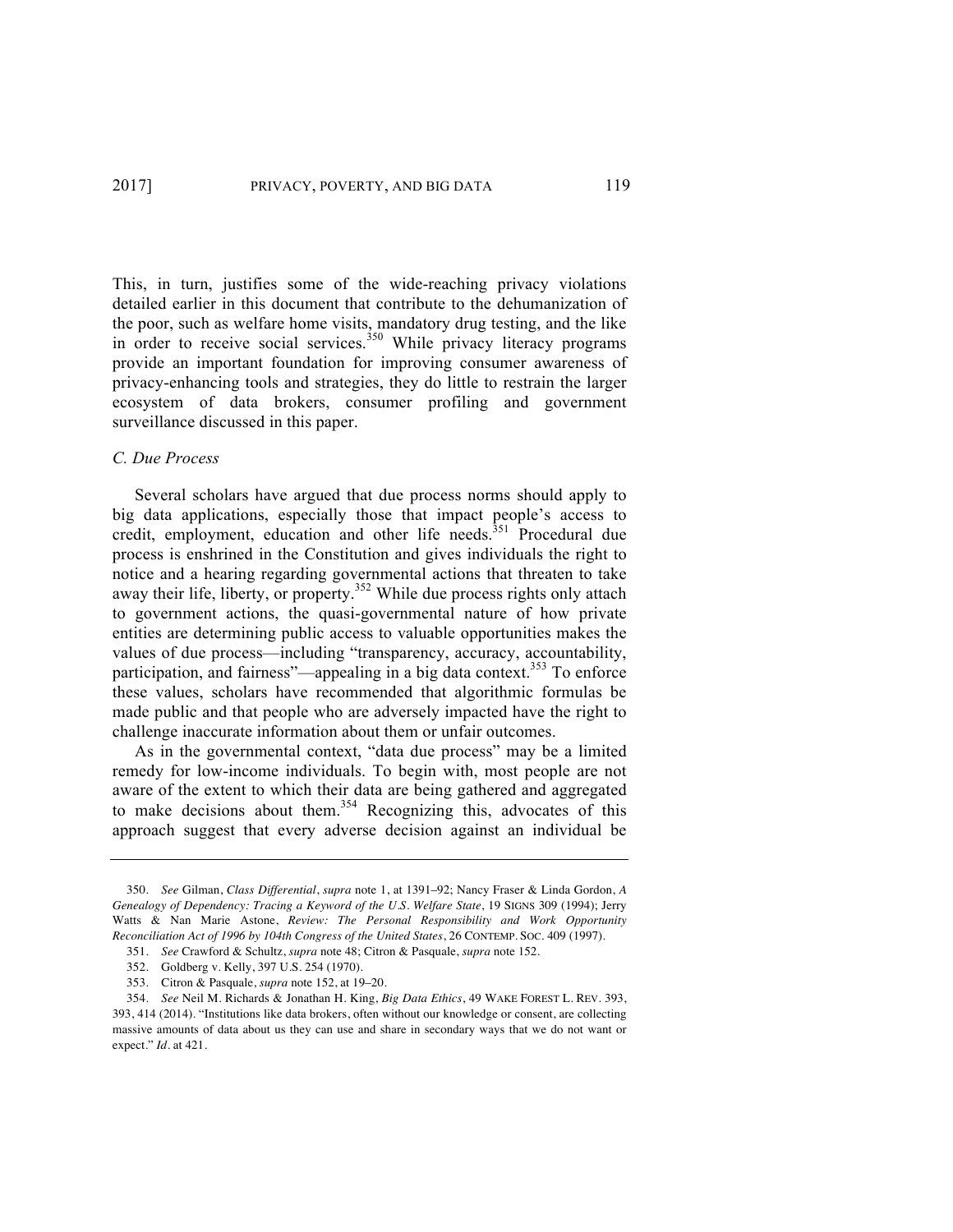revealed, along with an audit trail that reveals the basis of automated decisions.<sup>355</sup> When it comes to governmental benefits, a notice and explanation of denial is fairly straightforward because these determinations are usually made in the context of objective eligibility criteria. However, such requirements would engender a radical reshaping of the workplace, higher education, and related settings if every disappointed applicant were entitled to a reason for their rejection along with a dossier of algorithmic formulas that might have contributed to the rejection, especially given that big data often interacts with individual discretion in these situations.

Moreover, due process has proved a mixed revolution when it comes to public benefits.<sup>356</sup> While it has provided low-income people with a forum to assert their rights, its shortcomings include a lack of lawyers to enforce those rights, an adversarial rather than problem-solving approach, an often demeaning and confusing process, and a masking of systemic injustice through the framework of individual fair hearings. Thus, in the big data context, it would be essential for any due process regime to ensure that low-income people have a voice in designing systems for transparency and accountability, that their interests are represented by enforcement entities, and that enforcement involves systemic review of algorithmic processes rather than reliance on individual complaints.

### *D. Comprehensive Consumer Privacy Legislation*

The United States' sectoral approach to privacy is often compared to the European Union's (EU) comprehensive, *ex ante* approach to privacy.<sup>357</sup> In the EU, data collection must be limited in scope and retention, and data is subject to consumer consent, review, and correction.<sup>358</sup> Data subjects also have the right not to be subject to

<sup>355.</sup> Crawford & Schultz, *supra* note 48, at 125.

<sup>356.</sup> *See* Jason Parkin, *Adaptable Due Process*, 160 U. PA. L. REV. 1309, 1331 (2012) (summarizing critiques of fair hearing rights, including that "[f]air hearings do not address barriers that prevent eligible individuals from applying for welfare in the first instance"); Rebecca E. Zietlow, *Giving Substance to Process: Countering the Due Process Counterrevolution*, 75 DENV. U. L. REV. 9, 26 (1997) ("formal procedural rights may hurt rather than help poor people because they serve to mask substantive injustice"); Michael Herz, *Parallel Universes: NEPA Lessons for the New Property*, 93 COLUM. L. REV. 1668, 1710 (1993) (due process in public benefits regimes has "contributed to routinization, alienation, and abuse").

<sup>357.</sup> *See generally* James Q. Whitman, *The Two Western Cultures of Privacy: Dignity Versus Liberty*, 113 YALE L.J. 1151 (2004).

<sup>358.</sup> For a summary of EU data protections, *see* Marc Rotenberg & David Jacobs, *Updating the Law of Information Privacy: The New Framework of the European Union*, 36 HARV. J. L. & PUB.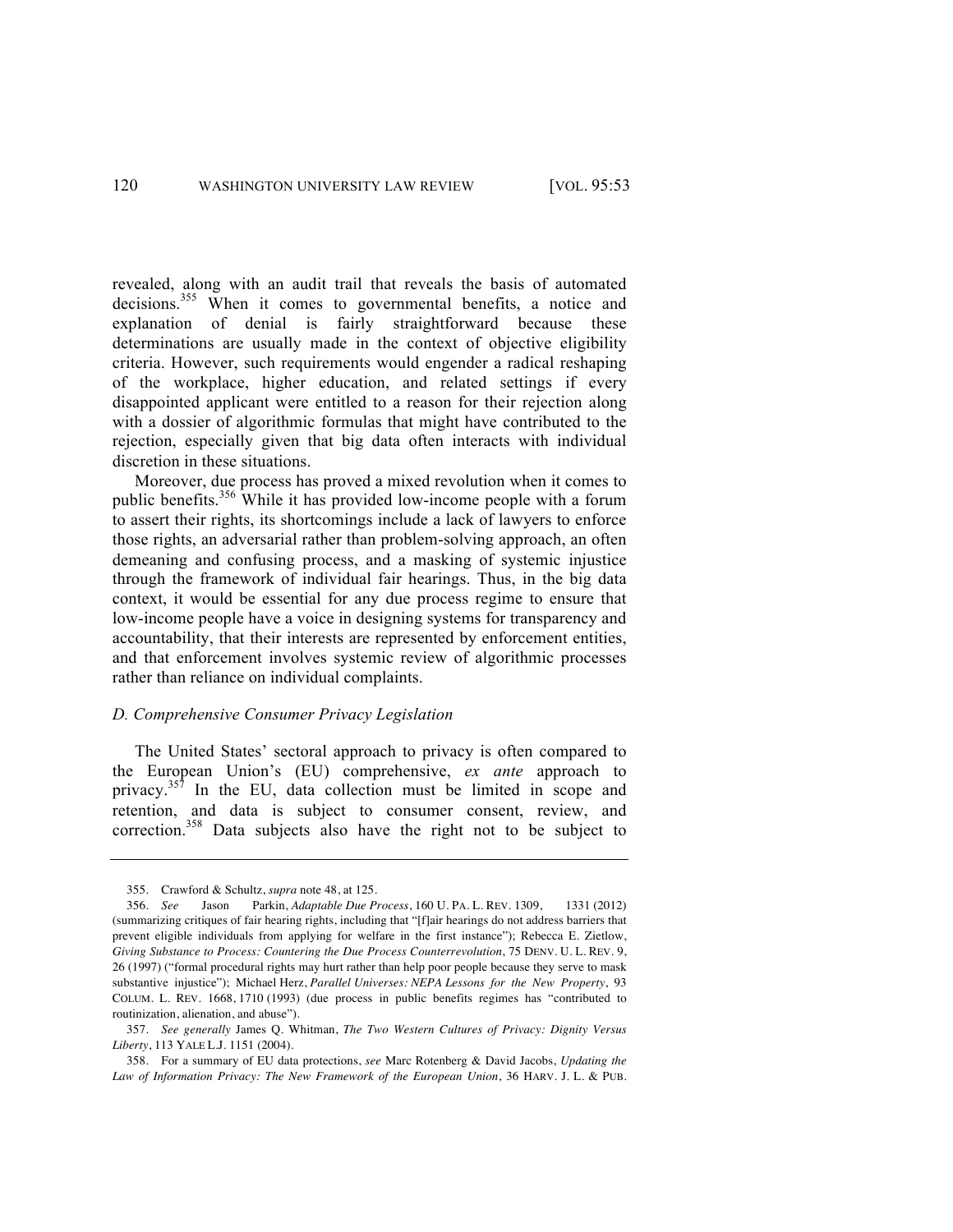decisions with legal effects generated from automated processing.<sup>359</sup> In 2016, the EU passed the General Data Protection Regulation, which provides even stronger privacy protections, including a "right to be forgotten," strict consent requirements that place the burden of proof on the collector, and increased sanctions for violations.<sup>360</sup> The Regulation also tightens restrictions on the processing of particularly sensitive information, such as race, political opinions, and religion. $361$  In addition, the Regulation gives people the right not to be subject to decisions solely based on algorithms, including profiling, and to contest such decisions.<sup>362</sup> Almost all commentators acknowledge that the United States, with its emphasis on personal liberty and corporate innovation, is very unlikely to adopt an omnibus privacy statute in the style of the EU, with its emphasis on personal dignity.363

Accordingly, a range of policymakers, business leaders, and privacy advocates have argued for comprehensive privacy legislation in the more limited sphere of online consumer activity.<sup>364</sup> For instance, in 2012, the Obama White House issued a proposed Consumer Privacy Bill of Rights based on seven principles of individual control: transparency, respect for context, security, access, accuracy, focused collection, and

361. *See* Schwartz, *Privacy Collision, supra* note 360, at 1996. For a comparison of U.S. and EU perspectives with regard to protections against discrimination, *see generally* Raymond Shih Ray Ku, *Data Privacy as a Civil Right: The EU Gets It?*, 103 KY. L.J. 391 (2014–2015).

362. See Bryce Goodman & Seth Flaxman, *European Union Regulations on Algorithmic Decision-Making and a "Right to Explanation,"* OXFORD INTERNET INST., https://arxiv.org/pdf/1606. 08813.pdf (describing Article 22 and the challenges and opportunities inherent in this new provision.). The EU approach is not a panacea, as it is complex and raises challenging enforcement issues. *See* Michiel Rhoen, *Beyond Consent: Improving Data Protection Through Consumer Protection Law*, 5 INTERNET POL'Y REV. (2016), https://policyreview.info/articles/analysis/beyond-consent-improvingdata-protection-through-consumer-protection-law.

363. There is a debate over whether the federal government or the states are better sites for privacy law. *Compare* Schwartz, *Preemption and Privacy*, *supra* note 330, at 916-17 (arguing against comprehensive federal regulation), *with* Patricia L. Bellia, *Federalization in Information Privacy Law*, 118 YALE L.J. 868 (2009) (arguing that Schwartz overstates the risks of omnibus federal regulation). Several states are more protective of online personal data.

364. *See* Schwartz, *Preemption and Privacy*, *supra* note 321, at 904 (describing calls for comprehensive privacy legislation and arguing such an approach is misguided).

POL'Y 605, 615–622 (2013).

<sup>359.</sup> *Id*. at 619.

<sup>360.</sup> *See* Stephen Gardner, *EU Parliament Finalizes Landmark Data Privacy Reg*, BLOOMBERG LAW (April 28, 2016), https://perma.cc/L6XT-K873. For detailed descriptions of the new regulation, *see* Rotenberg & Jacobs, *supra* note 358, at 630–36; Paul M. Schwartz, *The EU-U.S. Privacy Collision: A Turn to Institutions and Procedures*, 126 HARV. L. REV. 1966, 1992–2003 (2013).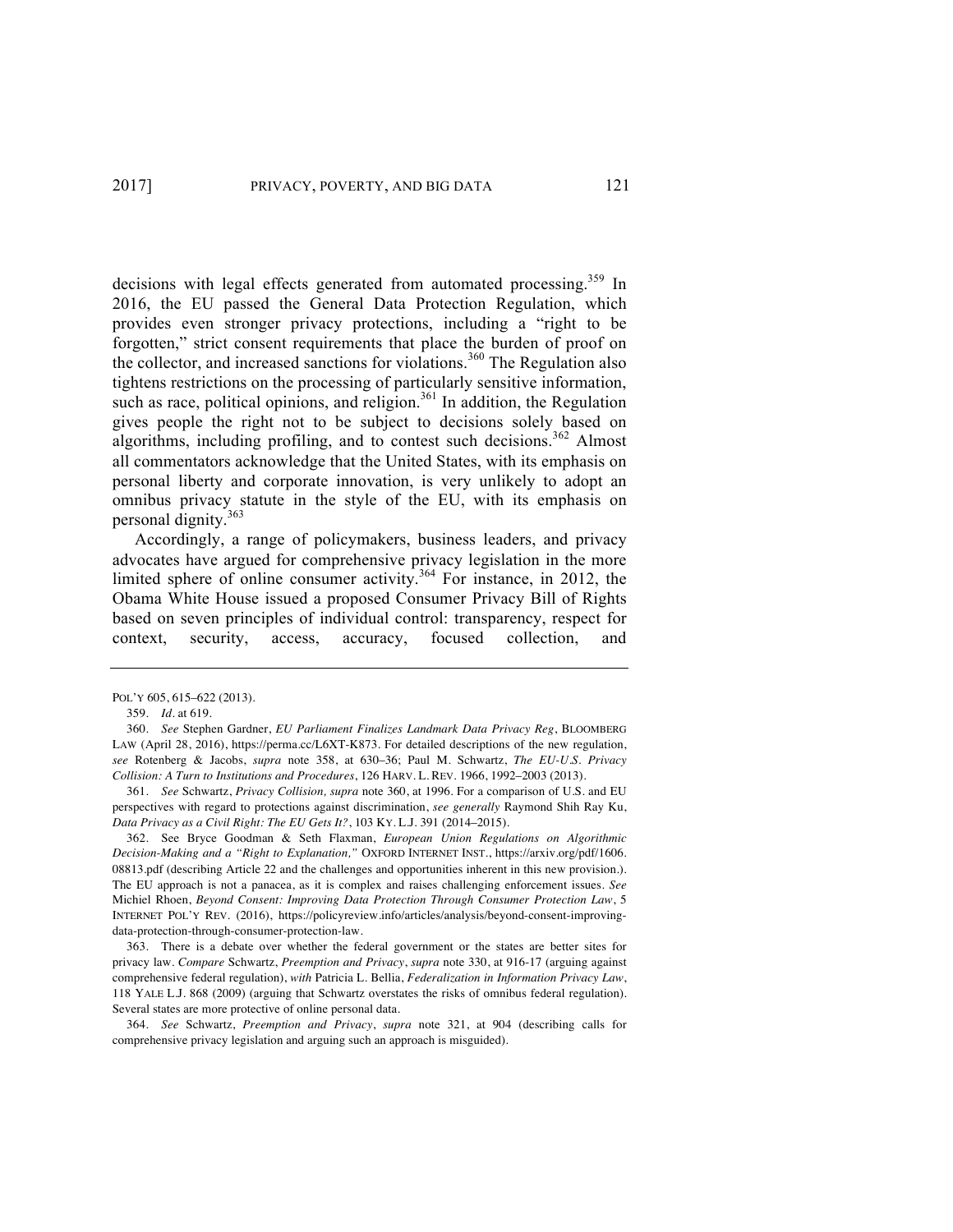accountability.<sup>365</sup> This set of baseline protections would give consumers the right to determine what data companies collect about them and how those data are used, although it envisions a combination of industry selfregulation and government enforcement.<sup>366</sup> Relatedly, the FTC recommended in 2014 that Congress enact legislation to regulate the data broker industry so that consumers would know about the industry's activities and have access to information held about them by data brokers.<sup>367</sup> In recent years, Congress has considered, but failed to pass, a variety of data privacy bills.

Almost any of these proposals would enhance data privacy while providing companies with greater guidance as to their obligations. For low-income consumers in particular, the effectiveness of these laws would hinge upon the existence of meaningful sanctions, rigorous oversight by governmental or third-party entities of data collection and processing, clear notice and consent policies optimized for mobile devices, and a legal commitment to identifying and ameliorating harmful and unjustified disparate impacts.

#### *E. Areas for Further Research*

In light of these substantial challenges, there continues to be a great need for interdisciplinary research to deepen our understanding of the class differential in privacy vulnerability. This Article has sought to provide a foundation for further inquiry, describing a matrix of overlapping vulnerabilities that low-income communities face in the big data era. As this analysis has illustrated, there are both considerable gaps in current legal protections and the information available to the public to assess the fairness of the rapidly evolving methods of automated decision-making in employment, education, and law enforcement contexts. These gaps are especially acute when considering the role of social media and networkbased assessments, the technical details of which are largely opaque and ripe for further investigation by researchers.

Additional studies could further explore the connection between a

<sup>365.</sup> The White House, *Consumer Data Privacy in a Networked World: A Framework for Protecting Privacy and Promoting Innovation in the Global Digital Economy*, 4 J. PRIVACY & CONFIDENTIALITY 95 (2012), https://perma.cc/8A4U-Y9SP.

<sup>366.</sup> *Id*. at 104. Both companies and privacy advocates expressed complaints about the Consumer Bill of Rights for going too far and not far enough respectively. *See* Brendan Sasso, *Obama's Privacy Bill of Rights Gets Bashed from All Sides*, ATLANTIC (Feb. 27, 2015), https://perma.cc/P9LG-R9GV.

<sup>367.</sup> FED. TRADE COMM'N, *supra* note 57, at 49.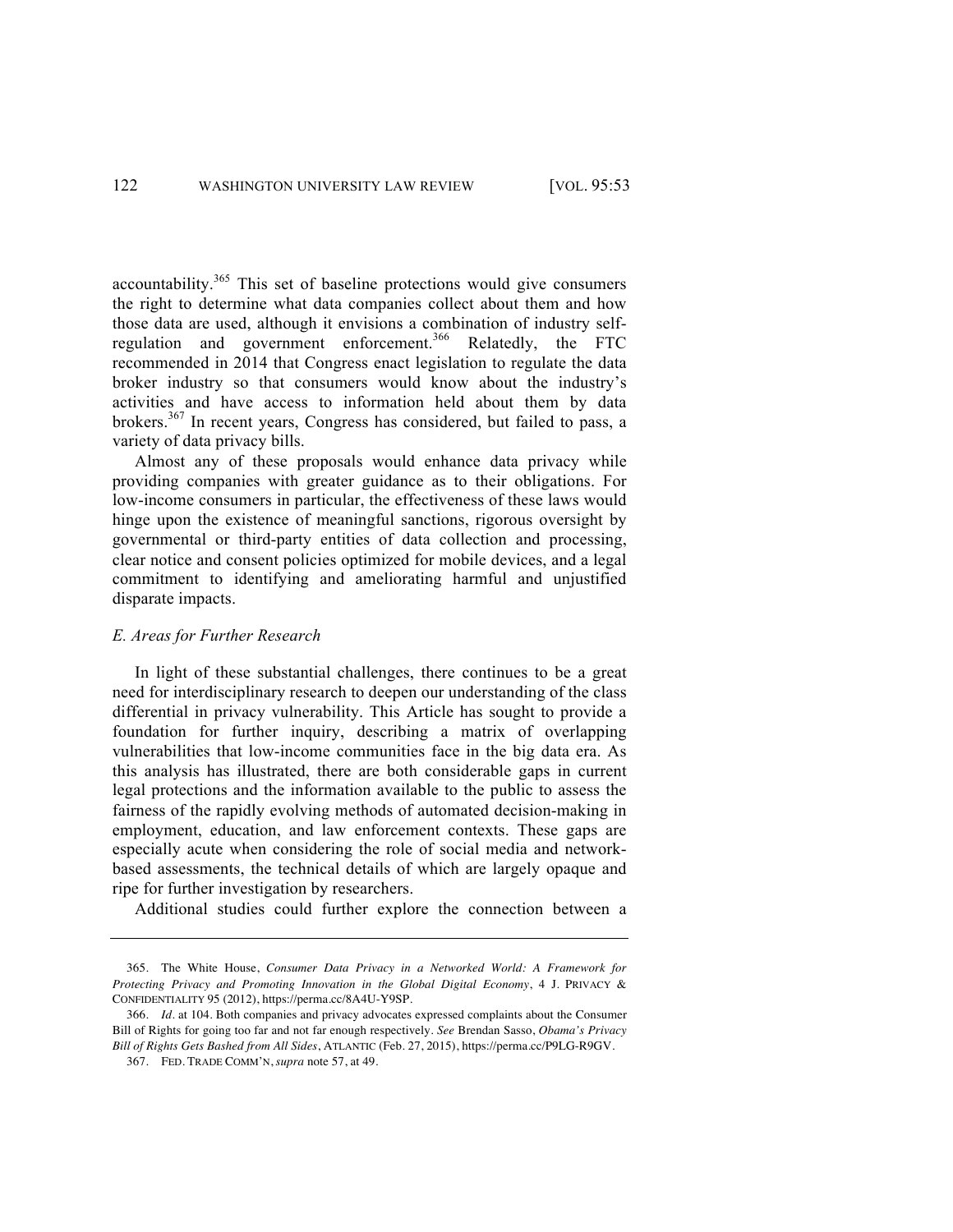reliance on mobile access among low-income Internet users and increased vulnerability to data broker profiling. Looking specifically at social media exposure, deeper analyses of what kinds of content are made public by default across different mobile versions of social media platforms would build upon prior work examining changes in default sharing settings over time across popular social network sites.<sup>368</sup> Future empirical studies could also explore the public's awareness of social media monitoring in these environments and how this varies across socioeconomic groups.

Looking ahead, it is likely that data-driven innovation and its associated economic efficiencies will continue to outpace the implementation of legal constraints to prevent potentially biased or unfair decision making practices for low-income communities. Ultimately, the complexity of the current technological and legal environments will increasingly require researchers and advocates to employ a range of methods to ensure that the interests of those who are most vulnerable to privacy-related harms are not overlooked or written off as necessary collateral for realizing the benefits of the big data era.

#### **CONCLUSION**

We live in an age of increasing income and wealth inequality with an economic gulf between the rich and poor and a stagnating middle-class. Data-driven systems could play a role in reversing these trends by expanding access to education, employment, and justice for marginalized populations. However, they might conversely contribute to a widening of that gap by providing a ready avenue to prey on the vulnerabilities of lowincome people, or to exclude them from opportunities due to biases entrenched in algorithmic decision-making tools. Historically, poor people have faced much greater surveillance than their wealthier counterparts, and anti-poverty advocates are rightfully concerned that the digital world will replicate, if not reinforce, both covert and overt patterns of surveillance. For their part, low-income Americans express greater concerns regarding data collection in a variety of contexts, but they are more likely to access the Internet from less secure mobile devices, and to report lower usage of privacy settings and protective strategies. The three case studies in this Article highlight some forms of potentially harmful discrimination that low-income Americans might face when data analytics are used in hiring,

<sup>368.</sup> *See supra* note 96.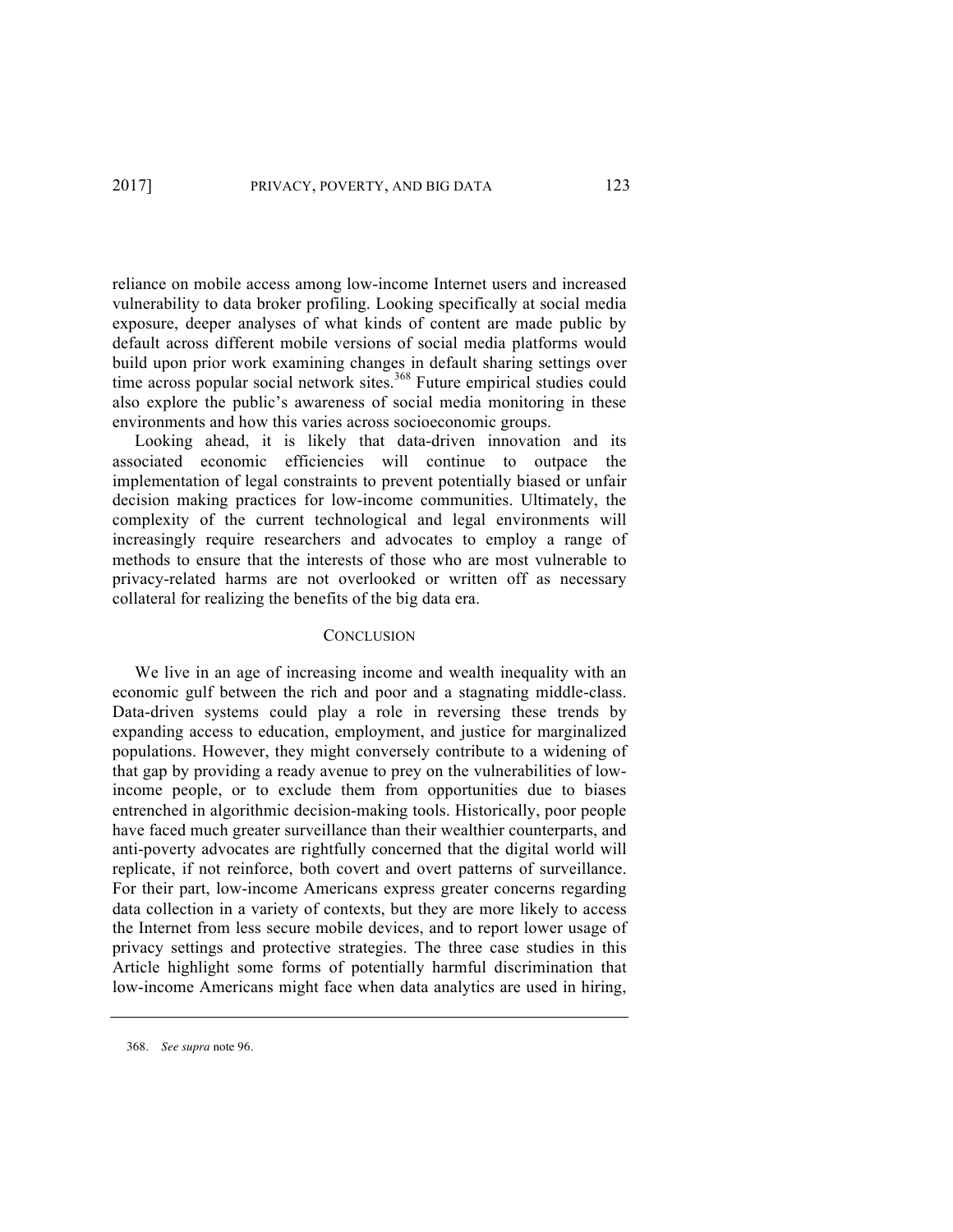college admissions, and law enforcement. In each setting, low-income Americans face not only adverse inferences drawn based on their personally identifiable information (which often is erroneous), but also those drawn from their social media and demographic networks. Existing law provides little recourse, as it mostly pre-dates the proliferation of the Internet and favors business rather than consumer interests through a selfregulatory regime. Given that the political system tends to be less responsive to the needs of low-income Americans and that they often lack access to the justice system, it is imperative that policy discussions around digital privacy increasingly include the voices and perspectives of lowincome people.

## APPENDIX: SUMMARY OF SURVEY METHODS

The survey on Privacy and Security Experiences of Low-Socioeconomic Status Populations, sponsored by the Data & Society Research Institute, obtained telephone interviews with a nationally representative sample of 3000 adults ages eighteen and older living in the United States. Interviews were completed in both English and Spanish, according to the preference of the respondent. The survey was conducted by Princeton Survey Research Associates International (PSRAI). The interviews were administered by Princeton Data Source from November 18 to December 23, 2015. A combination of landline and cell phone random-digit dial (RDD) samples was used to reach respondents regardless of the types of telephone they have access to. Both samples were disproportionately stratified to target low-income households. A total of 1050 interviews were conducted with respondents on landline telephones and 1950 interviews were conducted with respondents on cellular phones, including 1193 who live in a household with no landline telephone access.

Statistical results are weighted to correct for the disproportionate sample design, the overlapping landline and cell sample frames and disproportionate non-response across demographic groups that might bias results. The final weighted total sample is representative of all adults ages eighteen and older living in the United States. The margin of sampling error for the complete set of weighted data is  $\pm 2.7$  percentage points.

One inherent limitation of survey research is what is known as "social desirability bias." The Pew Research Center's methodology experts describe this as people's "natural tendency to want to be accepted and